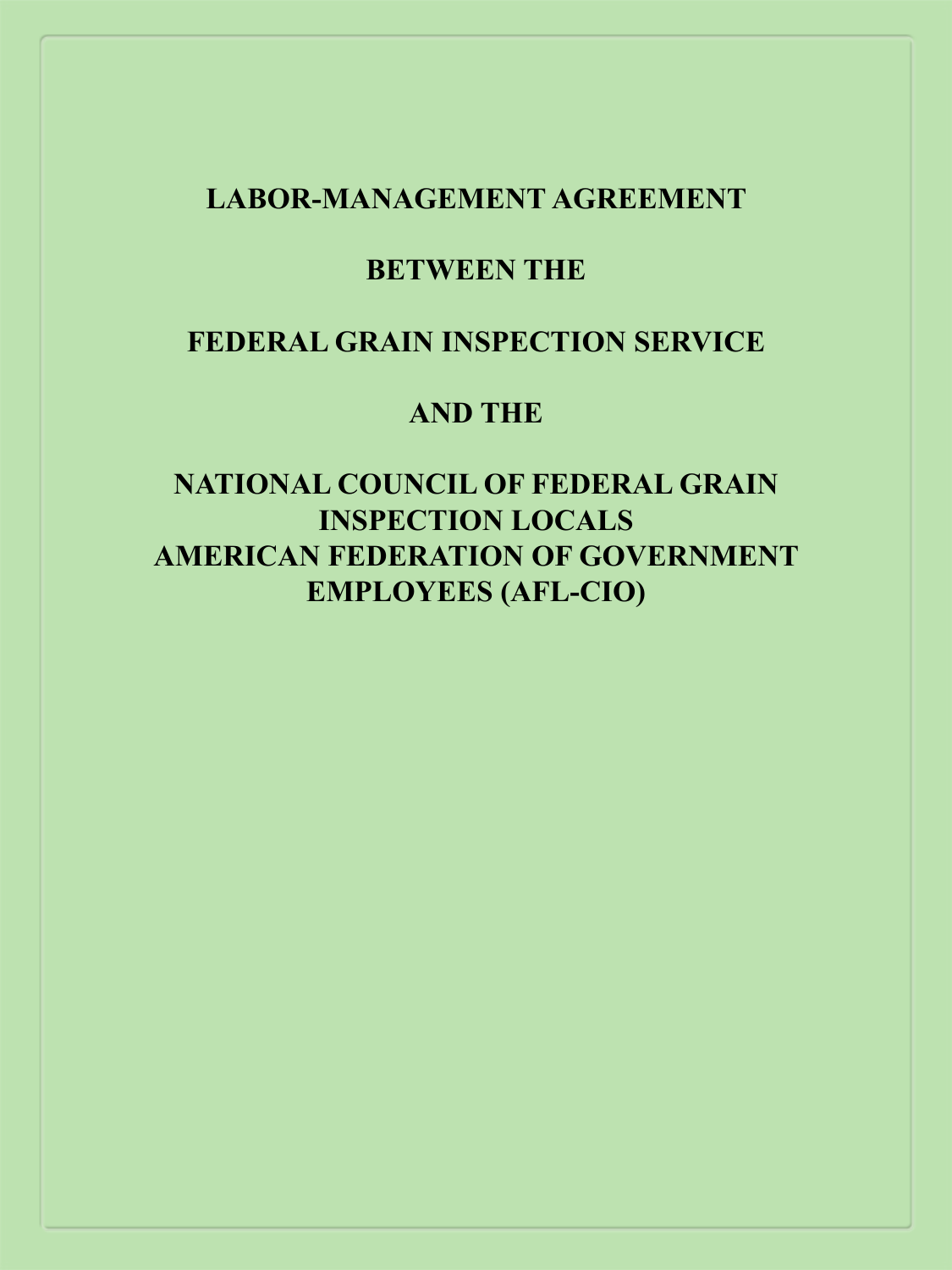# Contents

| <b>ARTICLE I RECOGNITION</b>                       | $\overline{4}$  |
|----------------------------------------------------|-----------------|
| ARTICLE 2 LAWS AND GOVERNING REGULATIONS           | 5               |
| <b>ARTICLE 3 HEALTH BENEFITS</b>                   | 8               |
| <b>ARTICLE 4 EMPLOYEE RIGHTS</b>                   | 10              |
| <b>ARTICLE 5 UNION RIGHTS</b>                      | 12 <sup>2</sup> |
| ARTICLE 6 COMMUNICATIONS                           | 13              |
| <b>ARTICLE 7 REPRESENTATION</b>                    | 15              |
| ARTICLE 8 USE OF OFFICIAL FACILITIES               | 19              |
| ARTICLE 9 DISCIPLINARY ACTIONS                     | 21              |
| ARTICLE 10 ADVERSE ACTION                          | 23              |
| ARTICLE 11 PERFORMANCE APPRAISALS                  | 25              |
| ARTICLE 12 GSA VEHICLES OR LEASED VEHICLES         | 27              |
| <b>ARTICLE 13 GRIEVANCE PROCEDURE</b>              | 29              |
| <b>ARTICLE 14 ARBITRATION</b>                      | 34              |
| ARTICLE 15 EQUAL EMPLOYMENT OPPORTUNITY            | 39              |
| <b>ARTICLE 16 REDUCTION-IN-FORCE</b>               | 40              |
| <b>ARTICLE 17 REASSIGNMENT</b>                     | 48              |
| ARTICLE 18 HOURS OF WORK AND OVERTIME              | 51              |
| ARTICLE 19 INDUSTRIAL DISPUTES AND CIVIL DISORDERS | 52              |
| ARTICLE 20 EMPLOYEE DEVELOPMENT                    | 53              |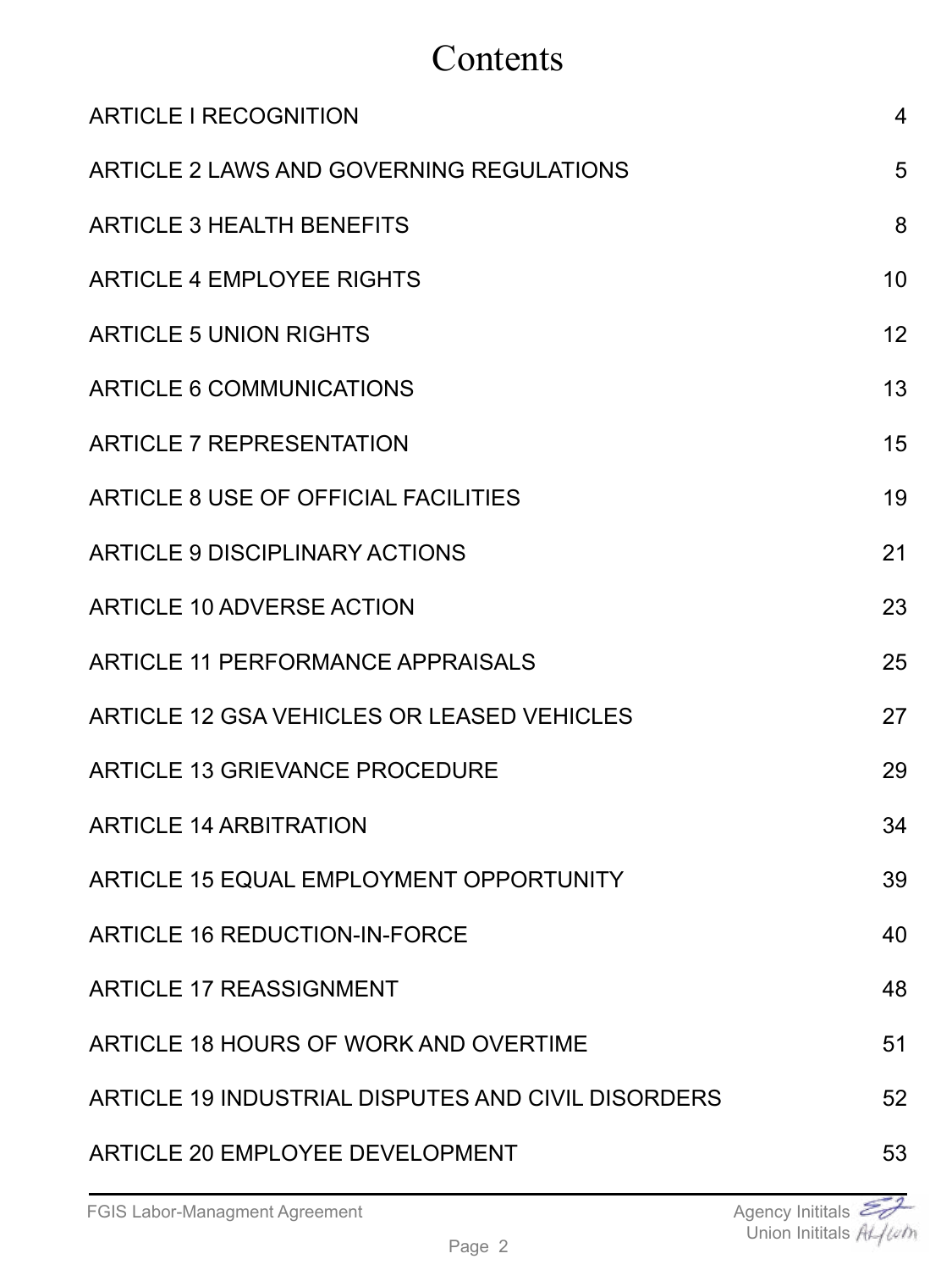| <b>ARTICLE 21 OFFICIAL TIME</b>                         | 55  |
|---------------------------------------------------------|-----|
| <b>ARTICLE 22 ANNUAL LEAVE</b>                          | 56  |
| <b>ARTICLE 23 DETAILS</b>                               | 64  |
| <b>ARTICLE 24 CLASSIFICATION</b>                        | 65  |
| ARTICLE 25 INJURY COMPENSATION                          | 69  |
| <b>ARTICLE 26 HAZARD PAY</b>                            | 70  |
| <b>ARTICLE 27 HEALTH AND SAFETY</b>                     | 71  |
| <b>ARTICLE 28 STAFFING</b>                              | 86  |
| <b>ARTICLE 29 PAYCHECKS</b>                             | 87  |
| ARTICLE 30 AVAILABILITY OF REGULATIONS                  | 88  |
| ARTICLE 31 NEGOTIATION OF LOCAL AGREEMENTS              | 89  |
| ARTICLE 32 NEGOTIABILITY DISPUTES IN LOCAL NEGOTIATIONS | 91  |
| ARTICLE 33 PUBLICIZING THE AGREEMENT                    | 92  |
| ARTICLE 34 MID-TERM NEGOTIATIONS                        | 93  |
| ARTICLE 35 DURATION OF AGREEMENT                        | 94  |
| ARTICLE 36 CONTRACTING OUT                              | 95  |
| ARTICLE 37 REORGANIZATION                               | 97  |
| <b>ARTICLE 38 AGENCY BUDGET</b>                         | 98  |
| ARTICLE 39 TEST AND EXAMINATIONS                        | 99  |
| ARTICLE 40 RESEARCH PROGRAMS DEMONSTRATIONS             | 100 |
| <b>ARTICLE 41 PROMOTIONS</b>                            | 102 |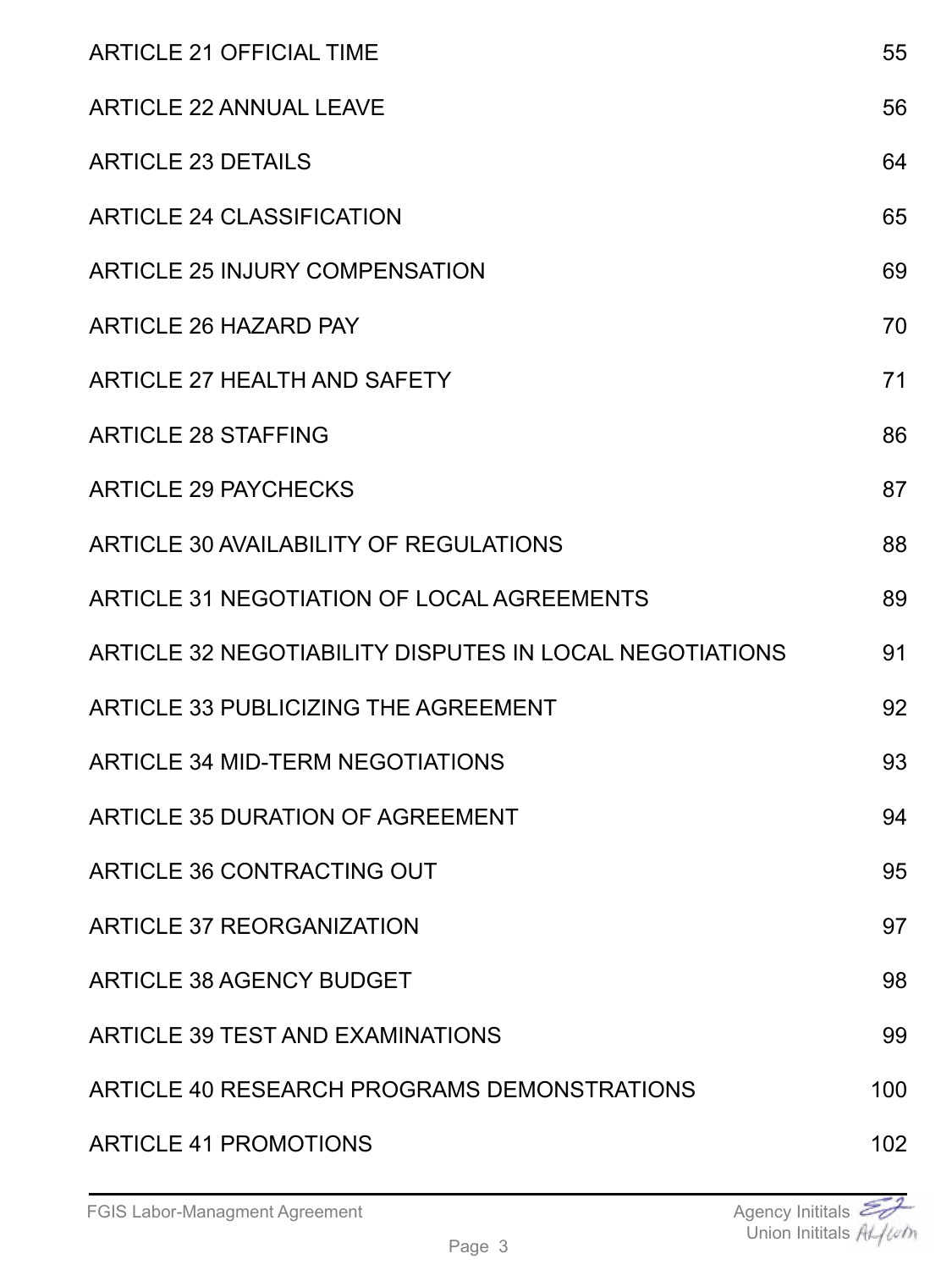## **ARTICLE 1: RECOGNITION**

### <span id="page-3-0"></span>**Section 1. The Parties**

This Agreement is made and entered into by and between the Federal Grain Inspection Service (FGIS), U.S. Department of Agriculture, hereinafter referred to as "Management," "Agency," or "FGIS," and the National Council of Federal Grain Inspection Locals, American Federation of Government Employees (AFL-CIO) hereinafter referred to as the "Union" and collectively known as the "Parties."

### **Section 2. Unit Definition**

Management hereby recognizes the Union under the provisions of Title VII as the sole and exclusive representative for all employees in the unit which is defined as follows:

All employees in the Field Offices of the FGIS, USDA, nationwide, excluding professional employees, employees engaged in Federal personnel work in other than a purely clerical capacity, management officials, supervisors, and Regional Office employees.

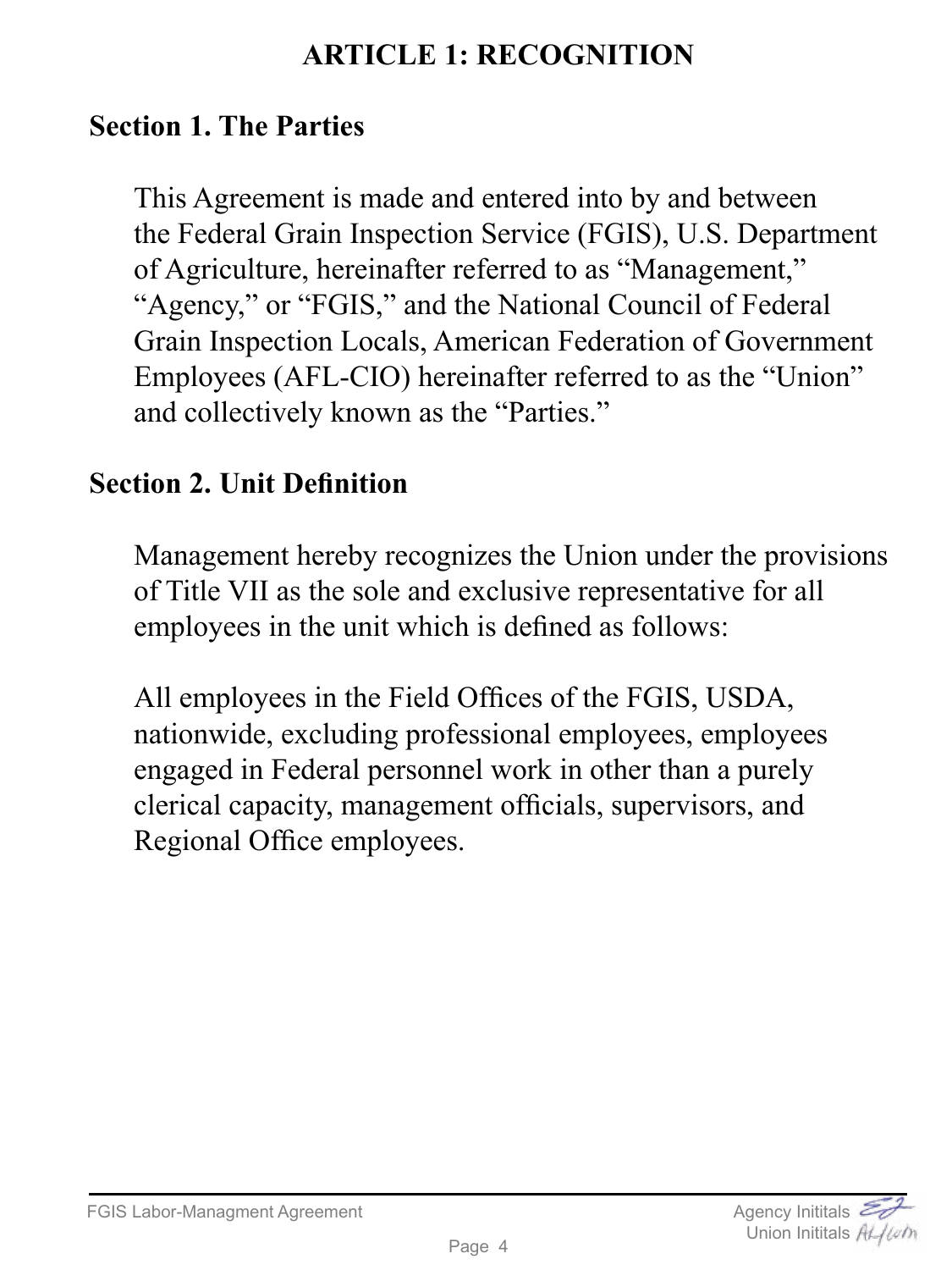## <span id="page-4-0"></span>**ARTICLE 2: LAWS AND GOVERNING REGULATIONS**

## **Section 1**

In the administration of all matters covered by this Agreement, officials and employees are governed by existing or future laws; existing Government-wide regulations and future Governmentwide regulations not in conflict with this Agreement; and by published Department/Agency regulations in existence at the time this Agreement is approved, which do not conflict with or detract from the Agreement or supplements thereto and subsequently published Department/Agency regulations subject to the conditions described below.

When FGIS implements any regulations not in conflict with this Agreement or supplemental Agreements, such regulation will be implemented with due regard for the Union's right to bargain pursuant to the Federal Service Labor-Management Relations Statute (Statute) in 5 USC 71. It is understood that the duty to bargain in good faith extends to the extent not inconsistent with any Federal law or any Government-wide rule or regulation, and to Department regulations only if the Federal Labor Relations Authority (FLRA) has determined that no compelling need exists for the rule or regulation.

Where provisions of future rules or regulations are in conflict with this Agreement, or supplemental agreements, the provisions of the Agreement shall govern until such time as the Agreement is renegotiated.

The Agency agrees not to enforce in the bargaining Unit any future regulation which conflicts with the Agreement or Supplemental Agreement without being mandated by law.

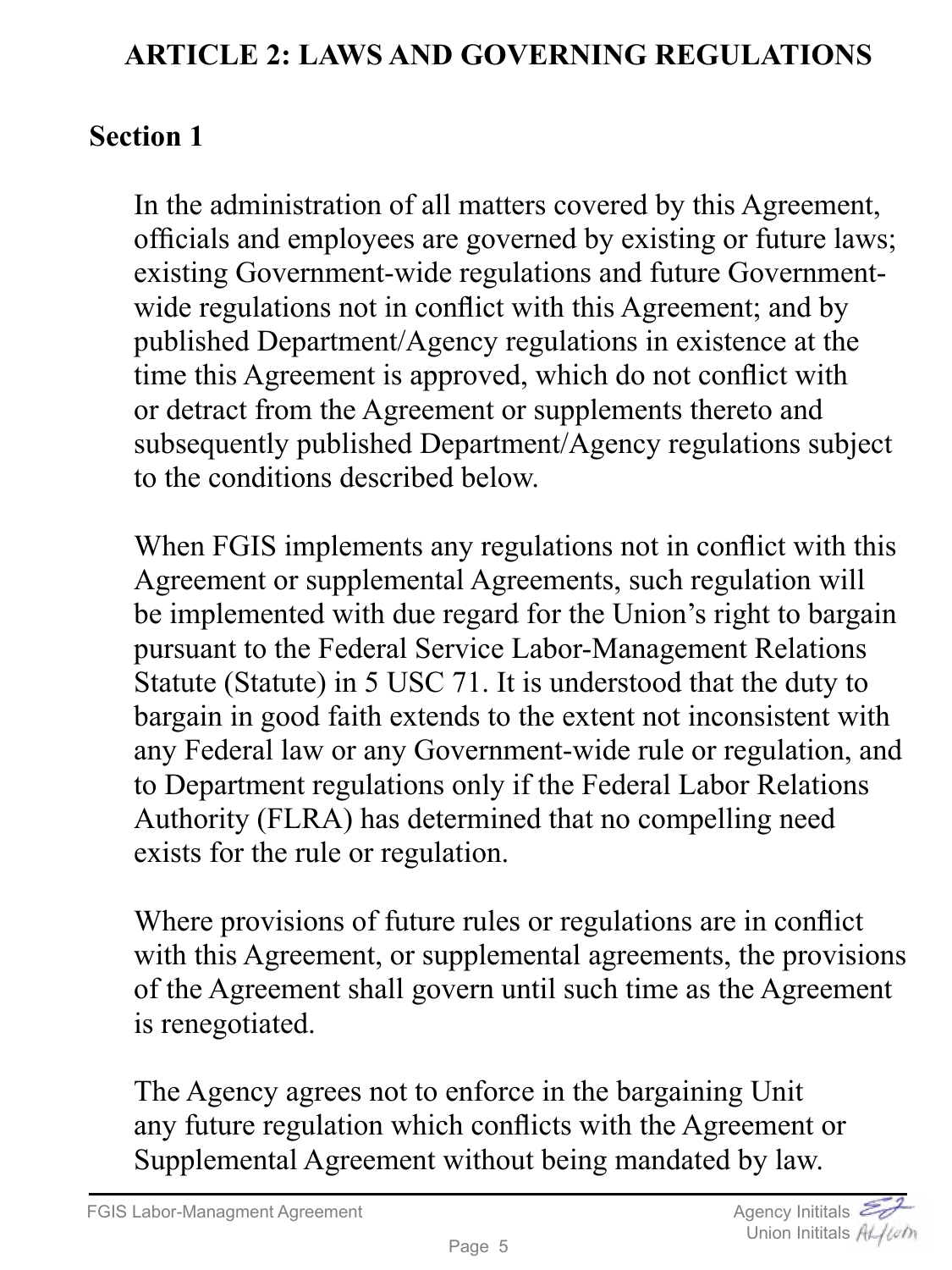Management will notify the Union after receipt of notice of a required change. Upon receipt of such notification from Management, the Union may, within 20 calendar days, request negotiation to the extent permitted under the Statute.

## **Section 2. Management Rights**

- $(A)$ Subject to subsection  $(B)$  of this section, nothing in this Agreement shall affect the authority of any management official of the Agency
	- (1) To determine the mission, budget, organization, number of employees and internal security practices of the Agency.
	- (2) In accordance with applicable laws
		- (a) to hire, assign, direct, layoff, and retain employees in the Agency, or to suspend, remove, reduce in grade or pay or take other disciplinary action against such employees.
		- (b) to assign work, to make determinations with respect to contracting out, and to determine the personnel by which Agency operations shall be conducted.
		- (c) with respect to filling positions, to make selections for appointments from
			- (i) among properly ranked and certified candidates for promotion.
			- (ii) any other appropriate source.
		- (d) to take whatever actions may be necessary to carry out the Agency mission during emergencies.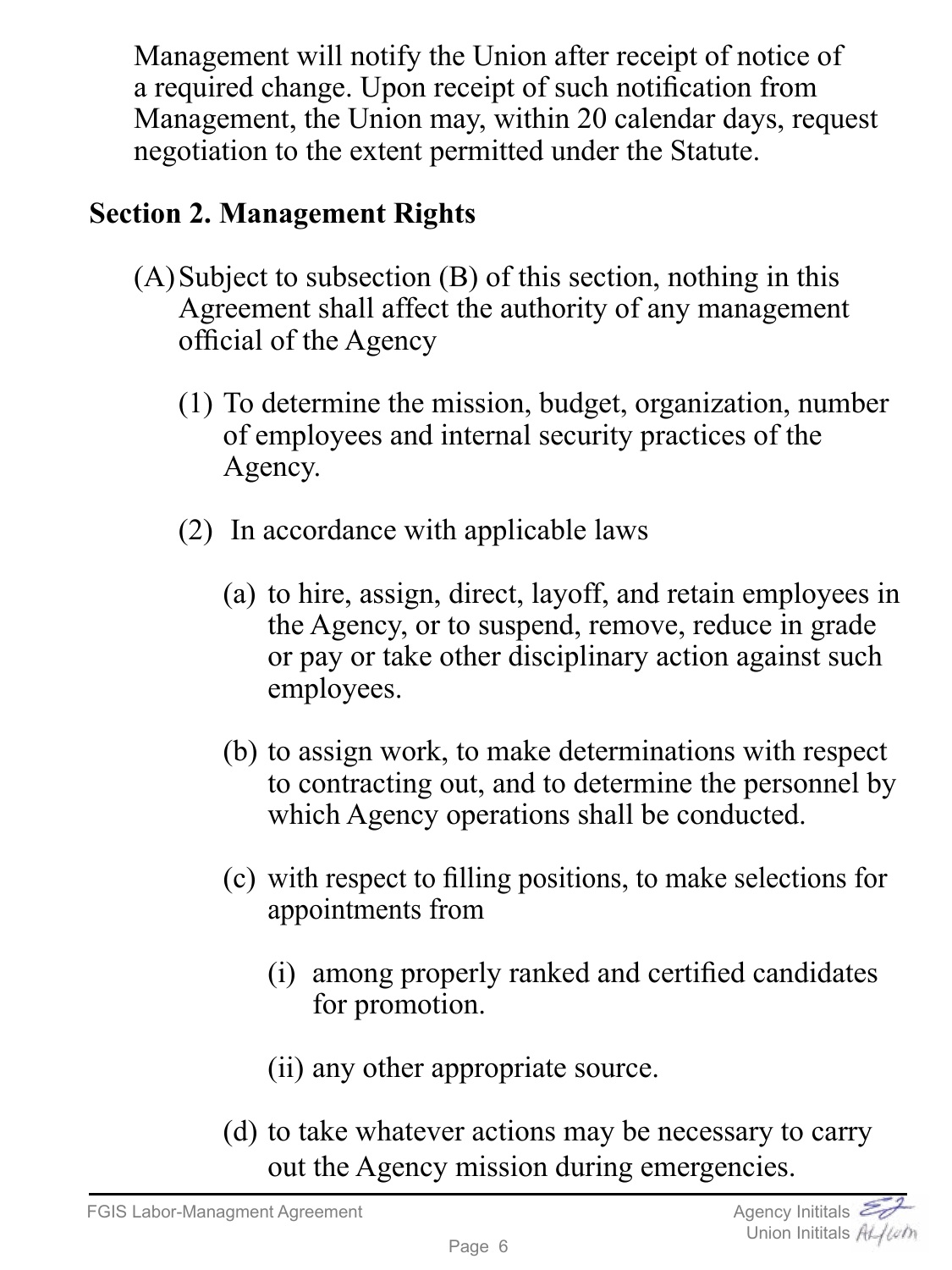- (B) Nothing in this Agreement shall preclude any Agency and any labor organization from negotiating
	- (1) at the election of the Agency, on the numbers, types, and grades of employees or positions assigned to any organizational subdivision, work project, or tour-of-duty or on the technology, methods and means of performing work.
	- (2) procedures which management officials of the Agency will observe in exercising any authority under this Section.
	- (3) appropriate arrangements for employees adversely affected by the exercise of any authority under this Section by such management officials.

# **Section 3. Obligation to Meet and Confer**

In prescribing Agency or implementing Department regulations relating to personnel policies and practices and matters affecting working conditions, management shall have due regard for the obligation to meet and confer with the Union.

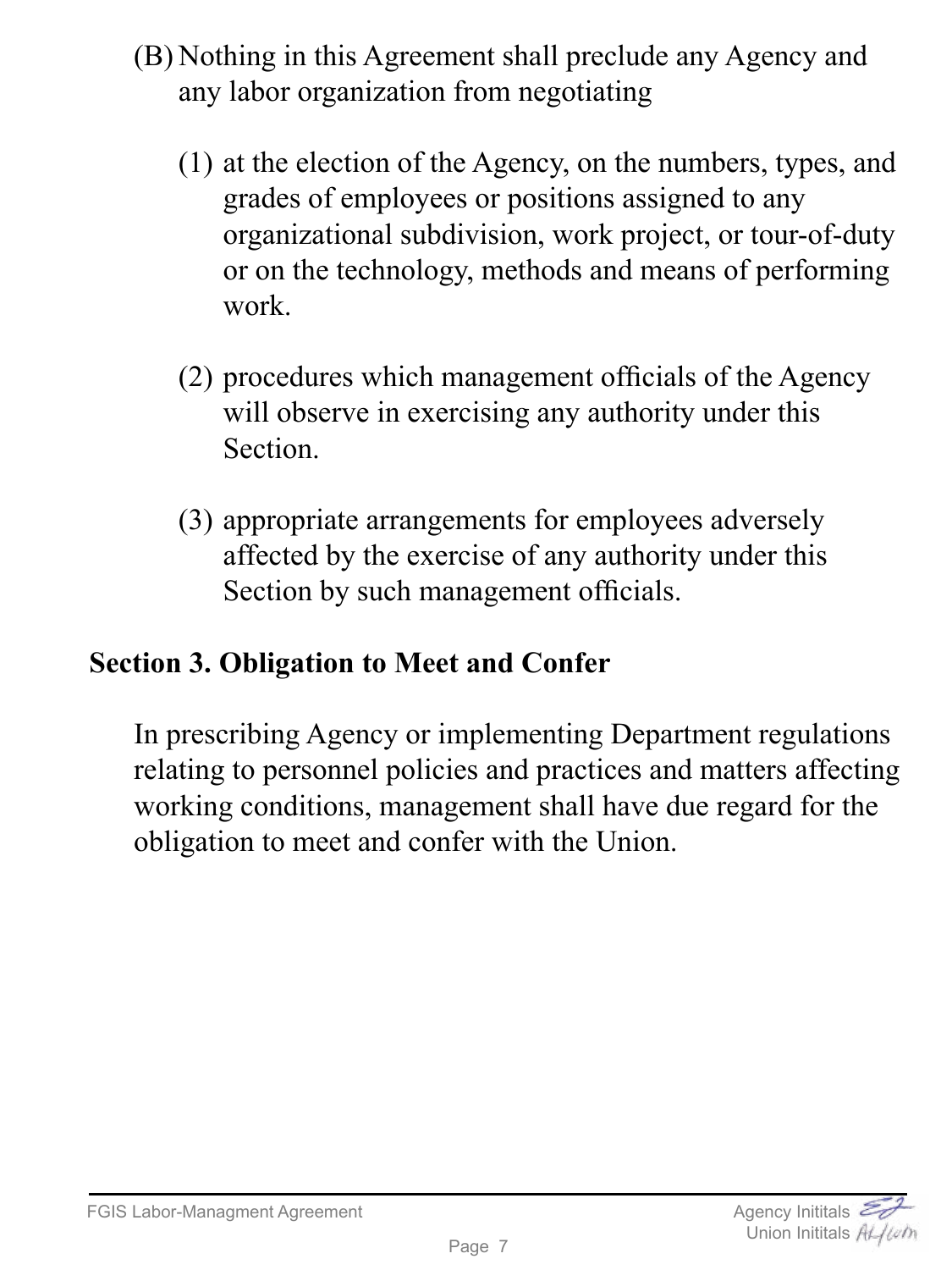### **ARTICLE 3: HEALTH BENEFITS**

#### <span id="page-7-0"></span>**Section 1. Notice of Deduction Cessation**

Whenever an employee's payment of health benefit premiums ceases due to non-pay status, the Human Resources (HR) Department will provide the employee with a notice, "Health Benefits Premiums During Non-pay Status." Employees are to sign the notice and return it to HR. HR will forward the signed notice for inclusion in the employee's Official Personnel Folder (OPF). In addition, the employee will be allowed the options provided in this Article

### **Section 2. Payments**

(1) Employees who wish to make payment of health benefit premiums can contact the National Finance Center (NFC) or the HR department for the proper procedures.

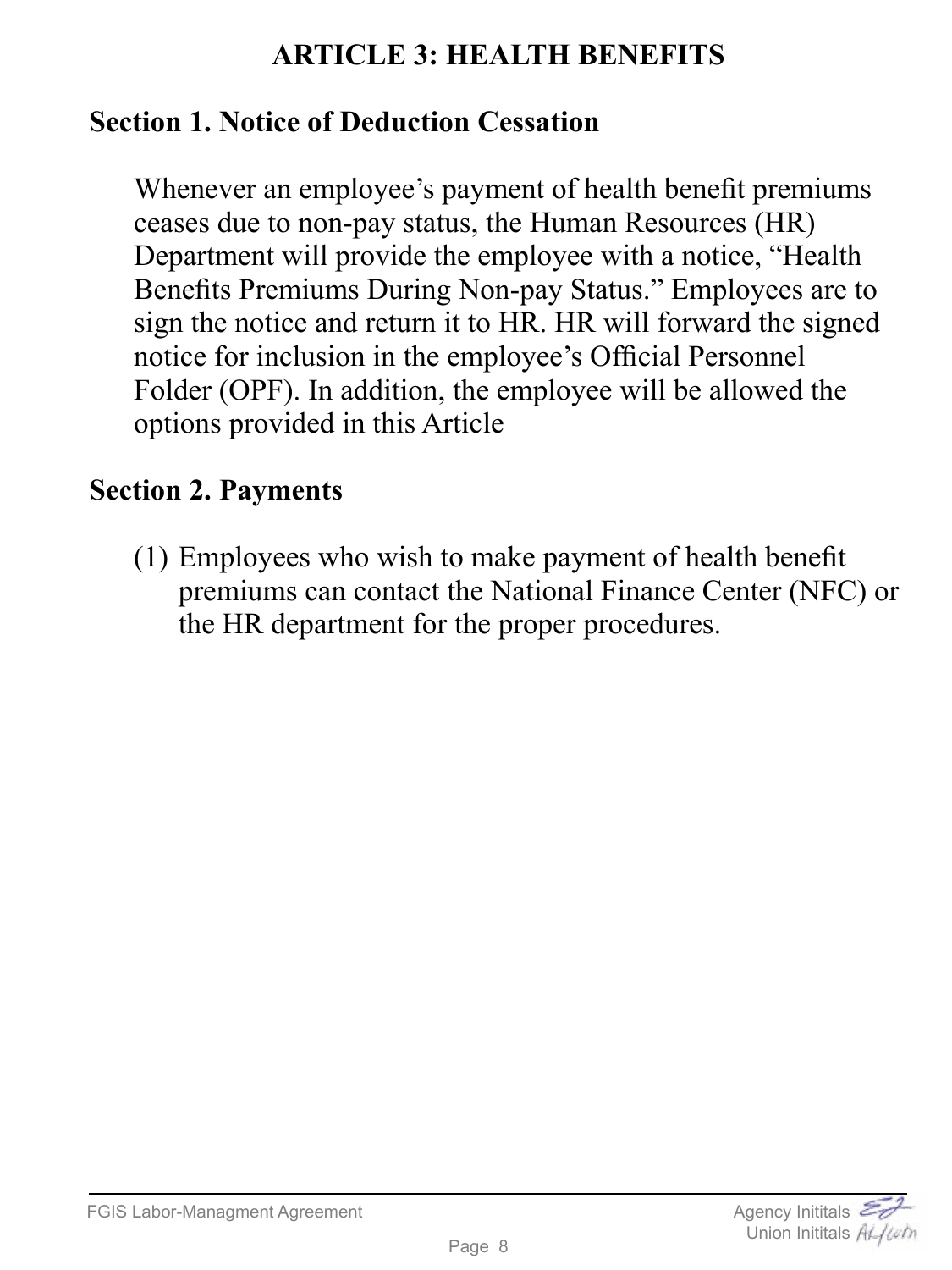# **Section 3**

FGIS agrees to promptly apply for a refund to the employee of any premium amounts which were erroneously paid or collected.

#### **Section 4**

The Agency will distribute to the Union notices of changes in coverage or deductible amounts of health plans where the Office of Personnel Management (OPM) provides the notices to the Agency.

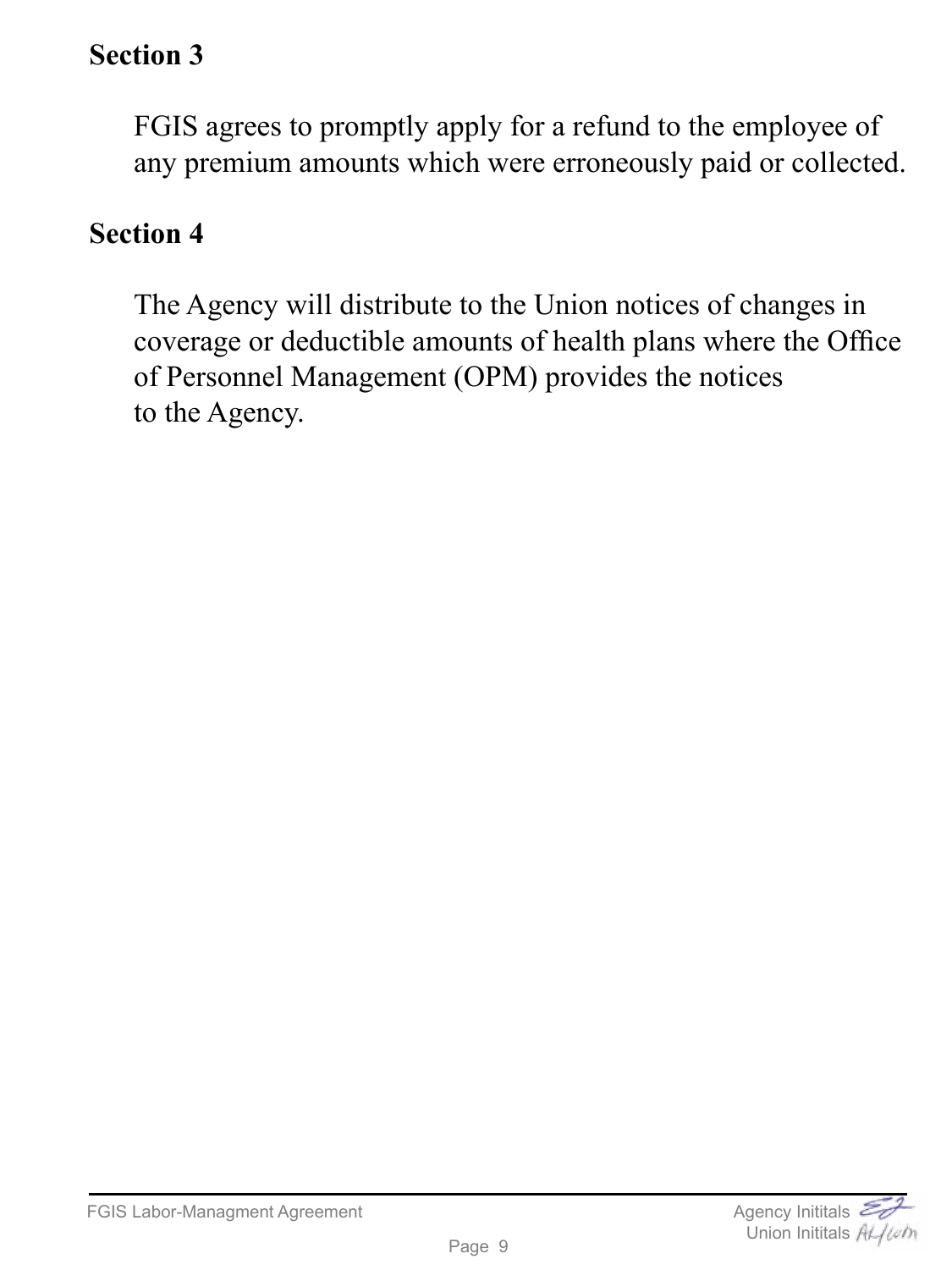#### **ARTICLE 4: EMPLOYEE RIGHTS**

### <span id="page-9-0"></span>**Section 1. General**

Each employee has the right, freely and without fear of penalty or reprisal, to form, join, and assist a labor organization or to refrain from any such activity.

#### **Section 2. Right to Representation**

A Union representative may be present at any examination of a bargaining unit employee by his or her supervisor and/or other management official in connection with a discussion that may result in disciplinary action. Prior to any such discussion, management will inform the employee that the topic of discussion may involve disciplinary action or potential disciplinary action. If the employee reasonably believes that the examination may result in disciplinary action the employee may request a Union representative. Management will annually inform employees of the right to have a Union representative at examinations which they feel may reasonably result in disciplinary action. Should the employee request representation, the supervisor or other management official will honor the request, and the meeting will be held or rescheduled within a reasonable period of time when a Union representative can be present.

### **Section 3. Files**

The FGIS will maintain information on employees in the OPF or an office file maintained by the immediate supervisor.

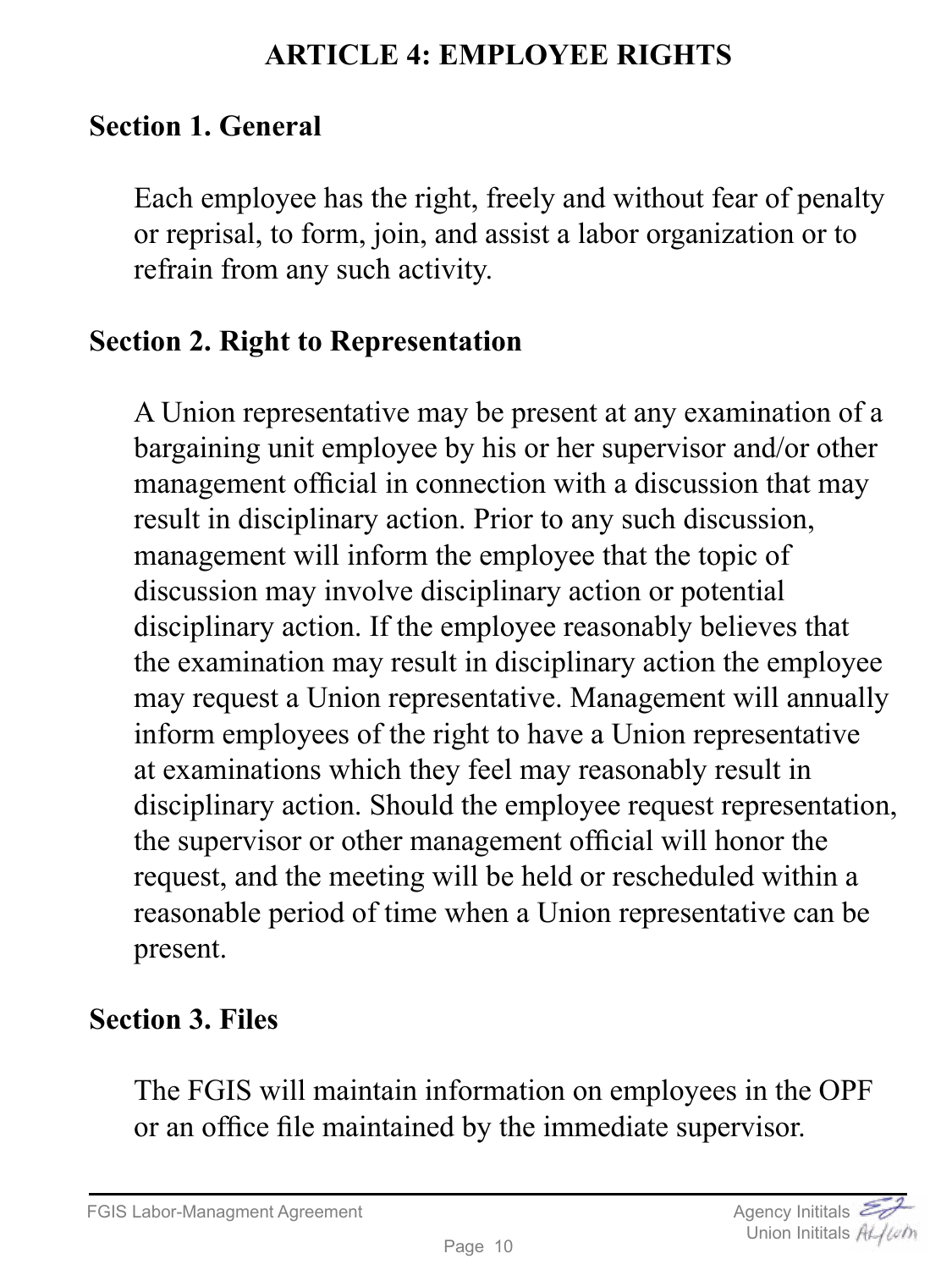## **Section 4**

Supervisors will timely provide employees copies of documents affecting the employee which the field office initiates or which are maintained by the field office unless furnishing the information would be in conflict with government-wide law or regulation.

#### **Section 5. Voluntary Programs**

Employees will not be required to participate in voluntary programs such as the Combined Federal Campaign, savings bonds, and employee association activities. Oral presentation of such program will not state or imply that such participation is expected or mandatory. The Union will be given the opportunity to be present at oral presentations.

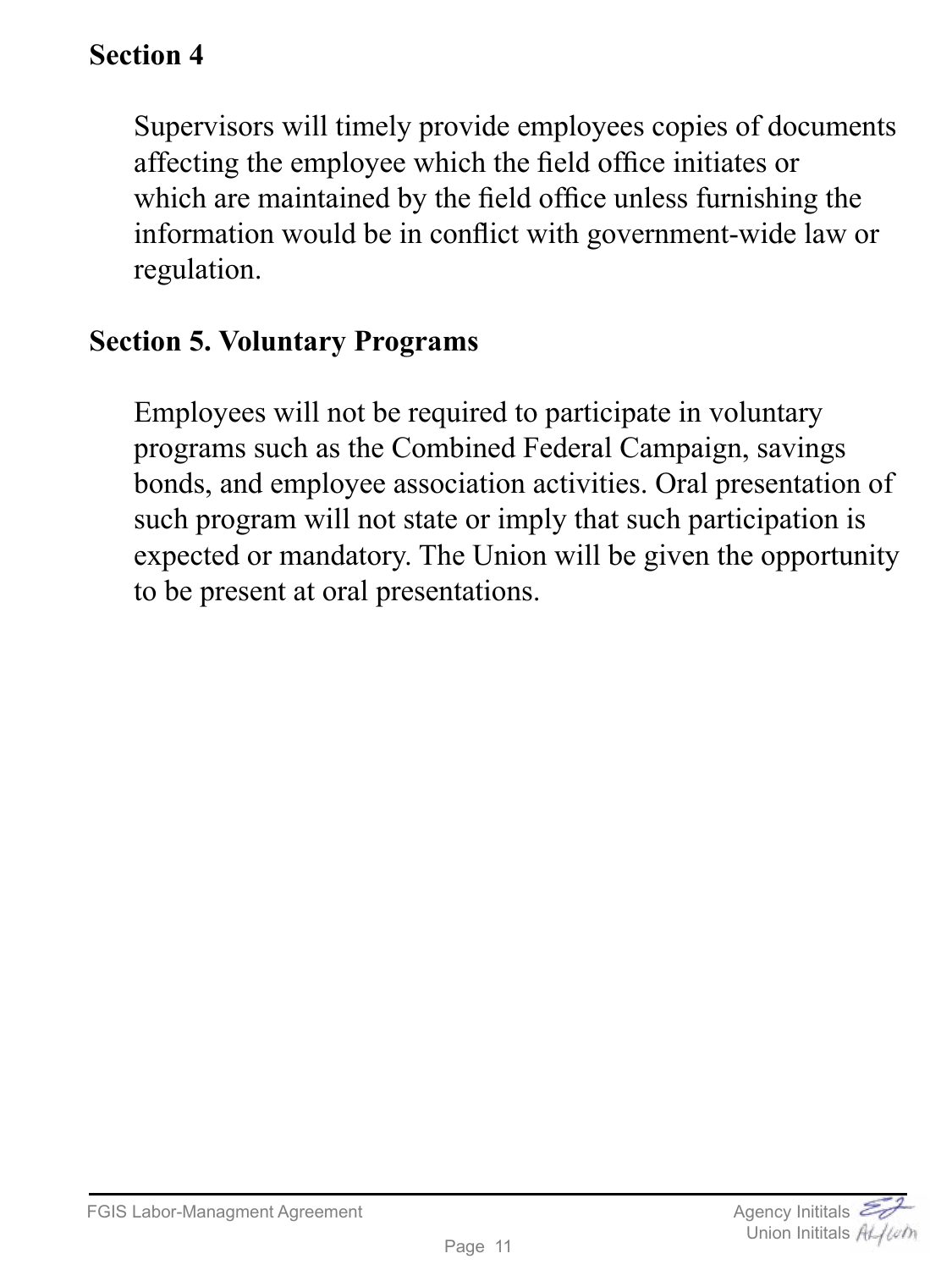#### **ARTICLE 5: UNION RIGHTS**

## <span id="page-11-0"></span>**Section 1**

The labor organization shall be given the opportunity to be represented at any formal discussion between Management and unit employee(s) or employee representatives concerning any grievances, personnel policies or practices, or other matters affecting conditions of employment.

### **Section 2**

Upon request, FGIS will promptly furnish information to the Union which is available and necessary for the Union to perform representational activities; provided that such disclosure would not violate applicable laws. When disclosure can be made only if the material is sanitized, the FGIS will provide the information in that form. In disciplinary and adverse actions, the employer will provide an extra copy of any correspondence issued to an employee to provide to the Union.

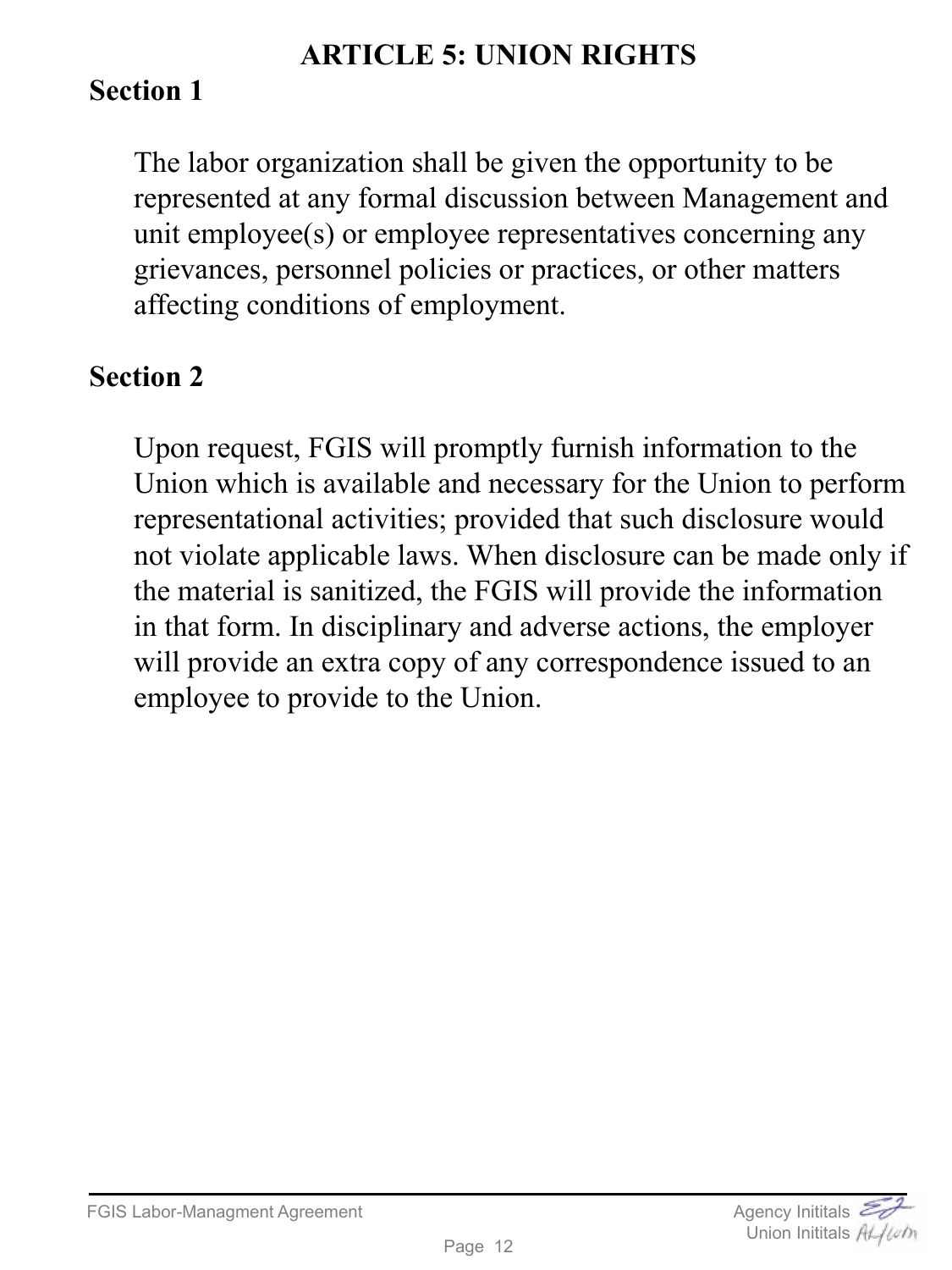### **ARTICLE 6: COMMUNICATIONS**

#### <span id="page-12-0"></span>**Section 1. National**

Communications at the level of exclusive recognition shall be between the President or alternate of the Union and the Deputy Administrator or alternate of the FGIS, except as provided for by the grievance procedure.

### **Section 2. Notification**

FGIS will notify the Union in writing of Agency initiated changes to conditions of employment at least 30 days in advance of the proposed effective date of the change. For changes initiated by higher authority than the Agency, 30 days notification will be provided unless the change has a required implementation date necessitating a shorter notice. The Agency will make every effort to assure the Union is notified as promptly as possible and agrees to meet requirements of 5 USC 7117.

For a change occurring within a single Area, the notice shall be given to the Area representative for that area; for changes affecting unit employees in more than one area or unit-wide, the notice shall be given to the Council President. These time frames do not apply where different periods are provided in the Agreement. Nothing shall preclude further delegations by the Area representative.

It is understood the time frames provided in this section do not negate the provisions of the Statute relative to the duty to bargain or the right to exercise the respective rights under that Title.

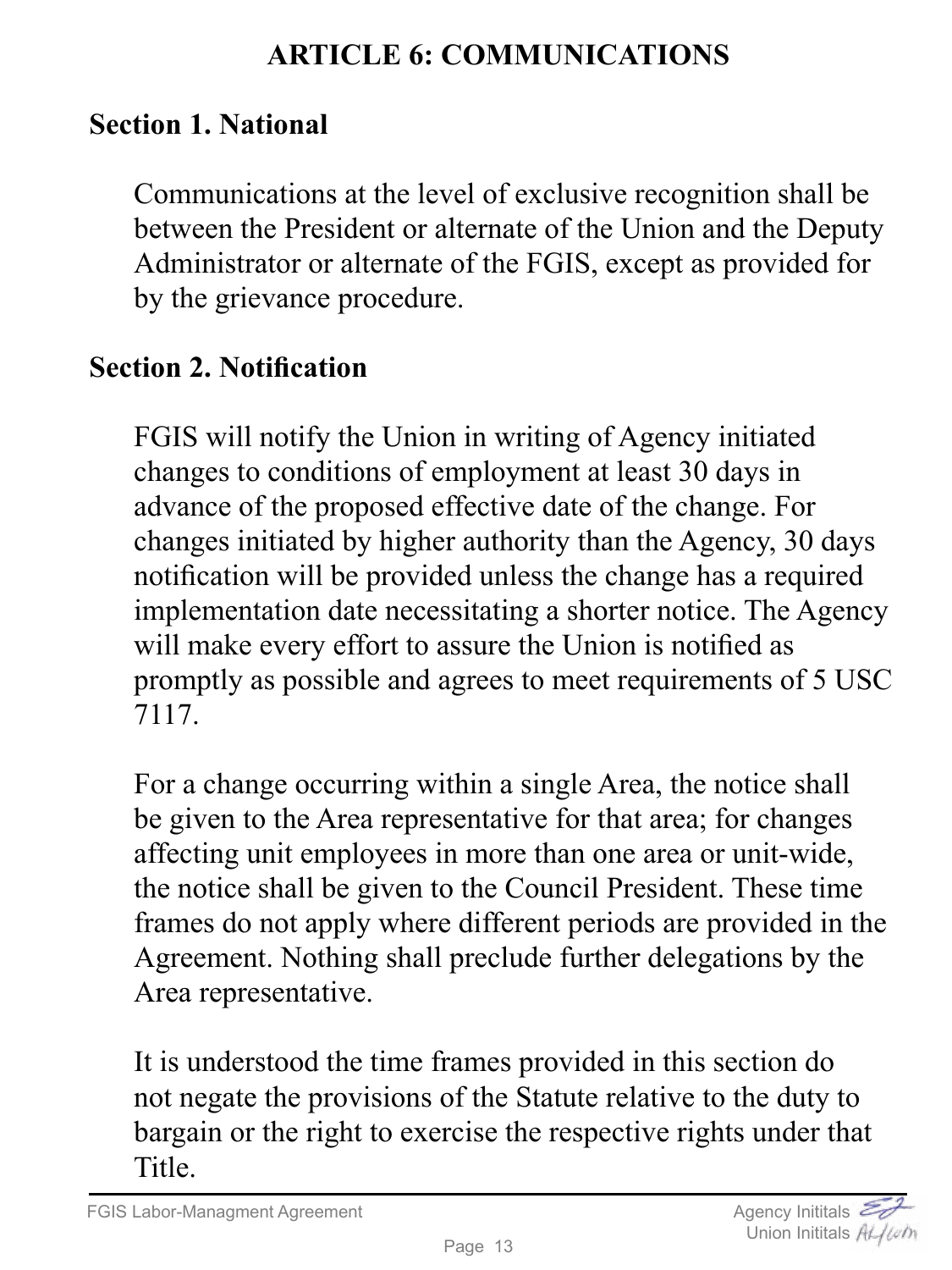## **Section 3. Field Office**

Communications at the Field Office level shall be between the Local President or alternate and the Field Office Manager except as provided for by the grievance procedure.

#### **Section 4. Designation of Representatives**

The Union shall provide the names of its designated officers and Area Representatives to the National Office of FGIS and the FGIS Labor Relations Officer (LRO). Each Area representative shall provide the names of those local Union representatives within the Area to the Field Management Division Director (FMDD) and the LRO.

#### **Section 5**

FGIS agrees to distribute informational issuances, etc. to employees through interoffice mail distribution procedures.

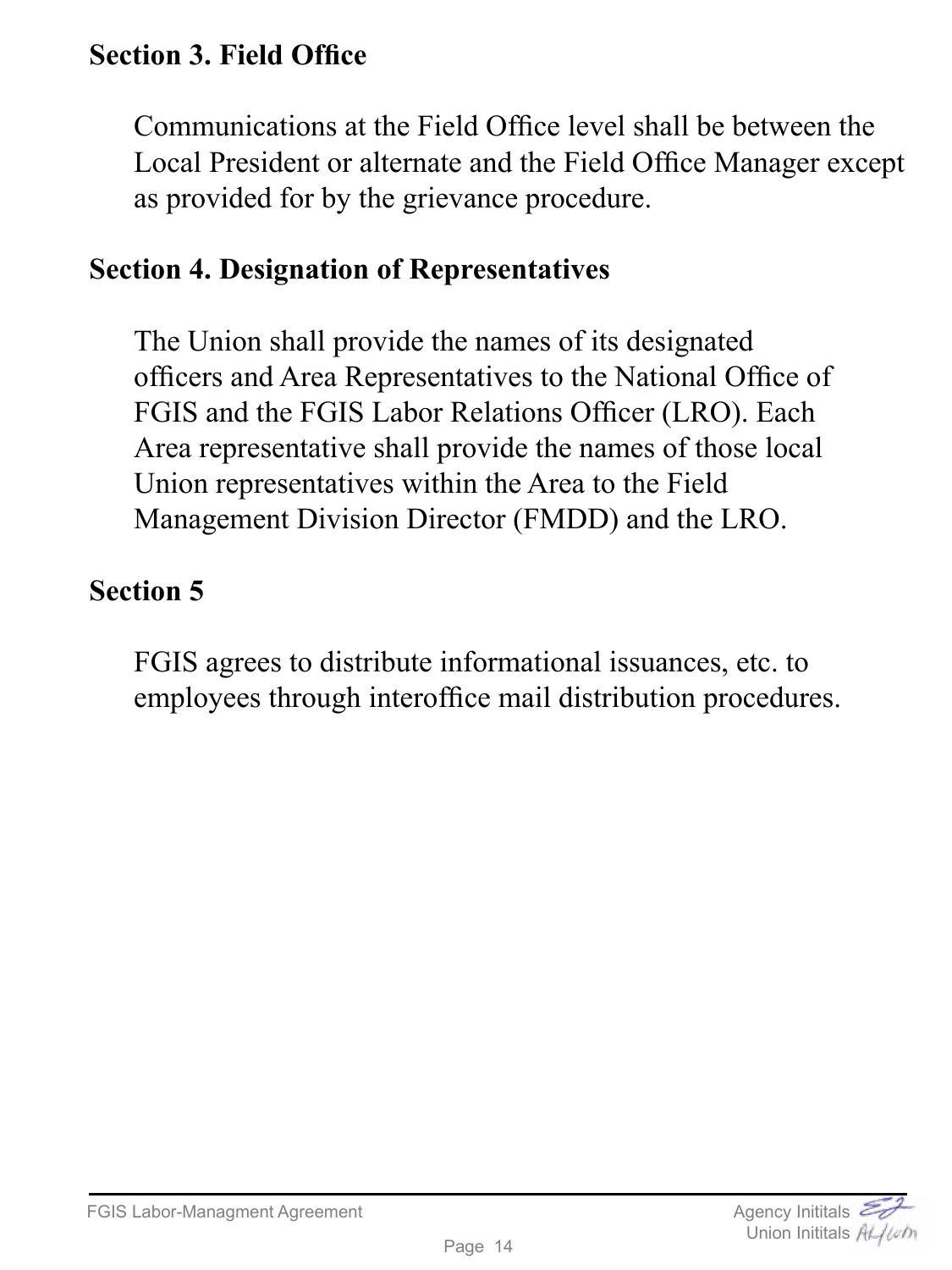#### **ARTICLE 7: REPRESENTATION**

## <span id="page-14-0"></span>**Section 1**

The parties acknowledge the right of bargaining unit members at all locations to have access to Union representation. The following sections provide the procedures for representation activities on official time other than bargaining. Employees will contact the Union representative nearest the employee's location unless the representative is not available. In that case, the Area representative may be contacted.

## **Section 2**

For locations where there is an on-site Union representative, the following provisions will apply.

#### *General*

Union officers identified in Article 6 or alternate representatives appointed by them may request authorized official time as necessary to perform the following:

- (1) Attend meetings with supervisors or other management officials to discuss matters of mutual interest and concern as provided for in this Agreement.
- (2) Investigate, prepare and present grievances, appeals, or complaints.
- (3) Attend hearings or third party proceedings wherein the representative is acting on behalf of the employee or the Union.

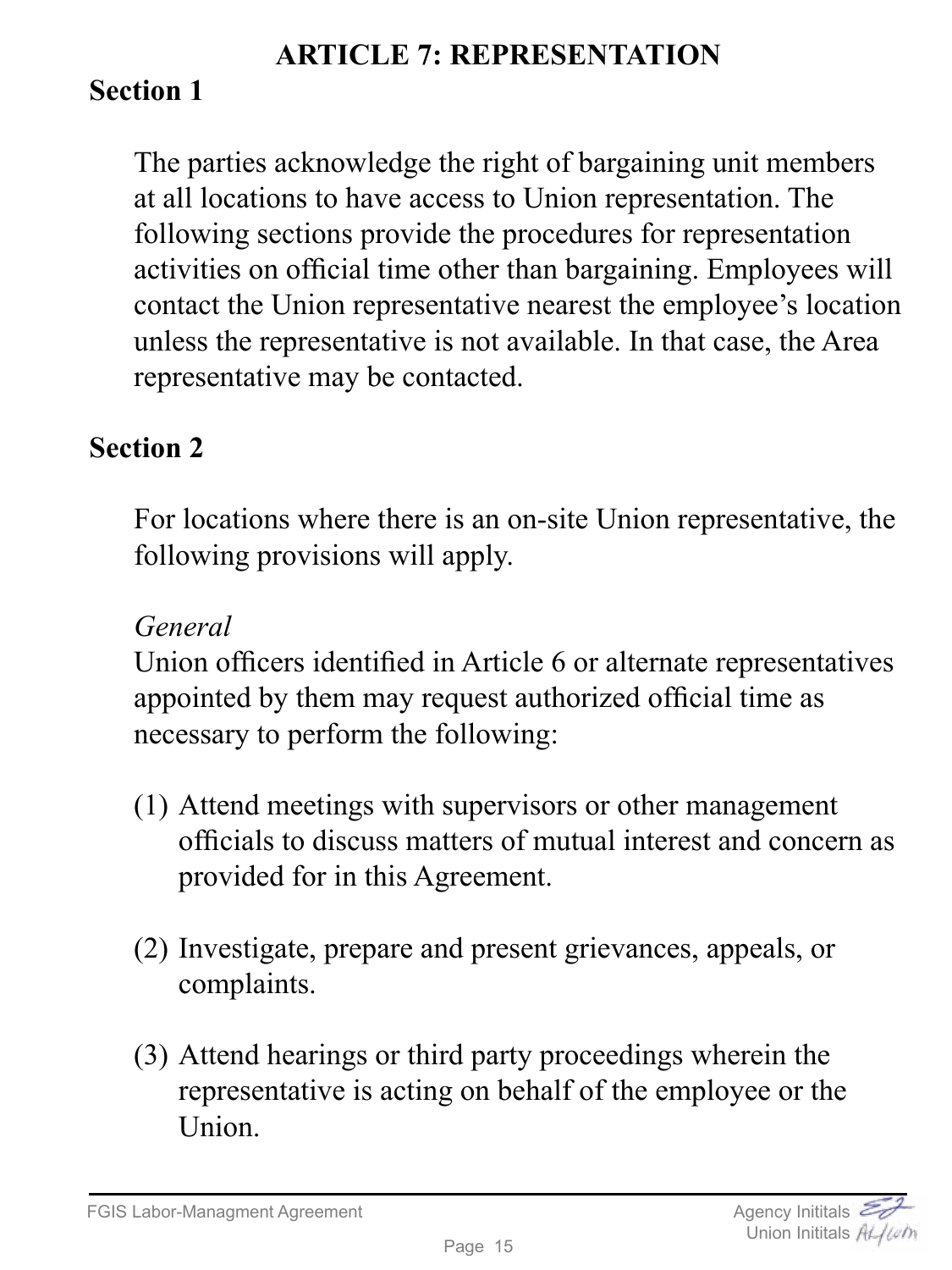### *Authorization*

Employees acting as representatives in Section 1 above shall inform their supervisor of their intended involvement and request official time to perform the duties. The requested time will be approved unless the needs of the Agency cannot be met, in which case other mutually agreeable arrangements will be made.

## *Official Time and Expenses*

Upon request, the Agency shall provide reasonable official time for representational duties including, but not limited to, investigation, preparation and presentation of grievance and arbitration cases. A Union representative desiring official time for these Purposes shall notify his or her supervisor and shall inform the supervisor of the nature of the representational duty, the names and locations of the employees involved and the estimated time required. Supervisors shall keep appropriate records of the time consumed by Union representatives in performing representational duties on official time.

### *Recordkeeping*

Each Union representative or unit employee authorized to be on official time for representational functions shall record the time in the official time and attendance system.

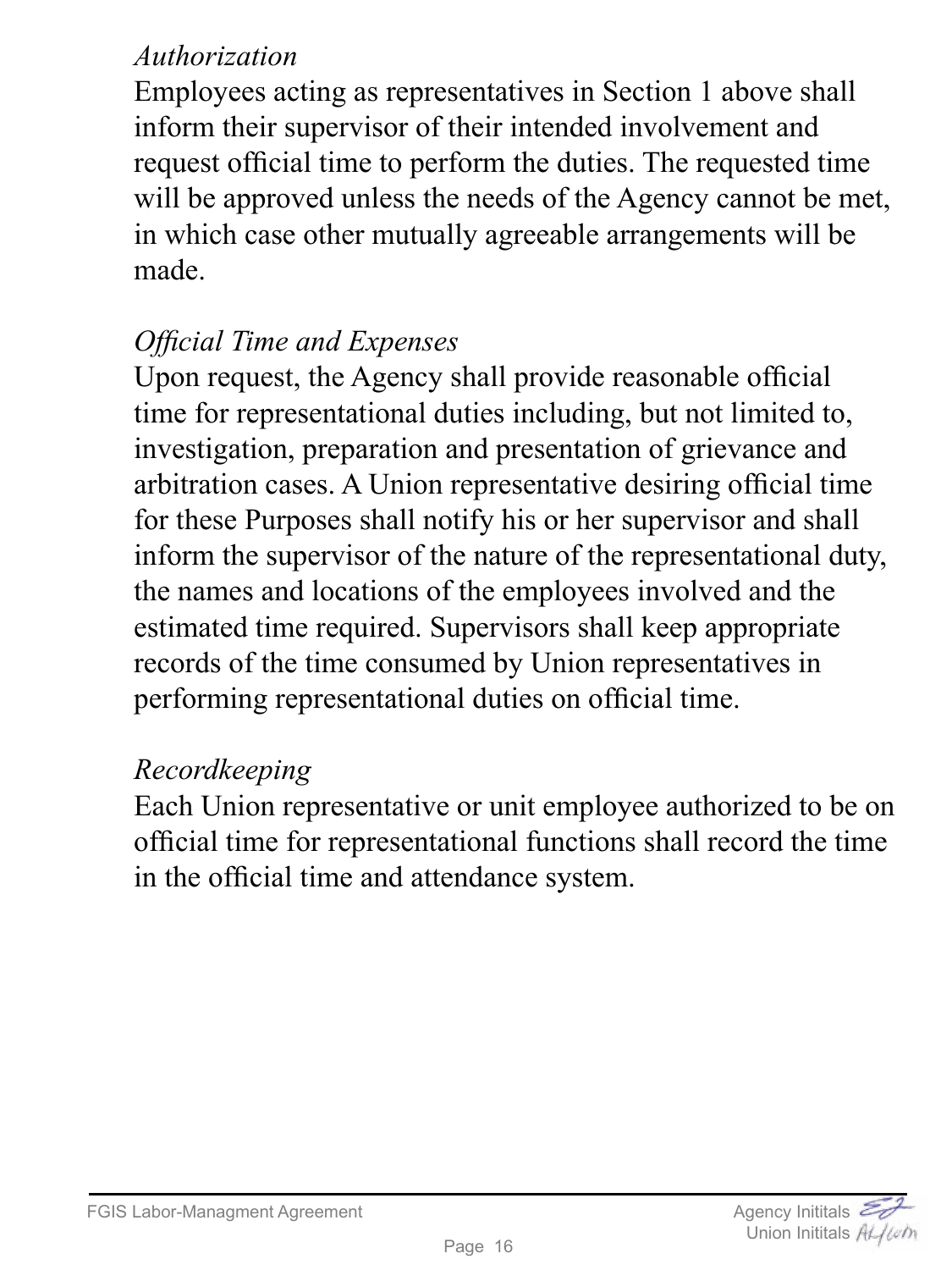# **Section 3**

Geographic areas shall be established with a Union representative or designee authorized to represent employees within a respective area.

- (A)In instances where there is no on-site Union representative available, the employee will be authorized, upon request, to contact the Area Representative by telephone to discuss concerns relating to conditions of employment such as grievances, performance ratings, personnel regulations, etc. The Area Representative will first attempt to complete the representational activity without traveling.
- (B) If travel is necessary, Area Representatives may request a reasonable amount of official time for representation duties from their supervisor. The request shall include the general nature of the representational duty, the names and location of the employee(s) involved, and the estimated time required. The requested time shall be approved unless the current work needs of the Agency cannot be met, in which case mutually agreeable arrangements will be made to approve the request as soon as possible. Each Union representative or unit employee authorized to be on official time for the representational activity shall record the item involved in the official time and attendance system. In addition, travel expenses for participation in FLRA proceedings shall be authorized in accordance with 5 CFR 2429.13.

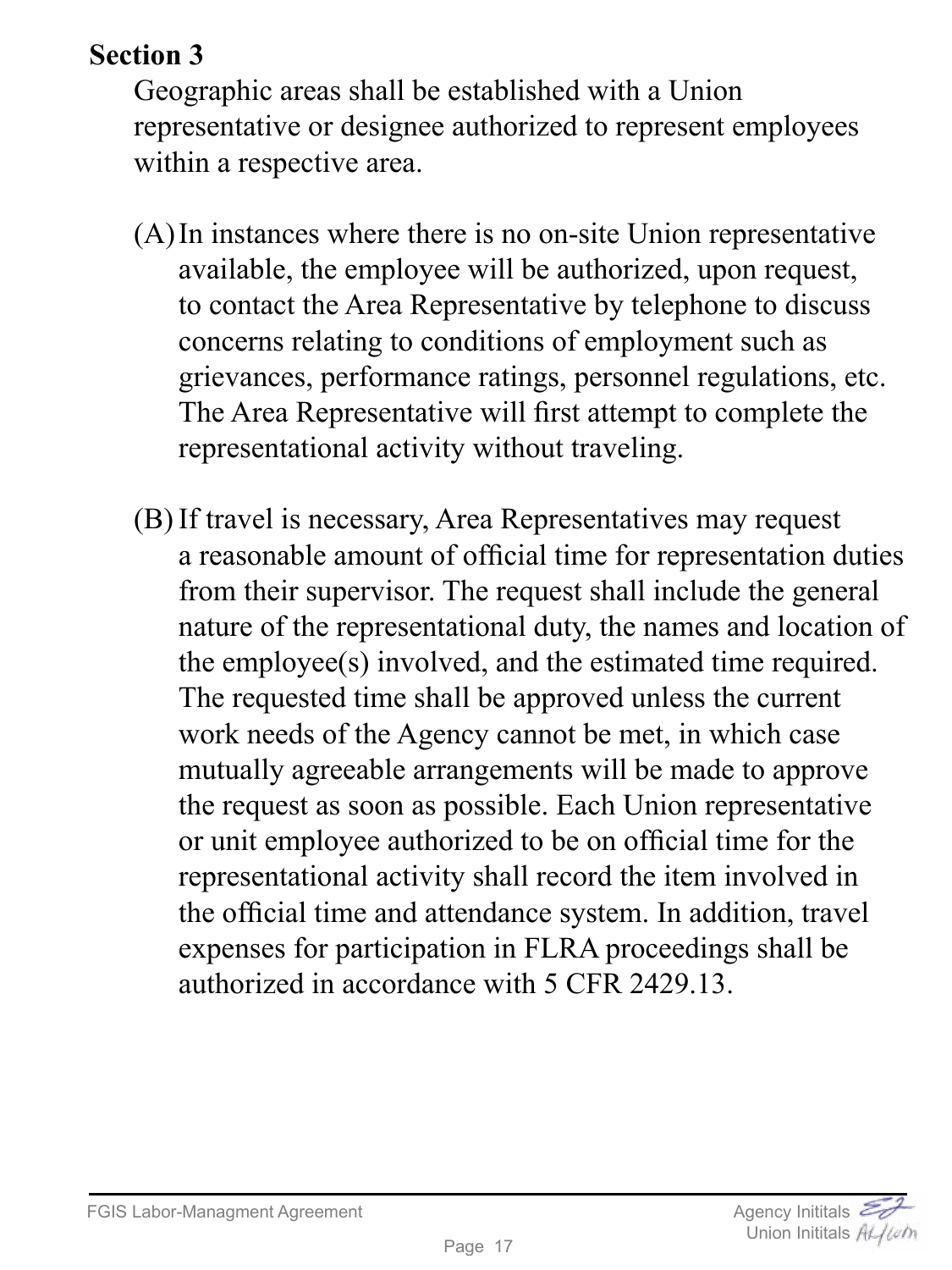### **Section 4**

(A)In the conduct of Agency operations, supervisors will continue to deal directly with on-site Union representatives or designees.

(B) At Field Offices where Union representatives are not available, supervisors will notify the Area Representative of proposed changes in conditions of employment. A reasonable amount of official time will be provided for the Area Representative to consult with employees of the Field Office. Office phones will be available for this purpose and for responding to employee inquiries.

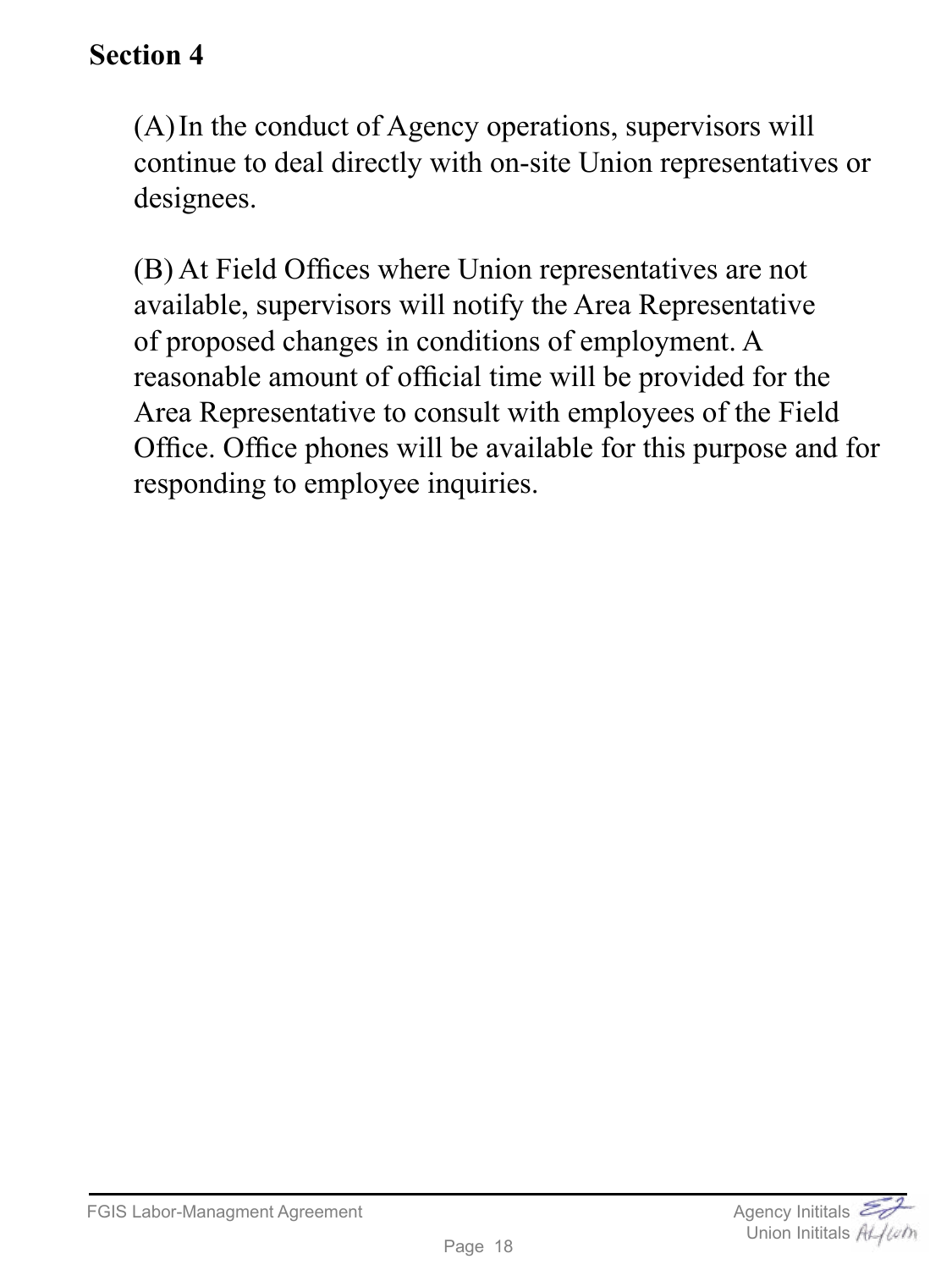#### **ARTICLE 8: USE OF OFFICIAL FACILITIES**

#### <span id="page-18-0"></span>**Section 1. Bulletin Boards**

Where the Agency has existing official bulletin boards, space will be made available to the Union for postings which relate to Union activities or other labor-management relations material. The Union agrees not to post scurrilous or libelous literature or material.

#### **Section 2. Meeting Rooms**

Where Government owned or leased space is available, it will be provided to the local Unions for a meeting space before or after working hours, provided there is an advance request to the local Field Office Manager and the Manager determines such use will not conflict with the performance of official functions, and where no questions of security of government files and records would result, and where no additional expense would accrue to the government. The Union is responsible for exercising care in the use of such facilities. Local Field Office Managers will provide as much privacy as feasible to the Union for purposes of authorized discussions on grievances with employees of the bargaining unit.

Upon advance notice, the Agency agrees to provide the National Officers with a meeting room, if available, in the National Office when they are meeting with Management.

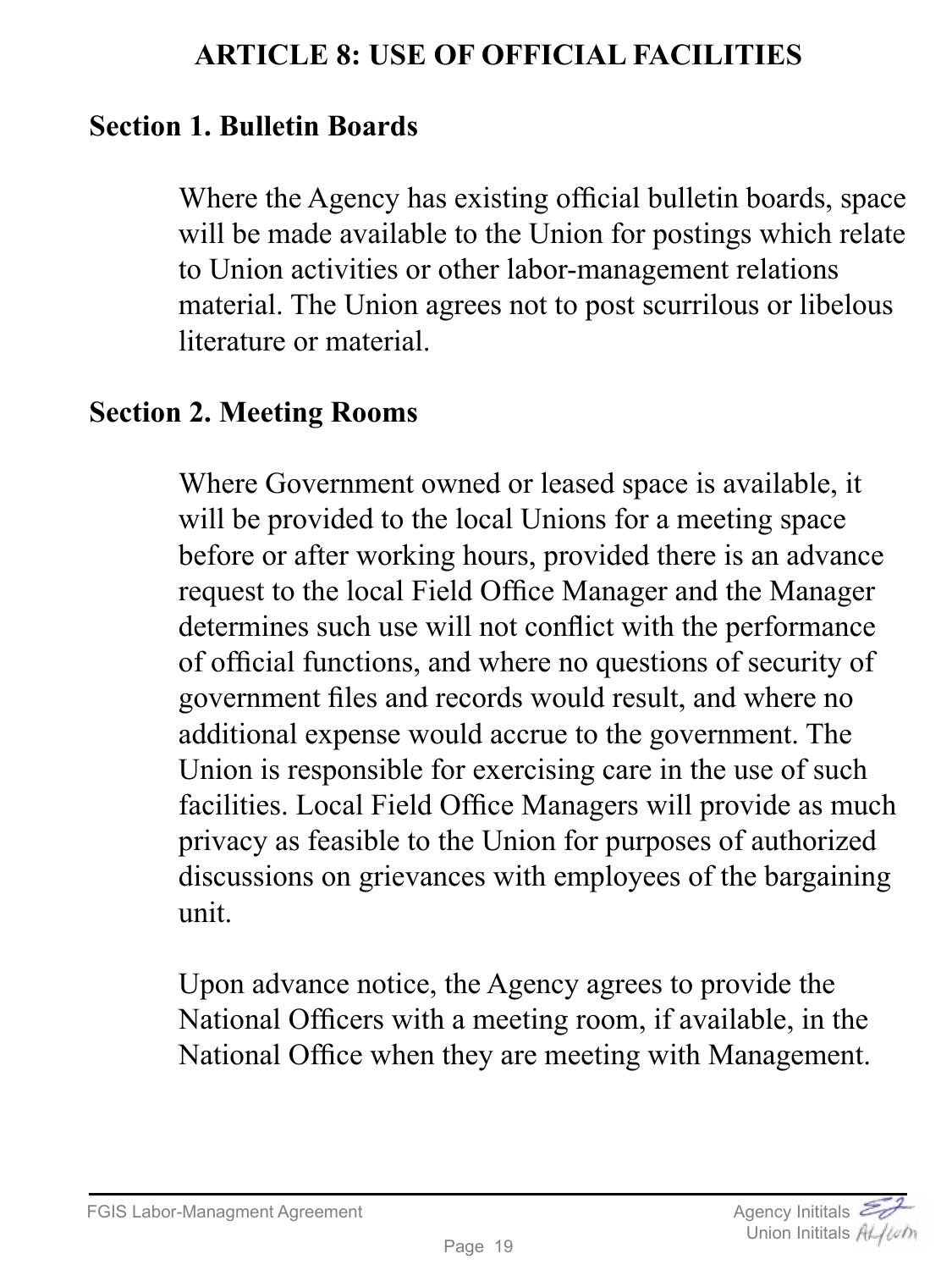## **Section 3. FTS Telephone**

Union officers and representatives shall have access to the Federal Communications Systems (FTS) for the conduct of labor-management relations business (matters of mutual interest to the Management and the Union), but not for internal Union business. Management will provide the National Officers with access to the FTS for the conduct of labor-management relations business during the time they are meeting in the National Office.

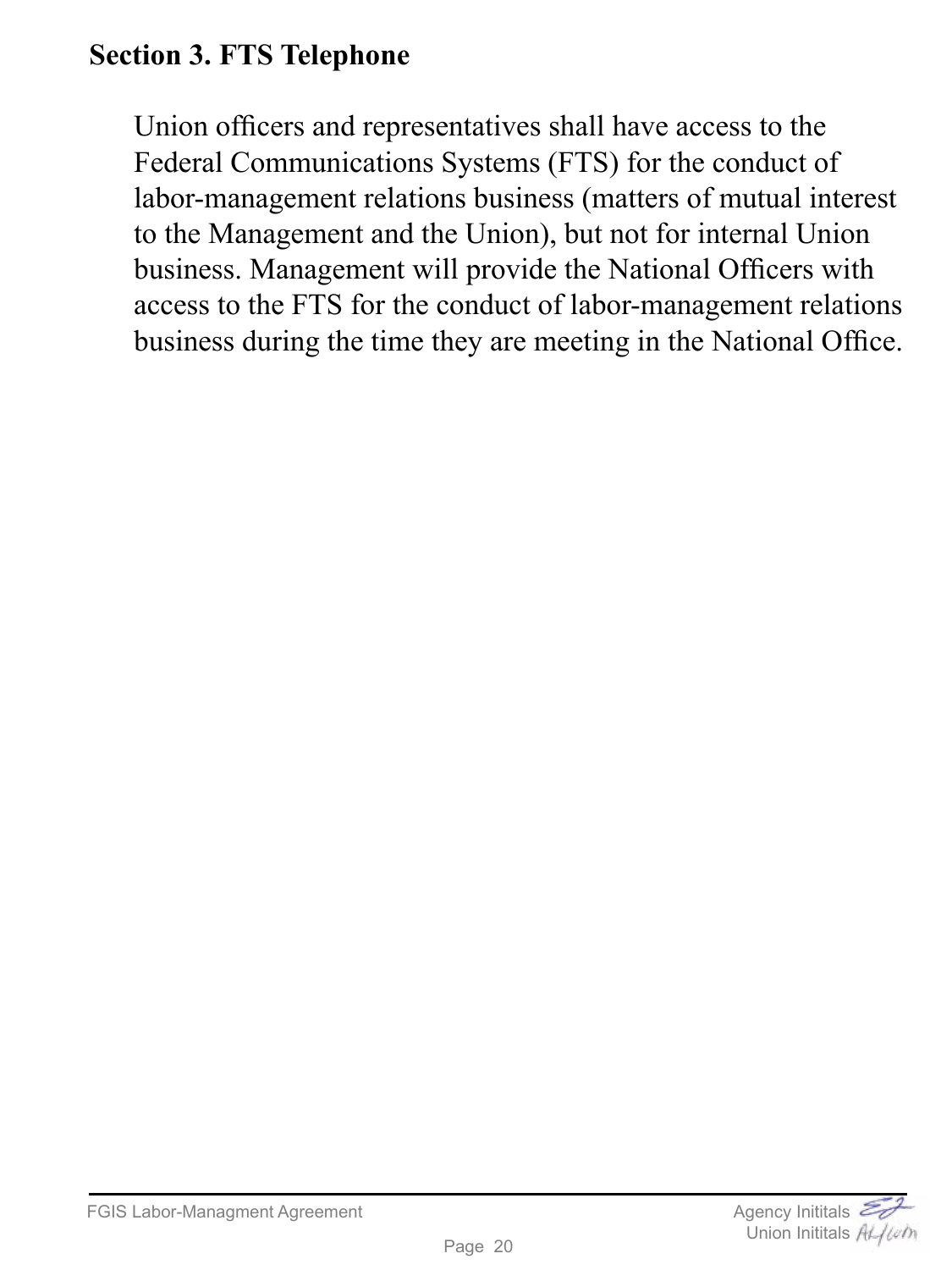### **ARTICLE 9: DISCIPLINARY ACTIONS**

#### <span id="page-20-0"></span>**Section 1. General**

A disciplinary action, for the purpose of this Article, is defined as an oral admonishment, confirmed in writing, an official letter of reprimand, or a suspension for 14 calendar days or less.

No bargaining unit employee will be the subject of a disciplinary action except for just cause as will promote the efficiency of the Agency.

#### **Section 2. Procedures for Suspension**

When management proposes to suspend an employee for 14 calendar days or less, the following procedures will apply:

The employee will be allowed 14 calendar days to respond to the proposal. The notice must state the specific reasons for the proposed action and inform the employee of his or her right to: (1) respond personally and/or in writing; (2) be represented by the Union; and (3) furnish affidavits, and other documentary evidence in support of the answer. The employee may file a written response and/or make a request for an oral response to the proposal prior to the end of the 14 calendar day notice period.

If the employee responds, consideration will be given to the employee's answer(s). Barring unusual circumstances, Management will issue a written decision within 30 calendar days after the employee responds or after expiration of the time limit to respond. The employee will be notified of the reasons, should a delay be necessary. The written decision will include a statement of the employee's appeal and/or grievance rights.

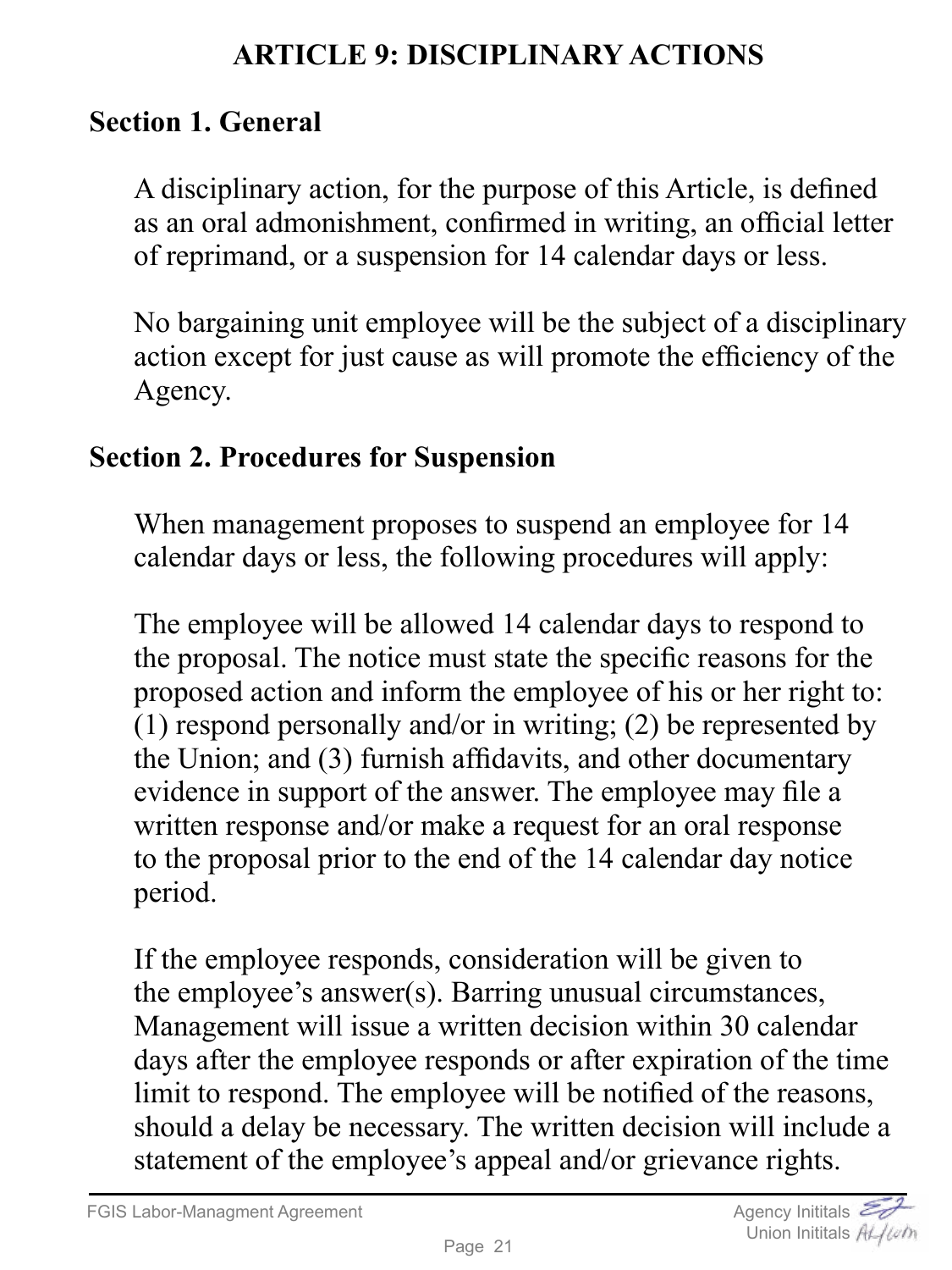# **Section 3. Appeal Rights**

An employee who is dissatisfied with the disciplinary action may file a grievance pursuant to Article 13 of this Agreement. The arbitrator's decision will be in accordance with the provisions of Article 14.

#### **Section 4. Evidence**

Management will furnish a copy, or assemble and make available all the materials relied on to support the reasons for the proposed disciplinary action to the employee for his or her review.

Evidence which Management is not permitted to divulge to an employee under the Privacy Act will not be used against the employee.

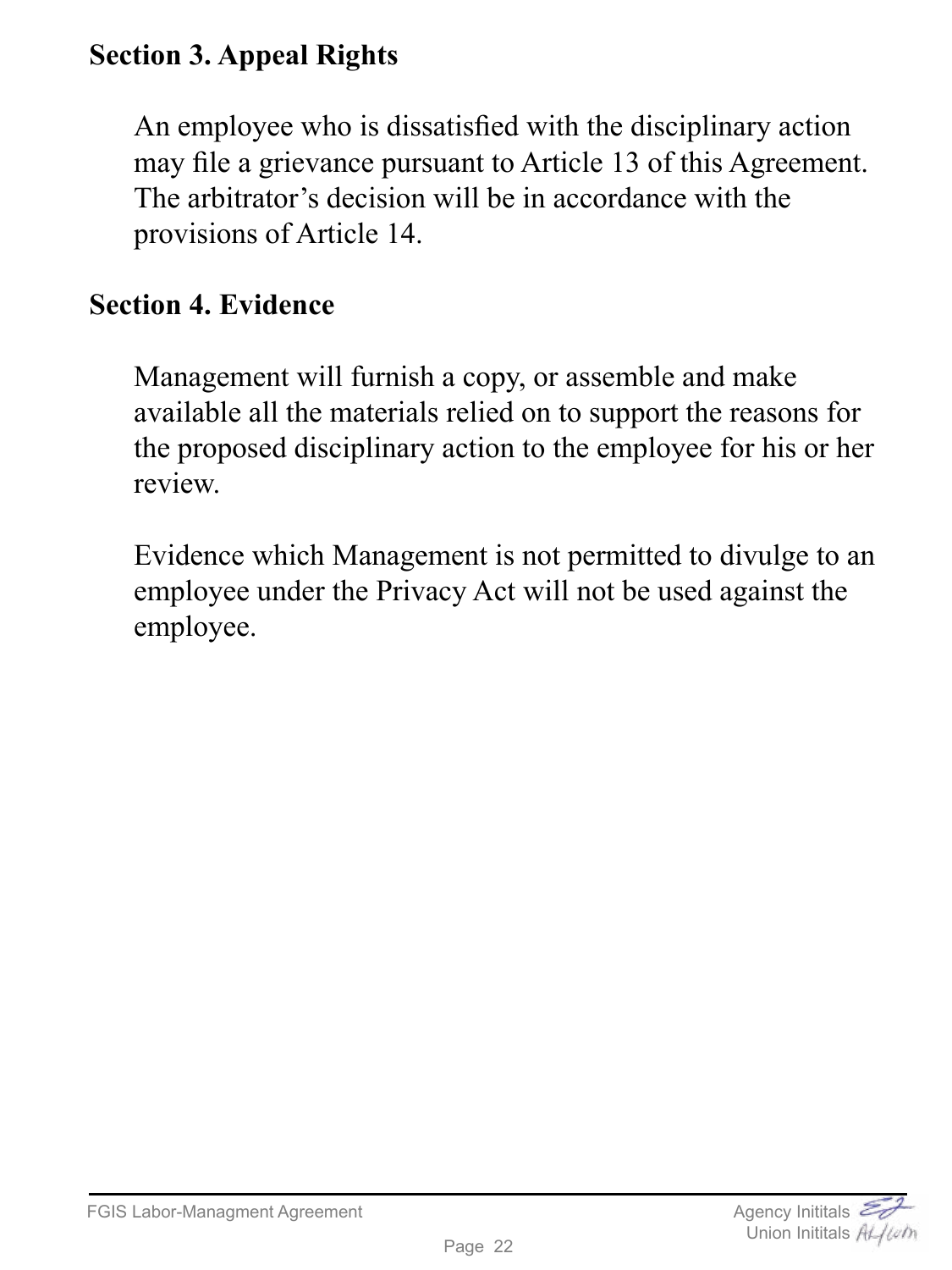#### **ARTICLE 10: ADVERSE ACTION**

### <span id="page-22-0"></span>**Section 1. General**

An adverse action for the purposes of this article is defined as:

- (1) A removal
- (2) A reduction in grade
- (3) A suspension for more than 14 days
- (4) A reduction in pay
- (5) A furlough of 30 days or less

This Article is not, intended to cover any matter which is excluded from coverage under 5 USC 7512. The Agency may take adverse action under this Article in a fair and equitable manner and only for such cause as will promote the efficiency of the service.

Adverse actions will be conducted in accordance with applicable law and government-wide regulations.

In all cases of proposed adverse action except for emergency furlough actions, or where there is reasonable cause to believe the employee has committed a crime for which a sentence of imprisonment may be imposed, the employee will be given 30 calendar days advance written notice stating the specific reasons for the proposed action. The employee will be given the opportunity to respond orally and/or in writing to the reasons for the action prior to a decision. The response may include written statements of persons having relevant information. The employee will be provided 14 calendar days to respond.

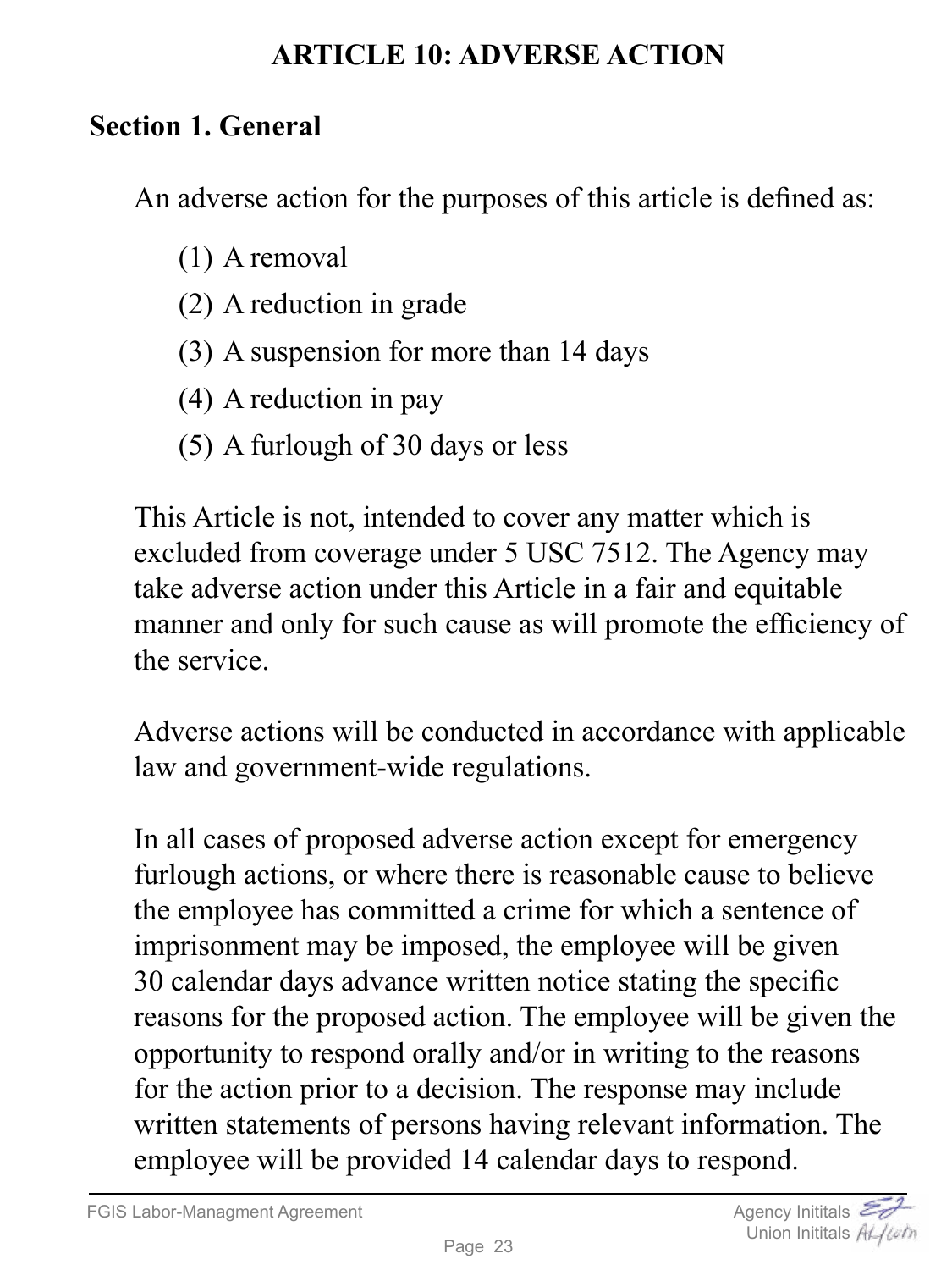### **Section 3. Material for Review**

Management will furnish a copy, or assemble and make available to the employee for his or her review, all the materials relied on to support the reasons in the advance notice of proposed adverse action.

### **Section 4. Notice of Decision**

An official who sustains the proposed reasons against an employee in an adverse action will set forth his or her findings with respect to each reason and specification against the employee in his or her notice of decision.

### **Section 5. Appeals**

An employee has the option of initiating a grievance through the negotiated grievance procedure or filing an appeal with the Merit Systems Protection Board, but not both.

### **Section 6**

An adverse action taken because of employee misconduct must be supported by the preponderance of the evidence.



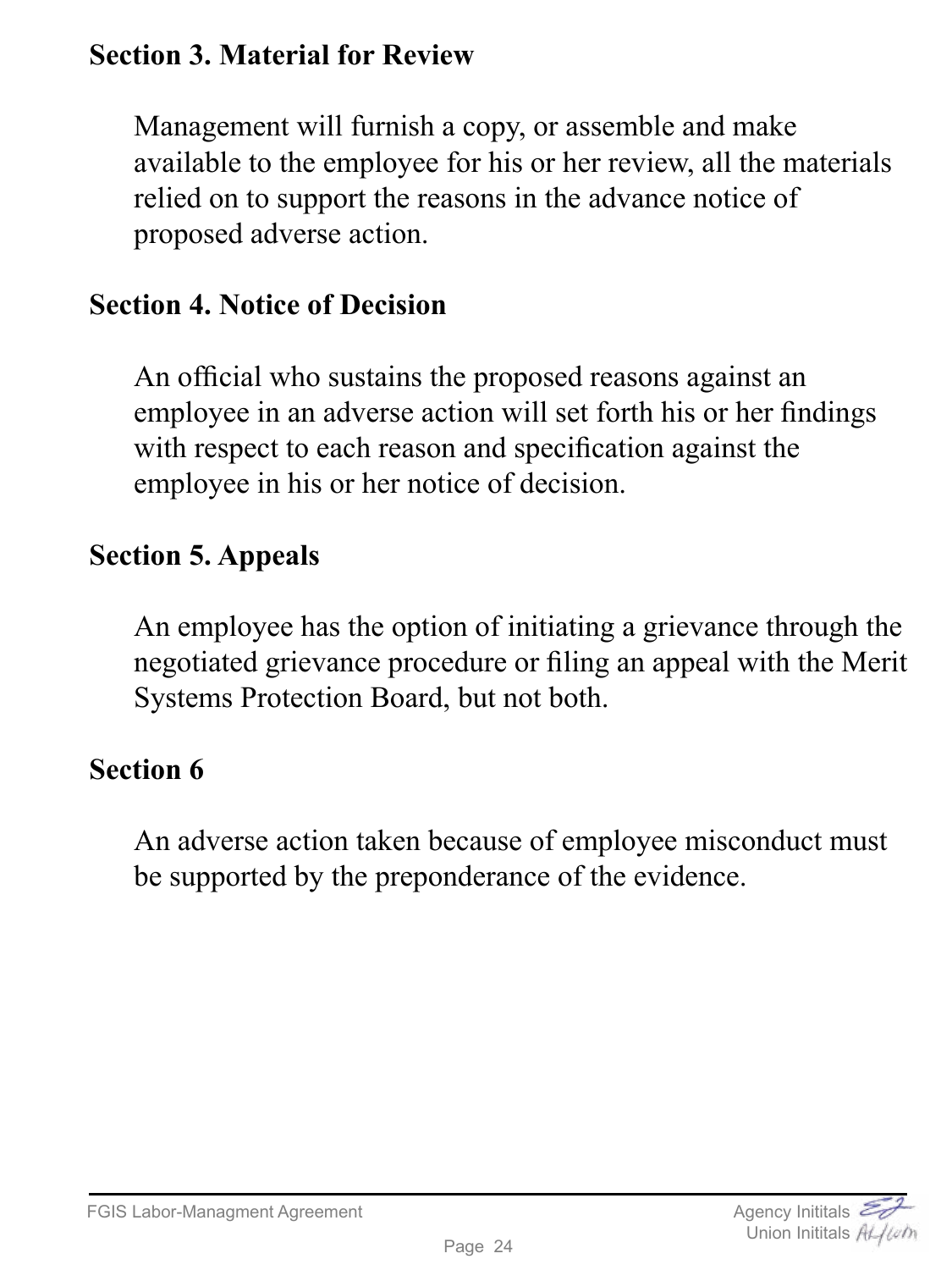## **ARTICLE 11: PERFORMANCE APPRAISALS**

## <span id="page-24-0"></span>**Section 1**

Employees in the bargaining unit will be evaluated on an annual basis under the current Agency performance appraisal system. Each employee will be informed of the performance standards and critical elements of the employee's position. Performance standards and critical elements shall be in accordance with EEOC guidelines and OPM prescribing directives. Performance standards will be applied in a fair and equitable manner.

#### **Section 2. Unacceptable Performance and Advance Notice**

For purposes of this Section, employee is as defined in Section 4301 of the Civil Service Reform Act of 1978. In accordance with 5 CFR 432.104, when employees are alleged to be performing at an unacceptable level, they will be notified in writing of their unacceptable performance in one or more of their critical elements and what action(s) must be taken by them to improve their performance to an acceptable level. The Parties agree that employees will be given 45 consecutive calendar days in their respective Field Office in which to bring their performance up to an acceptable level. This provision shall remain in effect unless guidance from the Office of Personnel Management (OPM) establishes a period in excess of that provided above. In that event,. the period established by OPM shall be substituted. At the end of the 45 consecutive calendar day period, employees will be reevaluated and informed in writing of their performance.

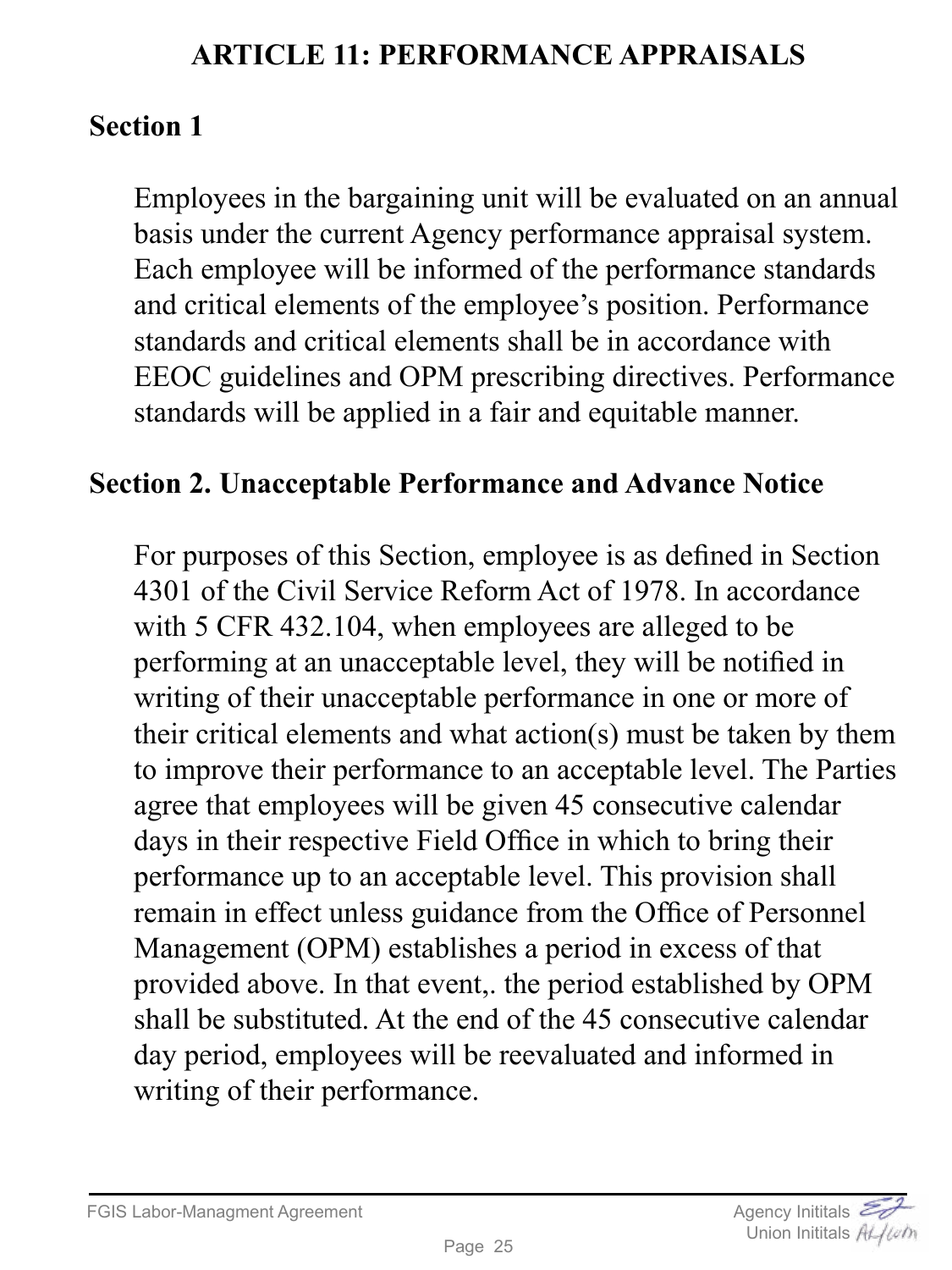If the performance has not improved and further action is necessary, the employer will give the employee a written notice of the proposed action setting forth in detail the basis for the action. Such notices will be given to the employee 30 days in advance of the proposed action. Employees will have 10 calendar days in which to respond to the proposed action.

# **Section 3. Extension of Advance Notice**

Extensions of the advance notice period and period for replying to a notice of proposed action or grieving a notice of final decision may be requested in writing by an employee or his or her designated representative. Specific justification for the request must be included so that Management may determine whether an extension is justified.

## **Section 4. Supporting Information**

In no case may the decision to take action be based on matters not stated in the proposed notice. Any action to reduce in grade or remove an employee must be supported by substantial evidence.

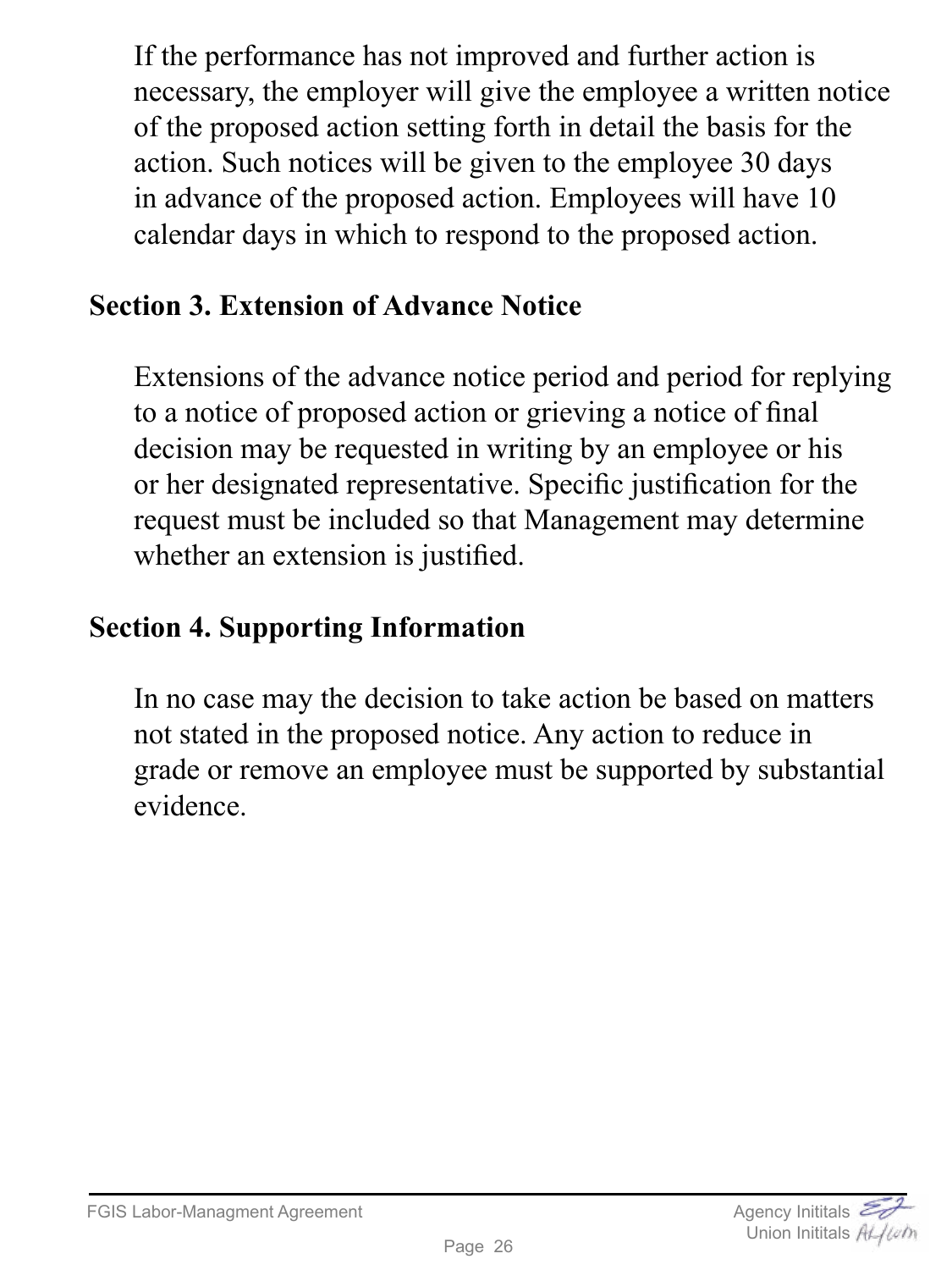### <span id="page-26-0"></span>**ARTICLE 12: GSA VEHICLES OR LEASED VEHICLES**

#### **Section 1. Assignment of GSA Vehicles or Leased Vehicles**

Employees may be assigned GSA vehicles or leased vehicles in accordance with GSA usage objectives.

On a trip basis, GSA or leased vehicles may be made available by the supervisor to those employees who do not wish to drive their privately owned vehicle (POV) and are required to travel on official business, and/or there is no public transportation available, or when an employee is required to carry heavy and/or bulky equipment for the performance of his or her job. The supervisor is not authorized to make available a GSA or leased vehicle on an indefinite assignment.

It is agreed and understood that no employee shall be required to provide a POV for use on Agency business or to maintain a POV as a condition of employment unless otherwise stated in his or her job description, or job announcement.

#### **Section 2. Use of GSA Vehicles**

In accordance with GSA requirements that Government-owned or leased vehicles be used only for official purposes, vehicles assigned to employees, on a specific trip basis may be parked at or near the employees residence during non-duty hours only if the employee is required by his or her supervisor to travel to a temporary duty post in the morning or return home at night without first reporting to his or her duty station, and/or the supervisor has determined that it is more advantageous to the Government to do so. In such event the supervisor will give the

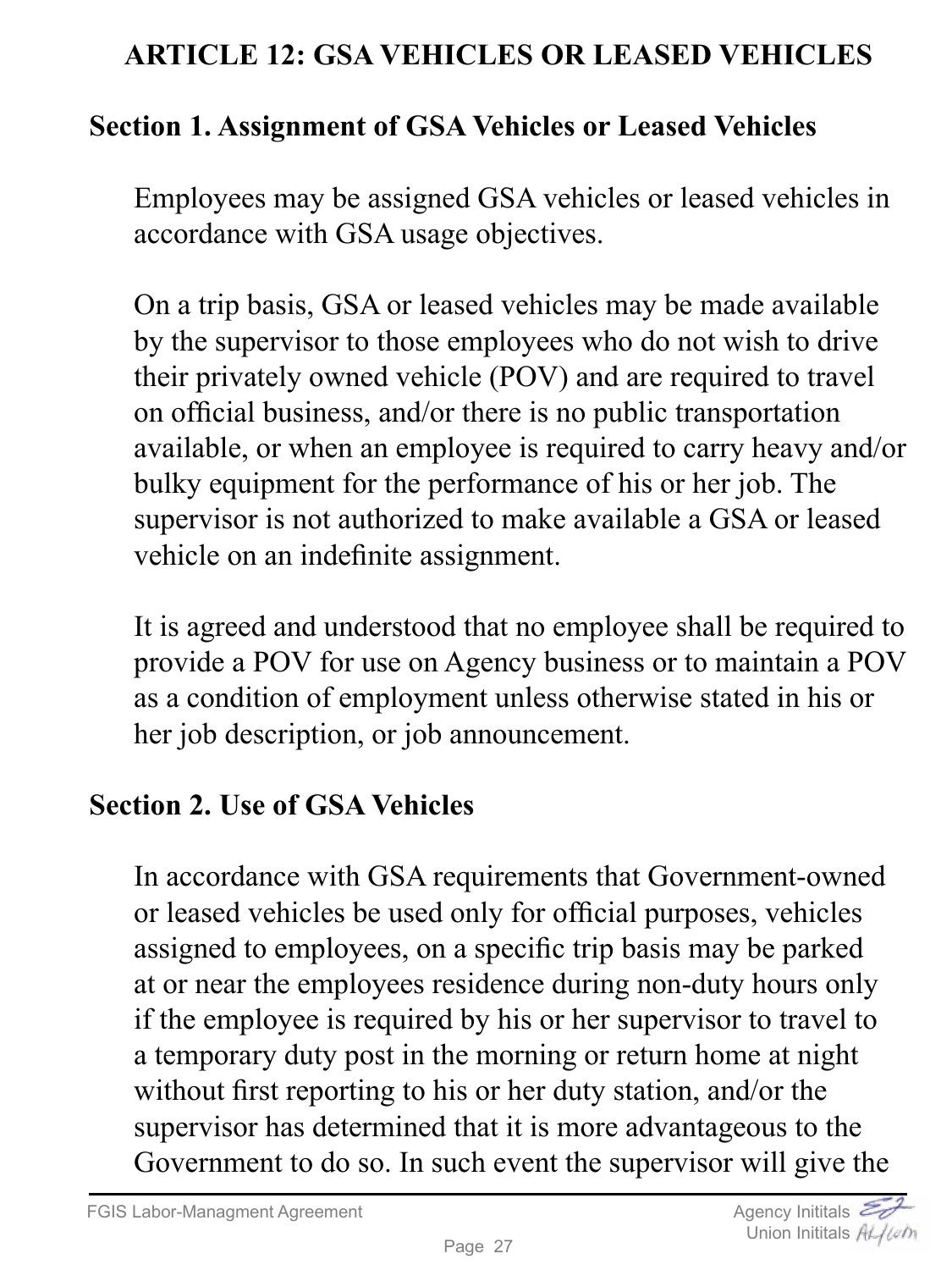employee prior written approval to park the government-owned or leased vehicle at on near his or her residence during non-duty hours. The employee shall also maintain a record which will show the circumstances that made such storage necessary. The record should include dates, itinerary, hours of use of the vehicle, and arrival and departure times at residence. The employee and the supervisor shall sign the record and file it in the office where the employee is headquartered.

In accordance with GSA requirements that government-owned or leased vehicles be used only for official purposes, vehicles assigned to employees on a regular basis may be parked at or near the employee's residence during non-duty hours only if Form AD-728 "Request and Authorization to Store Government-Owned or Leased Vehicle at or Near Residence," is approved.

#### **Section 3. Unsafe Vehicles**

Any GSA vehicle or leased vehicle which is reported to be unsafe by the operator shall be returned immediately to GSA or to the leasing company (or such facility contacted for instructions) for repair or replacement. If the vehicle cannot be repaired or replaced, the employee will, as soon as practicable, provide the supervisor with an estimate of the situation and obtain appropriate instructions. The Agency will make every possible effort to assure their GSA vehicle will be equipped with individual seats and seat belts.



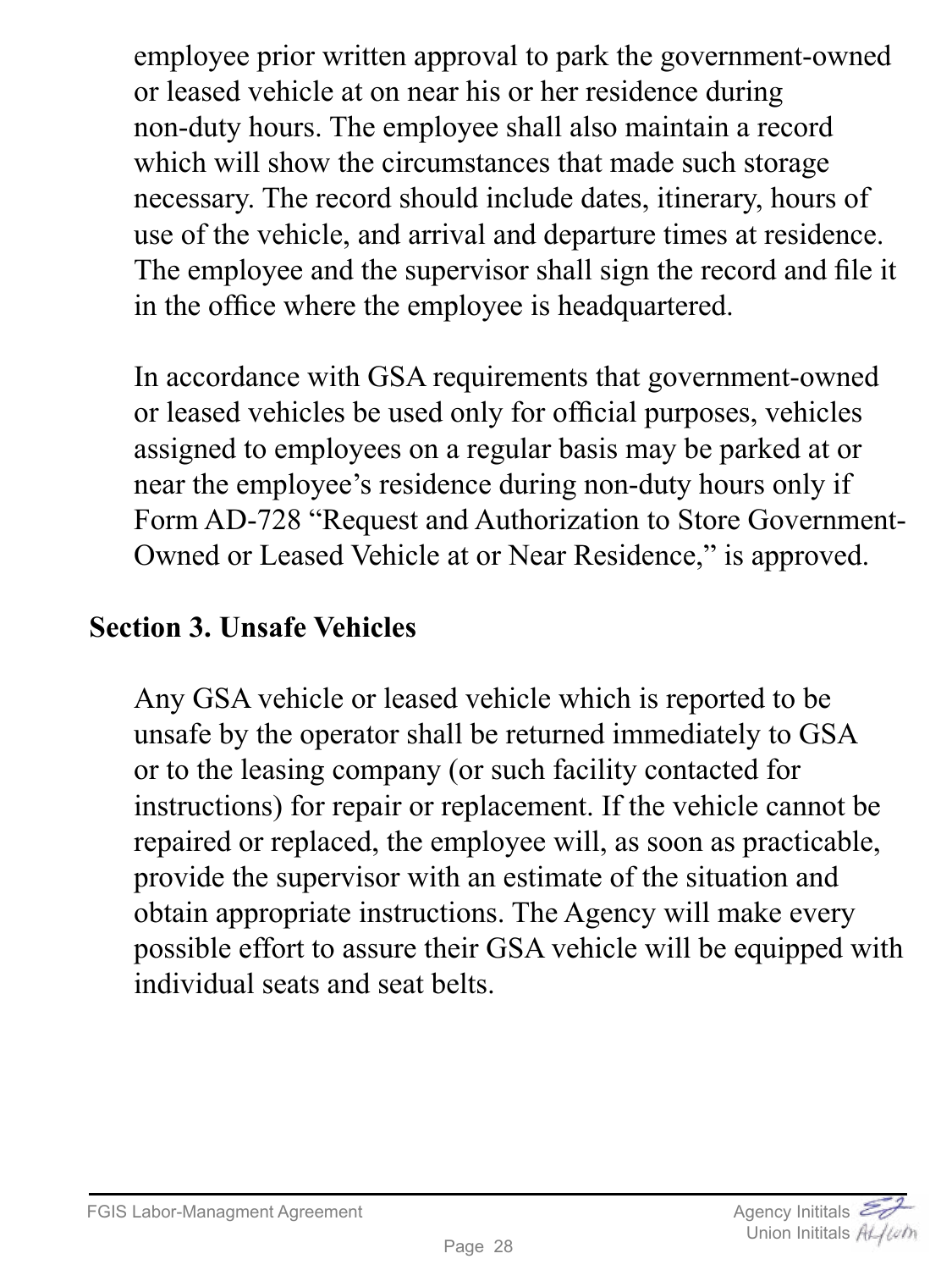## **ARTICLE 13: GRIEVANCE PROCEDURE**

### <span id="page-28-0"></span>**Section 1. Purpose and Coverage**

The purpose of this Article is to provide a mutually acceptable method for prompt and equitable settlements of grievances. A grievance may be filed by an employee, a group of employees or the Union.

#### **Section 2. Scope**

A grievance means any complaint relating to:

- (1) any matter involving the interpretation, application, or violation of this Agreement;
- (2) matters involving the personnel policies, practices and conditions affecting the employees of the bargaining unit;
- (3) any claimed violation, misinterpretation or misapplication of any Agency or Departmental rule or regulation affecting conditions of employment.

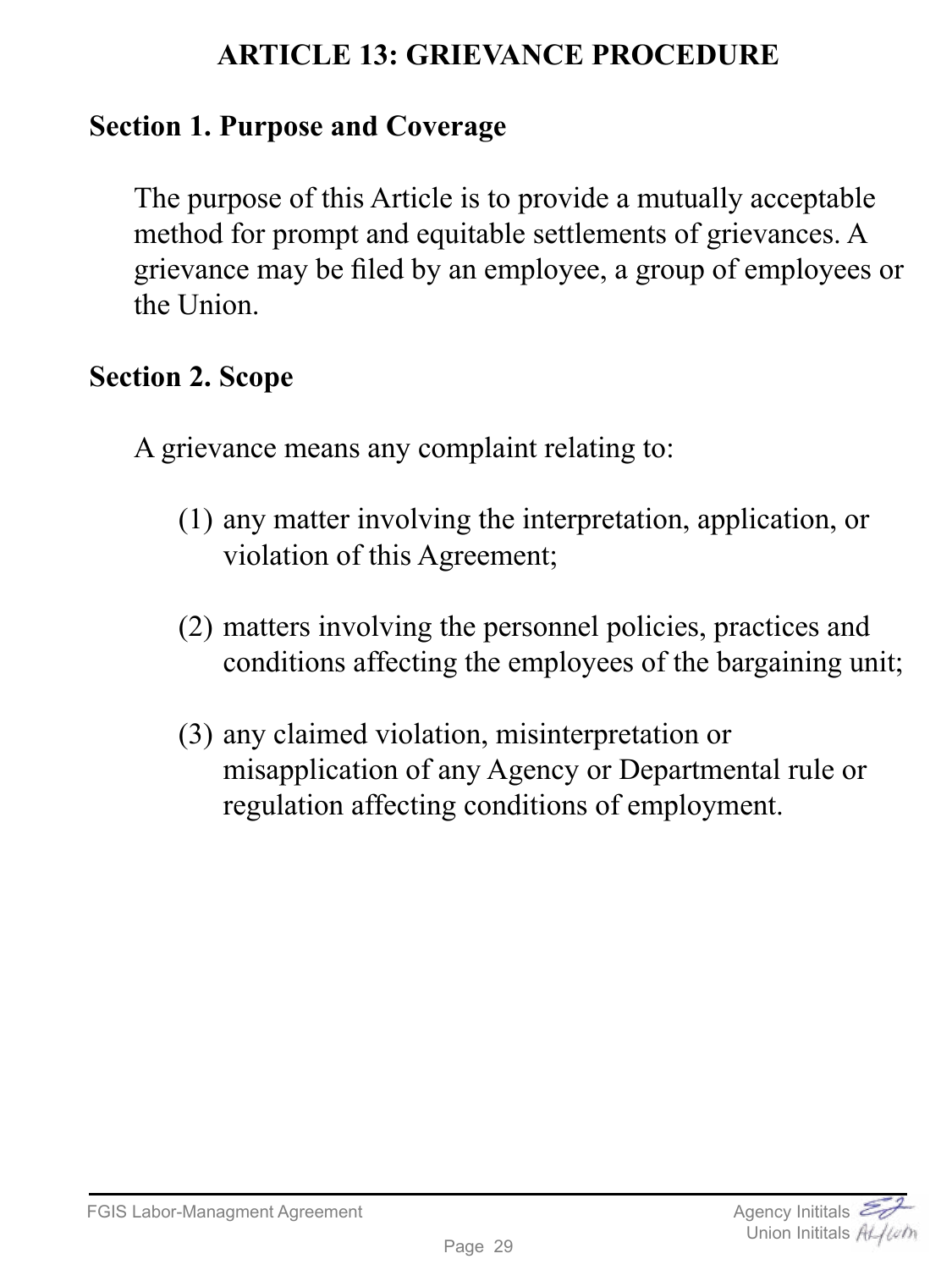### **Section 3. Exclusions**

This grievance procedure shall not apply to:

- (1) any claimed violation of Subchapter III of Chapter 73 of this title (relating to prohibited political activities);
- (2) retirement, life insurance, or health insurance; this does not preclude an employee, the Union, or the employees from grieving alleged violations of Article 3 (Health Benefits), if the grievance does not violate the statutory grievance exclusion of this subsection;
- (3) a suspension or removal under section 7532 of this title;
- (4) any examination, certification, or appointment;
- (5) the classification of any position which does not result in the reduction in grade or pay of an employee.

Where an employee has an option to contest a matter under 5 USC 7121 or this procedure, the parties recognize the applicable provisions of 7121(d), (e), and (f). For purposes of this procedure, 5 USC 7121(d), (e), (f) is incorporated into this Article.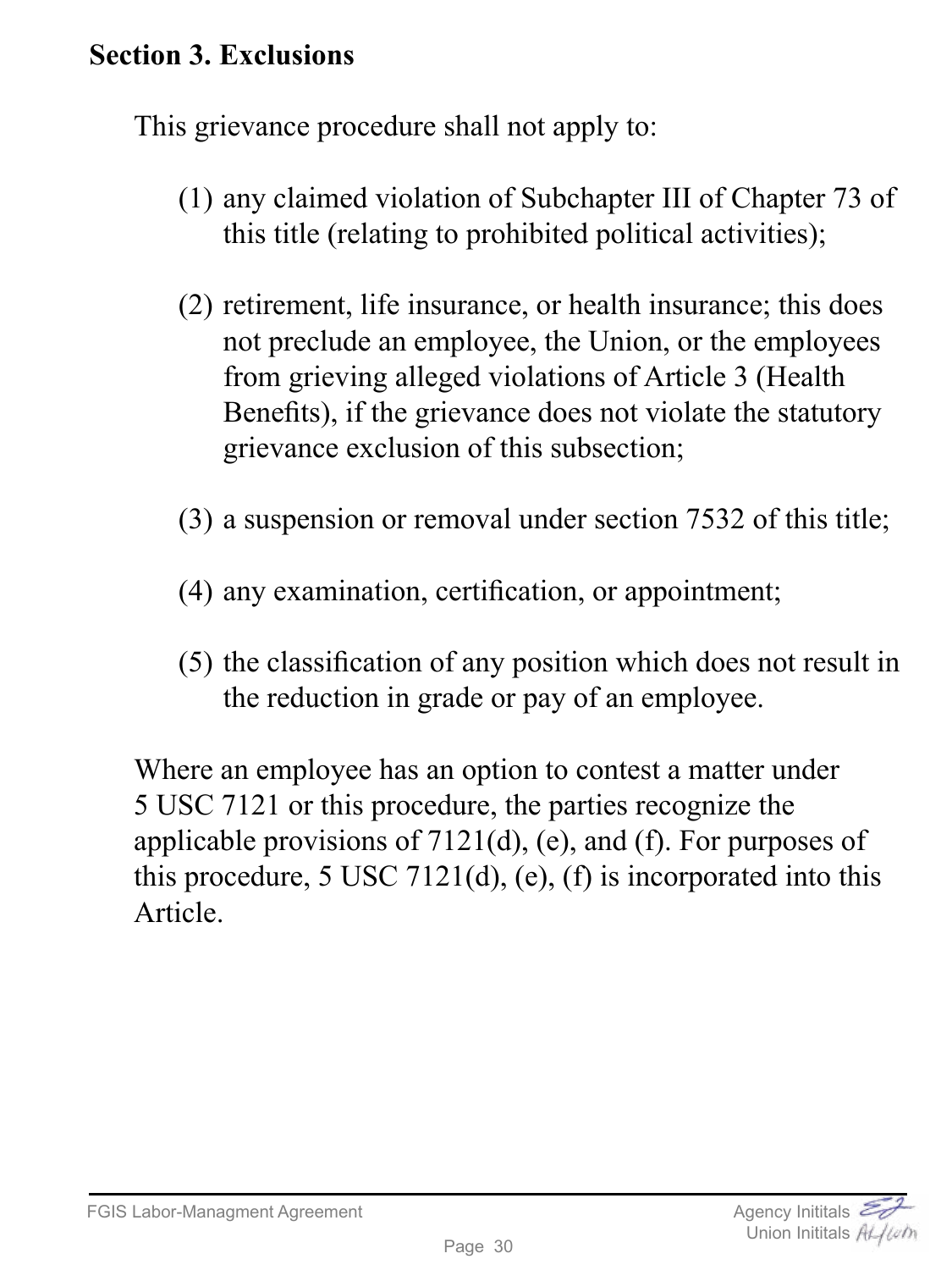# **Section 4. Grievability**

In the event that Management determines a complaint to be nongrievable, the matter shall be referred to the Deputy Administrator for decision. If the matter is concluded to be nongrievable, the reasons will be transmitted in writing to the grievant and/or the Union. The Union may fife the dispute to arbitration, with the arbitrator determining grievability as a threshold issue. Such decisions are appealable only to the Federal Labor Relations Authority in accordance with the regulations of the Authority.

Bargaining unit employees filing a grievance under this procedure may be represented only in accordance with 5 USC 7114(a)(5) (A) or by a designated Union representative. When an employee elects Union representation, all meetings, communications, and attempts at resolution shall be made through the designated Union representative. The Union has the right to be present during the proceedings of all grievances.

#### **Section 5. Grievance Process**

### **Step 1**

Employees are encouraged to discuss any concerns with his or her supervisors. Grievances, however, shall be filed in writing with the Field Office Manager (FOM) within 15 workdays after the occurrence of the event on which the grievance is based, or if later, within 15 days from the date the employee became aware of the event giving rise to the grievance; in these cases, the employee will be expected to state why the delay occurred.

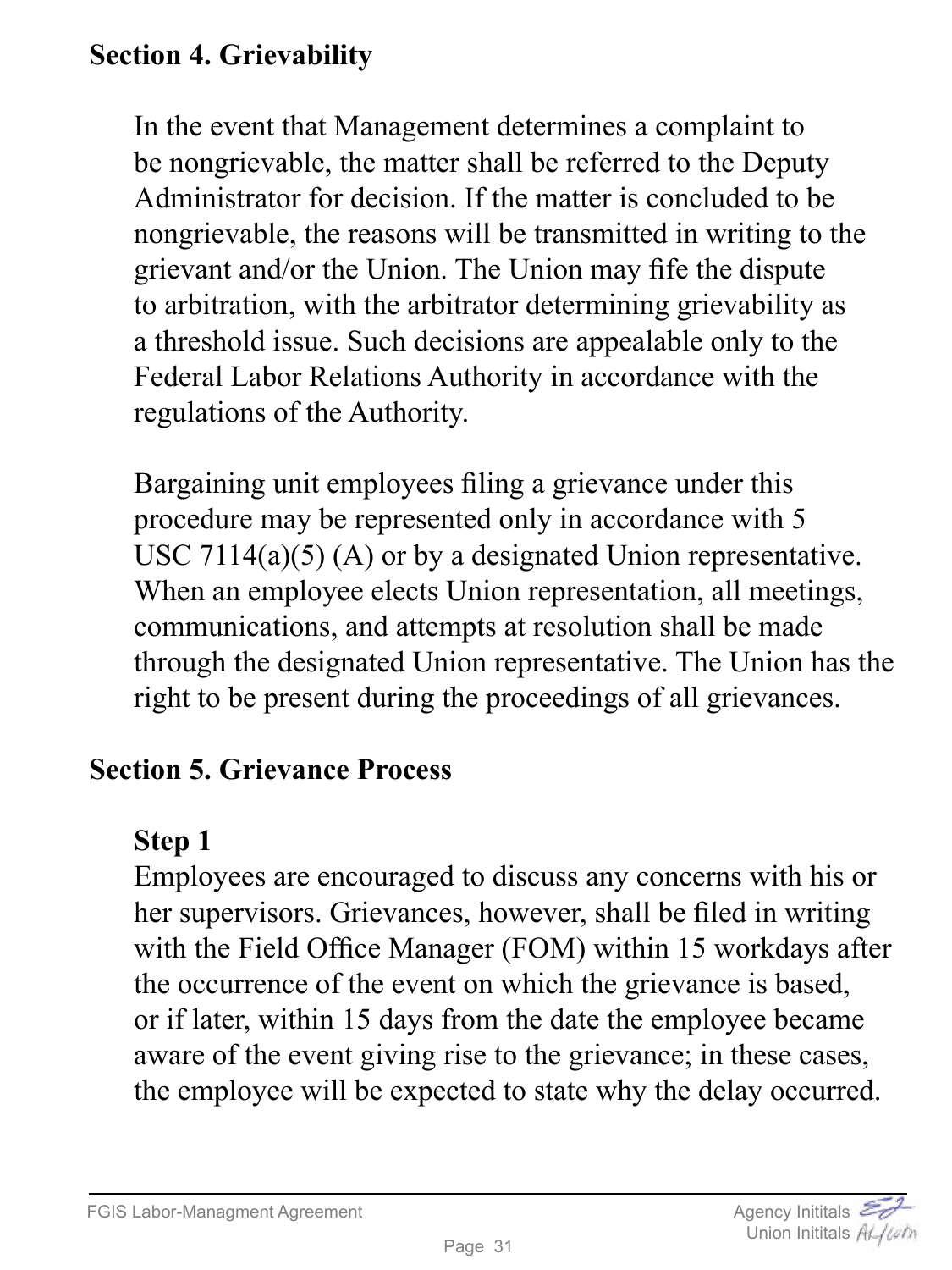Such grievances will be accepted as timely unless the explanation for the delay is not reasonable. Determinations on reasonableness are subject to final decision of the arbitrator, if arbitration is involved. The grievance must be sufficiently detailed to permit consideration and must state the requested corrective action. The FOM shall provide a written decision within 10 workdays after the receipt of the written grievance.

# **Step 2**

If the answer of the FOM does not satisfy the complaint, the grievance may be referred within 18 calendar days in writing to the Field Management Division Director (FMDD). The grievance shall include a copy of the previous step decision and other related materials (for example, charts, diagrams, documents, etc.). The FMDD shall have 20 calendar days in which to provide the written answer.

#### **Step 3**

If the FMDD does not satisfy the complaint, the grievance may be referred within 14 calendar days in writing to the Deputy Administrator. The grievance shall include a copy of the previous step decision and other materials (e.g. charts, diagrams, documents, etc.). The Deputy Administrator shall have 30 calendar days in which to provide the written answer. Upon receipt of the Deputy Administrator's answer the Union may, within 30 calendar days, invoke arbitration as provided for in this Agreement.

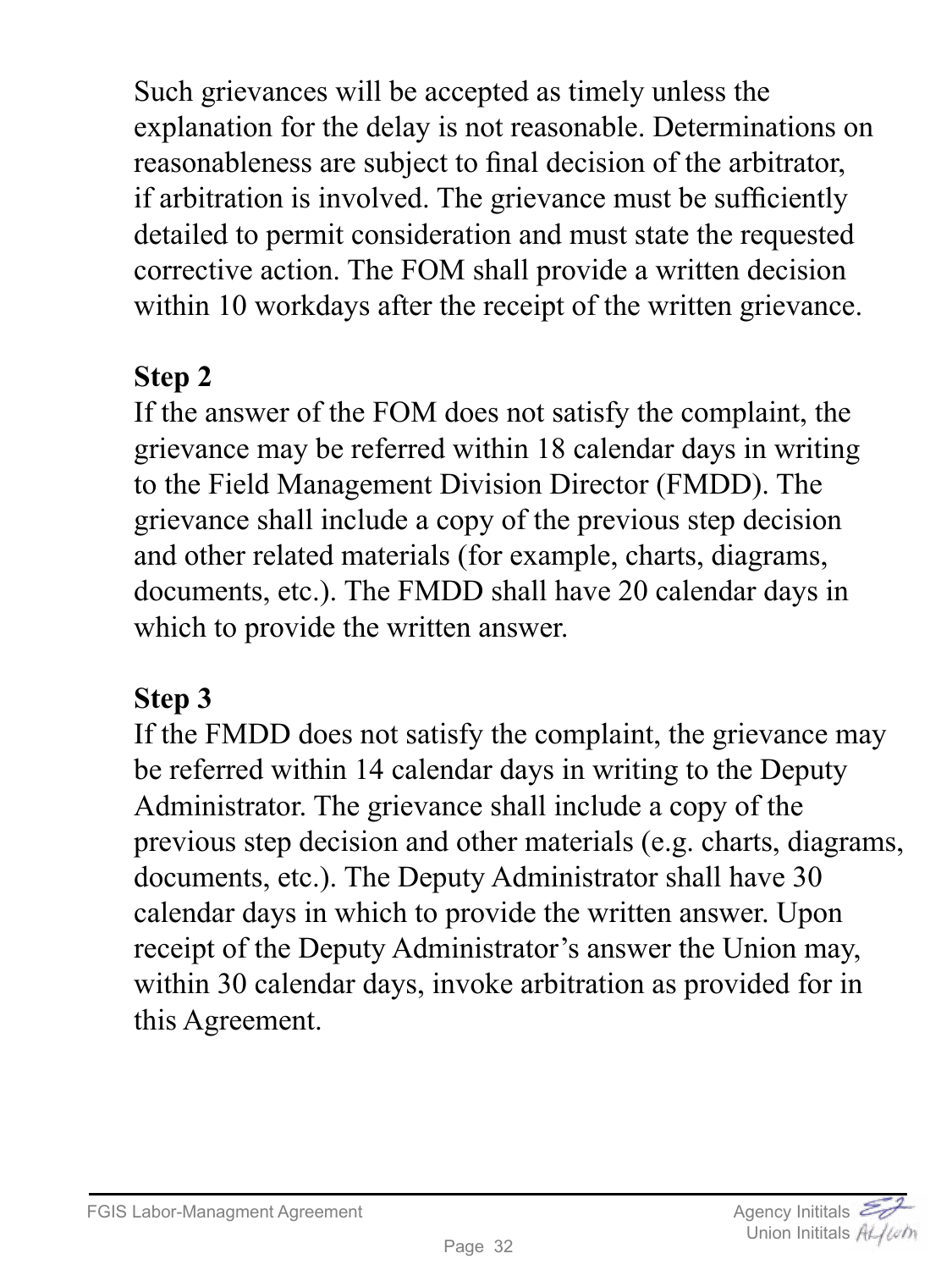### **Section 6. Timeframe**

Time limits at any step of the grievance procedure may be extended by mutual consent. Failure of the Employer to render a decision on the grievance within the stated time limits, without any mutual consent to an extension, shall be cause for the grievant or Union to pursue a decision on the grievance at the next step, including the invocation of arbitration. Likewise, failure of the grievant or Union to pursue a decision on the grievance within the prescribed time limits shall be grounds for the grievance to be rejected unless (1) the parties agreed to an extension, or (2) the grievant or Union could not reasonably have been expected to meet the time limits. Disputes

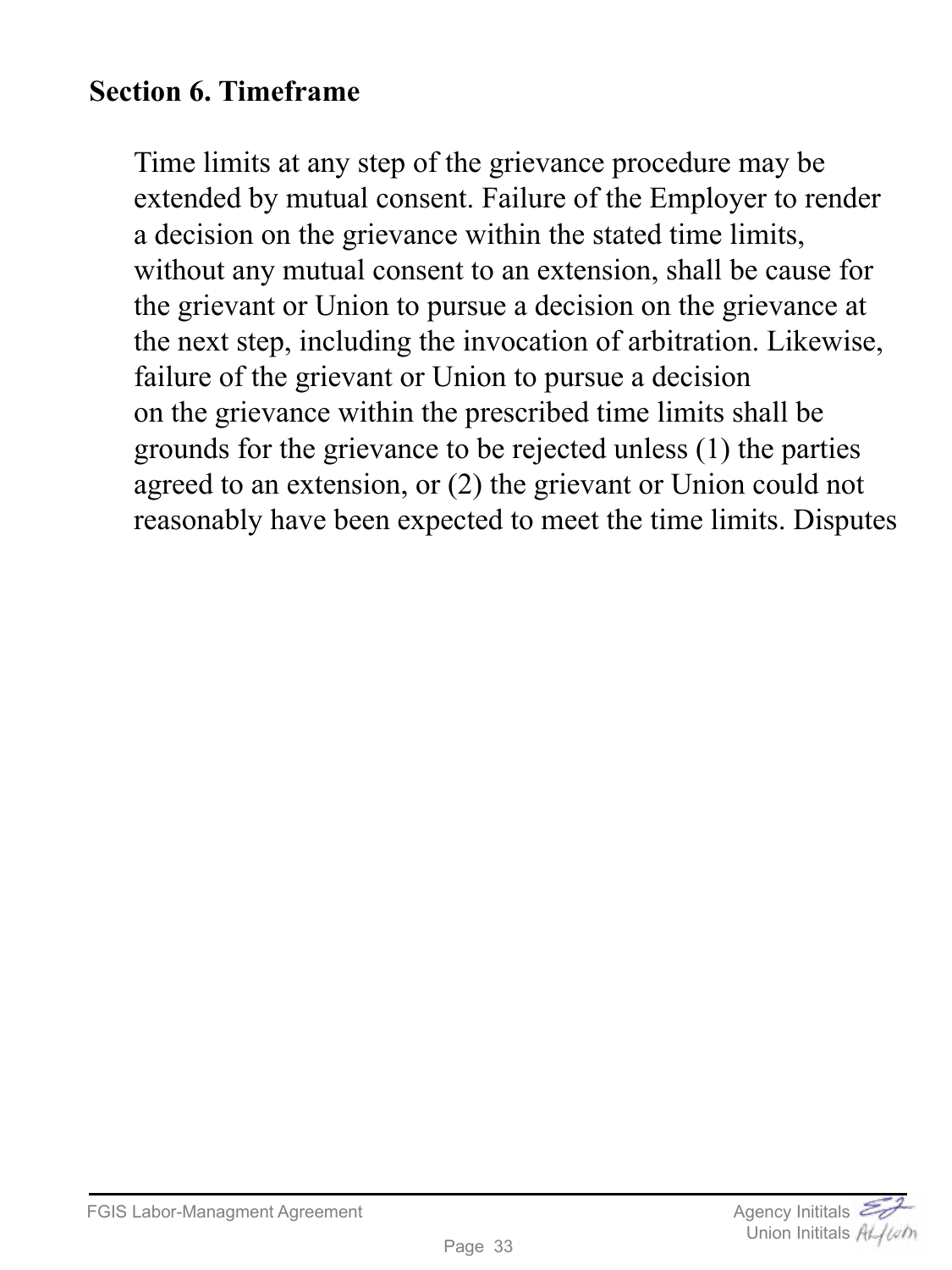## <span id="page-33-0"></span>over the timeliness of grievances are subject to arbitration. **ARTICLE 14: ARBITRATION**

#### **Section 1. Selection of Arbitrator**

When arbitration is invoked by the Union under any of the appropriate provisions of this Agreement, Management shall, within 10 workdays from receipt of the request for abitration, request the Federal Mediation and Conciliation Service (FMCS) to provide a list of 5 arbitrators with copies to each of the Parties.

Within 5 workdays from receipt of the list from FMCS, the Parties shall confer as appropriate to choose an arbitrator. The Parties will alternately strike one name from the list until only one name remains.

The party striking first shall be determined by a flip of the coin. The remaining name on the list shall be the duly selected arbitrator. The FMCS shall be empowered to make a direct designation of an arbitrator to hear the case in the event:

- (1) Either party refuses to participate in the selection of an arbitrator; and/or
- (2) Upon inaction or unreasonable delay on the part of either party.

# **Section 2. Cost of Arbitrator Fees and Travel Expenses**

The Parties agree to share equally the cost of regular fees, including reasonable travel expenses and reasonable research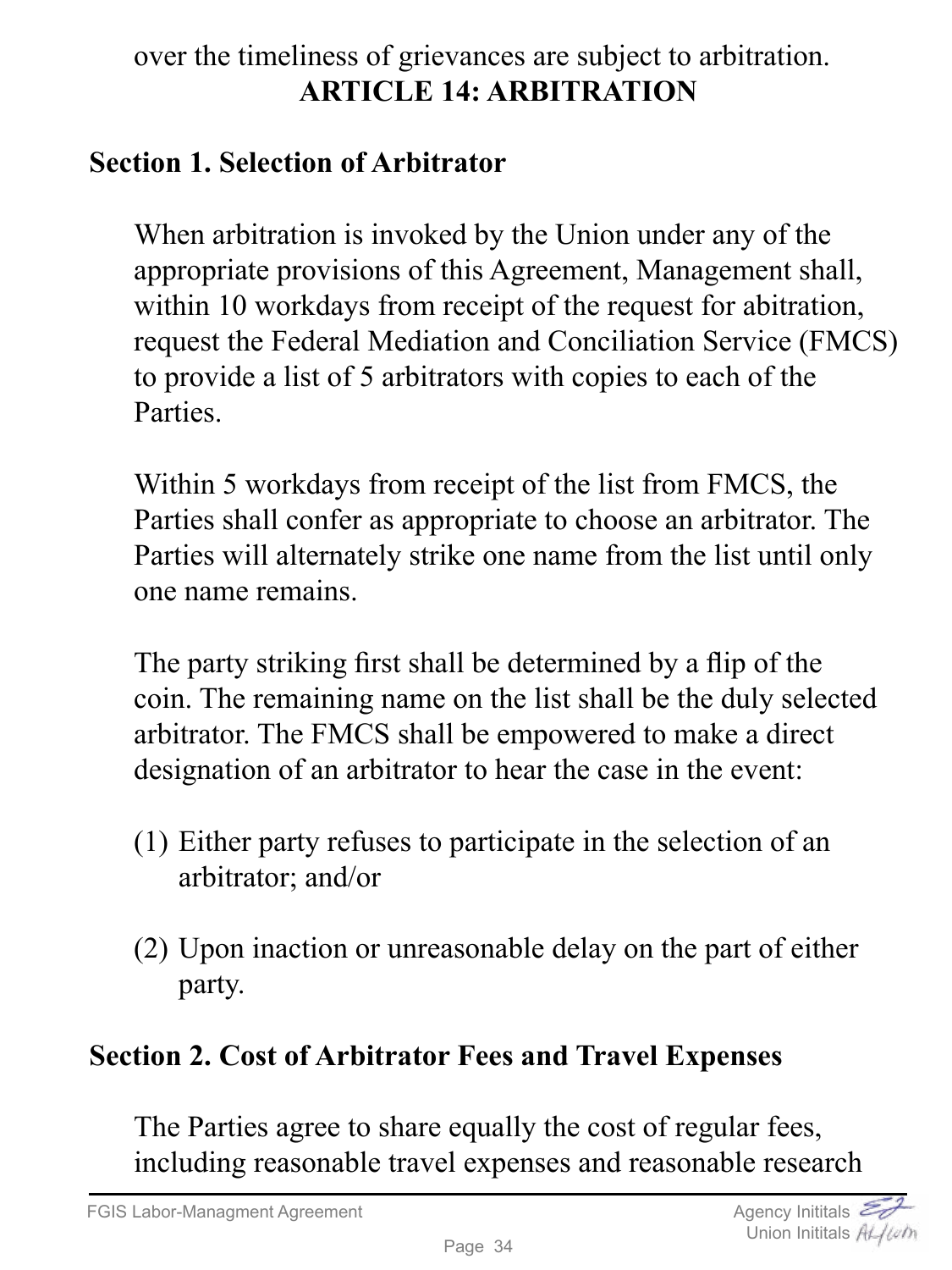#### expense of an arbitrator selected and assigned to a case. **Section 3. Arbitrator Scheduling**

The arbitrator will be requested to schedule the hearing for the earliest date the arbitrator is available, but not sooner than 15 calendar days after the selection. Any subsequent conflicts involving the date of the hearing shall be resolved by the arbitrator. The hearing will be held, if possible, on the employer's premises during the regular day shift hours of the basic workweek.

### **Section 4. Official Time and Expenses**

Official time shall be granted to bargaining unit employees acting as the representative for employees or the Union. Official time shall be granted to bargaining unit employees who testify as witnesses. Official time for witnesses shall be limited to the time needed to travel to and from the proceeding and testify. Official time shall be provided by the Employer for Union representatives within the Area involved and all witnesses deemed necessary by mutual agreement of the Parties. If the Parties cannot agree that a witness is necessary, the matter shall be submitted to the arbitrator, whose decision shall be final and binding. Witnesses determined to be necessary by the arbitrator shall be compensated pursuant to that expressed above. Travel time and expenses and official time are not authorized for expert advisors or observers.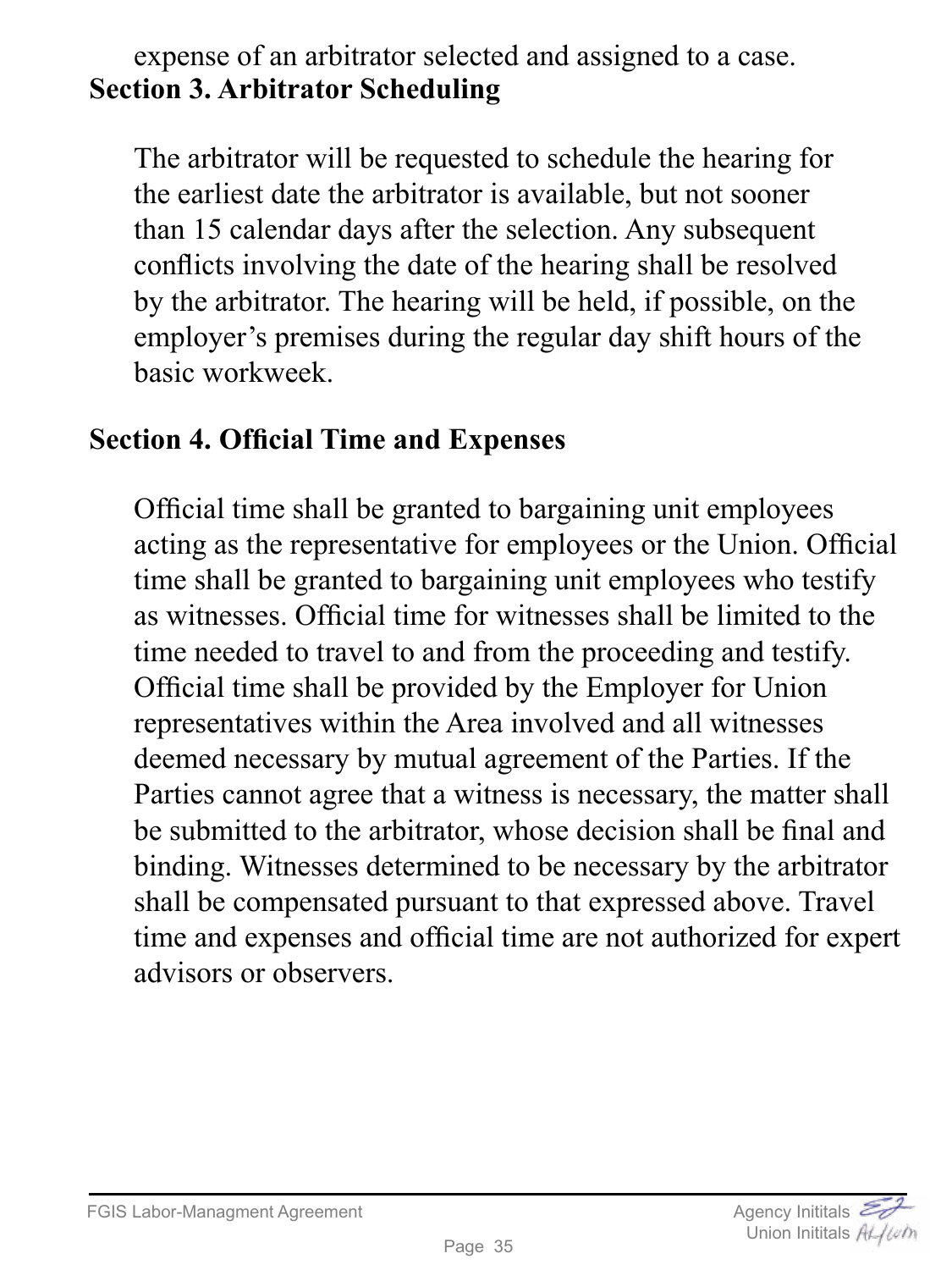## **Section 5. Participants**

The Parties agree to exchange a list of the individuals who will be in attendance at the proceeding. The list shall indicate in what capacity the individual is attending the proceeding; representative, witness, expert advisor, or observer. These lists will be exchanged at least five  $(5)$  working days prior to the date of hearing. It is understood that there is a reasonable expectancy that the witnesses will be called to testify and will not be present merely as observers.

#### **Section 6. Transcripts and Briefs**

Either party may record the proceedings. A copy of the transcript shall be provided to the arbitrator by the party purchasing the transcript. Either party may submit a post-hearing brief within 15 working days after the close of the hearing, or if a transcript is made by either party, within 15 working days after receipt of the transcript.

# **Section 7. Arbitration Award**

The Parties shall endeavor, whenever possible, to stipulate the facts involved in a case prior to the opening of the arbitration hearing. The arbitrator shall render and serve his written award on the Parties to this Agreement within 30 calendar days after the due date for post-hearing briefs.



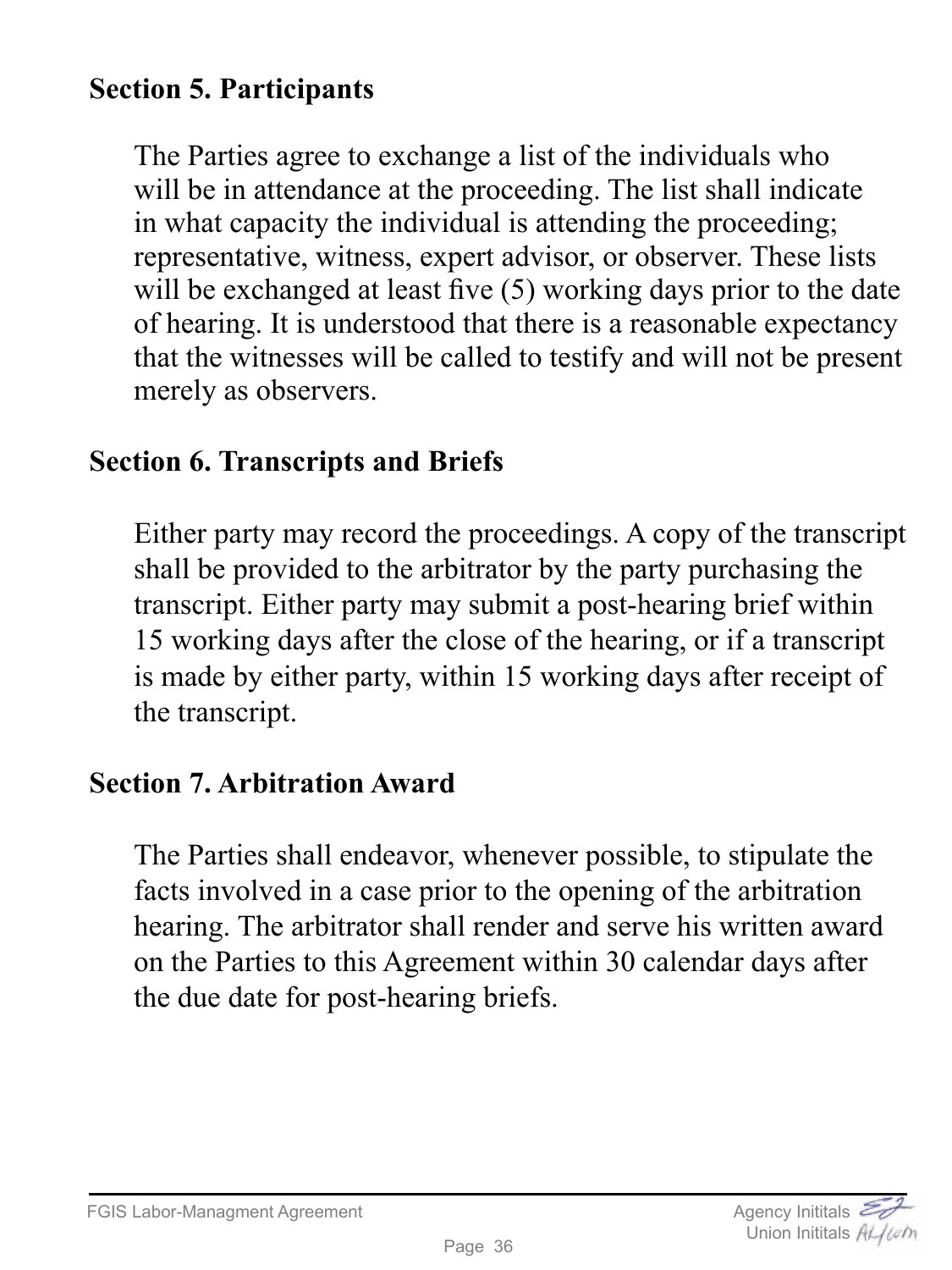## **Section 8. Authority of Arbitrator**

The arbitrator's decisions will be final and binding; however, the Parties reserve the right to take exceptions to any award by referral to the Federal Labor Relations Authority in accordance with its rules and regulations.

# **Section 9. Grievability/Arbitrability Decisions**

The arbitrator shall have the authority to make all grievability and/or arbitrability determinations prior to addressing the merits of the original grievance.

# **Section 10. Extension of Time Limits**

Time limits in this Article may be extended by mutual written consent of the Parties.

# **Section 11. Modification of Procedures**

The Parties at any step may mutually agree in writing to waive that step of this procedure.

Any such mutual agreements to modify must be transmitted with the grievance to higher levels.

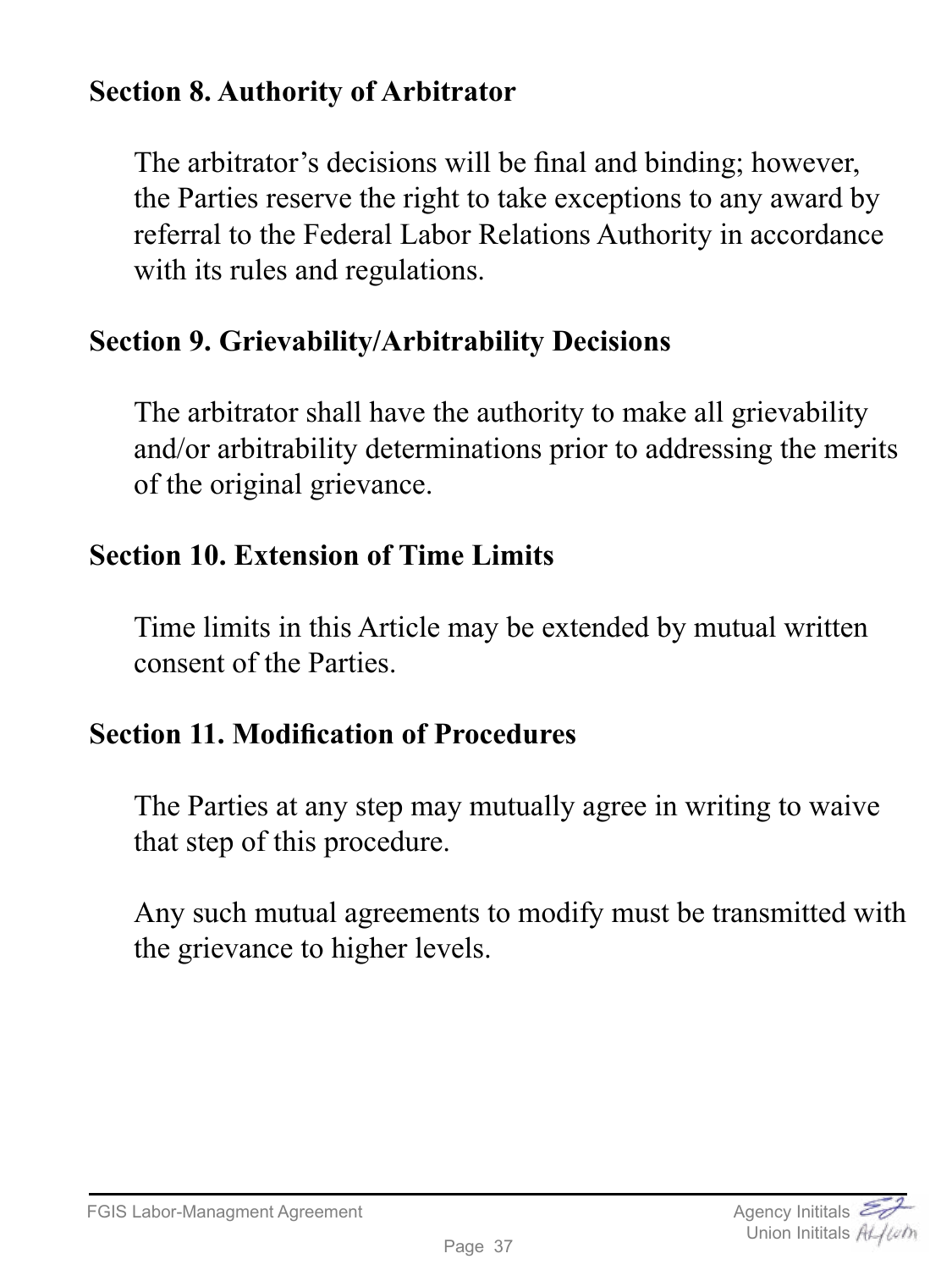# **Section 12. Expedited Arbitration**

The following expedited arbitration procedures may be used to resolve any grievance which involves: (1) performance appraisal, other than actions involving unacceptable performance under 5 USC 4303; (2) discipline up to suspension of 14 days or less; (3) any other matter by mutual consent of the parties. Expedited arbitration will be used if requested at the time the party requests arbitration. The following conditions will apply to expedited arbitration:

- (1) the case is not precedential in the unit.
- (2) there are no transcripts or briefs.
- (3) each case will be limited to 4 hours unless extended by the arbitrator.
- (4) two cases will be scheduled per hearing day, if pending.

(5) bench decision will be requested, but in any event the decision is due 48 hours after the close of the hearing. In all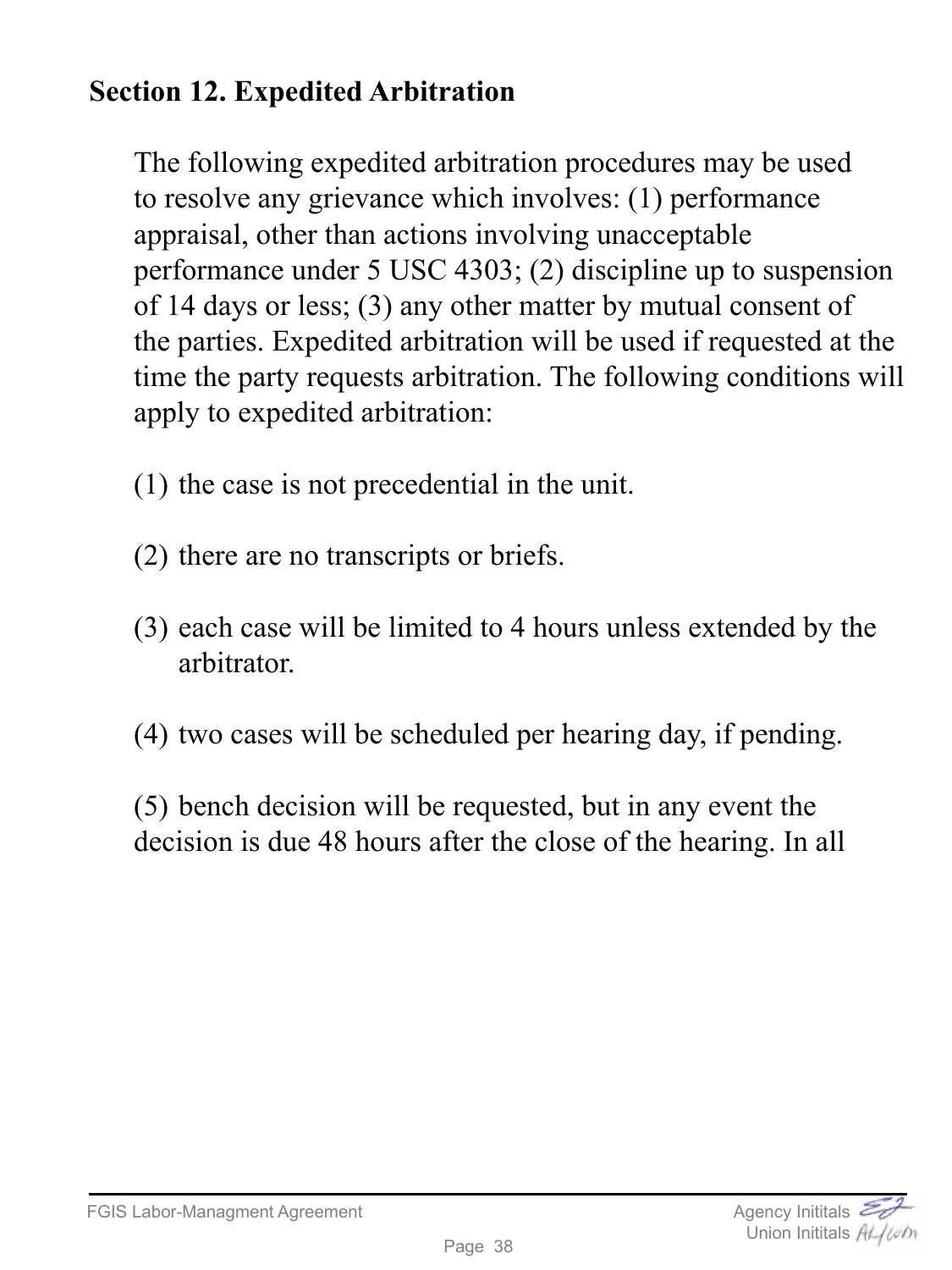# other respects, the provisions of the Article will apply. **ARTICLE 15: EQUAL EMPLOYMENT OPPORTUNITY**

#### **Section 1. Non-Discrimination**

The Agency and the Union will not discriminate against any unit employee because of race, color, national origin, religion, sex, gender identity (including gender expression), sexual orientation, disability, age, marital status, family/parental status, pregnancy, physical or mental handicap, income derived from a public assistance program, political beliefs, or reprisal or retaliation for prior civil rights activity, in any program or activity conducted or funded by USDA (not all bases apply to all programs).

# **Section 2. Employment Decisions**

The employer shall use only valid and job-related factors in making employment decisions. Employment decisions include such matters as written examinations, performance and potential appraisals, job interviews for internal placement, training assignments, as well as promotions, reassignments and disciplinary actions. The previous list of actions is not meant to be all-inclusive, but, rather, to broaden the definition of "employment decisions."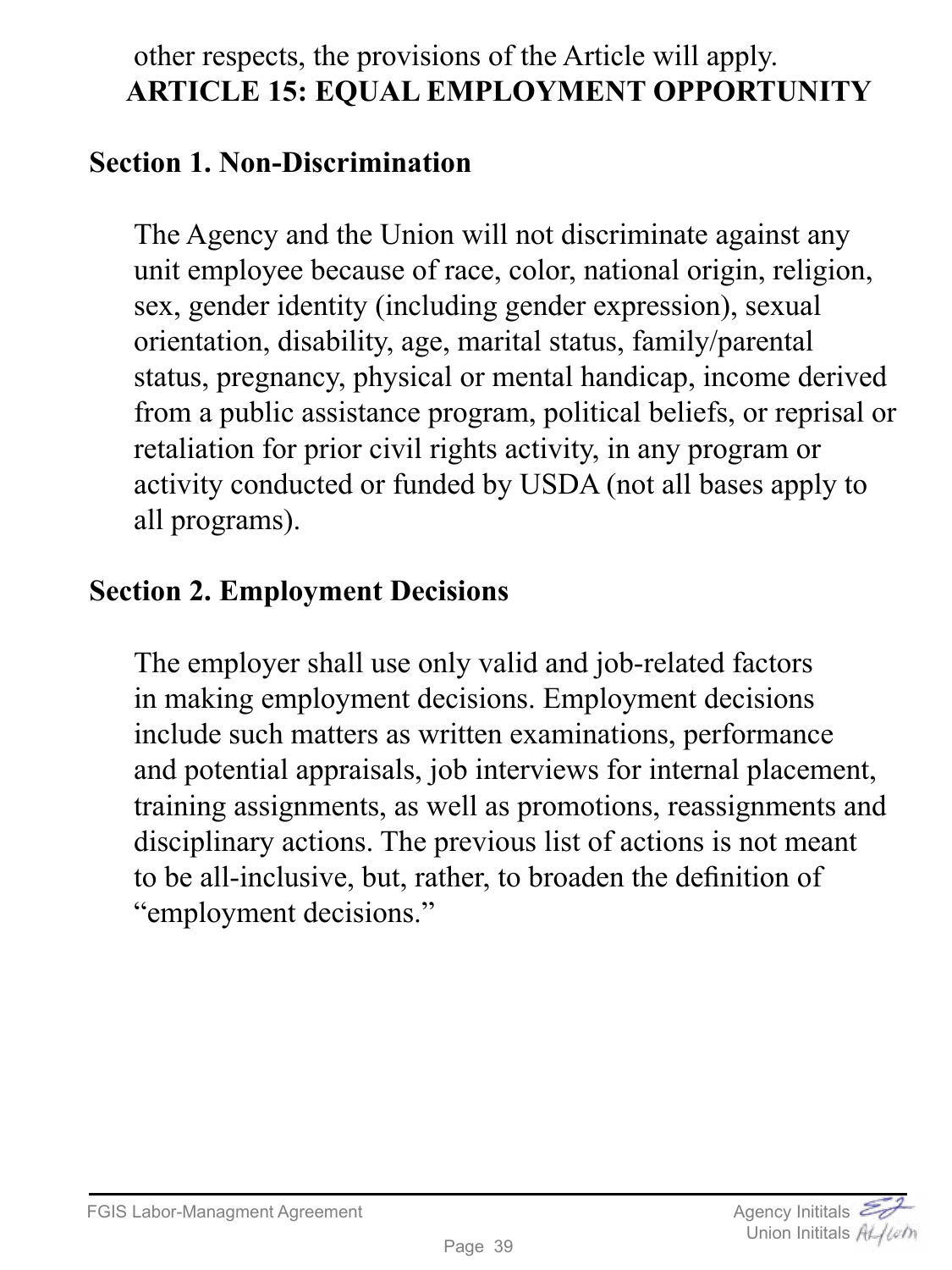# **ARTICLE 16: REDUCTION-IN-FORCE**

# **Section 1**

This Article governs (a) transfers of function and (b) the separation, demotion, reassignment requiring displacement of an employee, or furlough for more than thirty (30) calendar days of bargaining unit employee(s) by reduction-in-force (RIF) from their respective levels. The RIF will be accomplished in accordance with statutory requirements, OPM rules, regulations, and this Agreement.

# **Section 2**

When it is anticipated that a transfer of function or RIF affecting bargaining unit employees will be necessary, the employer will request early-out authorization for such employees if the OPM guidelines or regulations may permit the authorization. In instances where early out authorization is not requested the employer will provide the reasons for the decision to the Union at the time of the preliminary RIF notification. The President of the National Council or the local President, if a local exists at the Field Office(s) affected by the action, will be given preliminary notification not less than 5 days prior to the issuance of general or specific notice to employee.

The notification will include:

- A. the types of action to be taken.
- B. the reasons for the action and the amount of "shortfall" if the action is due to lack of funds.

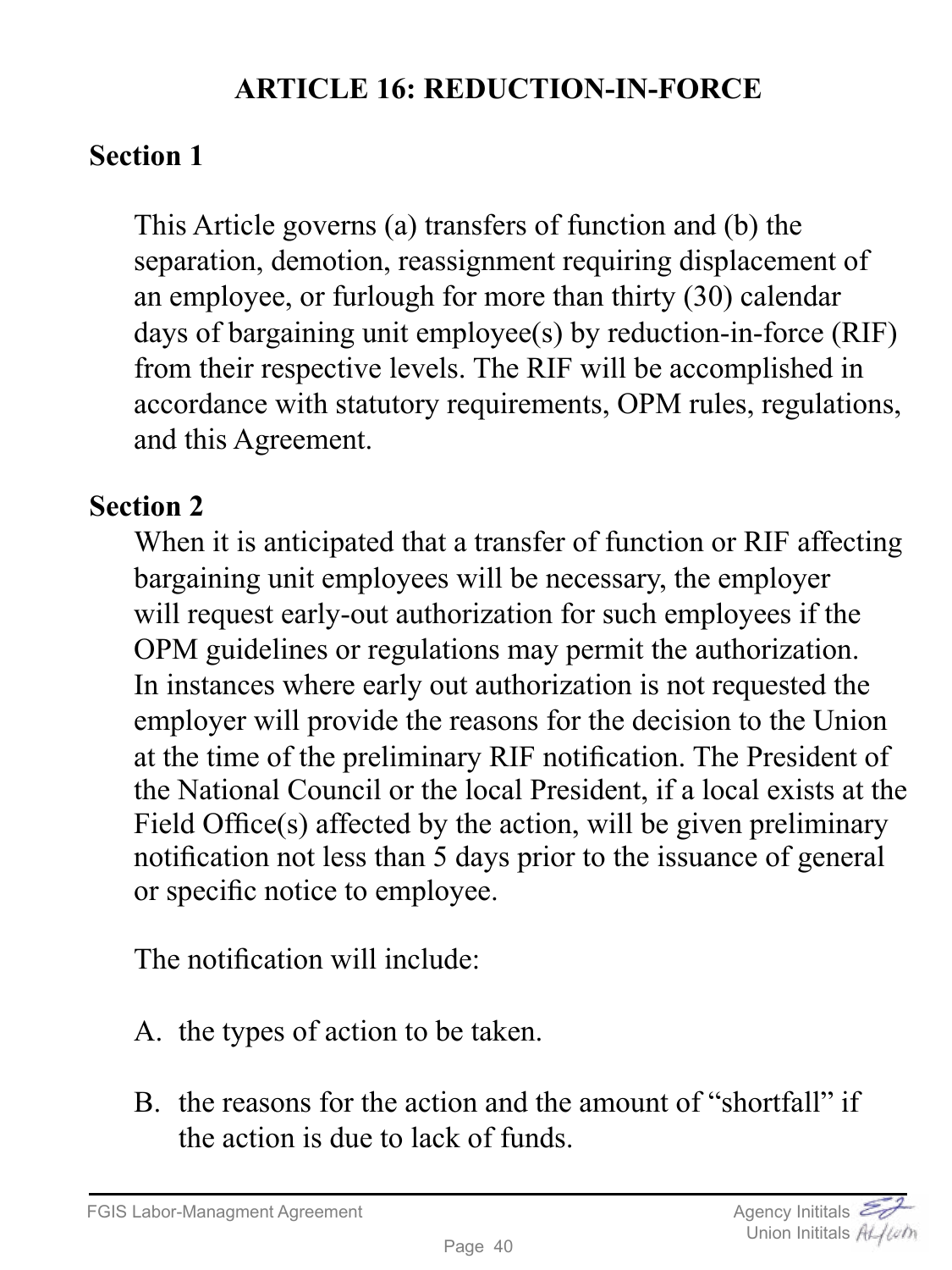- C. the competitive area(s) which are proposed to be used and the competitive levels; in each competitive area the employer agrees not to utilize competitive levels which include part but not all of the positions in a job series and grade.
- D. the approximate numbers, types, and grades of positions of the organizational units to be initially affected.
- E. the expected or approximate date of each action.
- F. a copy of any economic impact study made in conjunction with the action.
- G. other information related to the action which is available to the employer.

Upon receipt of preliminary notification, the Union may request bargaining concerning aspects not covered by this Article. Upon such request, the parties will meet to negotiate such aspects at the earliest possible time.

# **Section 4**

The employer agrees to minimize adverse effects upon employees by accomplishing actions under this Article to the extent feasible through attrition and other alternatives as may be appropriate; the Union may make suggestions as to such alternatives and the employer will fully consider and respond promptly with its decision on the suggestions.

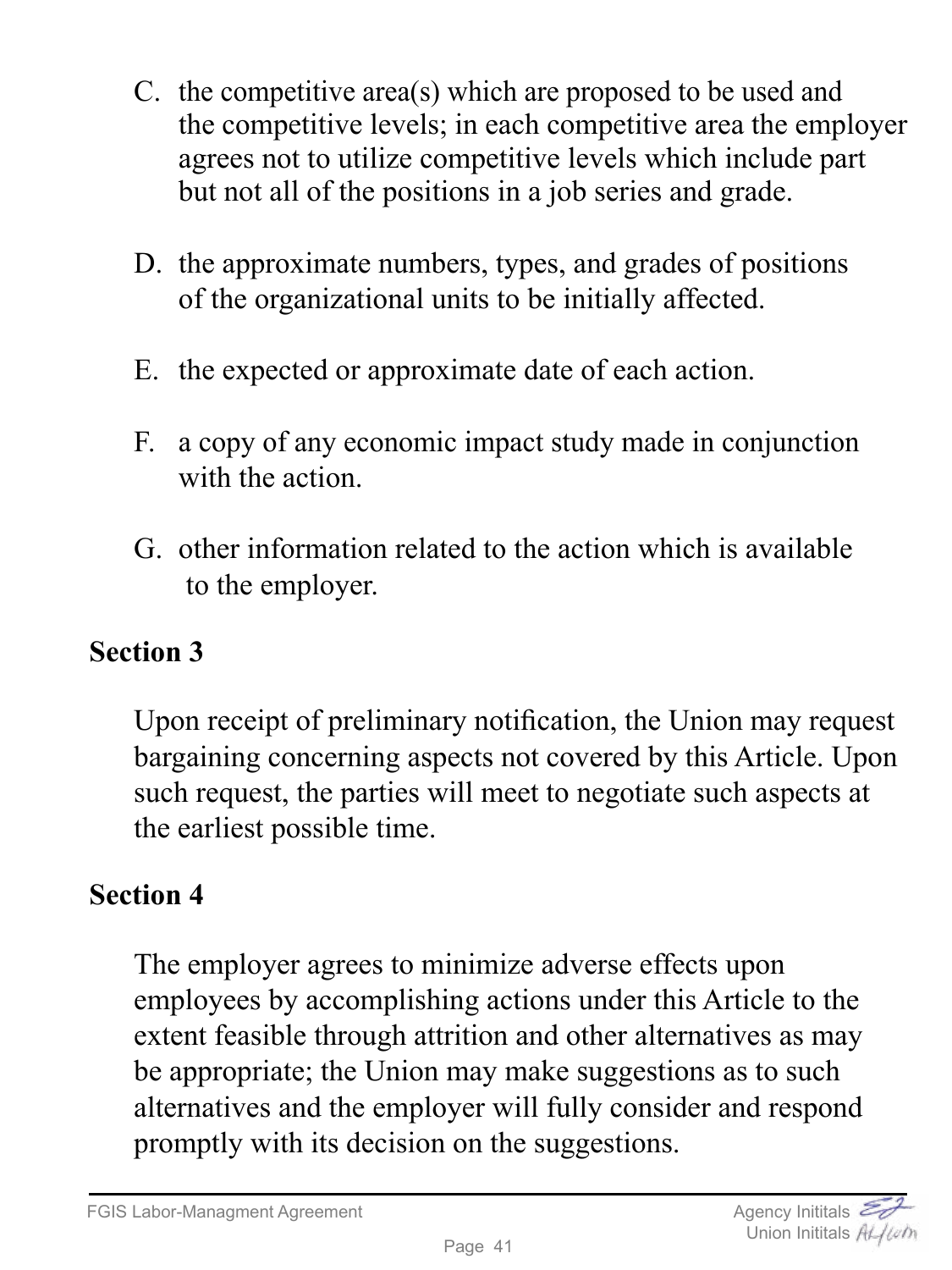- A. The Agency may waive qualification requirements in accordance with government-wide regulations for otherwise eligible employees.
- B. Where bargaining unit employees have received a notice of an action under this Article, the Agency will consider such employees for vacancies within the bargaining unit in the competitive area for which they are qualified.

## **Section 6**

- A. When issuing RIF notices, the Agency will ensure the minimum notice periods will be consistent with 5 CFR 351.801.
- B. In addition to the content required per 5 CFR 351.802 and 803, specific notices will also include:
	- (1) applicable appeal/grievance rights;
	- (2) the action, to be taken and the effective date;
	- (3) the employee's service computation date, competitive area, competitive level, and subgroup;



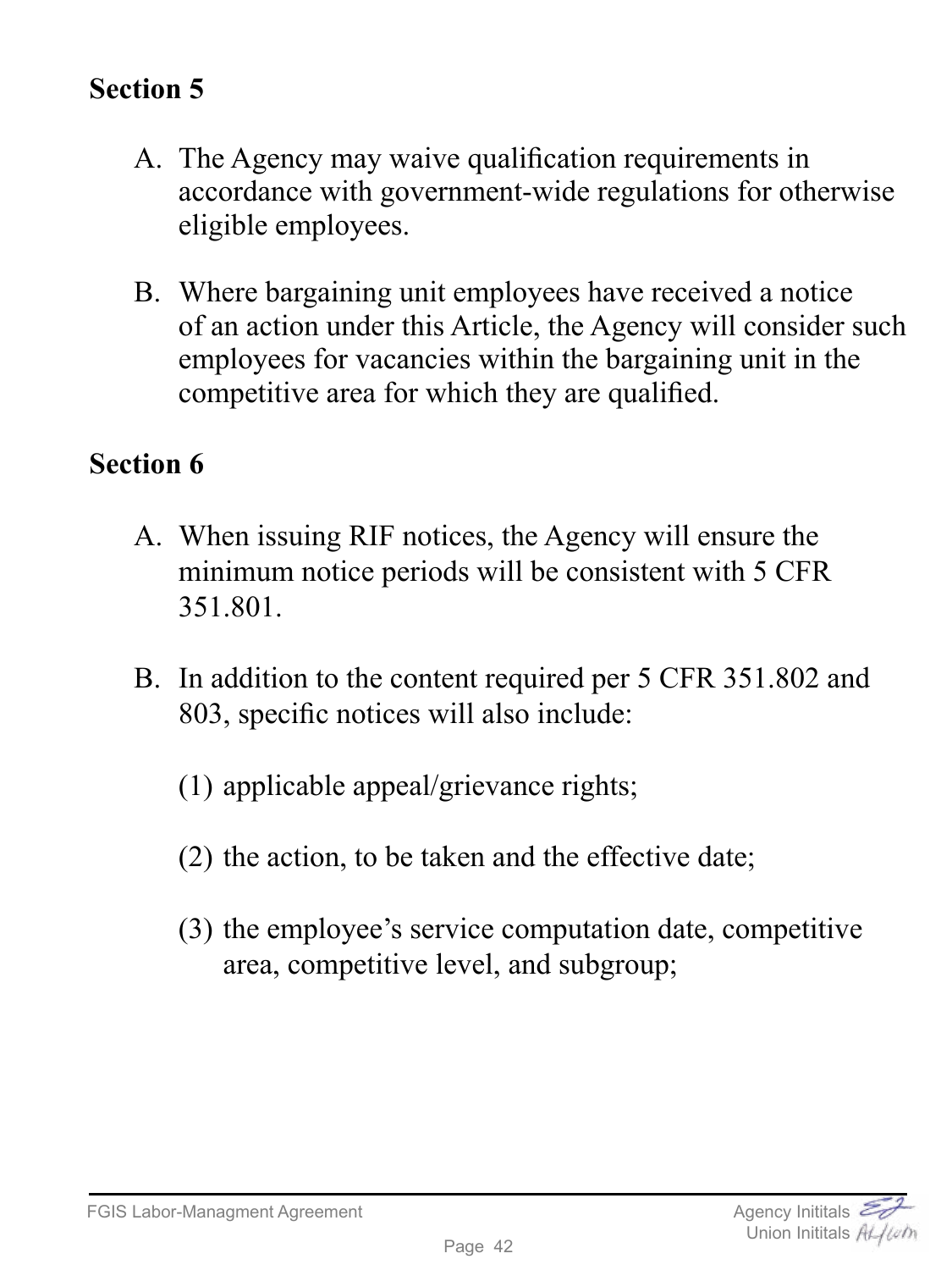- (4) any offer of assignment by grade, title, series, and location, including the date by which acceptance is to be given to the employer (within 7 calendar days after receipt of the notice);
- (5) the reasons any lower standing employee is being retained in the same competitive level for more than 30 days;
- (6) any other relevant information such as grade and pay retention. Upon request, the employee will be furnished with an extra copy of the notice.

Retention registers will be available for review in a duty status by employees and the Union at the time specific notices are issued. Additional records will be provided where applicable and appropriate.

Retention registers shall be established and employees listed in order of their retention standing, tenure group, and subgroup. At the request of the employee, the employee and/or the employee's, representative will be given the opportunity to review retention registers listing other employees that may be entitled to displace him or her and those he or she may be entitled to displace, and review registers for positions for which the employee is qualified and related records to the extent that these are related to the employees' situation.

Upon request the employer will make copies of relevant records available to employee(s) or the Union, to permit pursuing a

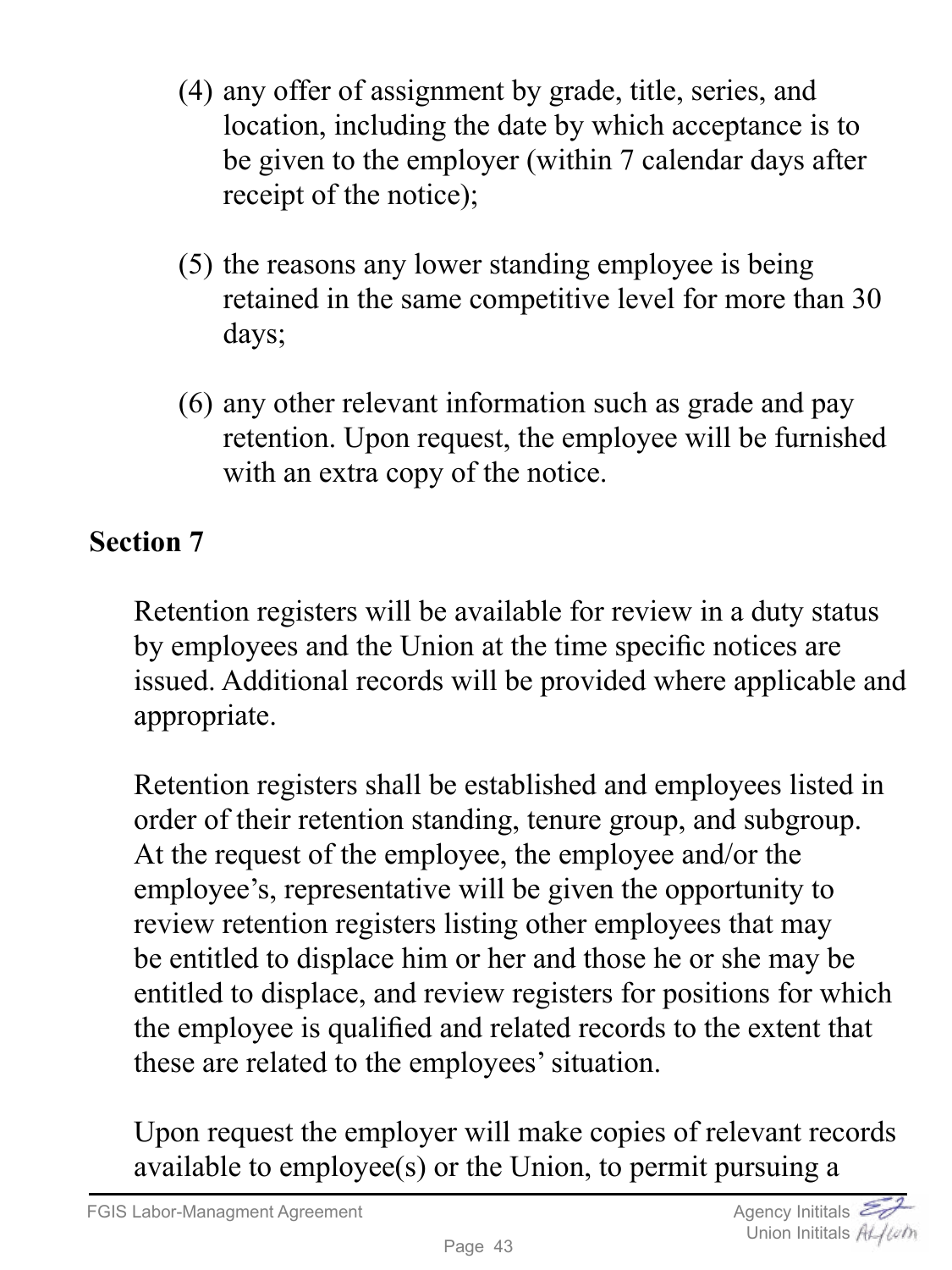corrective action, complaint, or grievance.

# **Section 8**

The employer will take appropriate action to prevent improper release of an employee in regard to incorrect crediting of service time, administrative error, or other incorrect action.

## **Section 9**

When release is unavoidable the employer agrees to reduce the adverse effects of the release by:

- A. offering the affected employee a best offer of an available position whenever possible; any offer of employment will be at the highest respective rate allowable under governmentwide regulations.
- B. granting administrative leave and relocation expenses in accordance with applicable government-wide regulation on a case-by-case basis.
- C. making available complete information needed by employees to fully understand the RIF, transfer of function, or furlough for more than 30 days and why the employees are affected.
- D. upon request assisting employees affected by an action under this Article in use of the services of the OPM Career Transition Assistance Plan and the Interagency Career Transition Assistance Program, and training or benefits under State Employment Agencies in accordance with OPM.

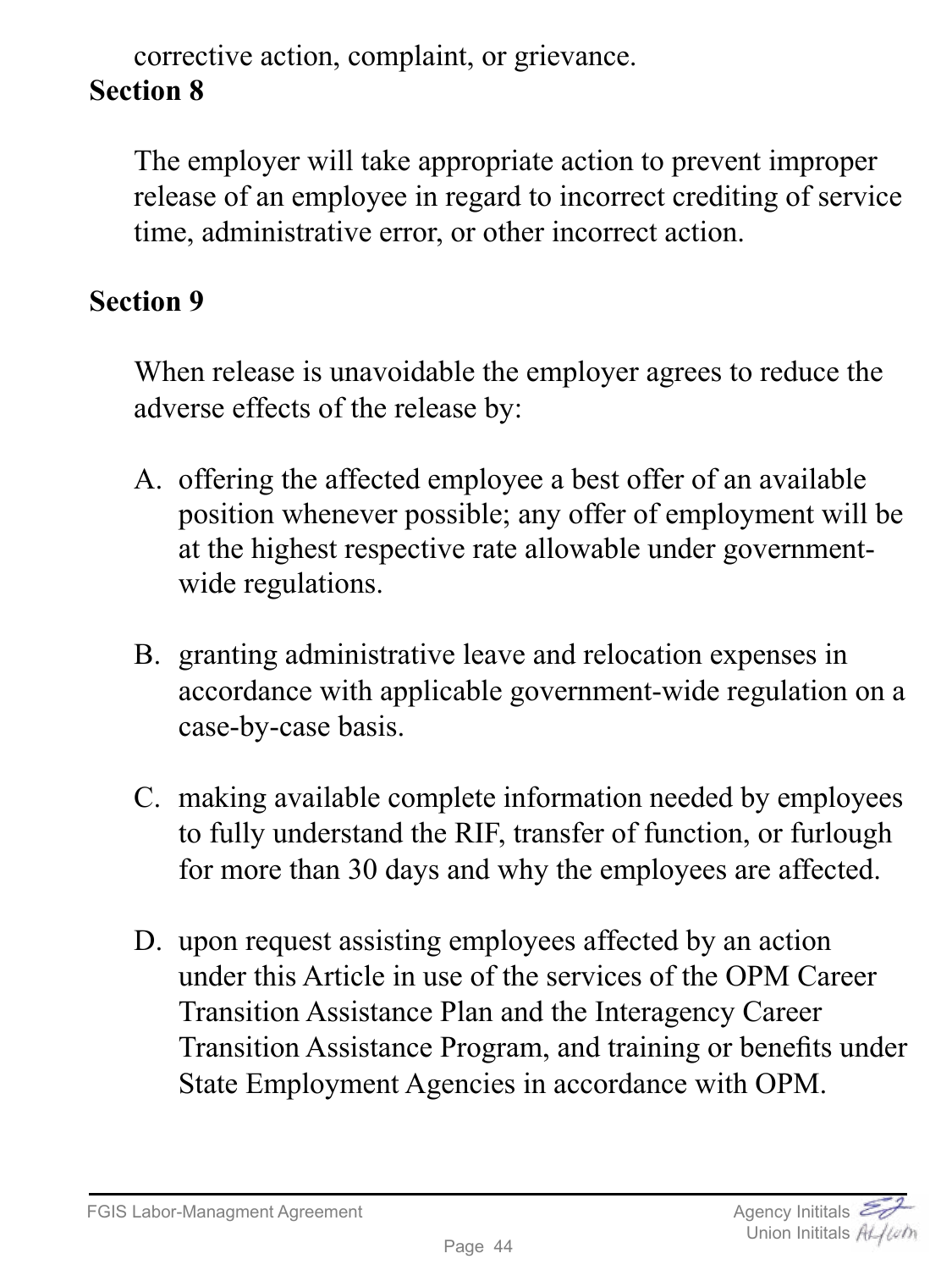Eligible career or career-conditional employees who are separated because of RIF will be placed on a reemployment priority list, and such employees will be given priority for rehiring in the competitive area for permanent positions for which they are qualified and available. Acceptance of temporary employment will not alter an employee's right to be offered permanent employment.

# **Section 11**

The employer will maintain records related to actions under this Article for a least 25 months after the effective date of an action where such records could establish whether the action is appropriate.

## **Section 12**

- A. The employer will provide the Union with relevant information on a timely basis during an action under this Article, if other actions, such as reorganization, appear to be necessary. Notification will also be provided where the change or new information would be relevant to the original action or assist the Union in representation duties.
- B. In the event disputes arise as to the duty to provide any such information, the Union's participation in related activities will not affect the Union's right to pursue the information through other procedures. In the event relevant information becomes available after completion of an Agreement on the impact of an action under this Article, such agreement may be reopened prior to the effective date(s) of the action(s).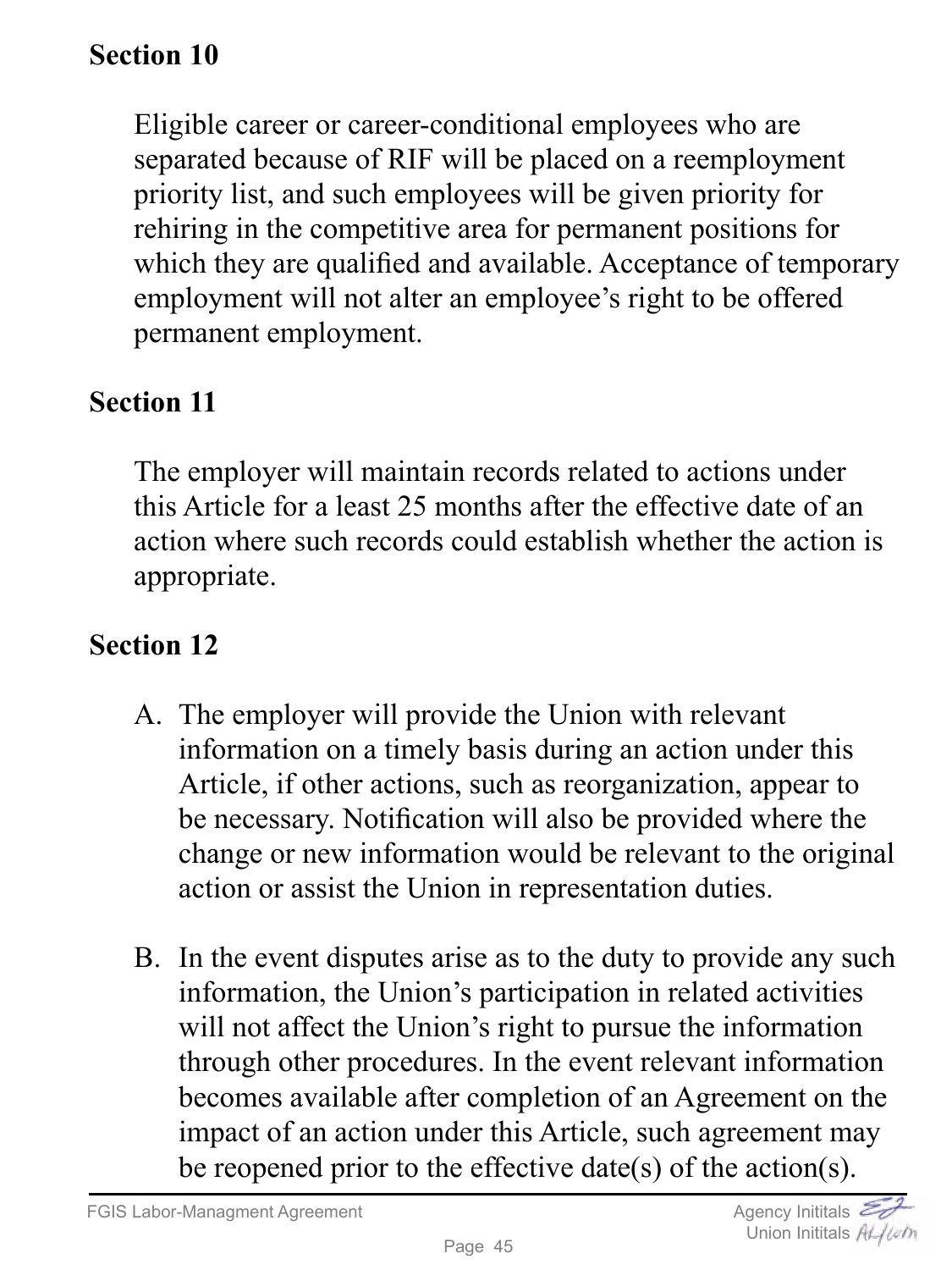If, as a result of actions under this Article, an employee is assigned duties different than those previously performed, the gaining supervisor will assure that the employee is provided appropriate instructions, guidance, or training to assume the responsibilities of the position within 60 days. Supervisors will discuss training needs with employees performing different duties on an ongoing basis and will provide on-the-job training as needed.

#### **Section 14**

Salary retention for released employees will be the maximum allowable under appropriate law and regulations.

#### **Section 15**

Employees on detail will compete for retention from their permanent position, including competitive area and level, rather than from the position of detail.

#### **Section 16**

The employer will assure that each affected employee is treated as an individual to the maximum extent possible to resolve special problems and to give special assistance.

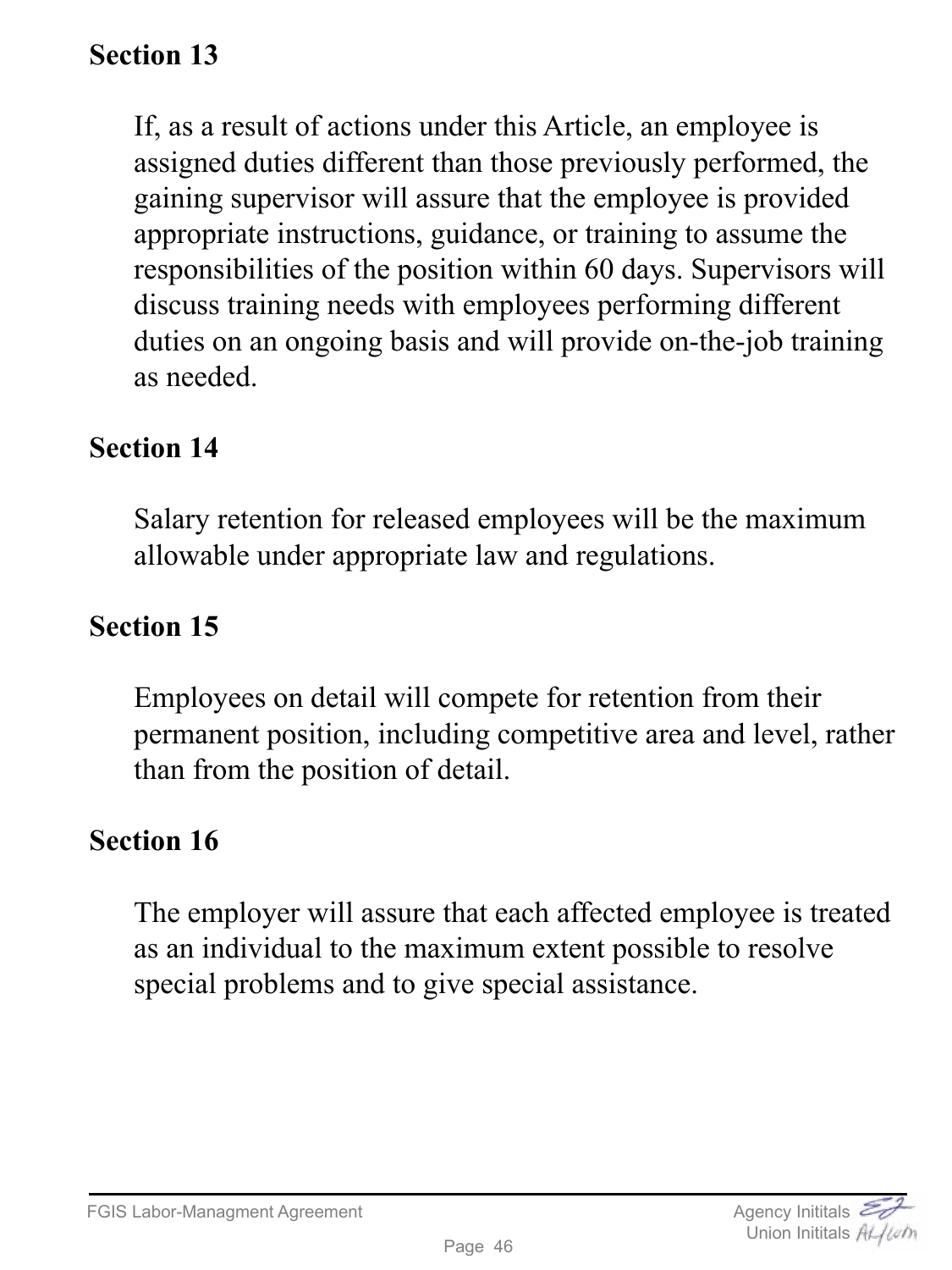Activities under this Article will be on official time for employees and Union representatives. Appropriate activities may include explanation of questions, reviewing records, and representation in contacts with the appropriate management officials.

## **Section 18**

The following procedure will be used to break ties when two or more employees in a competitive area and level have the same service computation date.

Employees as described above will receive additional credit for the amount of experience, if any, in a job related to the position from which the release is to take place. In the event a tiebreaker is still necessary, the amount of time at the employee's Field Office will be used. Should a further tie result, the employee with the lowest number in the 8th digit of the social security number will be subject to release; it is agreed the number "0" is lower than "1."

# **Section 19**

The competitive area shall be a local commuting area unless it is not large enough to permit adequate competition in accordance with applicable regulations; the only exception shall be the Houston area wherein competitive area shall be determined on a case-by-case basis.

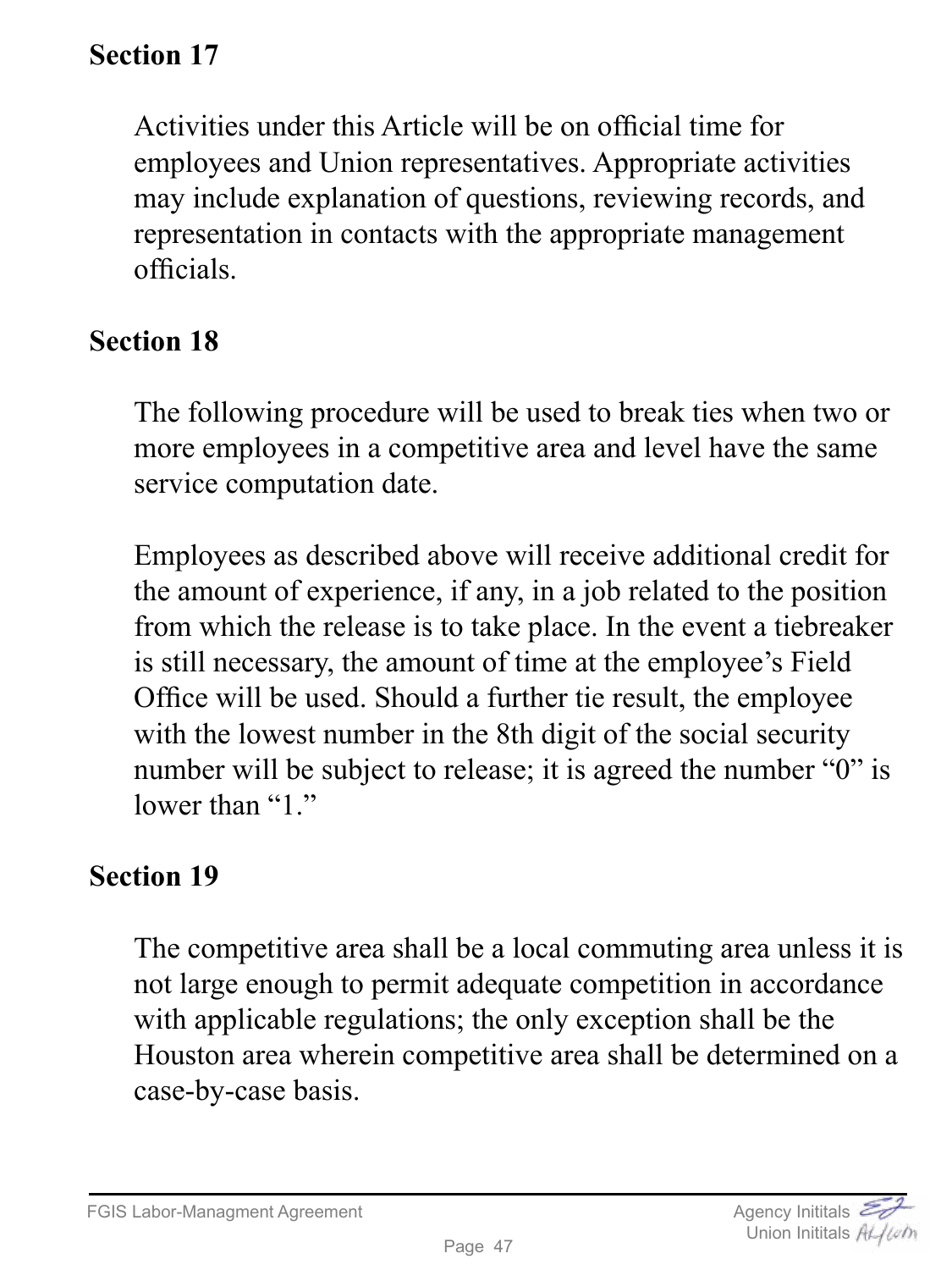### **ARTICLE 17: REASSIGNMENT**

# **Section 1. General**

Reassignment (the assignment of an employee from one position to another at the same grade level) may be used by the Agency, but will not be used or threatened as a form of discipline or reprisal. An employee whose reassignment is directed for reasons related to his or her performance may request review of the action through the grievance procedure. Reimbursement for travel and transportation expenses incurred in reassignment which is in the interest of the Government, shall be provided in accordance with applicable laws and regulations.

Reassignment for convenience of the employee will be made at the employee's expense. Management will determine eligibility for travel and transportation expenses on a case-by-case basis.

## **Section 2. Procedures**

- A. Filling of a Vacancy by Reassignment
	- (1) Any bargaining unit employee who wants to be reassigned to another duty station may file a request for reassignment with the Office of Field Management Division Director. Such a request must include:
		- (a) the employee's current Field Office, duty station, grade, and position.
		- (b) the duty station(s) and position for which the employee would like to be considered.

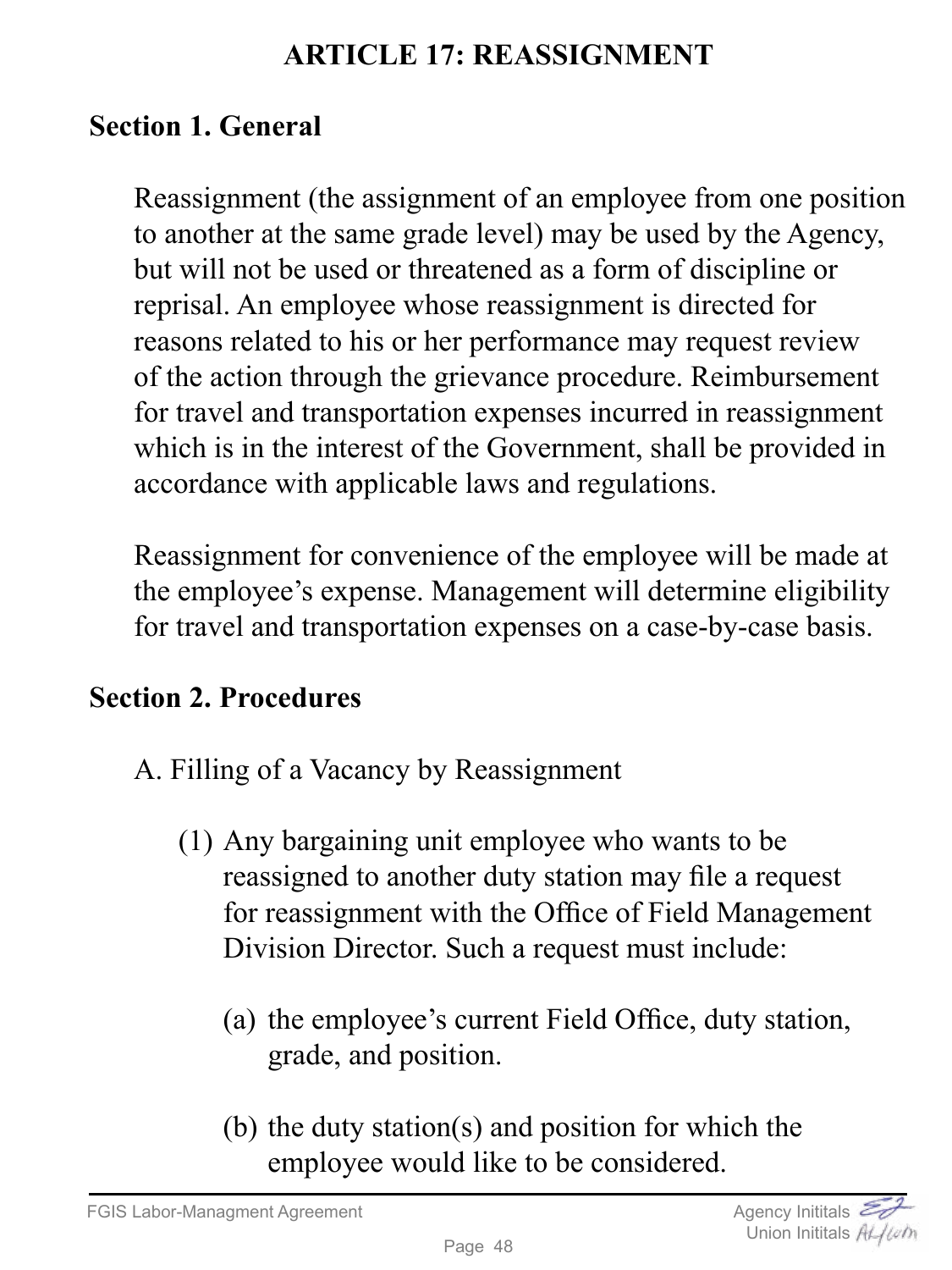- (2) Requests for reassignment will be kept on file by the Director, Field Management Division, for a period of six months from receipt.
- (3) Management will concurrently consider current reassignment requests (no more than six months old) along with other candidates in selecting to fill a vacancy. However, employees requesting reassignment have no rights to priority consideration.
- (4) Selection will be made by the supervisor from among qualified candidates.
- B. Management agrees that an employee who has been reassigned due to abolishment of employee's position, may request reassignment back to his or her former duty station for his or her own convenience.

# **Section 3. Notice to the Union**

The Area Representative or his or her designee will be notified of all proposed involuntary reassignments of bargaining unit employees concurrently with notification to the employees.

# **Section 4. Rotation**

- A. Rotation of equivalent work assignments within the geographical area serviced by each field or sub-office will be made in a fair and equitable manner.
- B. consistent with the U.S. Grain Standards Act, rotation will be made as necessary to preserve the integrity of the official inspection and weighing system.

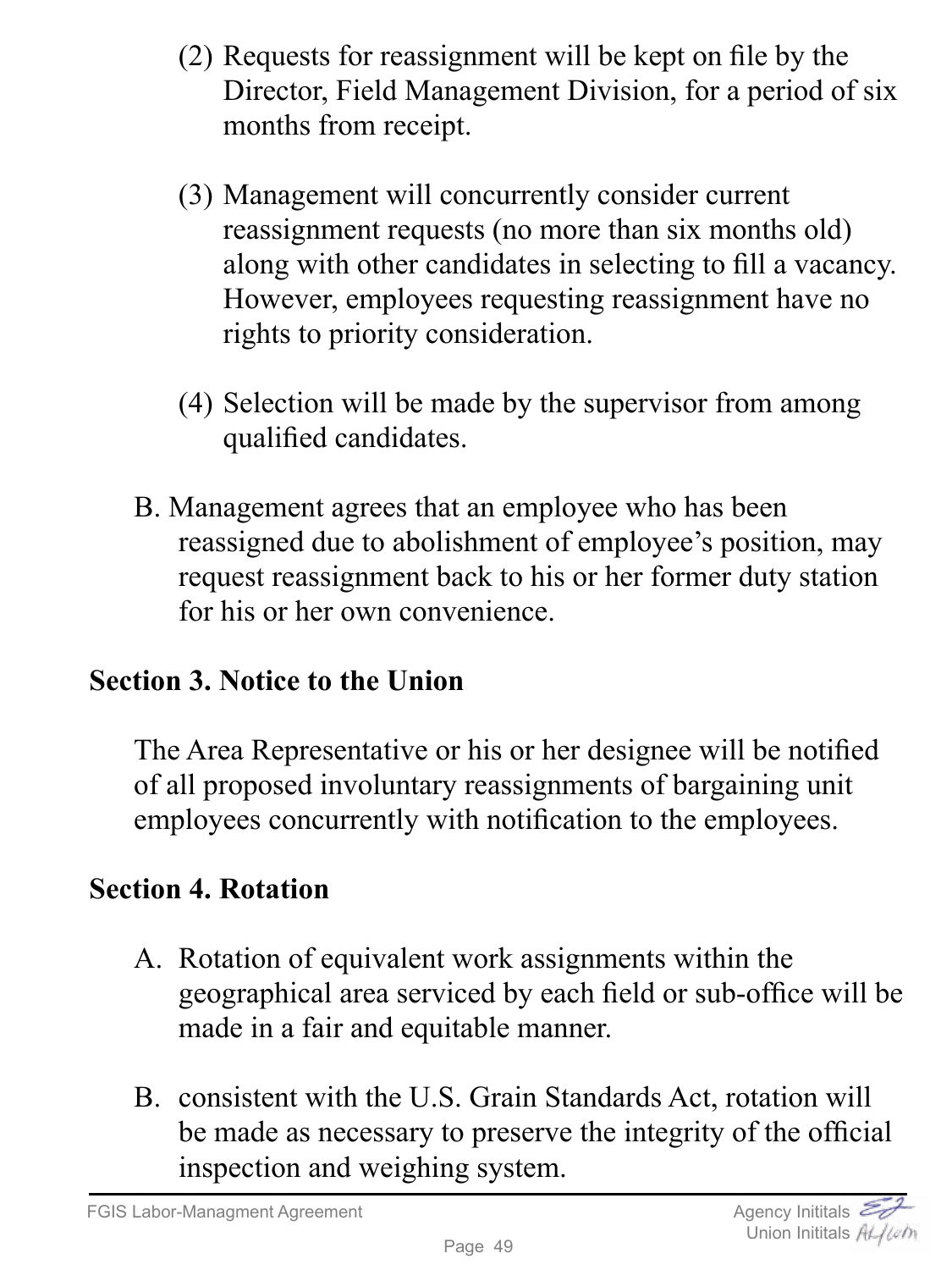- C. Procedures to implement rotation will be appropriate for negotiation at the local level.
- D. The period between rotational assignments will normally not exceed 180 days. Past practice or local contract bargaining may result in a shorter time period.

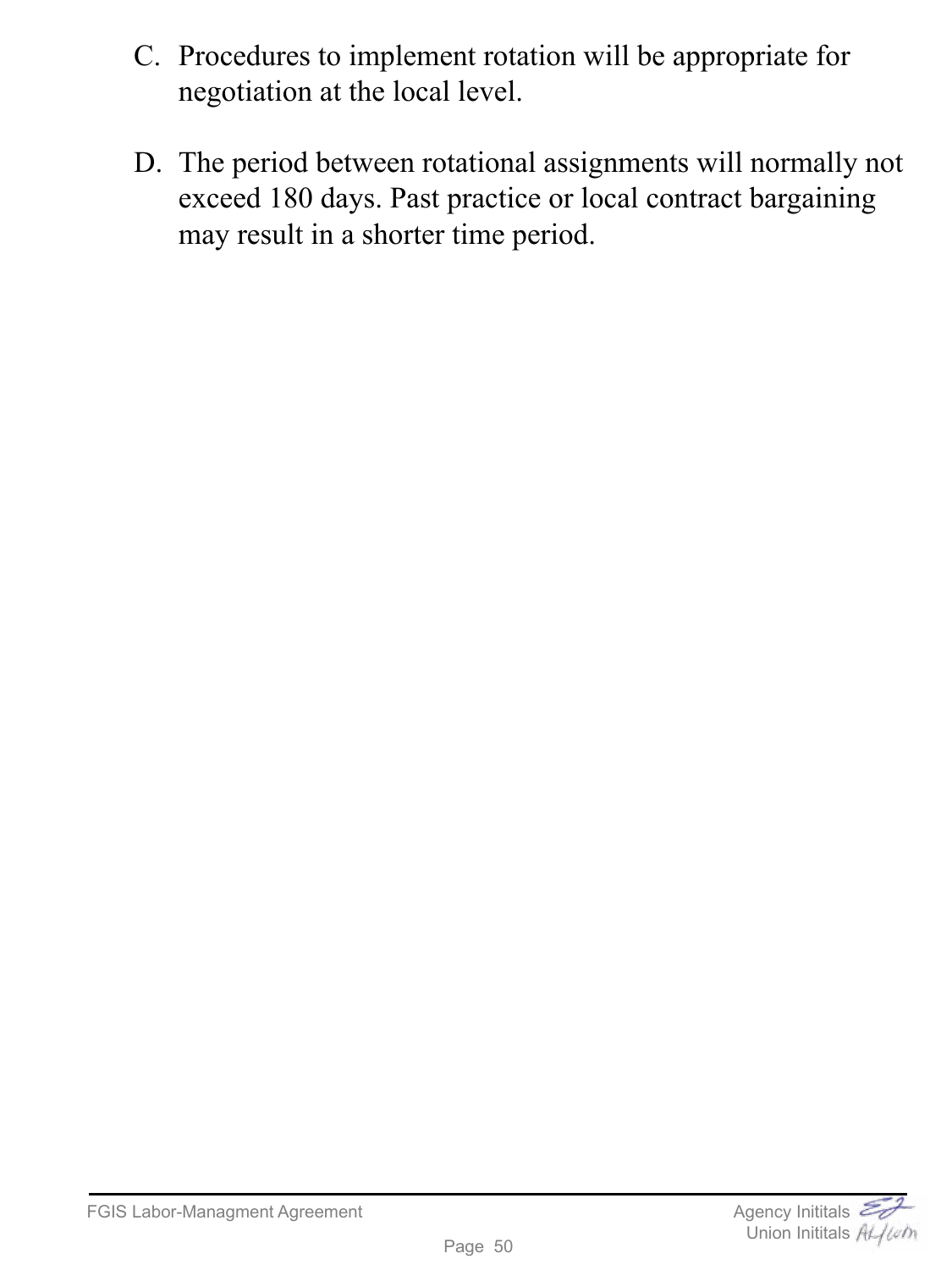#### **ARTICLE 18: HOURS OF WORK AND OVERTIME**

#### **Section 1**

The subject of hours of work and overtime may be included in the negotiation of local agreements as referenced in Article 31 (2) (C) of the National Labor-Management Agreement.

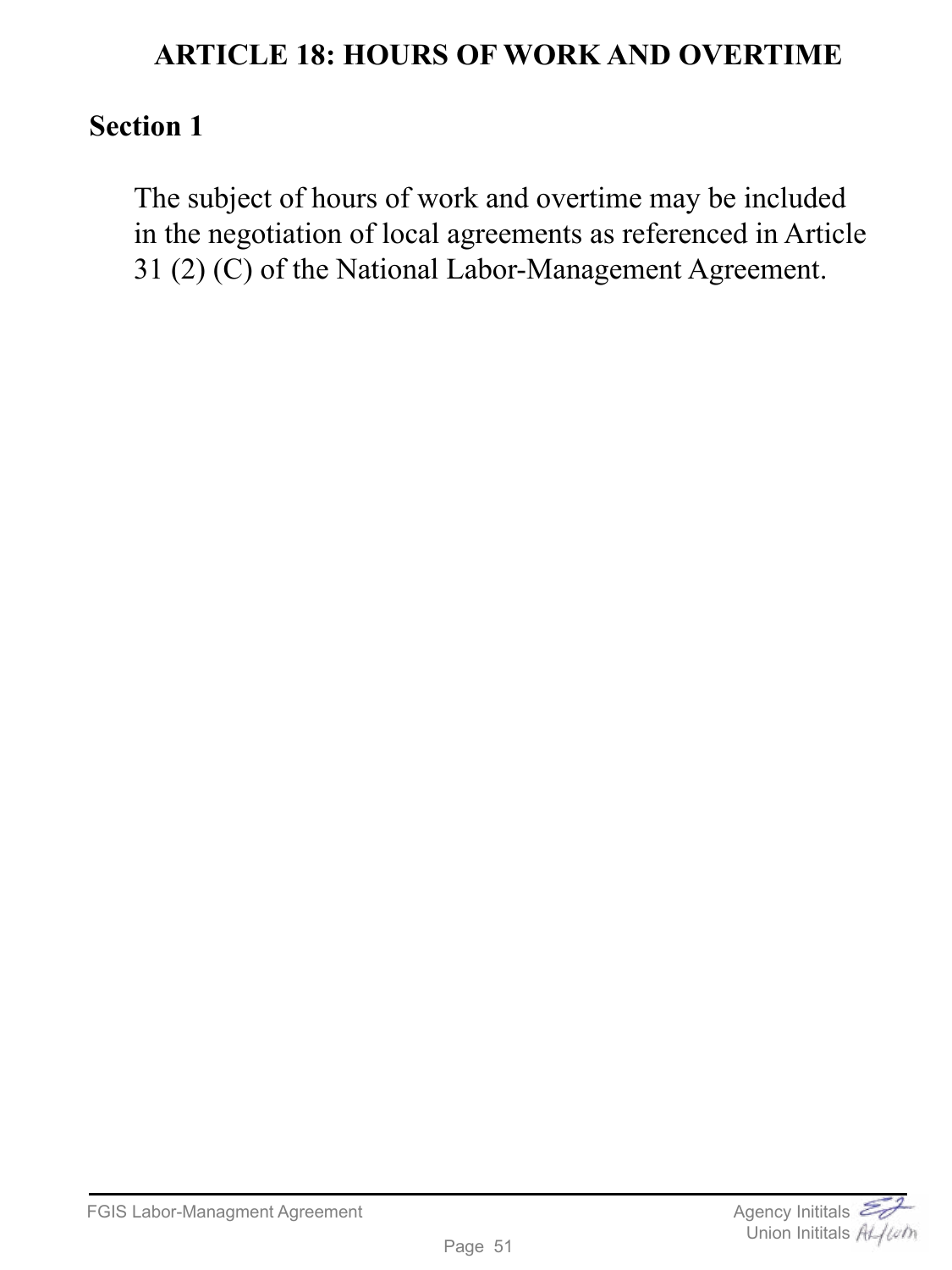#### **ARTICLE 19: INDUSTRIAL DISPUTES AND CIVIL DISORDERS**

Employees in the unit are responsible for not taking sides or becoming personally involved in an industrial dispute between the management and employees of the establishment or plant to which they are assigned. They are also responsible during plant strike periods for reporting to work as scheduled and performing assigned duties unless otherwise directed by his or her supervisor. If a plant strike date is announced in advance, the supervisor shall prearrange for safe access of his or her subordinates to the worksite. The affected employees will be notified prior to the strike of the arrangements which have been made. If the plant strike is effected without prior notice and the employee is confronted with a picket line in reporting for work, he or she shall approach the line, produce identification, state his or her responsibility for reporting for work, and request that he or she be allowed access. If access is refused or the employee is threatened, the employee shall leave the picket line area and promptly report the facts to the supervisor by phone. The supervisor shall carefully consider the situation as described by the employee. The initial and future safety of the employee will be the prime concern in any instructions given. An employee who believes his or her, personal safety may be in jeopardy because of civil disorders in the area of the assignment shall contact the supervisor for advice and guidance before the scheduled starting time. If the supervisor has prior knowledge of civil disorder within the area of responsibility he or she shall advise the employee as to what action should be taken.

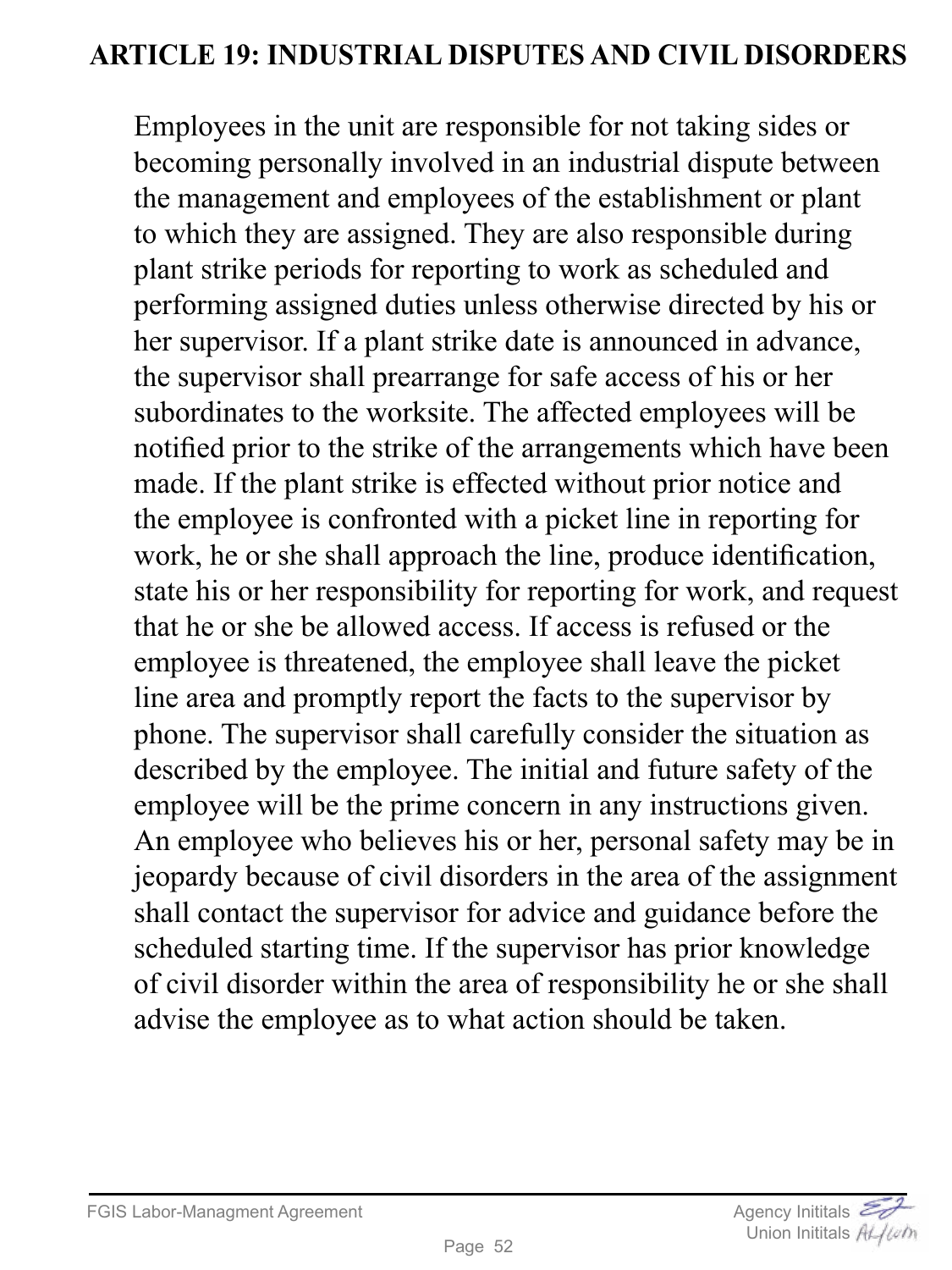## **ARTICLE 20: EMPLOYEE DEVELOPMENT**

## **Section 1. Employee Training and Development**

The Management and the Union agree that the training and development of employees within the unit can help significantly to improve the efficiency and effectiveness of operations. Insofar as necessary to develop the skills, knowledges, and abilities needed in the performance of official duties, the Employer will provide employee on-the-job training in areas that are directly related to FGIS programs. Such techniques as interchanging employees between work assignments, detailing employees to other Field Offices and Headquarters, and conducting grading demonstrations, seminars, and courses may be used.

## **Section 2. Technological Developments.**

In recognition of the possible impact of technological developments upon the work force, the Employer and the Union agree to meet and confer on the implementation and impact of appropriate formalized training or retraining of employees in the development of new skills required by the introduction of significantly new equipment, process, and workload changes.

# **Section 3. Notice of Training**

Employees are urged to keep his or her employer and the HR department advised of training through submission of documentation, such as certificates of training, or additional Civil Service eligibilities obtained so they may be recorded in his or her opf and be given due consideration for promotional possibilities.

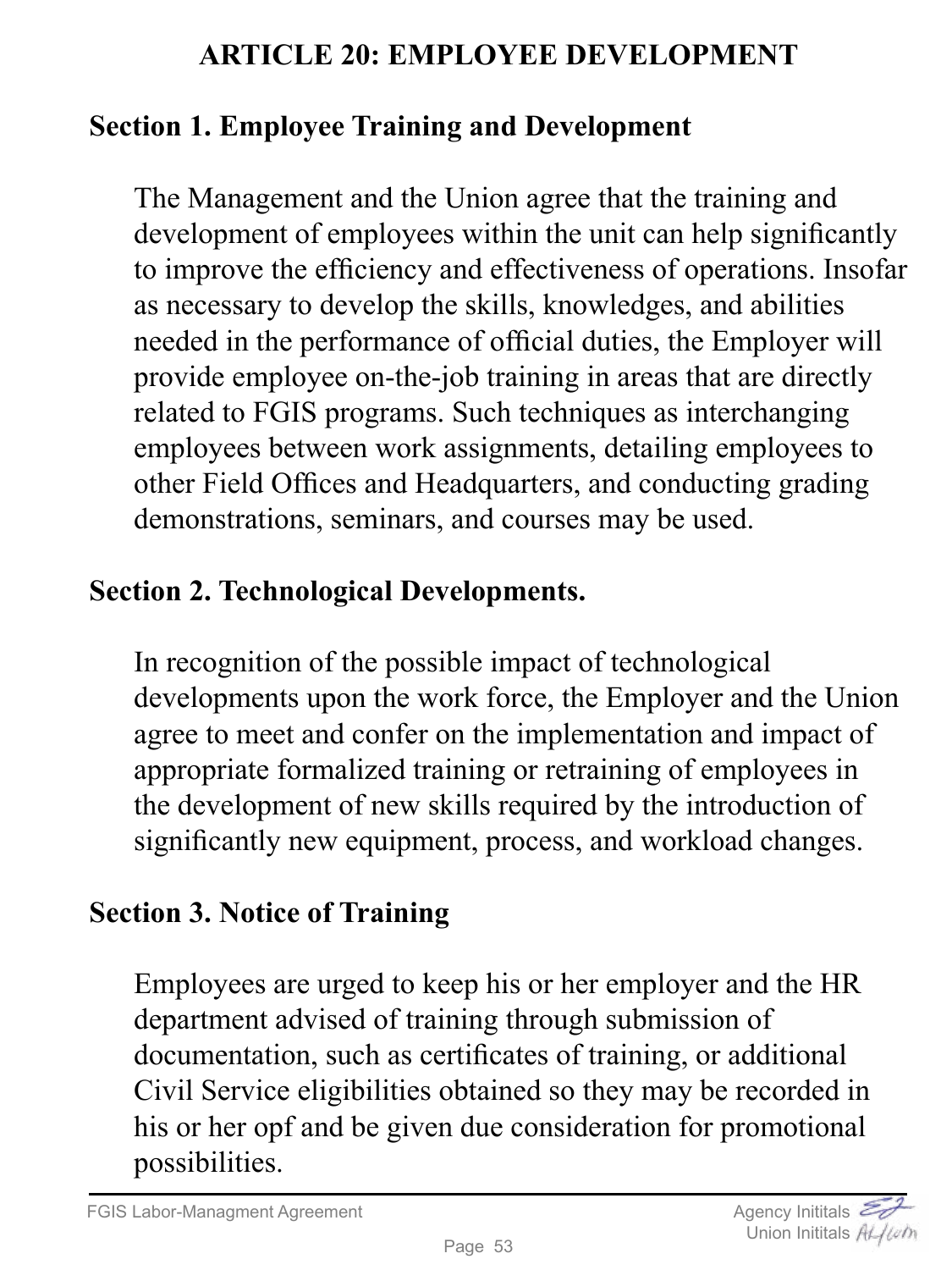## **Section 4. College or University Attendance**

Management may assign special tours to allow employees to take courses at nearby colleges or universities if:

- (1) Work conditions and work schedules of other employees are not adversely affected.
- (2) The course is work related or will equip the employee for more advanced work in the Agency.
- (3) Full time employees agree to remain responsible for a full 40-hour workweek without receiving premium pay solely because of the rescheduling of hours for education purposes.

# **Section 5. Official Time, Labor Relations Training**

During each year of this Agreement, up to 70 days of official time will be granted to the Council to be distributed to Union representatives to attend Union sponsored labor-management relations training in accordance with applicable decisions of the Federal Labor Relations Authority. Written request for training, accompanied by an agenda or schedule of the proposed training, shall be submitted to the Director, Field Management Division, through the Field Office Manager for approval. Official time under this Section will be granted only for training which is primarily designed to further the interest of the Government by bettering the labor-management relationship and shall be limited to 5 consecutive days per training session and not more than 10 days per employee per calendar year. Travel and expenses and per diem shall not be paid by the Agency.

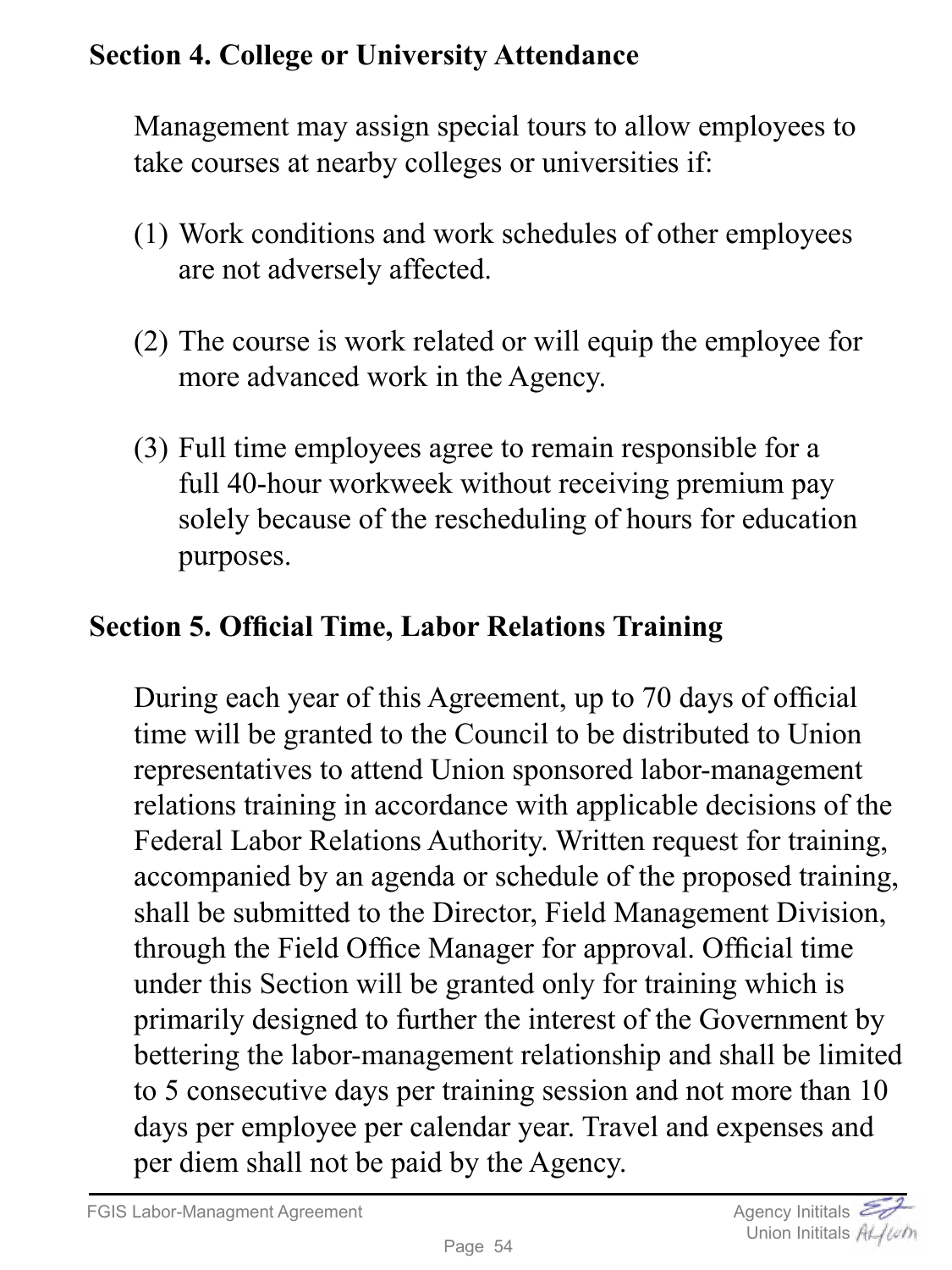## **ARTICLE 21: OFFICIAL TIME**

#### **Section 1. General**

Management and the Union recognize that the nature of the mission of the Agency is such that occasionally bargaining unit employees will be required to travel from their official duty station.

## **Section 2. Scheduling Official Travel**

Management agrees, insofar as practicable, to schedule and arrange for travel of bargaining unit employees (for TDY jobs, meetings, conferences, seminars, audits, training session, etc.) to occur within each employee's workweek.

Overtime while on travel shall be paid in accordance with the Fair Labor Standards Act or 5 USC, as appropriate. The Parties agree that disputes arising under this Section may be adjusted through the use of the grievance procedure provided in Article 15 of this Agreement.

## **Section 3. Travel Advance**

Travel advances will be made available prior to the date of departure, to those employees who make timely application, provided, however, that advances will not normally be made for less than \$50 unless such a denial would subject the employee to a hardship.

In cases of emergency job related travel, Management will attempt to accommodate a traveler needing an advance from the Imprest Fund.

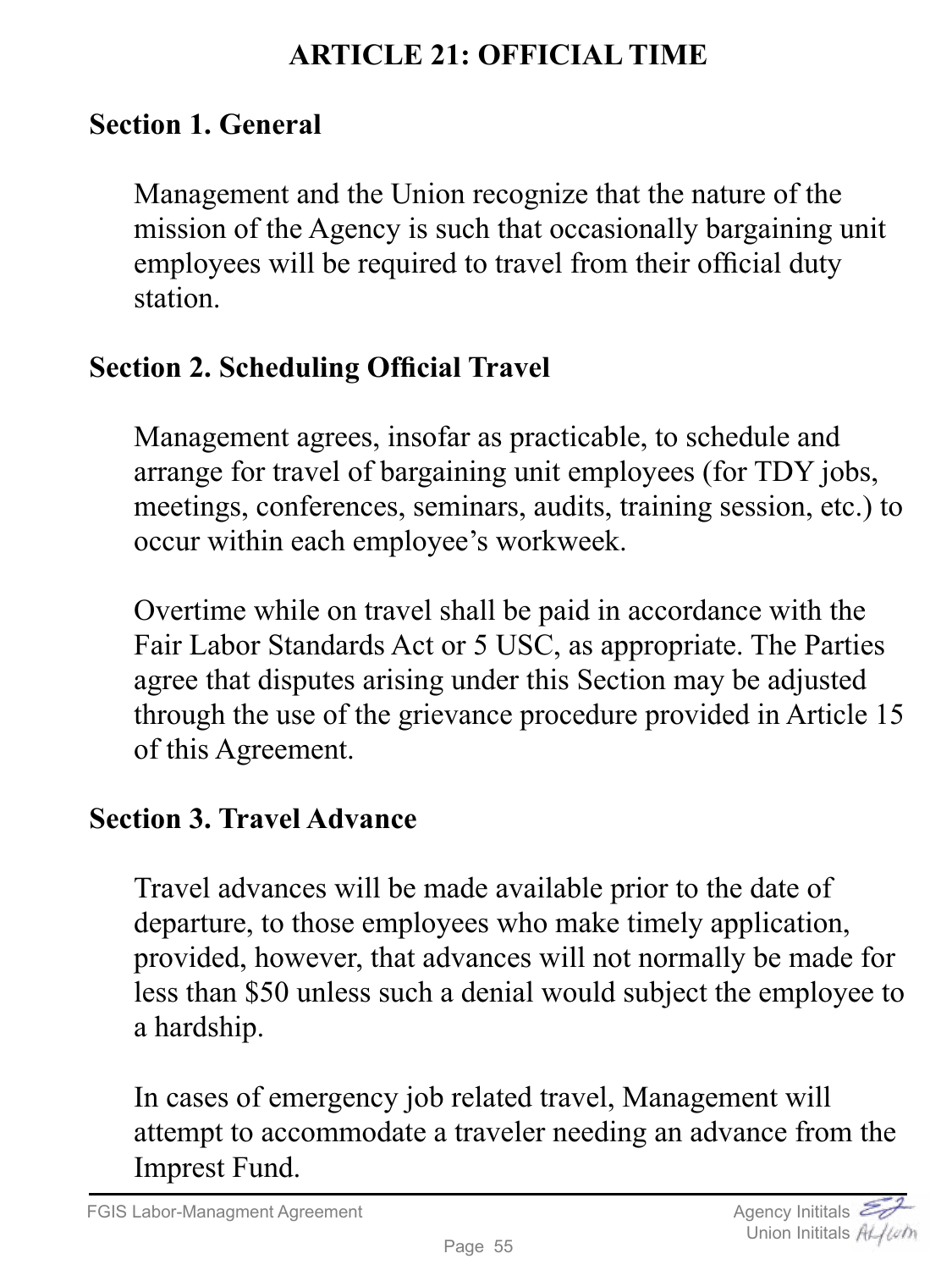#### **ARTICLE 22: LEAVE**

#### **Section 1. General**

Annual leave is a right of the employee, subject to the right of the supervisor to fix the time which leave may be taken. Decisions on leave requests will consider the need of the employee as well as of the employer. Every reasonable effort will be made to approve annual leave which is requested in advance so long as the needs of the Agency can be met. The supervisor will not schedule more annual leave during the period than he or she expects can be taken. However, the supervisor may cancel leave if the needs of the Agency cannot otherwise be assured. When approved annual leave in excess of 3 days is canceled, concurrence of the FMDD or his or her designee is required, It will be the responsibility of the employee in consultation with the supervisor to request annual leave in advance to ensure that annual leave is scheduled for use so as to prevent any unintended loss at the end of the year. Annual leave charges will be in increments of 15 minutes.

#### **Section 2. Consecutive Vacation Time**

Supervisors will normally schedule annual leave in a manner which permits each employee, if he or she wishes to take at least two consecutive weeks in each year.

#### **Section 3. Annual Leave Conflicts**

In the event of a conflict among bargaining unit employees in scheduling an annual vacation, local practices shall govern resolution of the conflict; it is understood such procedures are appropriate for negotiations at the field office level.

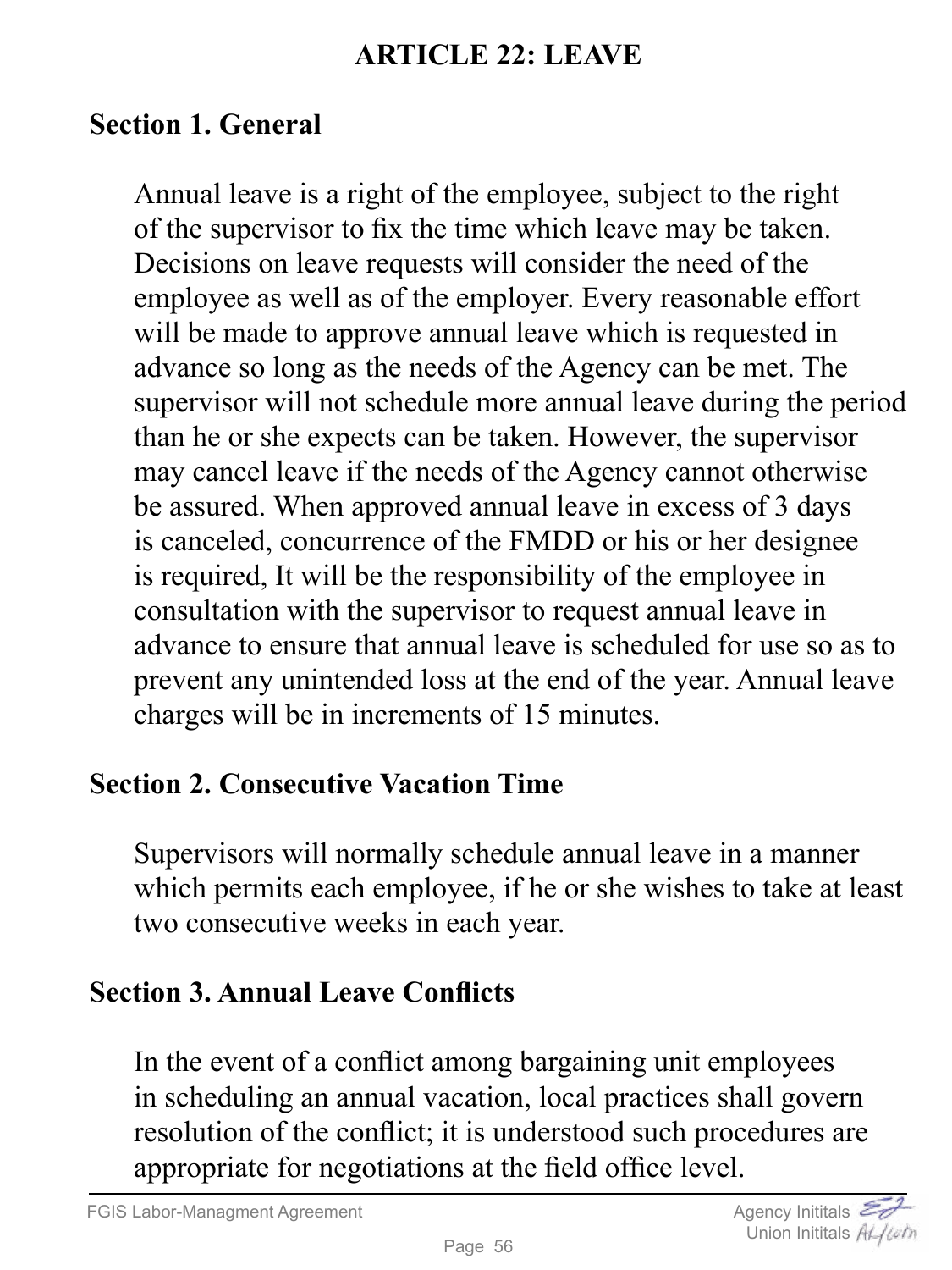Request for advanced leave will be considered on a case by case basis in accordance with Government-wide regulations and implementing Agency regulations. An employee who has requested advance annual leave will not be disallowed use at the time for which it has-been requested as provided for in Section 1 unless the provisions of Section 1 have been complied with. It is understood, however, that scheduling of advanced annual leave in accordance with Section 1 is based on an employee's expected accrual of annual leave; when circumstances arise such that an employee is not accruing annual leave as expected this may be grounds for cancellation under Section 1.

## **Section 4. Cancellation of Leave**

Once approved, annual leave of more than 3 days cannot be canceled or rescheduled unless agreed to by the employee or if the needs of the Agency cannot be assured. In such instances, cancellation or rescheduling must receive the approval of the FMDD or his or her designee. The FMDD or his or her designee will use best efforts to avoid cancellation or forced rescheduling of leave. If no alternatives are available and leave must be canceled or rescheduled, the FMDD or his or her designee will provide to the employee in writing reasons for the action.

## **Section 5. Tardiness**

Employees must notify their supervisor if they are unable to report to work or return to work from break or an authorized absence within 15 minutes of the scheduled time.

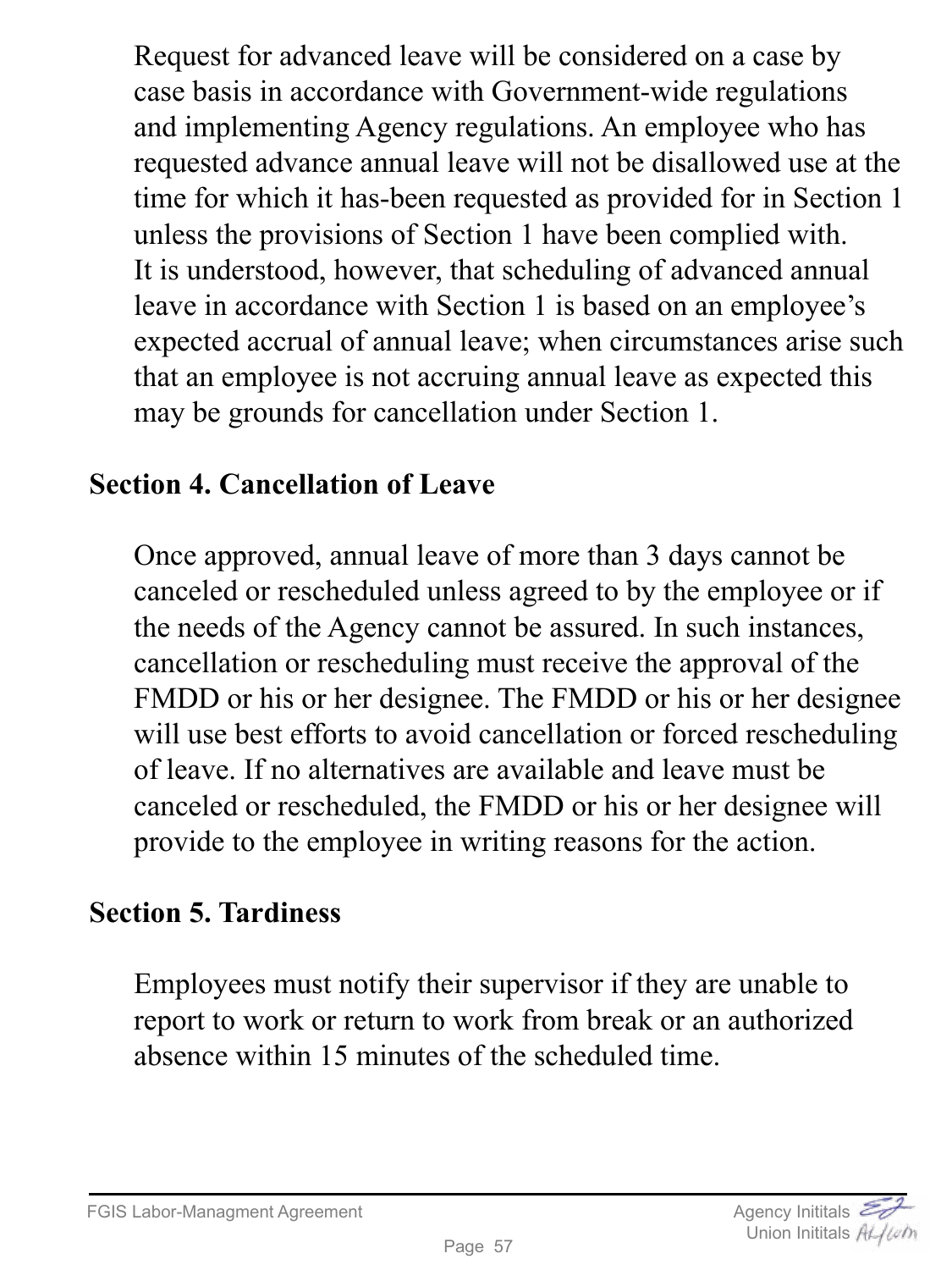## **Section 6. Sick Leave**

- (A)Employees shall accrue and be granted sick leave in accordance with Title 5 and OPM regulations. Sick leave charges will be in increments of 15 minutes.
- (B) Employees shall submit a medical certificate, or other administratively acceptable evidence, covering periods of absence:
	- (1) In excess of 3 work days or a lesser period when the Agency determines it is necessary.
	- (2) In special cases when the employee did not consult a physician, the supervisor may accept accept selfcertification that states the reason for incapacitation.
	- (3) When an employee is required to care for a member of his or her immediate family who has a contagious disease, or the employee is exposed to a contagious disease and his presence at work would jeopardize the health of co-workers. In such cases, sick leave may be granted only for the period of quarantine established by the local health authority or attending physician.
	- (4) Regardless of the duration of sick leave, employees may be required to provide medical certification to support the sick leave when the following Sick Leave Restriction Procedure has been followed:
		- (a) When a supervisor considers that an employee has established a pattern indicating possible misuse of sick leave, the supervisor will counsel the employee, and will assist the employee in developing methods of reducing sick leave usage where that is possible.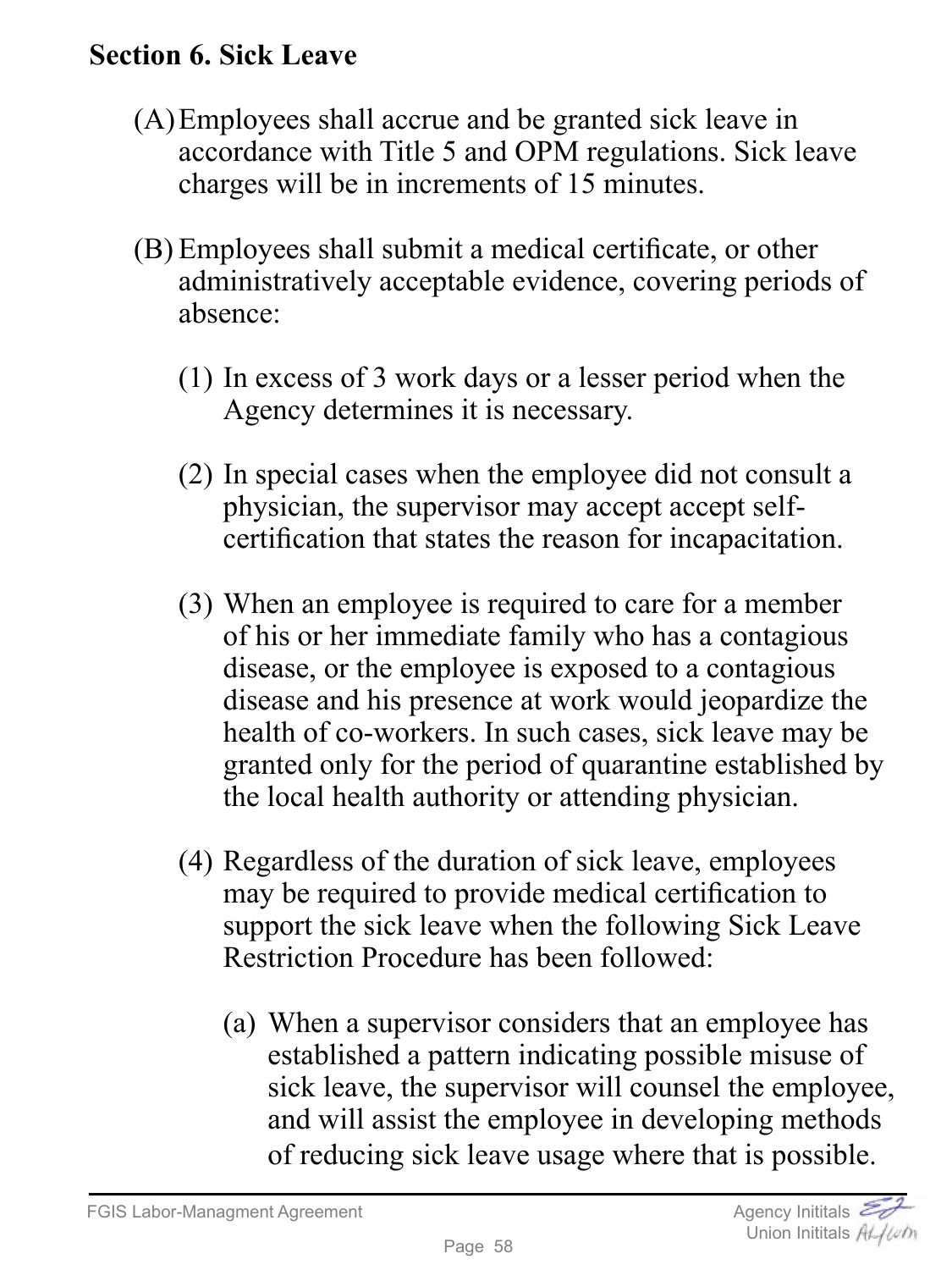- (b) Because one purpose of the counseling is to put the employee on notice of the full set of instances which are suspected, the counseling will include all trends which the supervisor has noted and the reason(s) the leave usage has been questioned. A record of the counseling must be given to the employee, detailing the discussion including an explanation offered by the employee.
- (c) It is understood that no single sick leave usage will be controlling in establishing or supporting continuation of patterns of alleged leave abuse.
- (d) The sick leave usage of all employees under sick leave restriction will be reviewed at least every three (3) months and a written decision to continue or lift the restriction made; if the review shows improved usage or changed trends of possible abuse, the supervisor will lift the restriction. Records pertaining to the restriction will be removed after the employee has demonstrated one year of improved usage. Any subsequent restriction must be based on usage after the restriction period ended.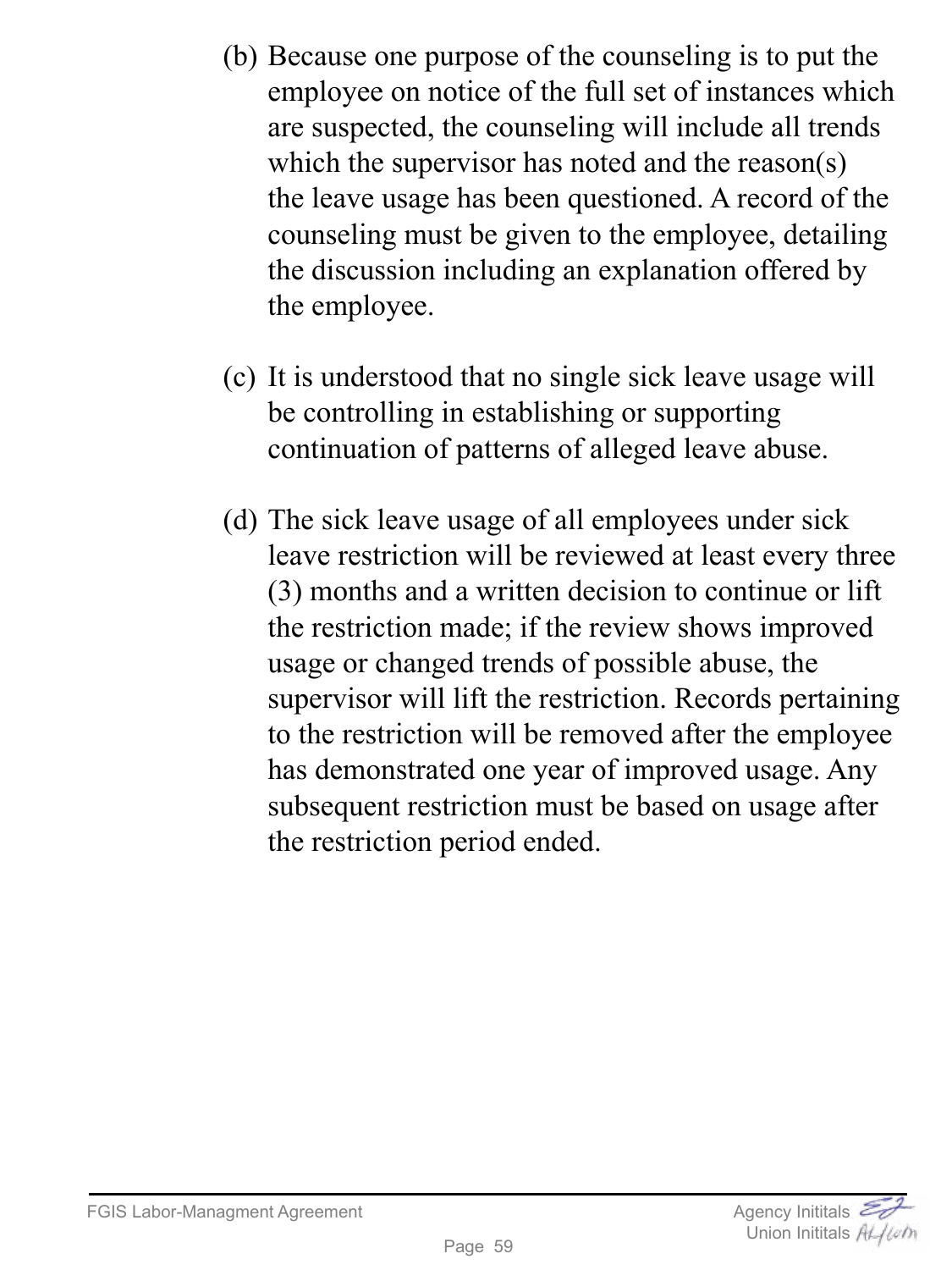- (e) Employees who are incapacitated for duty because of serious illness or disability may be advanced sick leave for up to 30 days. The employee will not be required to utilize any annual leave prior to utilizing the advanced leave. Sick leave will be advanced when the following required conditions have been satisfied.
	- 1. All available accumulated sick leave to his or her credit has been exhausted.
	- 2. There is no expectation that the employee is contemplating separation by retirement or resignation.
	- 3. A medical certificate substantiates that a serious illness or injury exists.
	- 4. There is an expectation that the employee will remain employed after his or her return to duty long enough to repay the advance of sick leave.

## **Section 7. Approved Leave**

Approved leave or absence will not be a basis for disciplinary or adverse action; the type of leave or absence on which an employee is initially placed may be changed later for good cause.



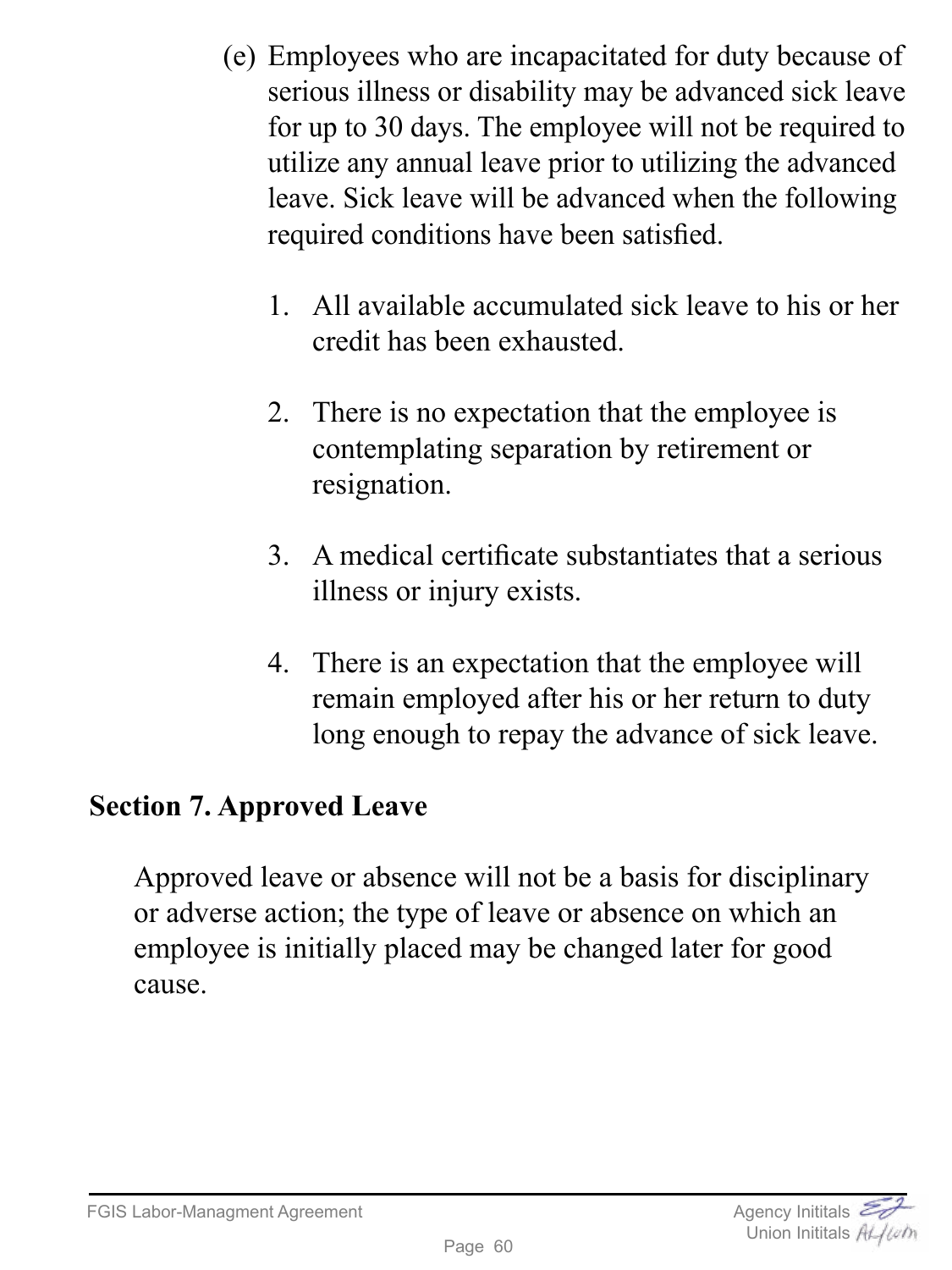## **Section 8. Administrative Leave**

Except as provided for in this agreement, the provisions of the APHIS Human Resource Desk Guide (HRDG) 4630 shall apply to the interpretation and application of administrative leave.

In granting administrative leave for hazardous weather or other emergencies, which disrupt travel, the employer will base decisions to grant such leave on, first, a declaration of a Federal Executive Board where such a Board has made a declaration. Secondly, the employer will be guided by the declaration of a state or local authority, which warns against unnecessary travel. When unusually severe weather or traffic conditions exist, the supervisor may excuse tardiness not in excess of 2 hours when they consider the tardiness not reasonably avoidable.

## **Section 9. Unauthorized Absence**

In cases where an employee does not report to work, the employee must notify the appropriate management or supervisory official as soon as possible. The absence is not authorized until the employee receives approval. Unapproved absence(s) may be the basis for discipline. Unauthorized absences due to a documented emergency will be reviewed by management on a case by case basis.

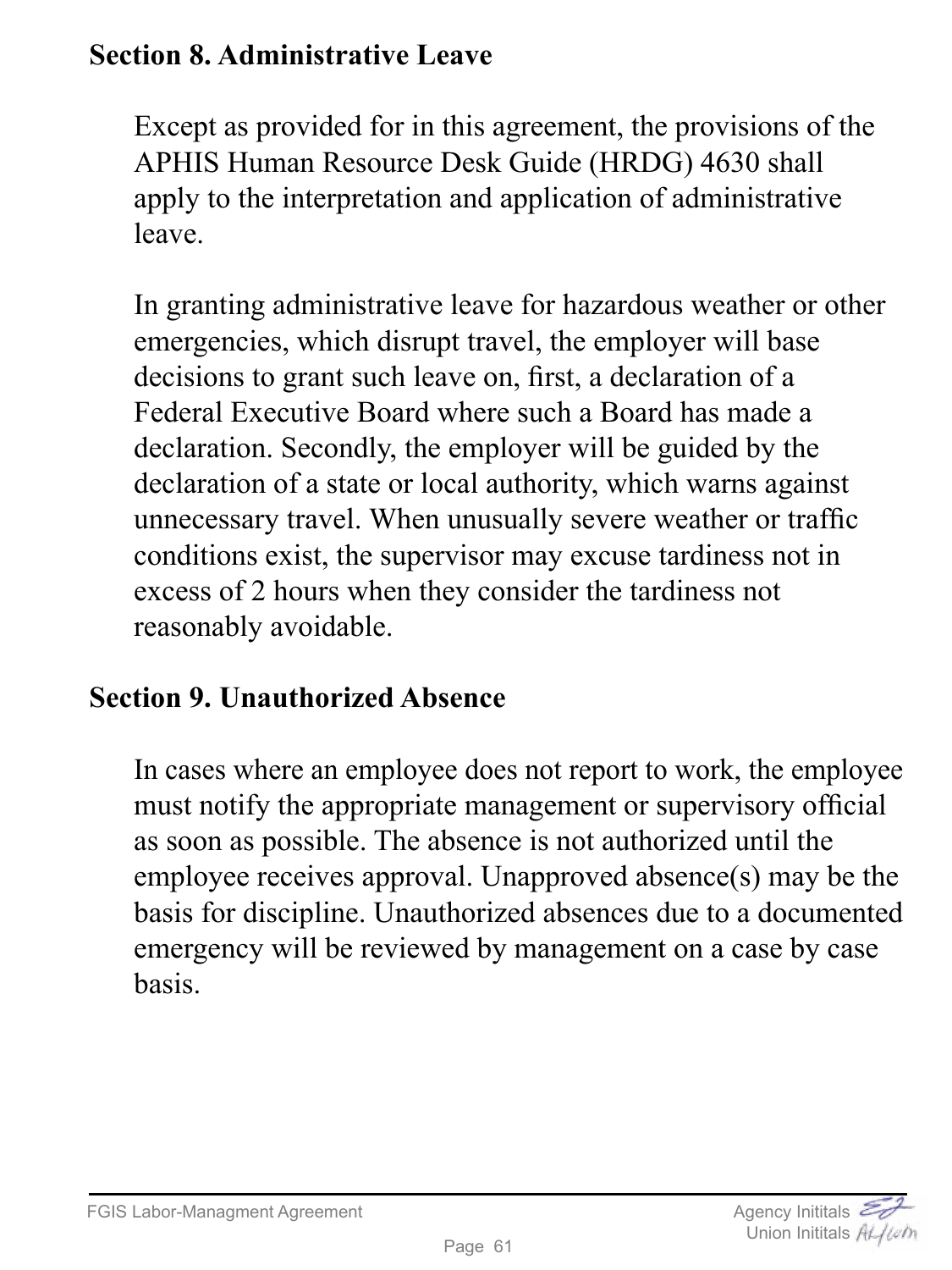## **Section 10. Abuse of Leave**

In decisions about personnel matters in which leave is an appropriate consideration, the parties agree that abuse of leave is not necessarily evidenced by frequent use of leave or by low leave balances.

#### **Section 11. Special Leave Requests**

- (A)The employer will make reasonable efforts and accommodations in attempting to grant the leave needs of employees for maternity, paternity, and adoption purposes and will apply its policies fairly and equitably.
- (B) Employees may request leave for maternity purposes. The request will designate how and in what order the absence will be recorded, either leave or leave without pay. Supervisors will apply existing agency regulations in responding to such requests. The total period of absence for maternity reasons is not defined by regulations.
- (C) The parties recognize that paternity-related activities are an appropriate reason for absences; an employee wishing to be absent from work for such reasons will be permitted to request and may receive leave and leave without pay in accordance with applicable existing agency regulations.

## **Section 12. Travel**

An employee may be excused for a maximum of 2 hours before or after a period of travel, if the time of departure from or arrival at the employee's duty station is such that it is determined that it would be inefficient or futile for the employee to report to the duty station.

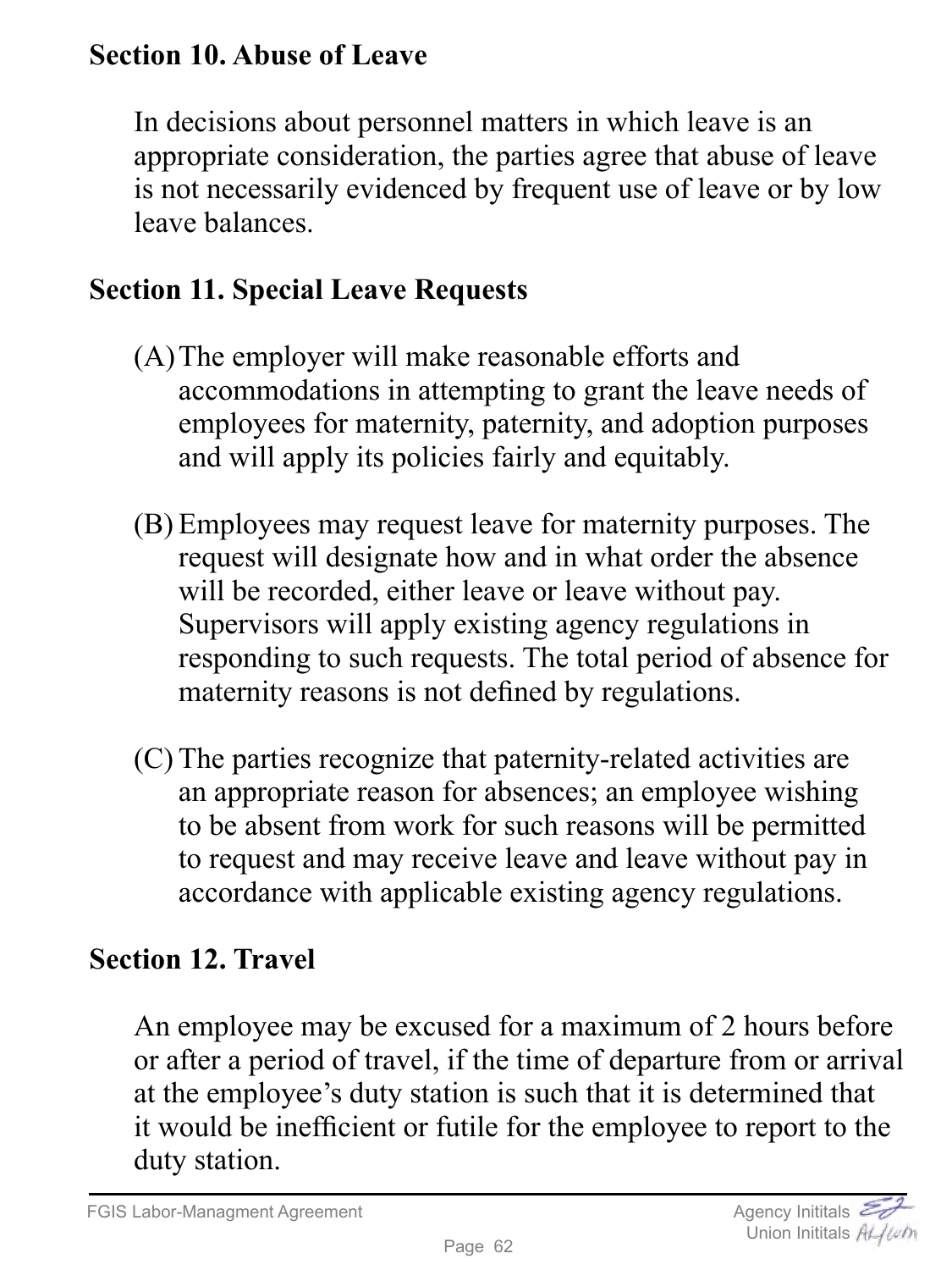# **Section 13. Leave without Pay (LWOP)**

- (A)Leave without pay is not accrued in the same way as sick or annual leave, but may be granted for similar reasons and other good cause.
- (B) An employee may be granted leave without pay to engage in Union activities on the National, District, or Local level, to work in programs sponsored by the Union or the AFL-CIO, upon written request by the appropriate Union office. Such requests will be referred to the appropriate management official and will be approved if the needs of the service can be met without undue hardship or excessive cost. Such employees shall continue to accrue benefits in accordance with applicable governrnent-wide regulations.

## **Section 14. Religious Leave**

Employees may request compensatory time off for religious observances by submitting a request in writing to the immediate supervisor before the religious event. Such requests will be granted unless severe hardship on the business of the agency can he shown. Employees will not be questioned as to the basis or nature of their religious beliefs.

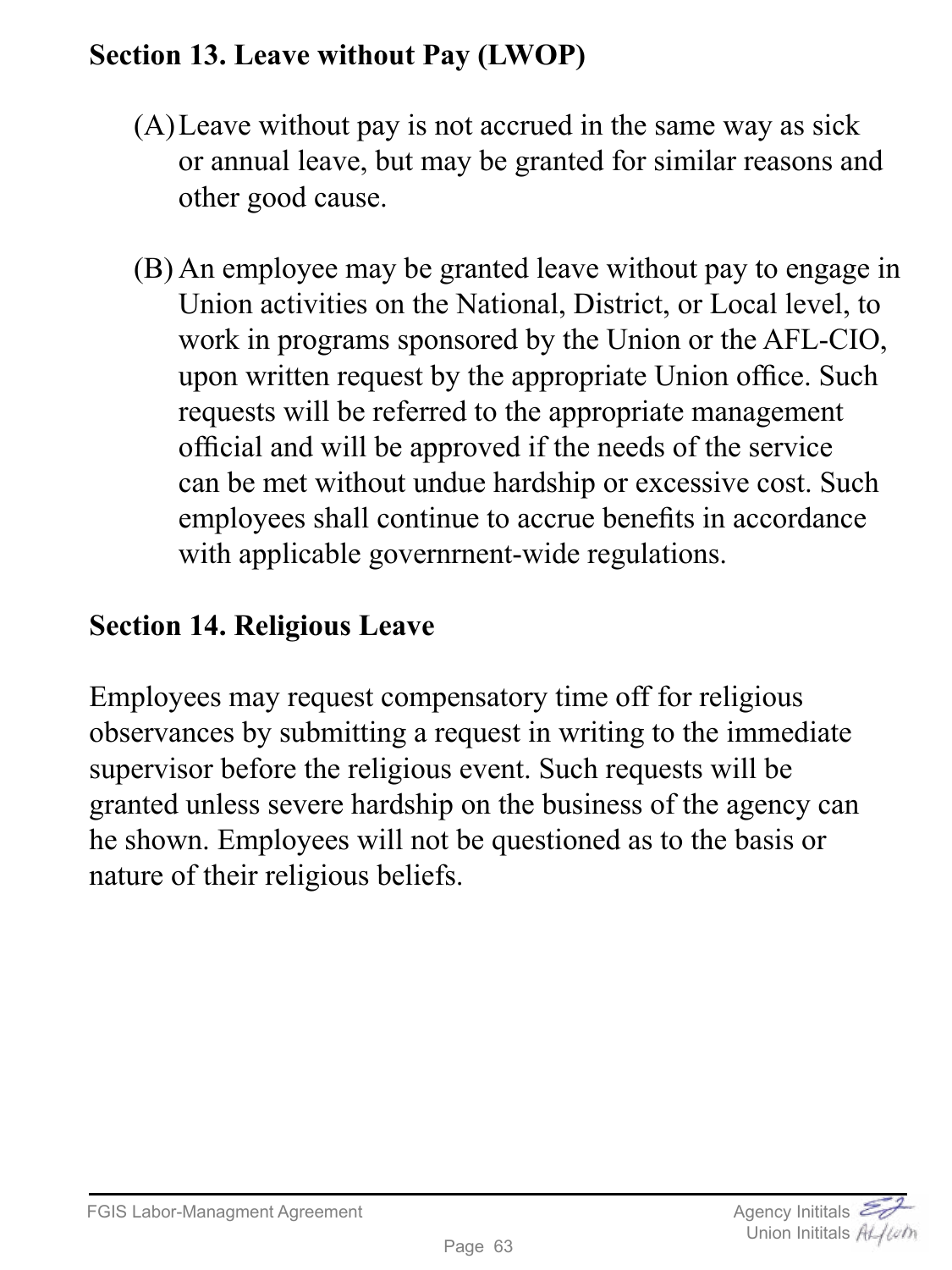## **ARTICLE 23: DETAILS**

#### **Section 1. General**

Details are temporary assignments of employees to positions other than their officially assigned positions. While on detail, the employee remains in the same grade and receives the same salary as he or she would in the employee's official position. The position to which temporarily assigned may differ in title, series, grade, or qualification requirements from the employee's official position. The detail may be either to an established position (one which has been classified as to title, series, grade and therefore qualification requirements are known) or to an unestablished position (one which either has not been classified or necessary approvals for establishment have not been obtained).

## **Section 2. Detail Within the Normal Duty Station**

Details within the normal duty station shall be rotated equitably among qualified employees.

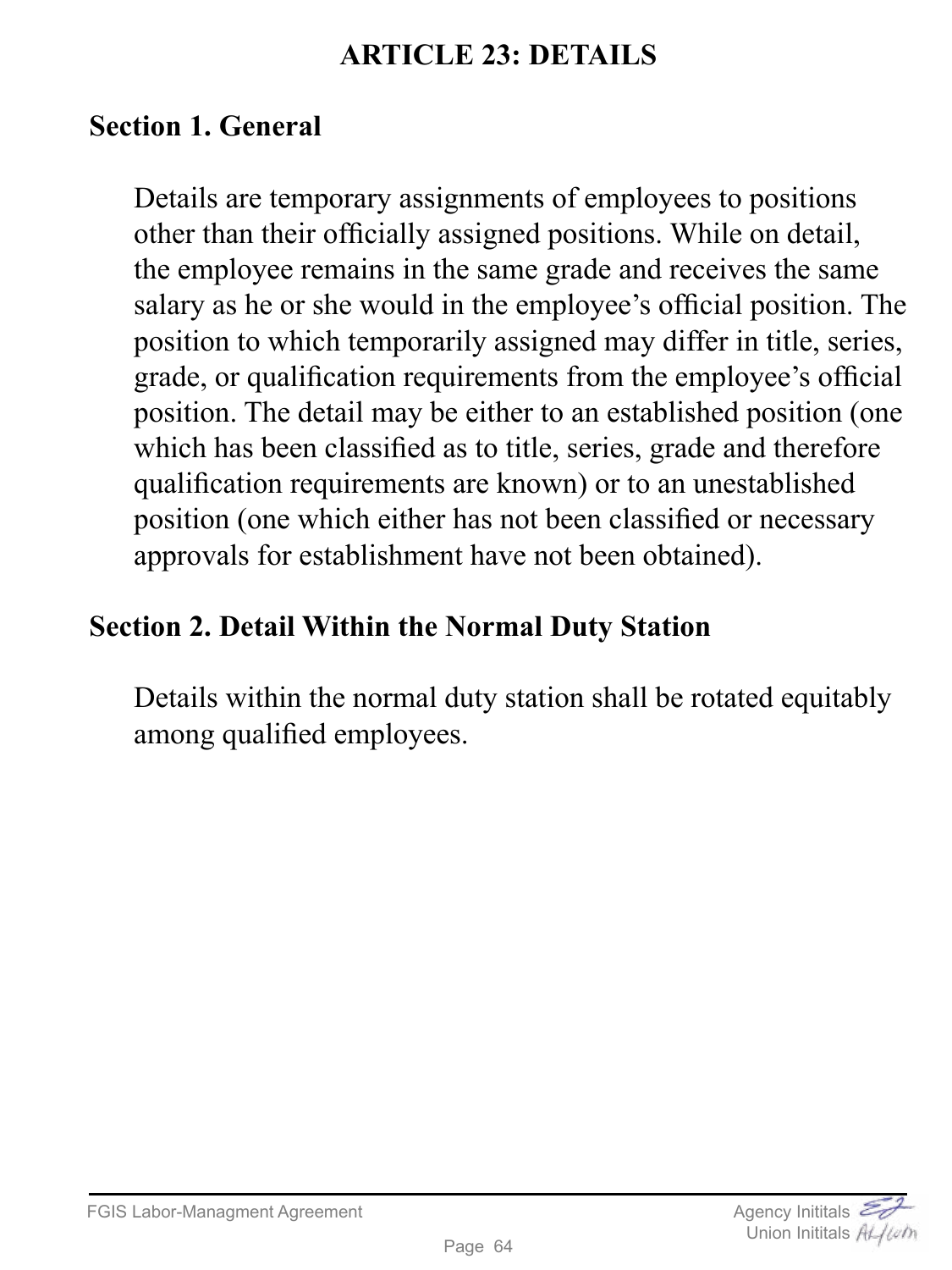# **ARTICLE 24: CLASSIFICATION**

#### **Section 1**

The parties agree that classification of functions and positions is necessary to assure compensation of employees consistent with all duties actually and regularly performed. The parties acknowledge the classification principle of equal pay for substantially equal work.

#### **Section 2**

Where correction of classification actions are appropriate, the corrections will be made promptly.

## **Section 3**

- (A)FGIS agrees to initiate classification procedures for new work functions when they are called to the attention of FGIS by the Union.
- (B) During any period employees perform unclassified work functions, they shall not be compensated at lower grade level or rate of pay than their classified duties would require.

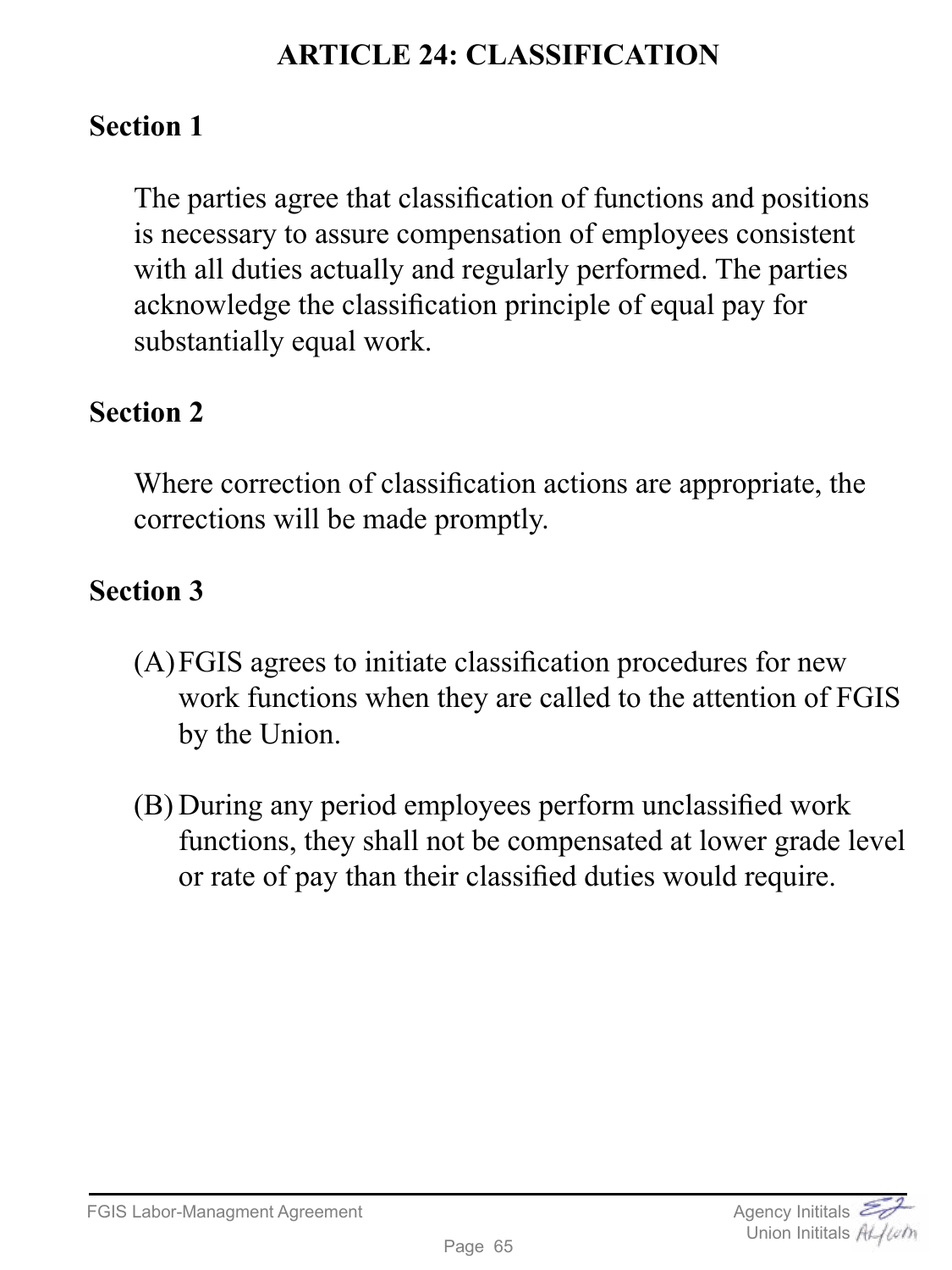- (A)The employer will maintain, and provide to all employees, complete and accurate position descriptions.
- (B) Employees position descriptions will be updated as necessary to include all major duties, which are being regularly performed.
- (C) If an employee has a question concerning his or her classification or position description, he or she is entitled to discuss his or her position description with his or her supervisor. Upon request of the employee, a Union representative may be present during this discussion. If the employee wishes to further pursue the question, he or she may forward a written request to the servicing personnel office. The servicing personnel office will either answer, or acknowledge receipt of the request in writing within 30 days, providing an estimate of the additional time needed to reply.
- (D)The Agency will not use the phrase, "other duties as assigned," in position descriptions to assign duties that are regularly performed and unrelated to the basic position of the employee.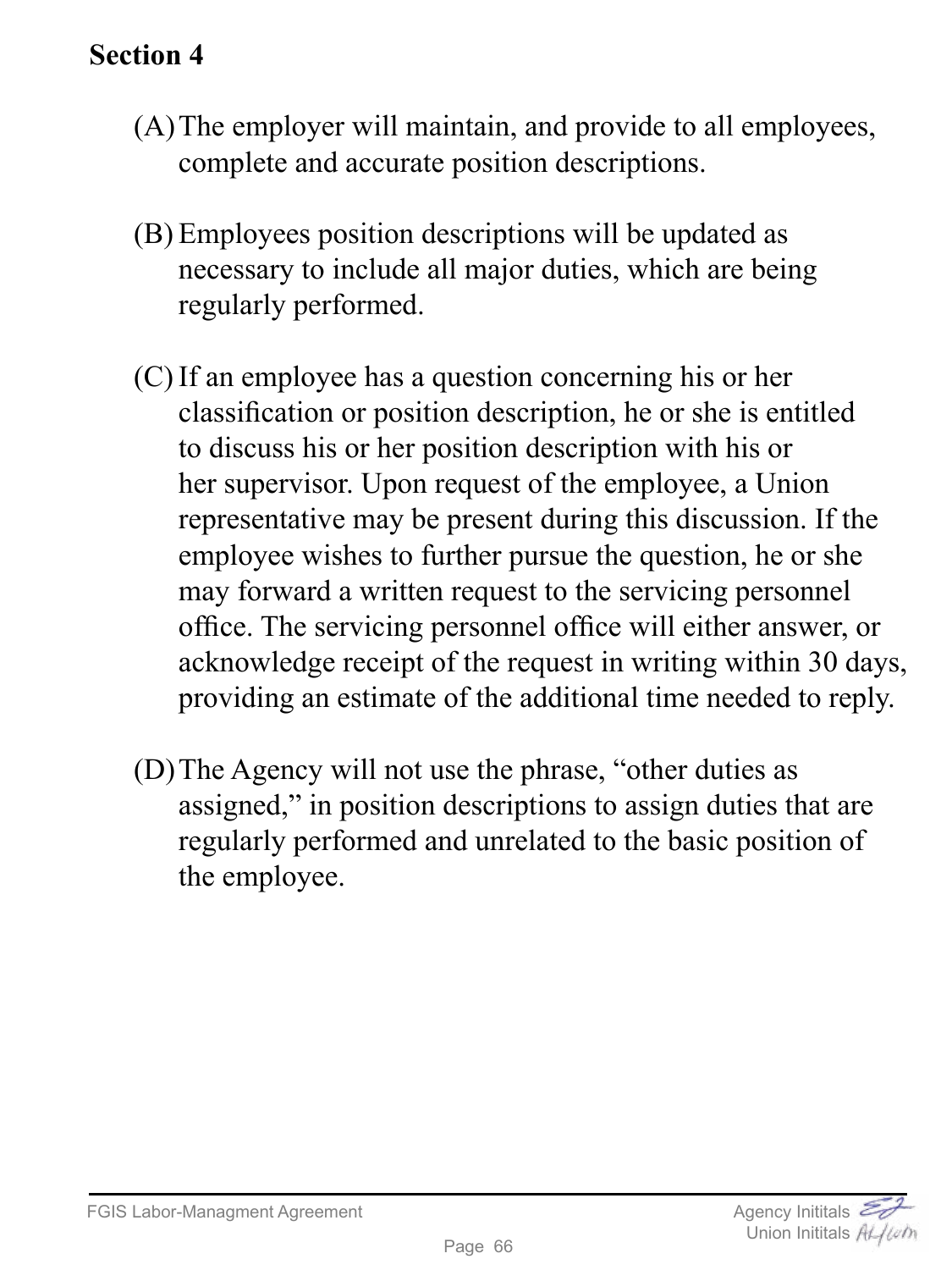# **Section 5. Representation in Classification Appeals**

When the employee designates the Union as the employee's representative in a classification appeal, the representative may discuss the classification appeal with the classifier prior to the beginning of a desk audit. Sufficient time shall be allowed prior to the beginning of the desk audit for the designated representative and the classifier to arrange a mutually agreeable meeting date to discuss the classification appeal. The classifier will summarize his findings for the appellant and the Union representative. Any discussion or meeting herein shall take place only with the consent of the classifier.

#### **Section 6. Details**

The parties recognize that details to other positions and activities are a necessary and integral part of mission accomplishment. Details to other activities or to higher graded positions for more than 30 calendar days will be documented by notification to the employee and a copy of Standard Form 52 filed in the employee's OPF. The Agency will not use details to avoid filling positions at a higher grade level, nor will they be made on the basis of personal favoritism. Should the requirements of the Agency necessitate an employee's being detailed to a lower graded position, this will in no way adversely affect the employee's salary, classification, or job standing.

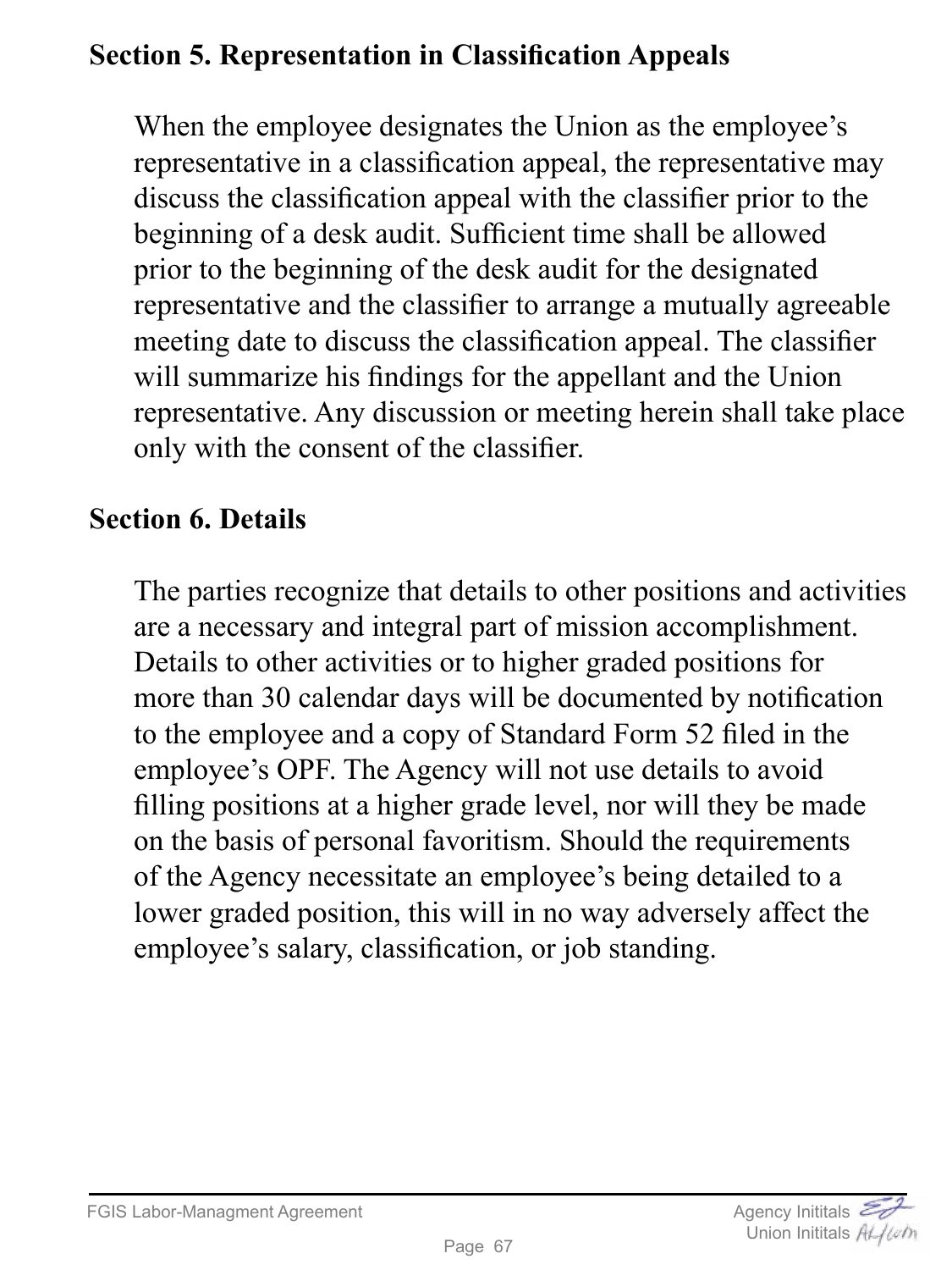All personnel actions or omissions resulting in erroneous pay status adversely affecting employees shall be corrected retroactively in accordance with applicable law or regulation including retroactive pay to the date the erroneous status was effective if this is in accordance with appropriate laws and regulations.

#### **Section 8**

The parties understand that a classification decision on grade level, series, or title of a position is not grievable, but may be appealed to the Department of Agriculture or to the Office of Personnel Management. Management actions relating to reduction in grade or pay may be grieved; however, under the procedures of Article 13 of this Agreement, or the appropriate statutory appeal procedure.

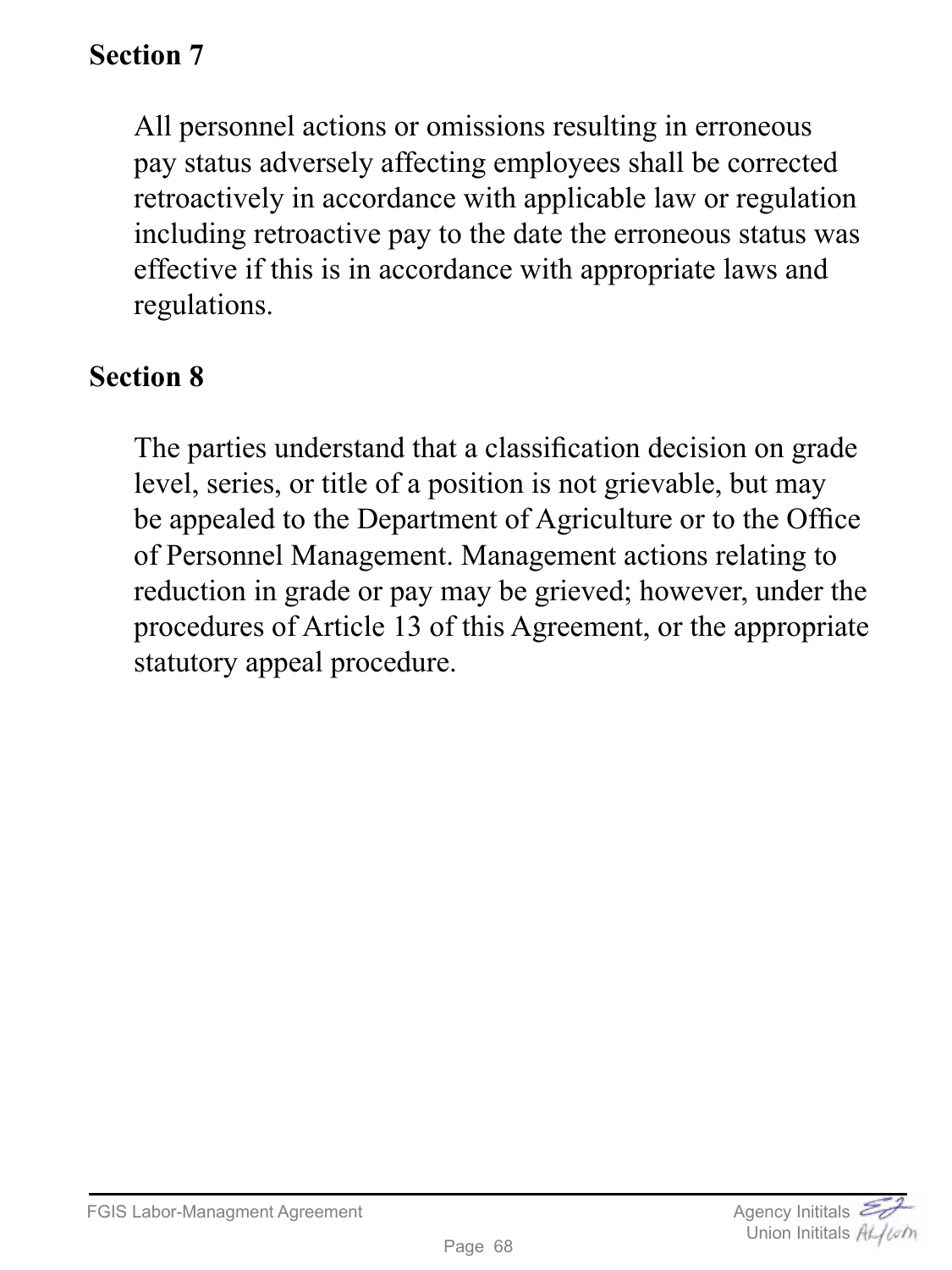### **ARTICLE 25: INJURY COMPENSATION**

#### **Section 1. Claims**

When an employee or representative reports that a disease or injury has occurred in the performance of official duties, the employee at his or her request will be promptly informed of his or her rights to file for benefits and the benefits payable. The employee shall be advised as soon as possible that continuation of pay and/or compensation benefits (whichever is applicable) can be used in lieu of sick or annual leave. The Agency will give appropriate assistance to the employee in filing a claim.

#### **Section 2. Leave**

The Agency and Union understand that injury compensation cannot be paid for any period when an employee is on paid leave. If at the time disability begins the injured employee has sick and/or annual leave to his or her credit, he or she may decide whether to use all or part of it before applying for injury compensation. If the employee should be charged for sick or annual leave (or if he or she is so charged because he or she was not informed of the possibility of injury compensation benefits), he or she may repay in a lump-sum or by any other plan acceptable to his or her payroll office, the amount collected while on annual or sick leave. This repayment would permit him or her to qualify for injury compensation provided all other requirements are met.

#### **Section 3. Review of Documents**

Employees will be permitted to review documents relating to their claim which the Office of Workers' Compensation (OWCP) has authorized the appropriate HR department to make available. Employees may be accompanied by their designated representative if they so desire.

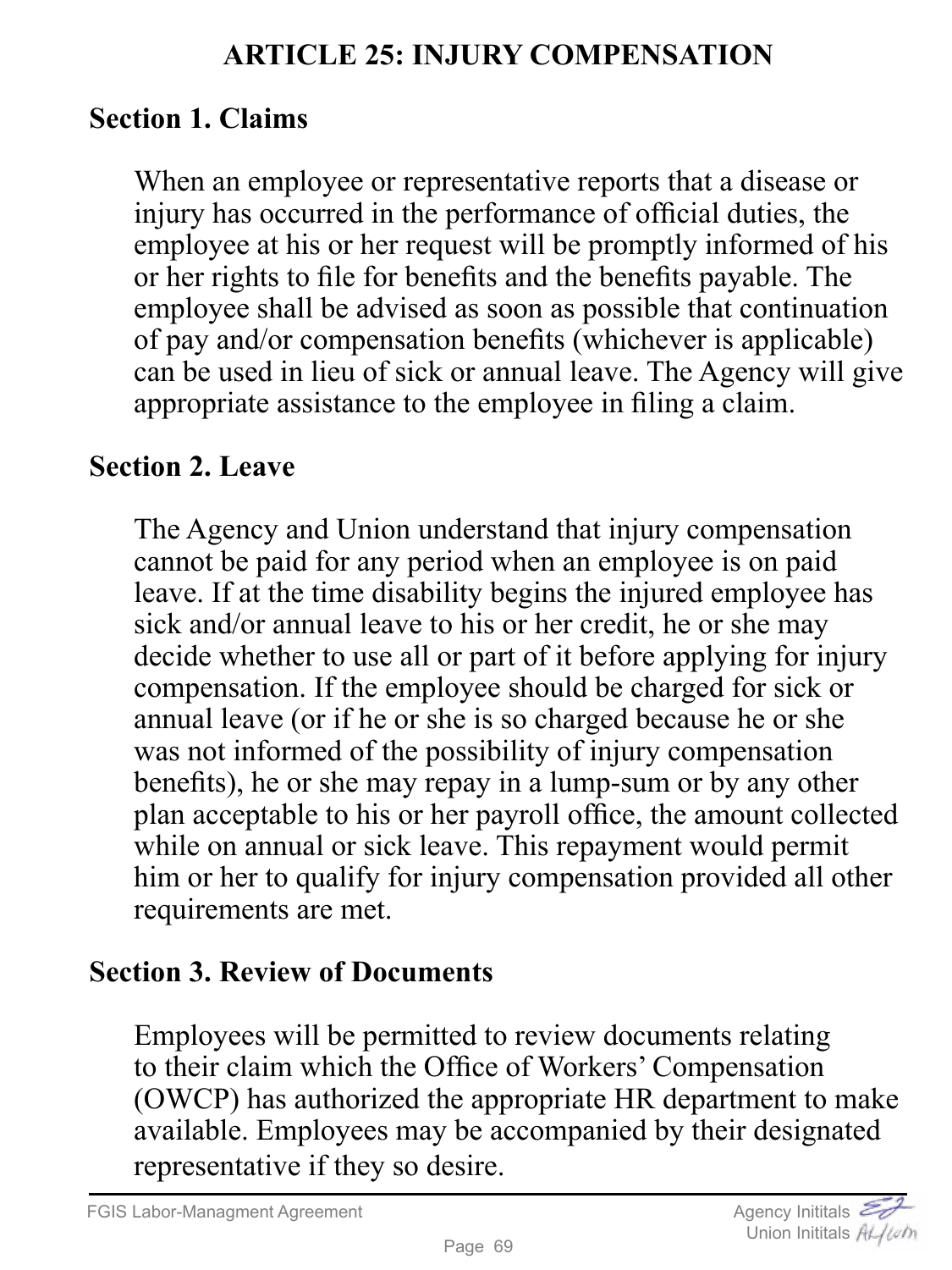## **ARTICLE 26: HAZARD PAY**

## **Section 1**

If an employee submits a request for hazardous pay differential for irregular or intermittent duty, involving unusual physical hardship or hazard, the Agency will provide such pay in accordance with 5 CFR 550, which establishes whether pay can be provided. While the Agency does not necessarily agree to request changes in Appendix A of 5 CFR, the Agency will submit materials, upon request, which are provided to them by employees or the Union, for a determination by OPM.

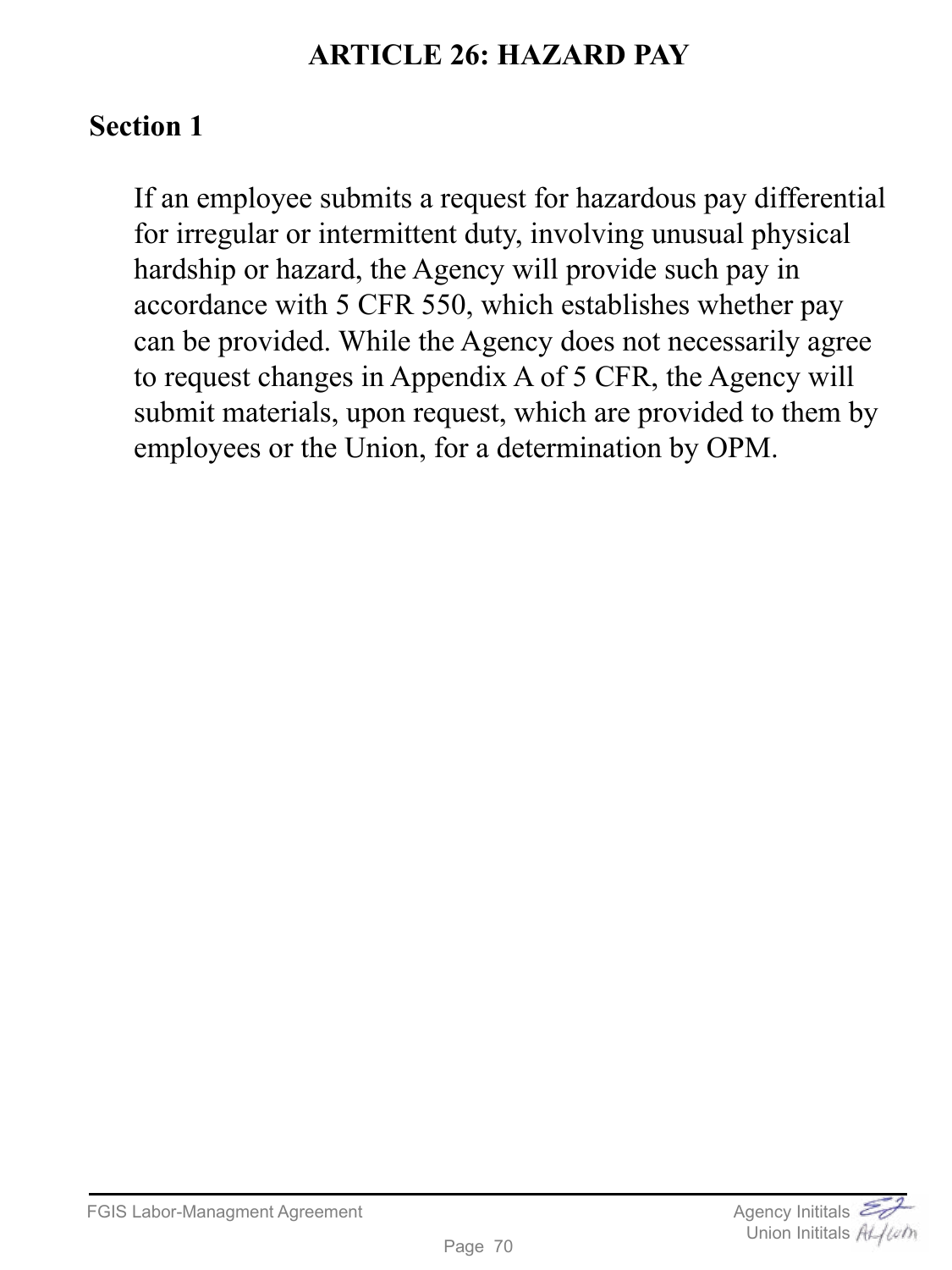#### **ARTICLE 27: HEALTH AND SAFETY**

## **Section 1. General**

In accordance with the provisions of this Article, the employer shall, consistent with the provisions contained in Section 19 of the Occupational Safety and Health Act, Executive Order 12196, and 29 CFR 1960, furnish to and maintain for employees, places and conditions of employment that are free from hazards, that are causing or likely to cause an accident, injury, or illness to the employee.

#### **Section 2. Employee Training and Participation**

The, employer agrees that wherever and whenever employees are required to perform duties which involve real or potential hazards they will be provided adequate training to perform the job safely. An employee will not be required to work on a job or machine with which he or she is unfamiliar unless the employer has provided adequate training and instructions to safely perform the job. Such instruction shall include on the job instruction in proper work methods to be used and proper use of protective equipment. In addition, the Agency shall provide all employees classified as ACA's, ACT's, or ACG's with appropriate training designed to provide an orientation to the Occupational Safety and Health Act of 1970. All personnel who perform house rover or shift leader functions shall be provided further training appropriate to perform those functions. Should an employee be assigned work which requires special training, this training will be provided at Agency expense. All safety training will be documented in the employees personnel file.

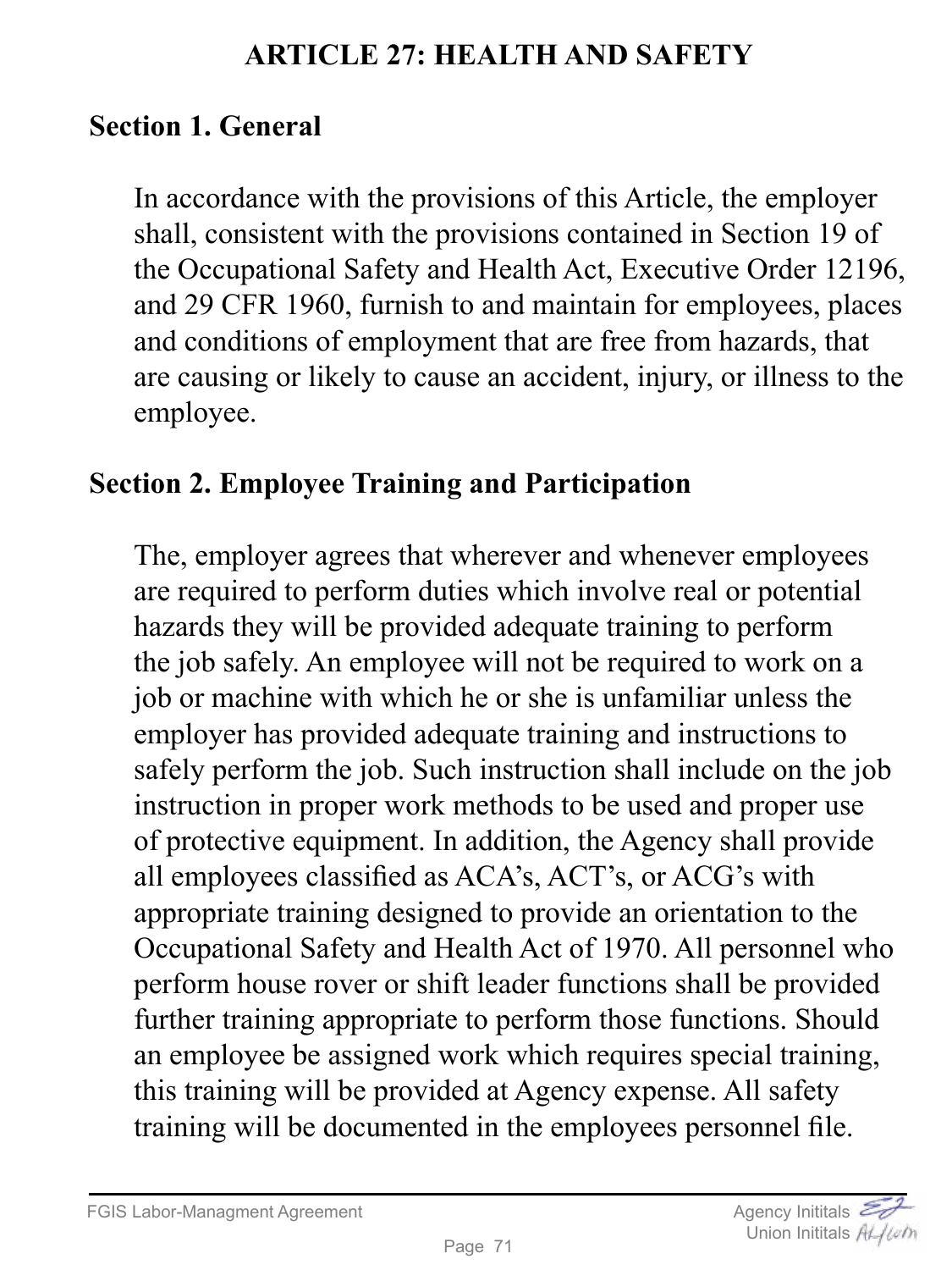The parties recognize that FGIS may lack authority to authorize access to non-federally controlled work sites; management agrees to intercede with operators or such work sites to request permission for Union representatives who are not FGIS employees to have access to those work sites in connection with activities under this article. Any safety training or activities under this Article or applicable laws and regulations will be accomplished on official time.

# **Section 3. Safety and Health Complaints**

- A. All employees have the right to report hazardous working conditions to their supervisors. A Management Safety Representative will be designated for each installation who will have responsibility for investigating any unsafe working conditions reported or observed.
- B. The Agency agrees to promptly investigate the suspected hazard and report the findings to the employee, employee representative, or other party who reported the suspected hazard. If written reports are made, copies will be furnished to the Union members of the local Safety Committee if they request them.
- C. Employees, employee representatives, or others who are dissatisfied with the findings with respect to a safety or health complaint may appeal the matter in writing to the Deputy Administrator of the Agency. This does not preclude contesting such findings through other means.
- D. Complaints or reports of suspected or potential or actual safety hazards or violations shall not be grounds for reprisals.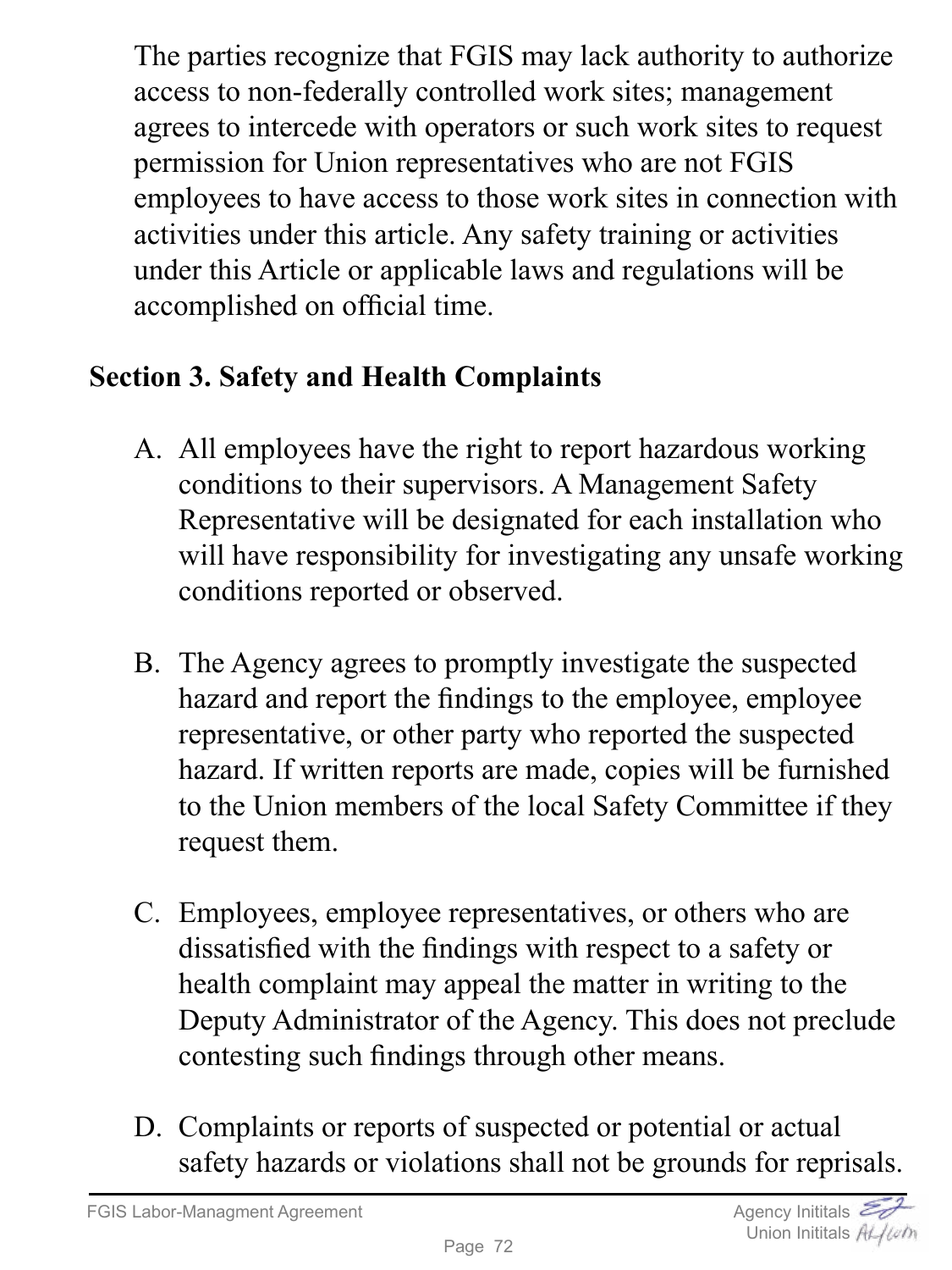# **Section 4. Equipment and Facilities**

- A. All personal protective equipment (PPE) needed to protect employees shall be furnished, maintained, and replaced if necessary by the employer at no cost to the employees provided the employee exercised reasonable care for the equipment. All PPE issued to provide protection from a hazard for which an OSHA Standard exists shall be certified or approved to provide protection from that hazard at the approved level of safety. The following PPE shall be made available to employees when performing work which necessitates the added protection:
	- (1) Goggles;
	- (2) Disposable dust masks which meet OSHA criteria; if a situation arises in which protection equipment provided by FGIS is insufficient to safeguard the health and safety of the employee assigned, the employee will not be forced to perform the assignment.
- All personnel other than office personnel will be issued:
	- (1) Hard Hat;
	- (2) Safety gloves, when the employee is required to perform outdoor tasks.



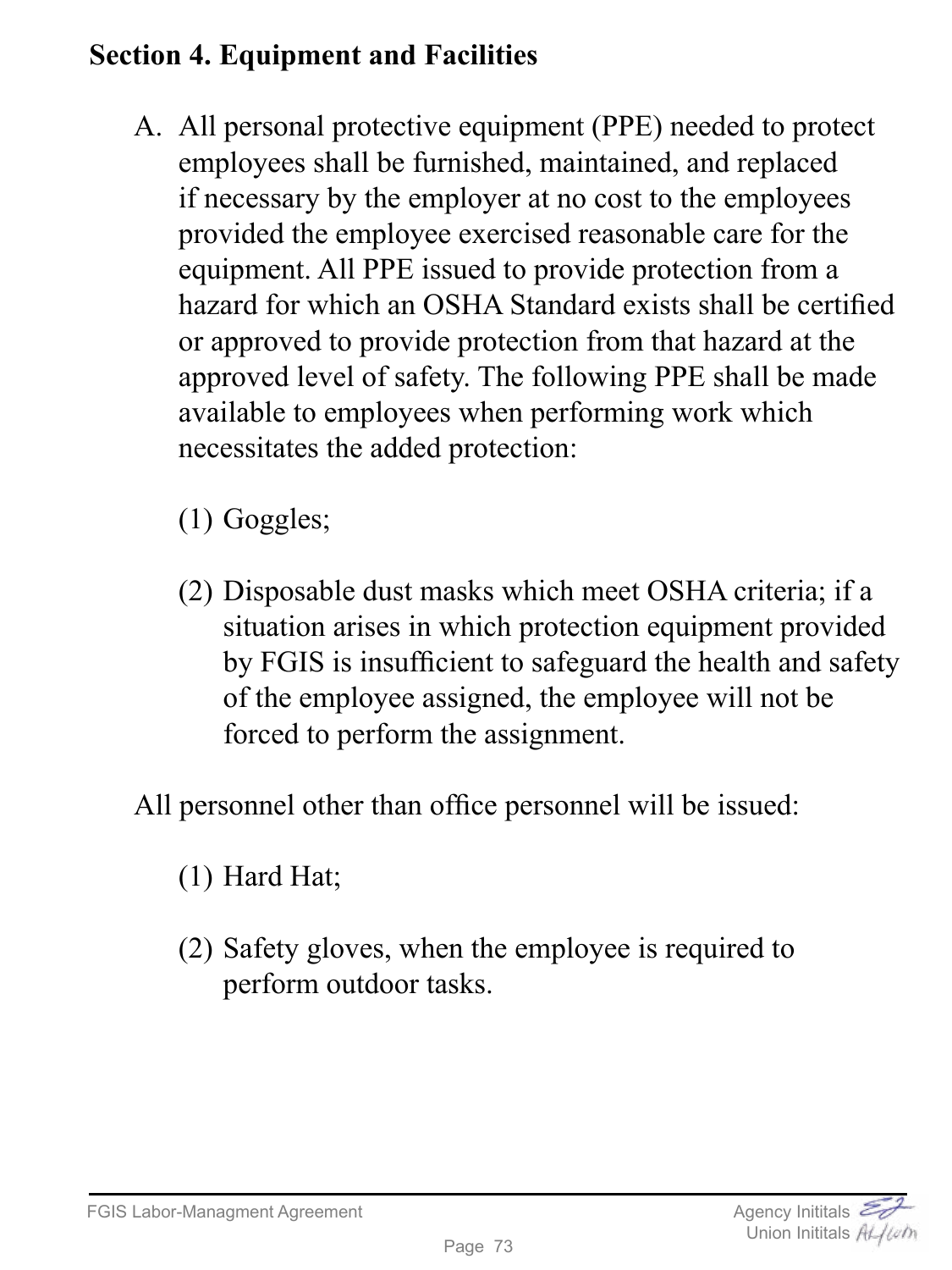B. FGIS will provide appropriate restroom facilities on federally-owned or operated worksites. FGIS agrees that adequate facilities on non-federally owned or operated worksites include sanitary restroom facilities with sufficient soap, hot water, and towels. Employees assigned to work with extremely dirty or hazardous materials will be provided with sufficient time during working hours to wash up before meals and at the end of the work shift.

# **Section 5. Evacuation**

A. Unduly Hazardous Conditions Which Require Immediate Evacuation.

The following list includes hazards which could reasonably be expected to cause death or serious physical harm to FGIS employees and justifies immediate evacuation. Under this section employees may evacuate without prior supervisory approval.

- (1) Fire, explosion, smoldering grain, or smoke in any portion of the facility.
- (2) Suspended dust in any inside open area within an elevator where the concentration is such that the outline of a lighted 100 watt bulb is obscured at a distance of 10 feet and the hourly relative humidity is below 35 percent. If the hourly relative humidity is below 35 percent and there is no dust control problem, evacuation of the facility is not authorized. Employees who evacuate under the provisions of this section are required to immediately notify their supervisor after evacuation.

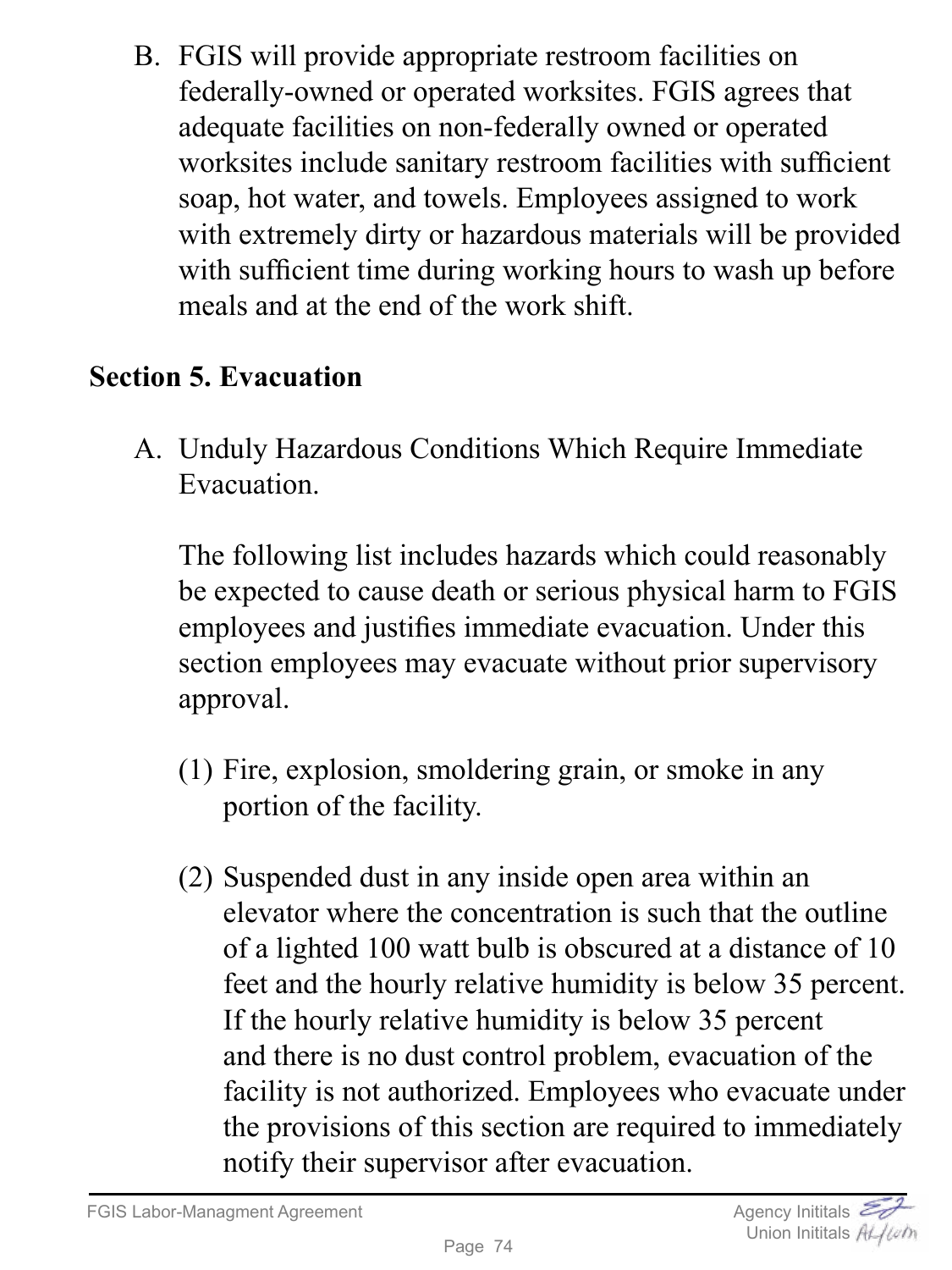# B. Unduly Hazardous Conditions Which May Require Evacuation

The following list includes hazards which could reasonably be expected to cause death or serious physical harm to FGIS employees, if continued, and justifies evacuation unless the hazards are immediately corrected. Under this section employees may evacuate without prior supervisory approval.

- (1) Welding, torch cutting, open flame soldering and brazing, or similar hot work being performed within the elevator. If elevator management establishes written procedures at locations which are approved by the FGIS Field Office Supervisor, evacuations are not authorized as long as the written procedures are followed.
- (2) Compressed air being used to remove dust from walls, ceilings, and ledges. If elevator management establishes written procedures which are approved by the FGIS Field Office Supervisor, evacuations are not authorized as long as the written procedures are followed.
- (3) Violations of established rules pertaining to smoking, burning matches, or lighters.
- (4) Electric sparks or arcing from machinery or equipment, or heat so excessive that ignition appears imminent.
- (5) Frictional sparks by mechanical equipment (e.g. rotating machinery or driving wheels of engines used for positioning railcars in the enclosed dump area.)

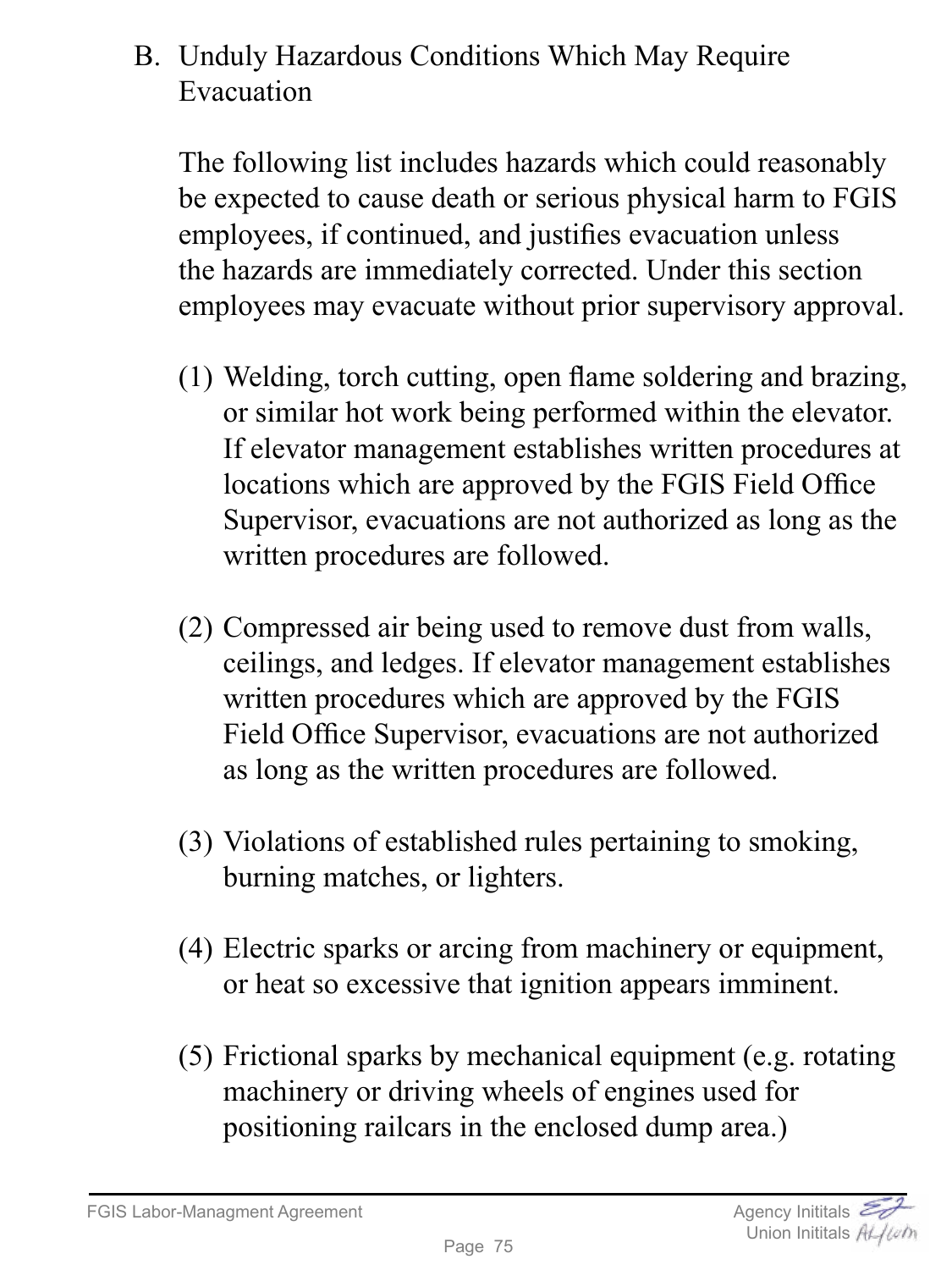- (6) Damaged or frayed electrical wires or cords with exposed wires.
- (7) Blocked stairwells and/or means of egress (exits).
- (8) Fumigant odors that are irritating to eyes, nose, and/or throat. Employees who evacuate under the provisions of this section are required to immediately notify their supervisor.
- C. Unduly Hazardous Conditions Which Require Planned Corrective Action.

The following list includes hazardous conditions, which may constitute a threat to the health and safety of FGIS employees. These conditions shall be reported to the supervisor. The Deputy Administrator or his or her designee may withhold official services if elevator management is unable to demonstrate that these identified hazards can be controlled or corrected. The Deputy Administrator or his or her designee may consider repeated identification of these hazards as justification for evacuation.

- (1) Suspended dust in any inside open area within the elevator where the concentration is such that the outline of a lighted 100 watt light bulb is obscured at a distance of 10 feet.
- (2) Grain dust or grain spills in any inside open area within an elevator that is not cleaned up concurrently with on-going operations. For the purpose of this Section, "cleaned up concurrently with on-going operations," means that dust and spills must not be allowed to accumulate for more than 12 hours before clean-up begins.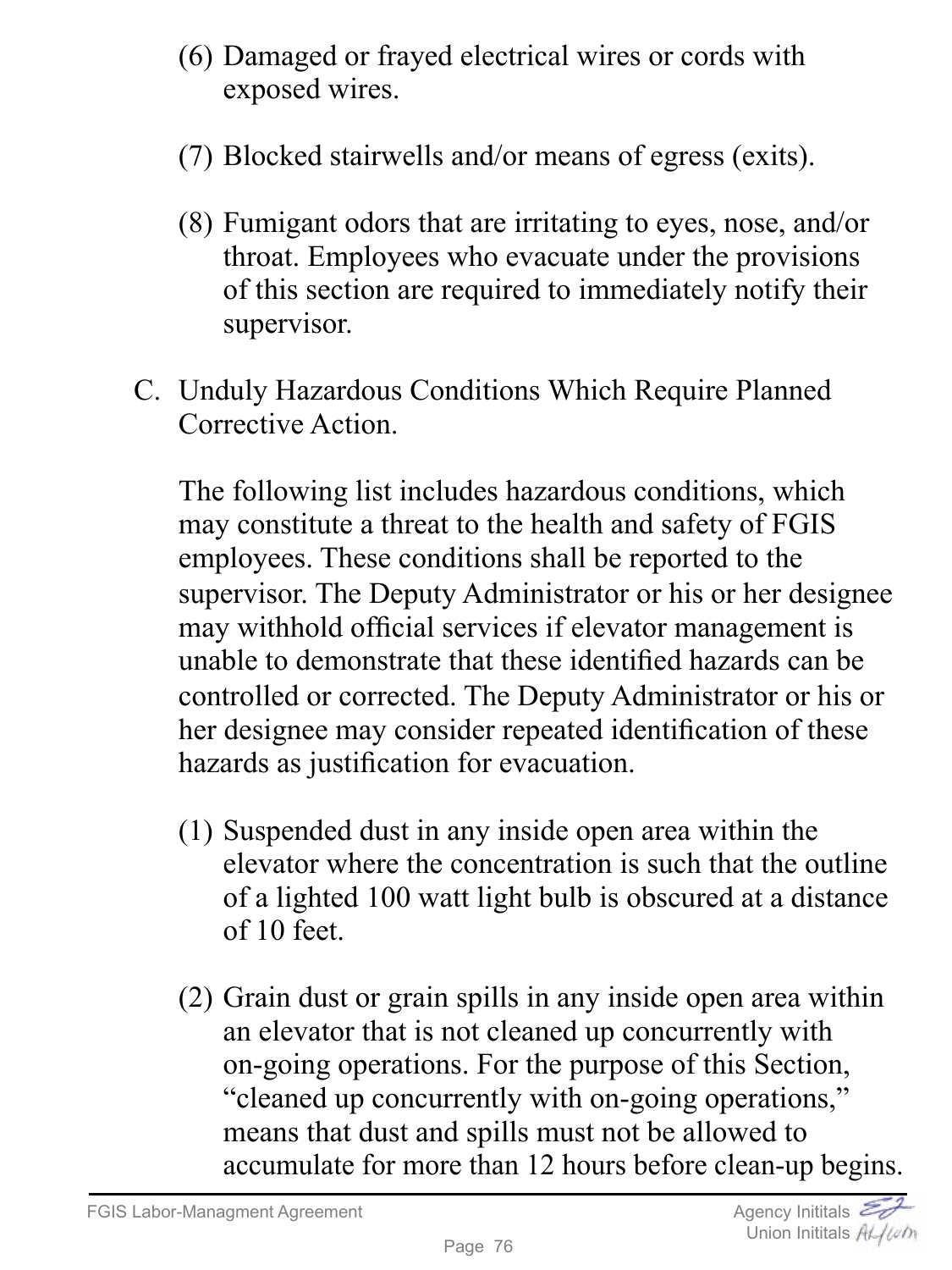- (3) Machinery operating in accumulated dust or grain spills.
- (4) Unapproved electrical equipment used in the facility (e.g. drills, fans, heaters, and trouble lights).
- (5) Bucket elevator legs, conveyors, or processing machinery not being used, but running idle for prolonged periods of time.
- (6) Electrical fuses blowing frequently or circuit breakers tripping frequently.
- (7) Overheating or malfunctioning equipment (e.g. hot bearings, slipping or rubbing belts, elevator buckets striking leg house, head pulleys, and return rollers running hot).
- D. Potentially Hazardous Conditions

In the event an employee believes that a hazardous condition, not covered by sections A, B, and C, requires evacuation, the employee shall notify his or her supervisor who shall inspect the alleged hazard and determine whether or not evacuation is justified.

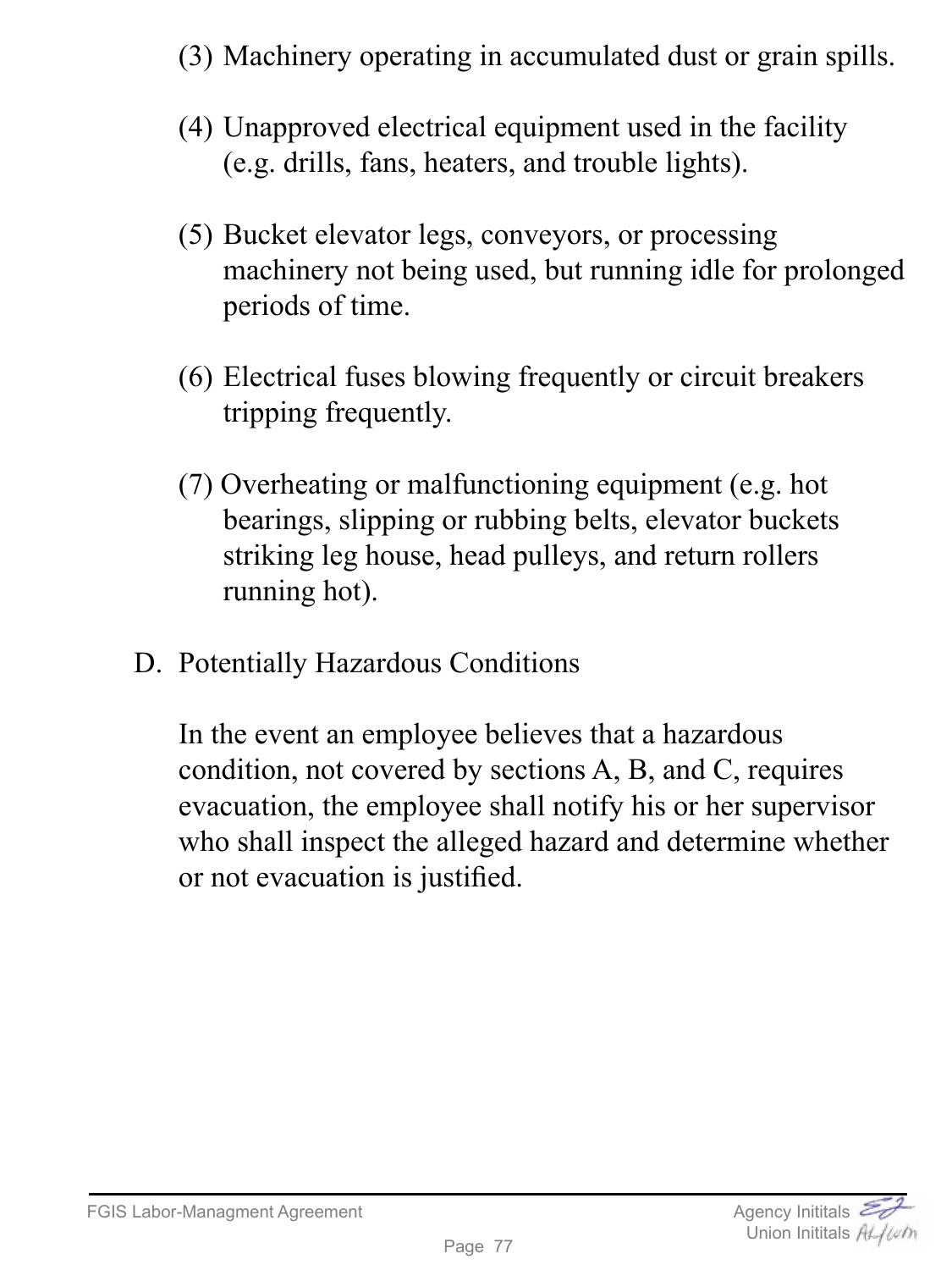E. Evacuation determination must be made in the following situation:

When employee(s) during the course of performing official duties believes he or she is being required to work under conditions which are unsafe or unhealthful and presents an imminent danger, which may cause death, injury, occupational illness, loss of faculty, or major property damage, they shall cease the activity and notify the nearest available supervisor of the alleged hazard. The supervisor or Head Grader shall make an evaluation of the situation and after discussion with appropriate safety personnel and the assigned Union official, shall make a determination as to whether work may proceed. If a determination is made that an imminent danger situation does exist, work shall not resume until abatement is made. If a determination is made that no imminent danger exists, the FGIS official shall give the rationale for the decision to the employee(s) and the Union official and upon request written copies will be provided to the appropriate Union official.

F. When a supervisor determines that a dangerous condition is present at a worksite, employees at the worksite will be notified as soon as practicable as to precautionary steps to be taken.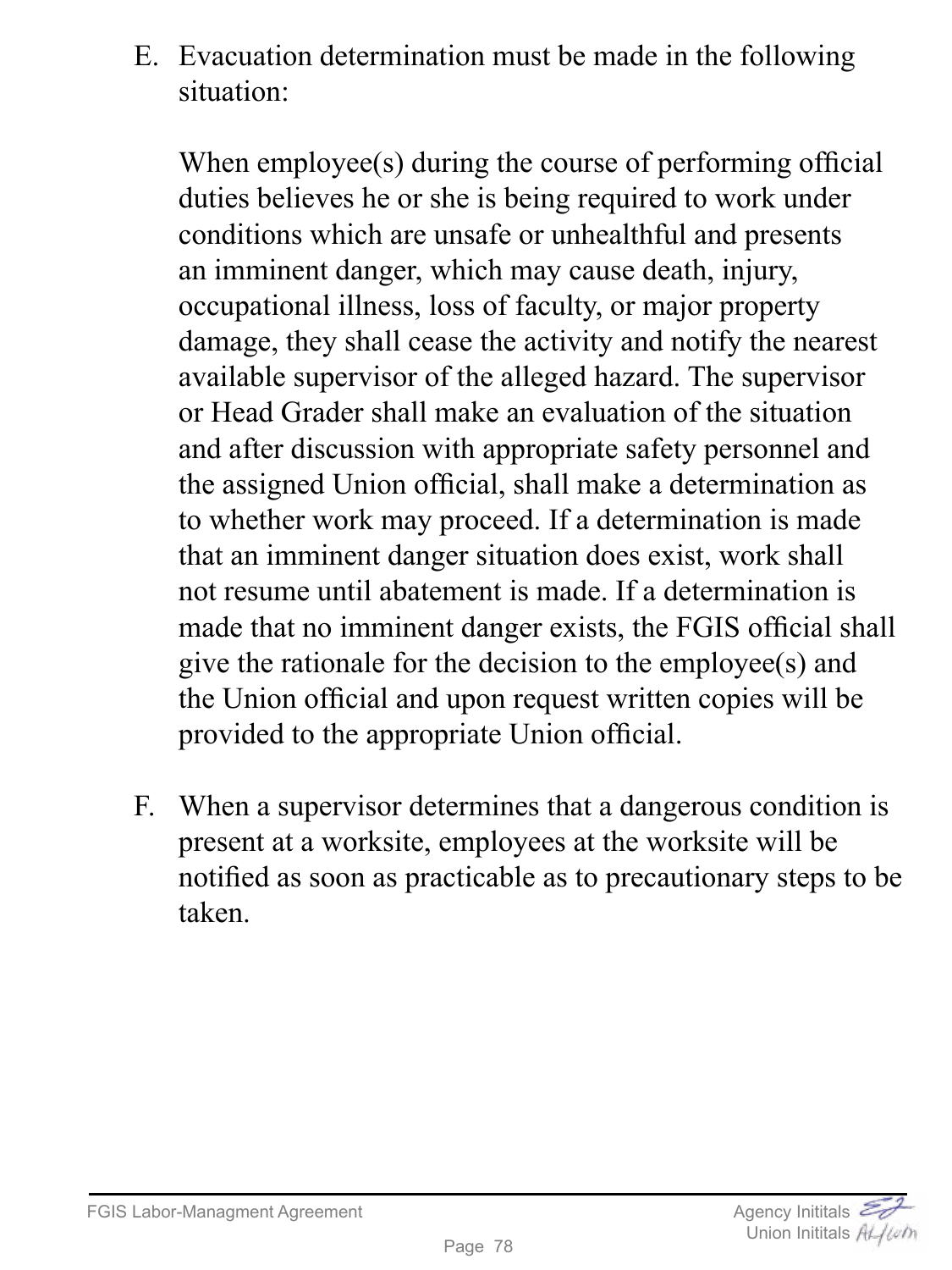- G. In addition to any notices required by applicable law or regulations, FGIS will post notice of hazardous conditions at federally controlled spaces (e.g. elevator labs at the worksite at which the hazard is present). This notice shall be posted at the elevator where service is being performed and shall remain posted until the cited condition has been corrected or for three days, whichever is longer. Such notices shall contain a warning and description of the unsafe or unhealthful working conditions and any required precautions required by applicable regulations.
- H. Determination as to appropriate conditions for evacuation in any portion of the facility (e.g. dump pits, tunnels, belt lines, galleries, wharfs, or other structures) or within 100 feet of the facility, shall be made by the FGIS Safety Officer or Supervisor after application of the pertinent provisions of this Article.
- I. FGIS will assure that all handicapped employees are provided appropriate assistance to evacuate buildings in cases of emergencies.

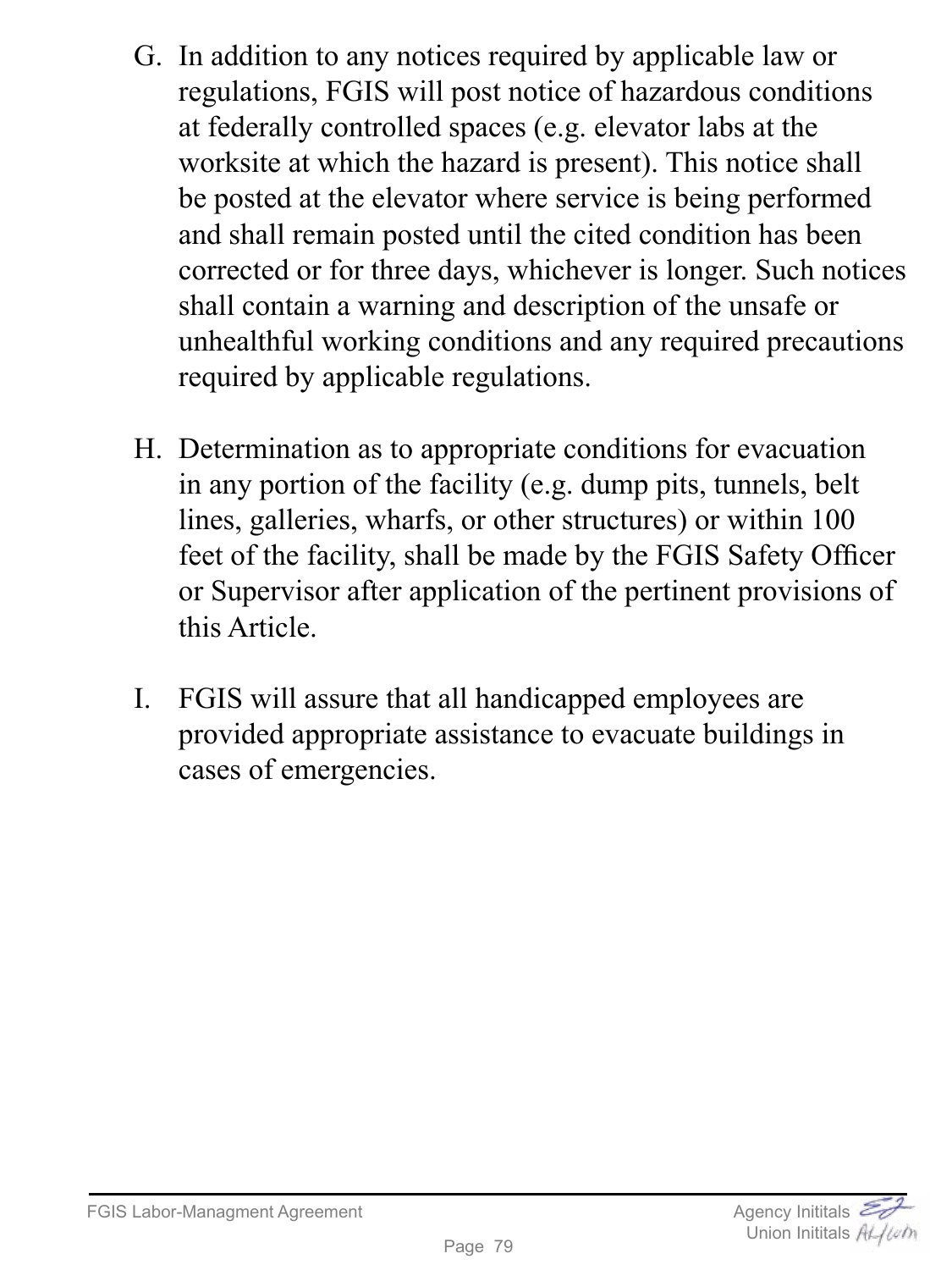## **Section 6. Administrative Controls**

- A. Work in Remote Areas or Enclosed Spaces
	- (1) Employees working in remote locations will be checked with periodically during their shifts by the supervisor, other employees, or security guards.

Where employees are required to work in confined or remote spaces, which present a known hazard, a means of communication will be provided to assure the maintenance of constant communication with the employee.

- (2) If work is required to be performed in areas where flammable or toxic vapors exist, all such areas shall be maintained so that vapor levels remain within acceptable safety parameters as determined by OSHA.
- B. Repairs and Adjustments to Operating Equipment

No employee, other than qualified personnel shall be required to repair or adjust moving or operating machinery.

C. Ship Boarding

No employee shall be required to board a ship except by accommodation ladder or gangway provided with railings and properly secured.

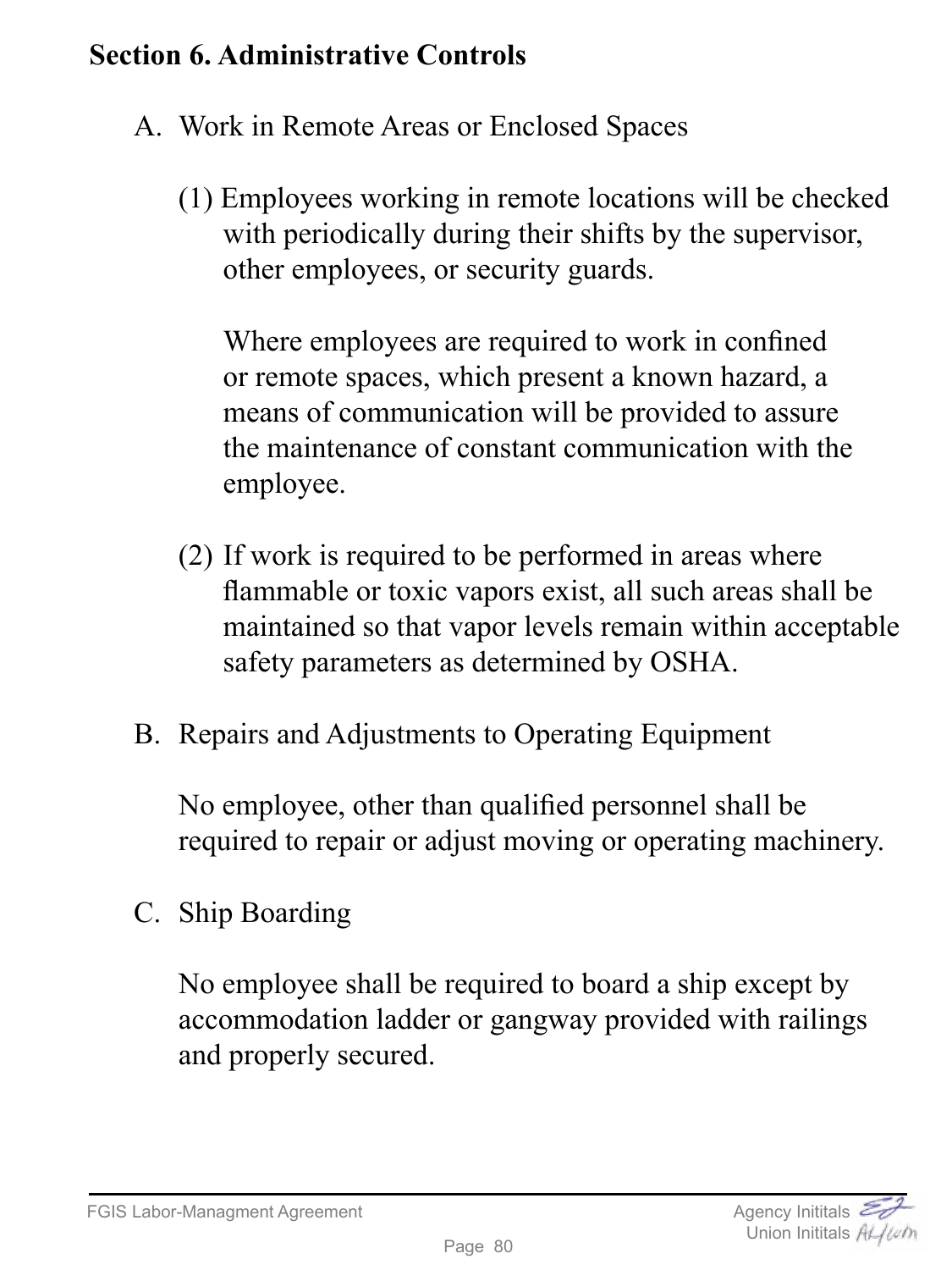## D. Hazard Prevention

The parties recognize that despite prevention efforts of management, and observation and safety awareness by management, the employee, and the Union, all potential job site hazards are not readily identifiable. To help prevent accidents, illness, or injury resulting from hazards which are identifiable, employees are encouraged to practice safety procedures to the utmost. Additionally, supervisors will regard safety consideration as one of their highest priorities, and to this end the parties agree.

- (1) The agency will comply with any standards issued by OSHA for work sites encountered by employees.
- (2) FGIS will conduct safety inspections on an ongoing and continuing basis to monitor the work site for hazards as provided in Section 5.
- (3) When FGIS is made aware of the existence of a possible work site hazard, it will determine the manner by which to investigate the information.
	- (a) If the presence or absence of the hazard cannot be determined by observation alone, FGIS will not permit an employee to be at the location of the hazard unless the safety of the location has been established by an individual qualified to make these determinations by applying appropriate professional methods to determine the safety.
	- (b) In evaluating a hazard or in instances where there is conflicting information about a hazard, the supervisor will consider information from any source and will make an inspection at his or her discretion.

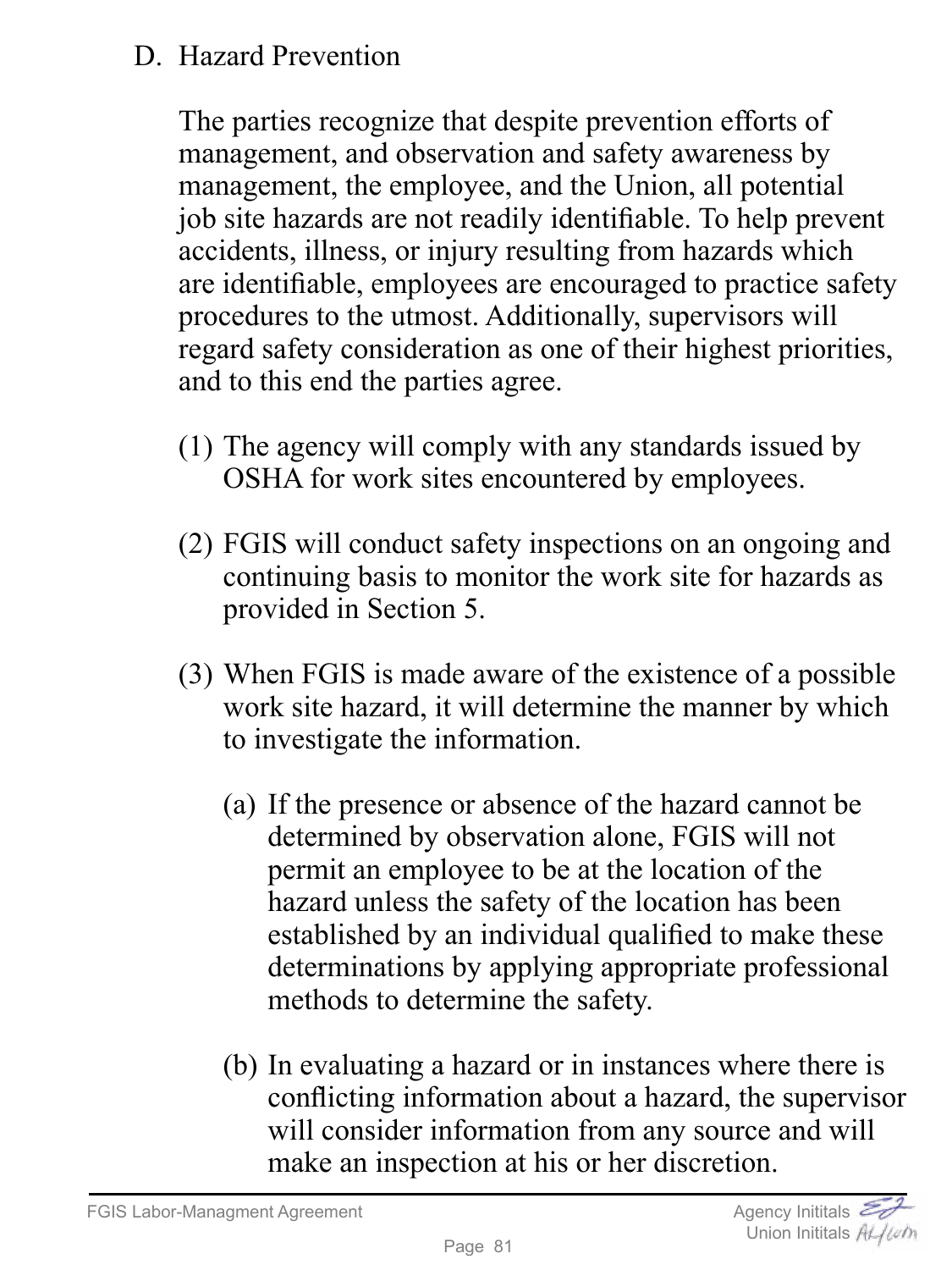- (4) Regardless of the outcome of an evaluation by FGIS, the employee's rights under Section 5 will be respected.
- E. Safety Committees
	- (1) The parties agree to establish a National Safety Committee. The National Committee meetings will be held at least bi-annually if an agenda is submitted by either party and received at least 20 days before the scheduled meeting. Membership on the committee shall normally not exceed one Union representative per area and an equal number of Management representatives. Management will annually furnish a listing of employees in the bargaining unit by duty station to the council president.
	- (2) There shall also be established field office Safety committees, at those offices having locals, comprised of not more than 3 persons for each side, which shall meet twice annually if necessary.
		- (a) Local Field Office Safety and Health inspections shall be conducted by the Committee to coincide with the safety meetings.
		- (b) The Union and Management agree to exchange information concerning matters which may be relevant to the Health and Safety of unit employees.

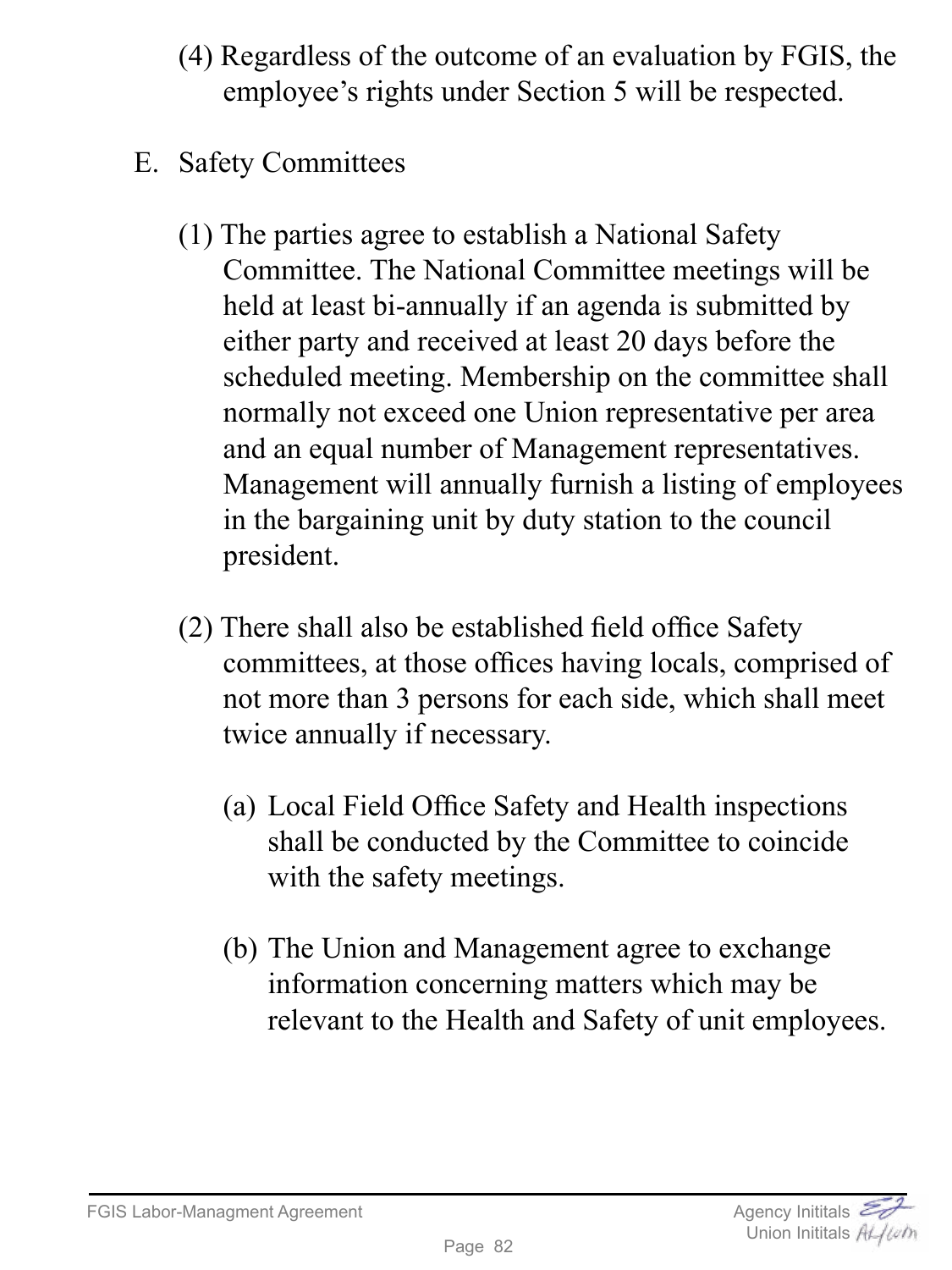- F. Abatement of Unsafe and Unhealthful Working Conditions
	- (1) The employer agrees to assure whenever possible prompt abatement of unsafe or unhealthful working conditions. When this cannot be accomplished, the employer agrees to develop an abatement plan setting forth a timetable for abatement and a summary of interim steps. Employees exposed to such conditions and their representatives and the Council shall be informed of the abatement plan.
	- (2) The employer agrees to assure response by the onsite supervisor to employee reports of unsafe or unhealthful working conditions and require (1) an immediate inspection for imminent danger conditions; (2) an inspection within one working day for potential serious conditions; and (3) an inspection within five workdays for other conditions. Any employee or Union official is authorized to request an inspection of the workplace when he or she believes an unsafe or unhealthful condition exists.
- G. Union officials may attend meetings of Field Federal Safety Councils in the local field office area, not to exceed 24 hours of meetings per calendar year per local.
- H. Safety Records

The Agency will maintain and provide to the Union upon request safety records as required by applicable law and regulation.

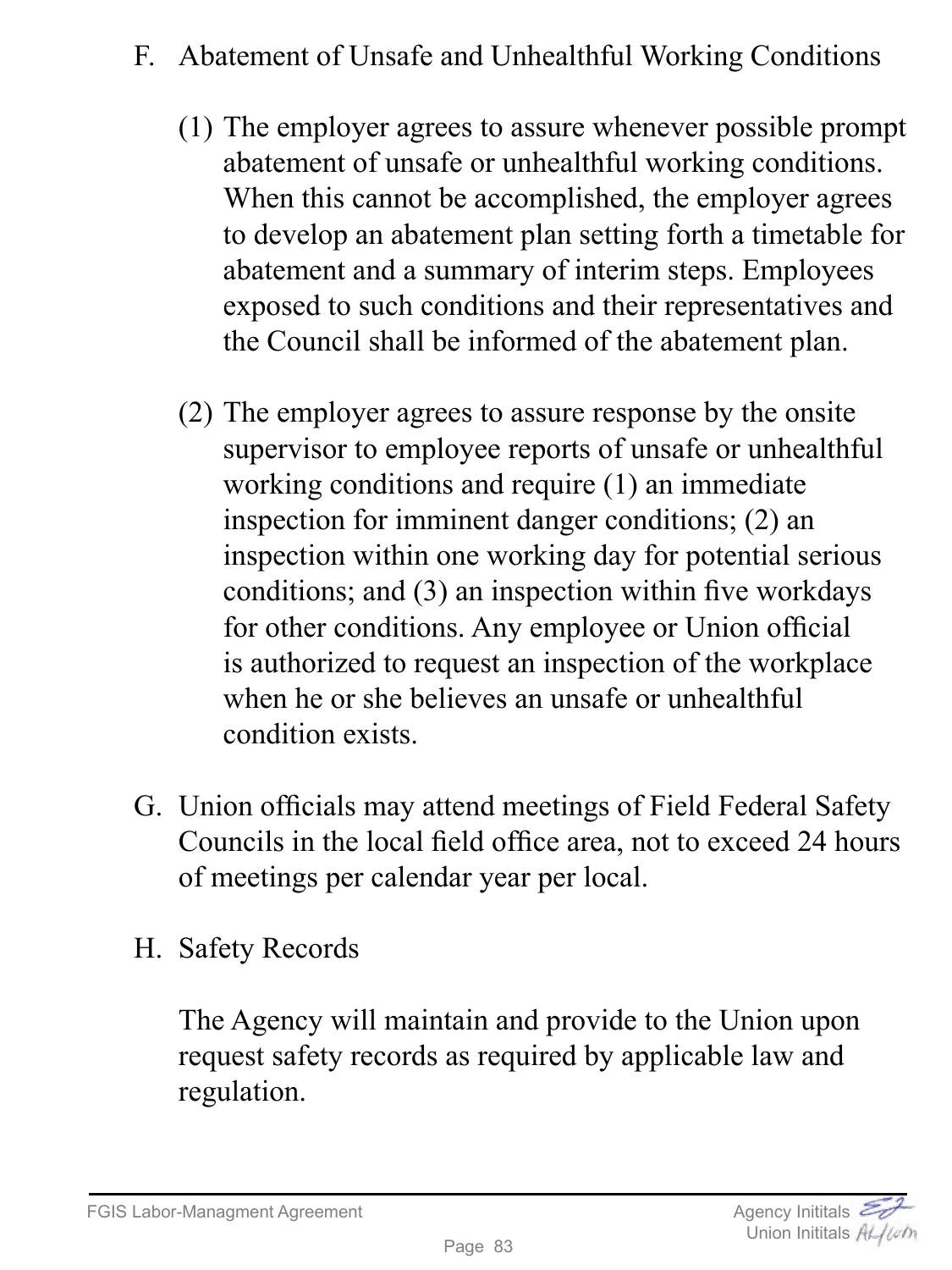I. Alternate Standards

The Agency shall comply with those standards required by this Article and the applicable provisions of the Occupational Safety and Health Act (OSHA).

J. Notice to Union of Injury or Illness

The area representative will be promptly notified of a jobrelated illness, injury, or death of a bargaining unit employee in the area.

K. Medical Limitations of Employees

FG1S agrees to recognize medical limitations of employees. Where possible, limited duty assignments will be arranged on a temporary basis if the employee furnishes medical support for the light duty.

L. Accident Investigation

The Union will be informed of the results of investigations of occupational accidents.

M. Temperature Release

The parties agree that working in extreme temperatures may constitute unhealthful conditions.

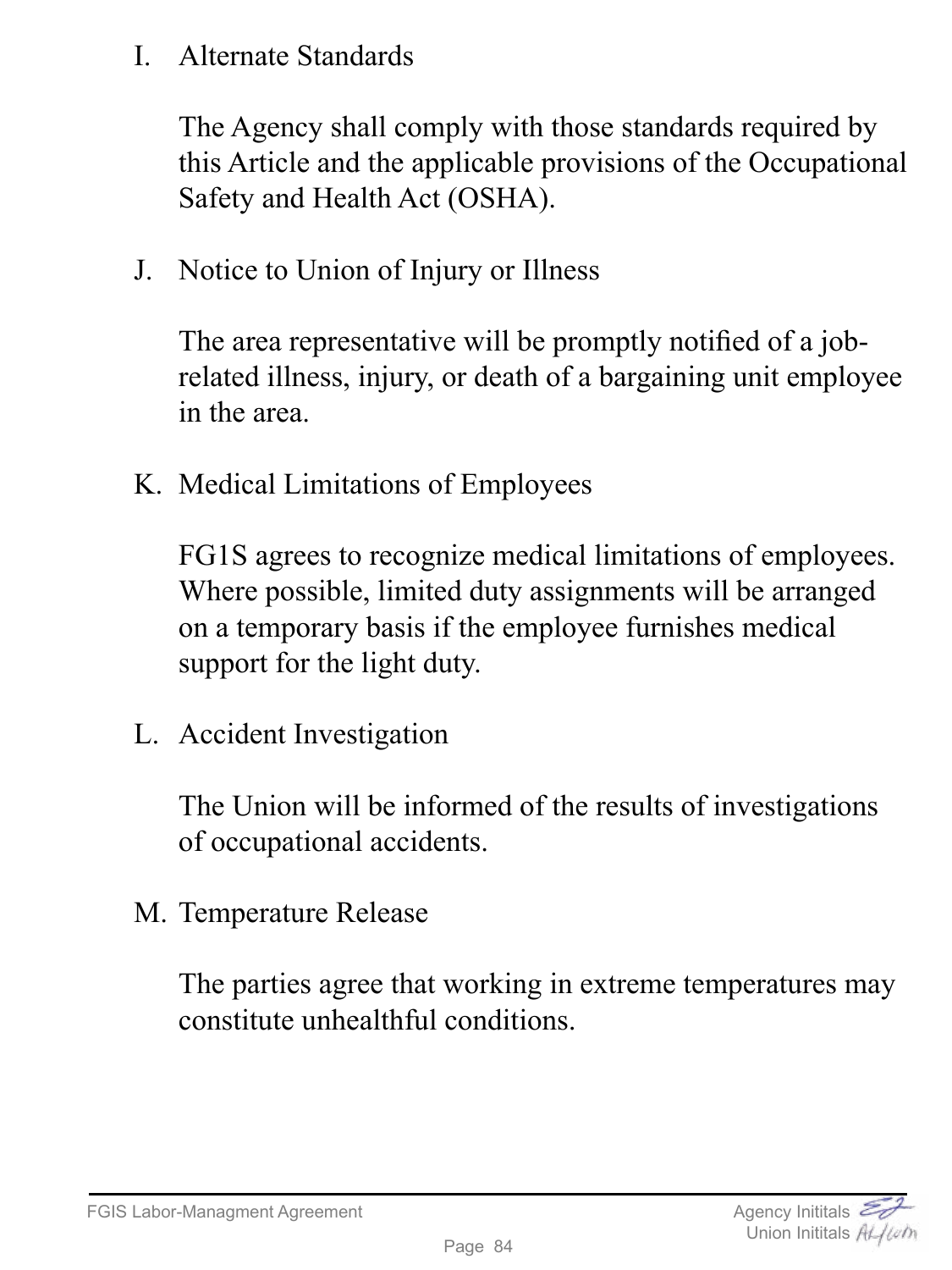## N. OWCP

An employee who becomes ill or injured as a result of performance of official duties will be provided administrative leave and access to medical treatment and be placed on an appropriate category of leave if incapacitated for work, and advised promptly of any benefits to which the employee may be entitled under, the Federal Employee's Compensation Act.

O. Health Services

Adequate first aid kits will be maintained by the Agency at federally controlled worksites.

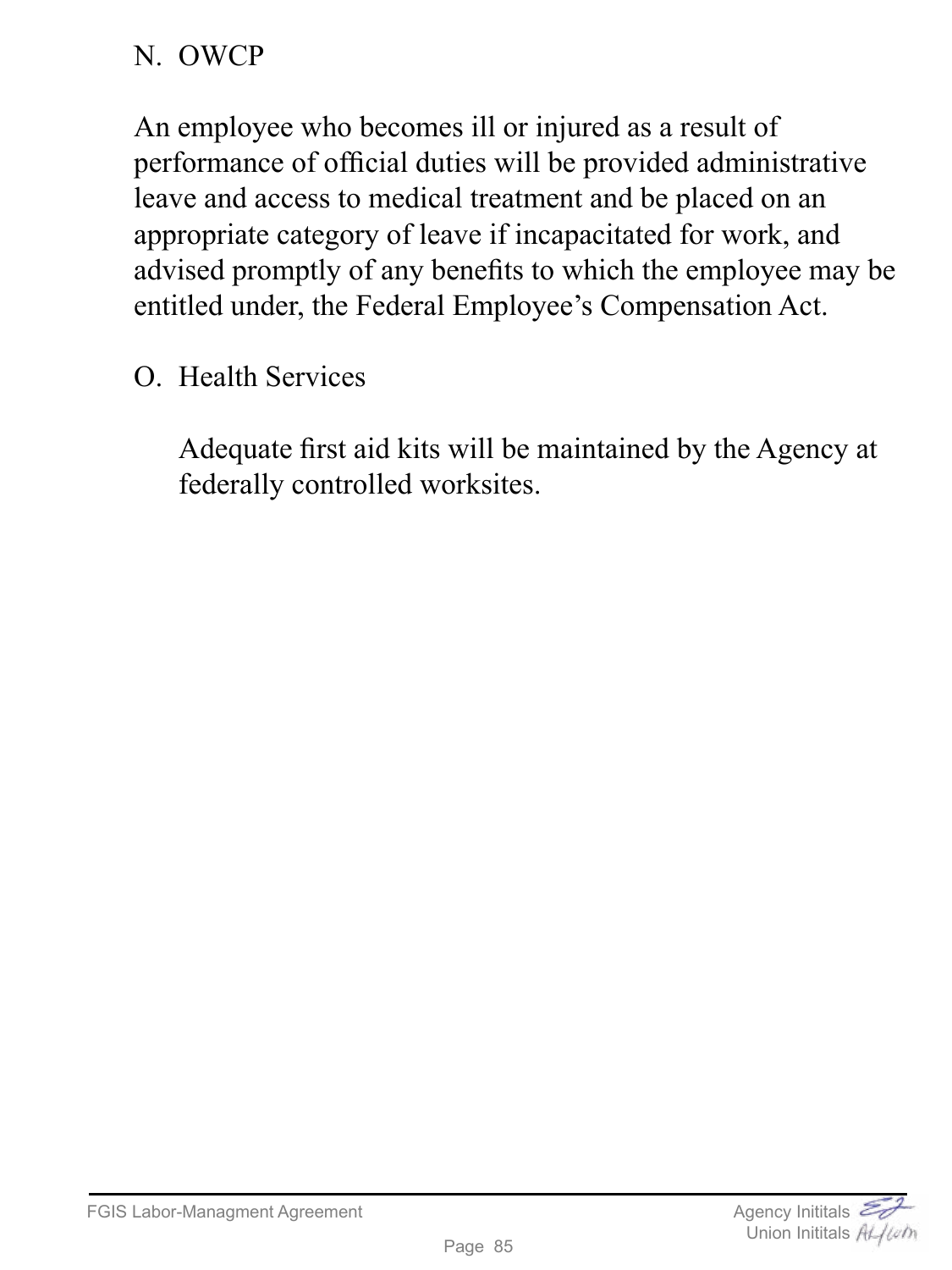## **ARTICLE 28: STAFFING**

#### **Section 1. Vacancy Announcements**

Vacancy announcements shall be distributed nationwide, as applicable.

#### **Section 2. Career Ladder Positions**

Employees in career ladder positions shall be promoted annually to the next higher grade level within the career ladders when they meet the performance requirements of 5 CFR 335.104, qualifications and time-in-grade standards. Qualifications include OPM qualification standards, any required examinations, and demonstrated necessary knowledges, skills, and abilities as deter-mined by the Field Office Supervisor through observation of on-the-job performance.

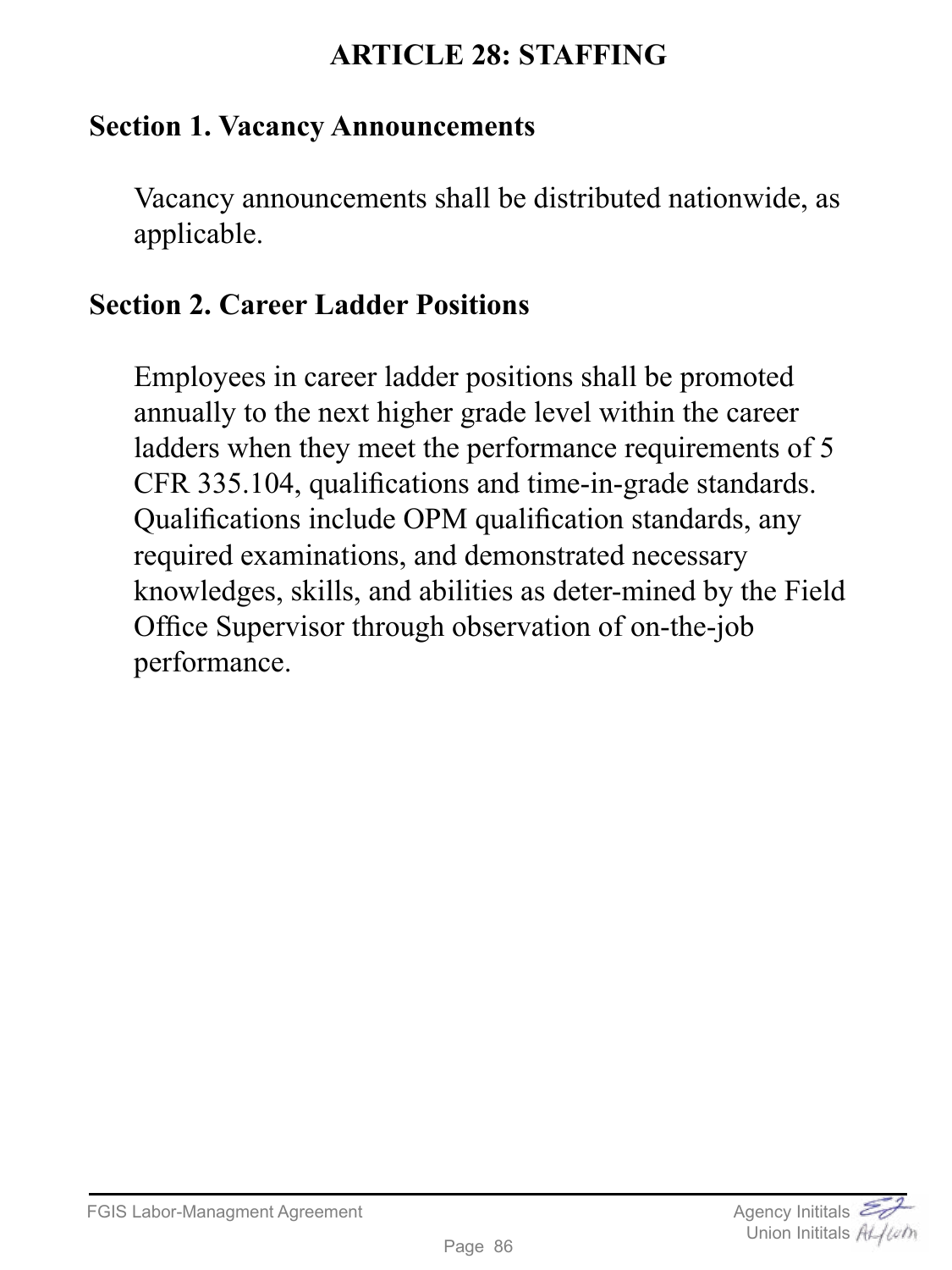## **ARTICLE 29: PAYCHECKS**

### **Section 1**

The official payday for all employees is Thursday of the regular pay period workweek. Employees who receive pay through the direct electronic transfer method may receive pay slightly earlier than they would otherwise.

## **Section 2**

The Agency will make every effort to assure that earnings statements are promptly distributed to employees.

## **Section 3**

If an employee has not received a paycheck by Monday following the pay period week, the employee may contact the field office manager to initiate procedures for receiving payment. The HR department will take all available actions to assure that payment is received as promptly as possible.

#### **Section 4**

Absences for purposes of personal arrangements when nonreceipt of paychecks results in an immediate financial hardship will be excused in accordance with OPM regulations.

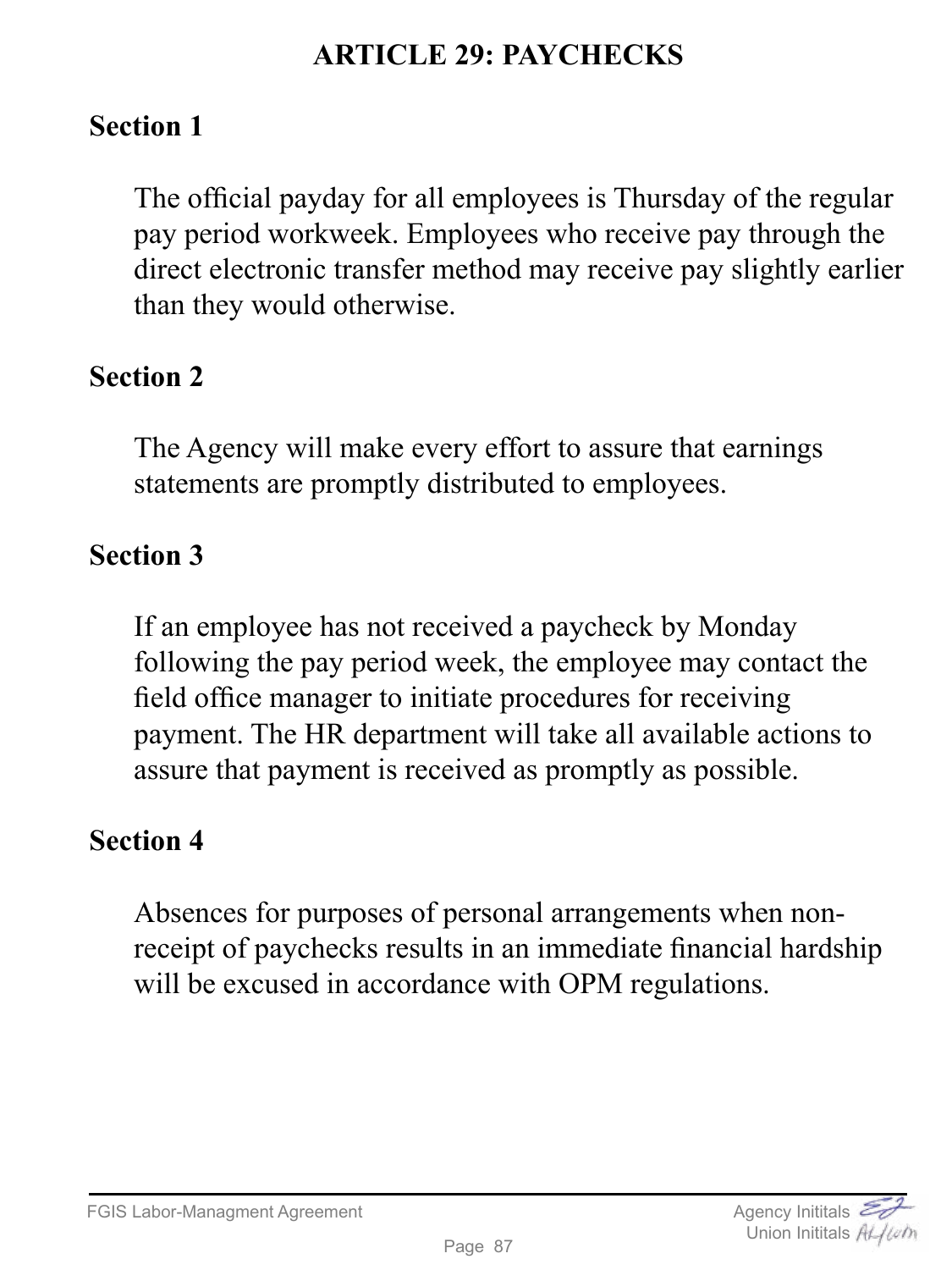## **ARTICLE 30: AVAILABILITY OF REGULATIONS**

## **Section 1. USDA and FGIS Directives**

The Employer will make available the rules governing employment. FGIS Instructions affecting personnel policies, practices and working conditions will continue to be made available in the servicing Personnel Office and Field Office. The Employer agrees to provide data electronically to the Union.

#### **Section 2**

Employees and Union representatives will be allowed to review regulations maintained by the employer at the field office. When needed to make presentations, the Union may request copies of such regulations.

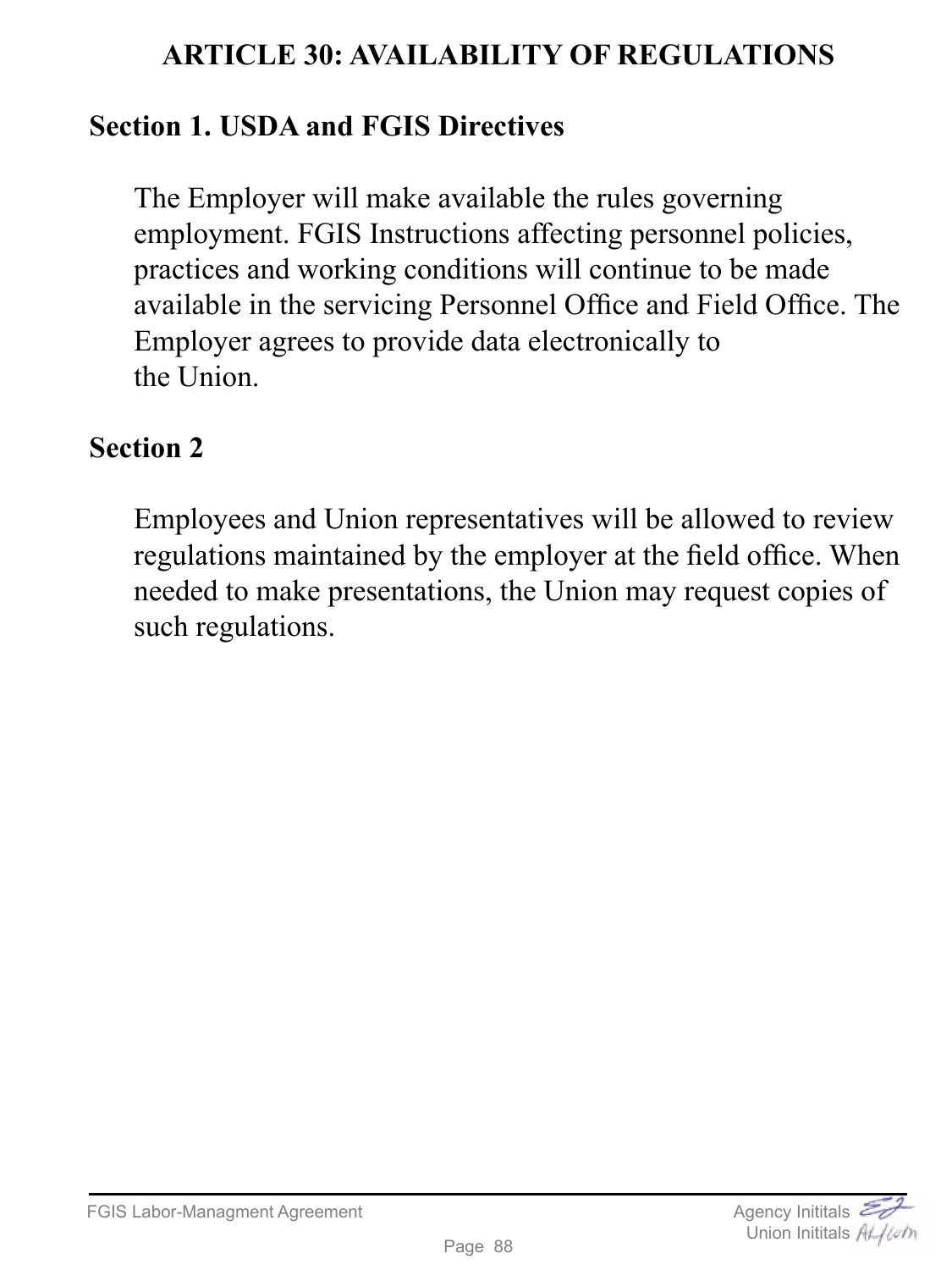## **ARTICLE 31: NEGOTIATION OF LOCAL AGREEMENTS**

## **Section 1**

As provided for in Section 3 below, local agreements may be negotiated at the Field Office level by an AFGE Local, which represents all of the bargaining unit employees assigned to the respective Field Office.

#### **Section 2. Relationship to Master Agreement**

- A. It is understood by the Parties to this Agreement that this is the Master Agreement and that only a local agreement may be negotiated at the local level. The Master Agreement is governing and nothing may be included in the local supplemental agreement which is in conflict with the Master Agreement. The rights clauses apply to all supplemental agreements negotiated.
- B. It is understood that the purpose of local supplemental agreements is for coverage of matters specifically applicable to the respective Field Office. Each local agreement may include matters for which local bargaining is indicated in Section 2C. below and the following:

Health and Safety Communications Use of Official Facilities Reduction in Force/Transfer of Function Reassignment Training Leave Duties

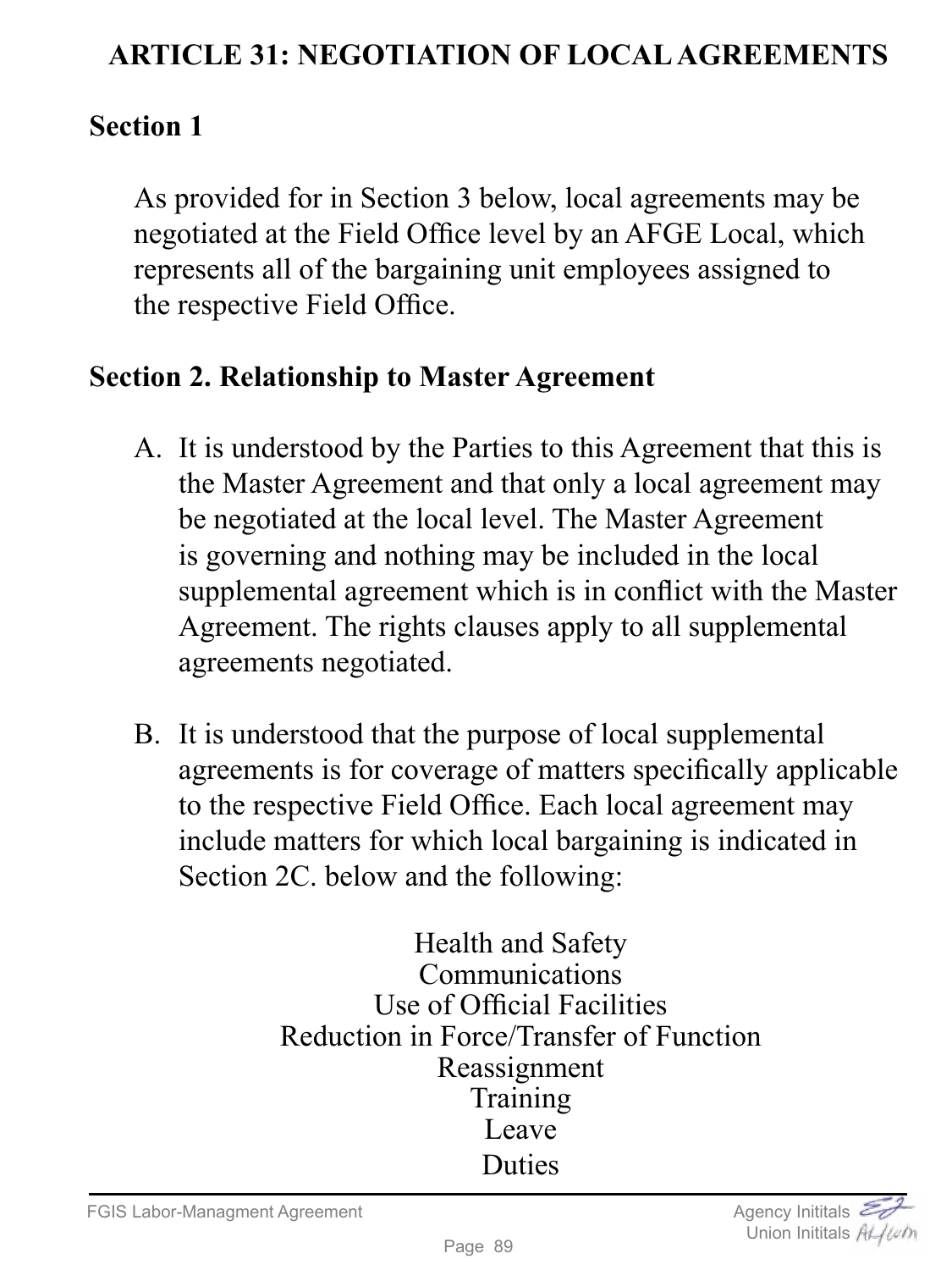Negotiation of the above subjects will be for the purpose of clarifying and defining such subject with respect to administration of the Master Agreement to the local conditions.

C. Except as provided by this Article, matters will not be included in the negotiation of local agreements other than the timing and duration of rest breaks, hours of work and overtime, local changes in personnel policies and practices, and other matters affecting conditions of employment.

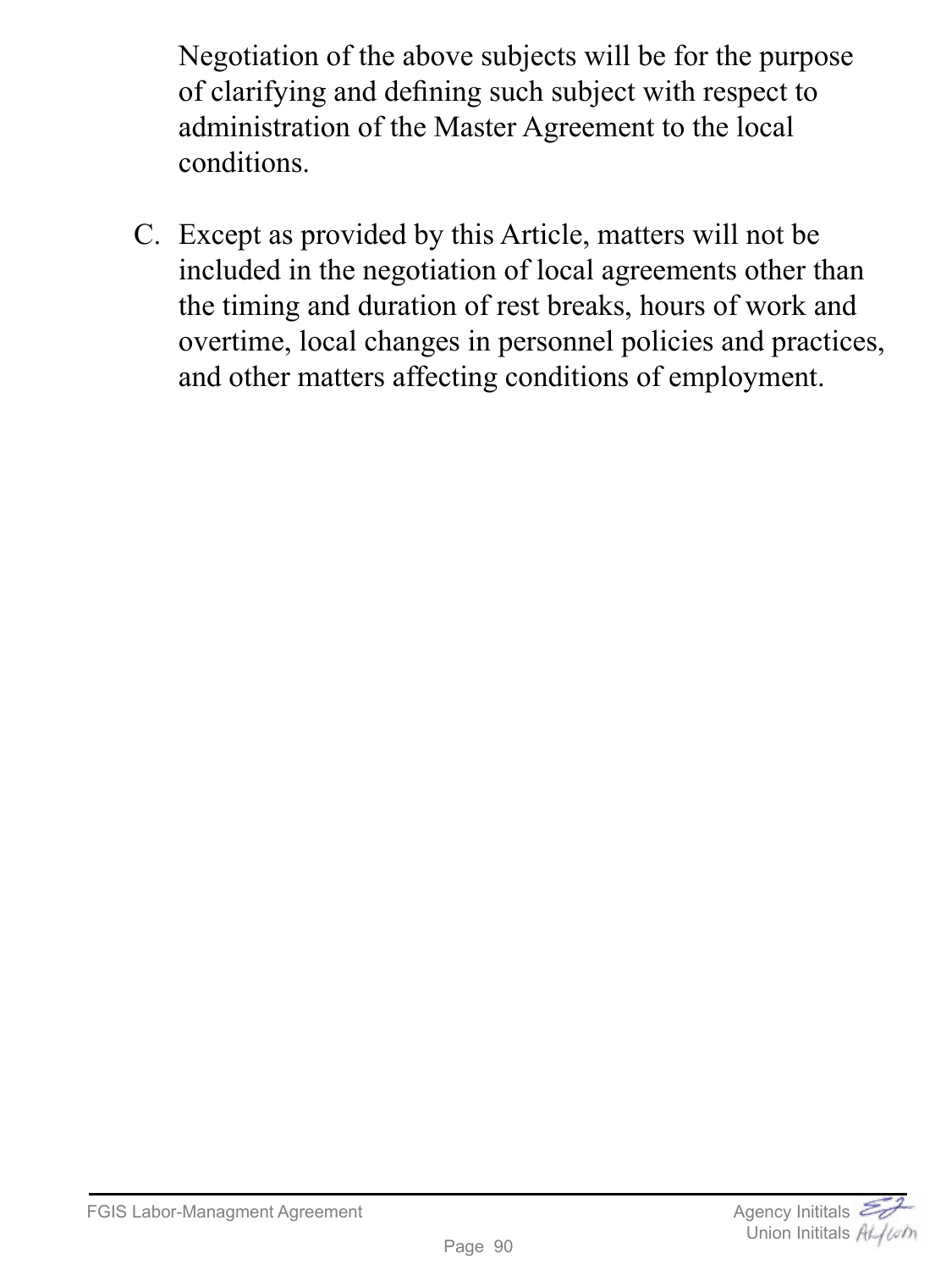# **ARTICLE 32: NEGOTIABILITY DISPUTES IN LOCAL NEGOTIATIONS**

Should an issue develop during local negotiations as to whether a proposal is negotiable or not it will be resolved in accordance with this Article. If the question of negotiability involves a matter as to whether a proposal violates applicable laws, regulations, or the Federal Service Labor-Management Relations Statute (Statute), it may be processed under the procedures of the Federal Labor Relations Authority. If the question of negotiability involves a matter as to whether a proposal is inconsistent with this Agreement it shall be considered a grievance over the interpretation and application of this Agreement and may be referred to arbitration under the Article on arbitration.

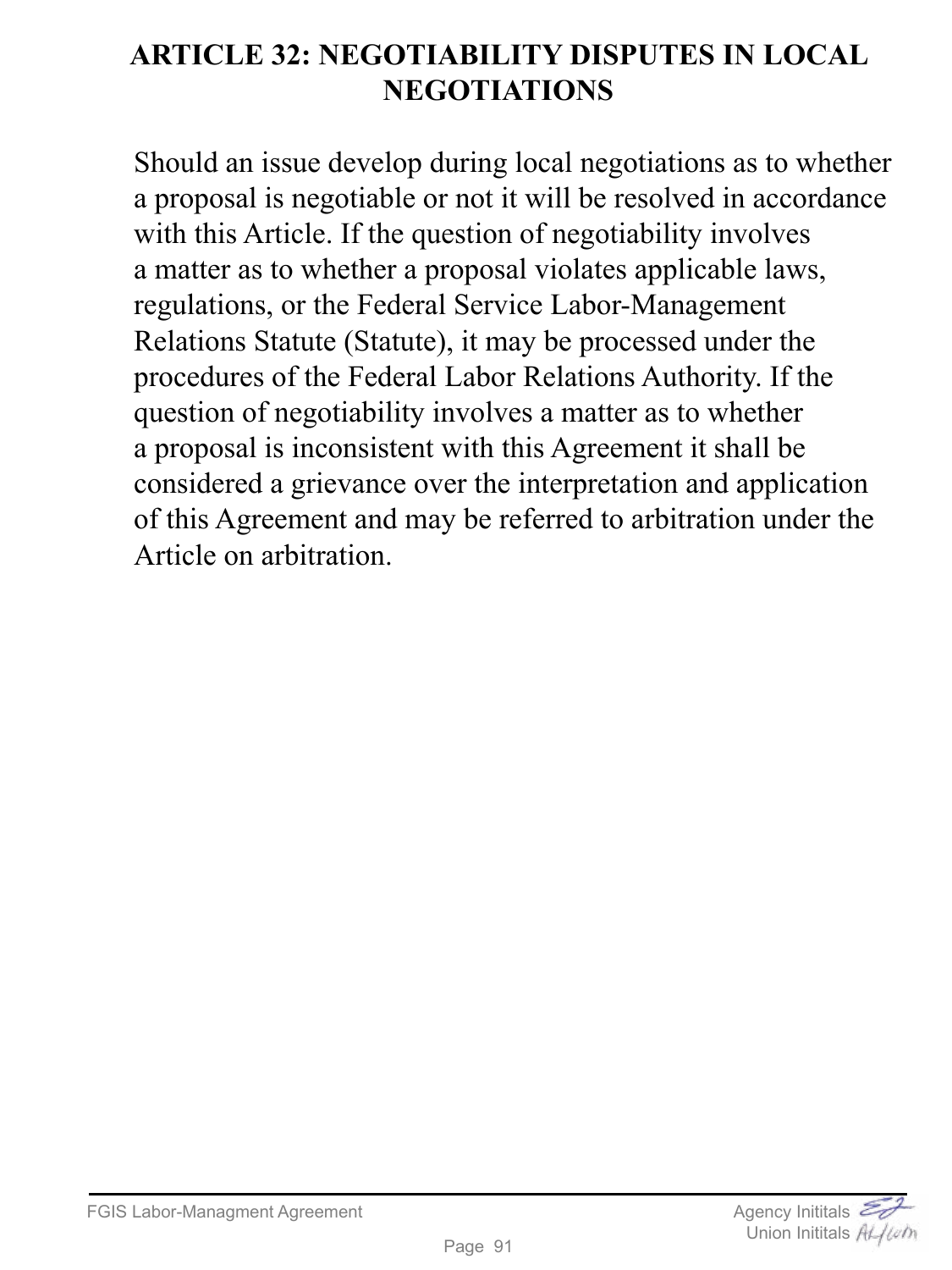## **ARTICLE 33: PUBLICIZING THE AGREEMENT**

#### **Section 1. Distribution**

The Agency will distribute the Agreement electronically and provide hard copies to employees currently assigned to the bargaining unit. Proof copies of the Agreement will be reviewed and approved by the Agency and the Union prior to final printing.

#### **Section 2. New Employee Information**

The Agency agrees that when new employees receive orientation material, health insurance plans of the AFGE will be included. The supervisor will advise the employee of AFGE's exclusive recognition and will give the employee a copy of the Agreement.

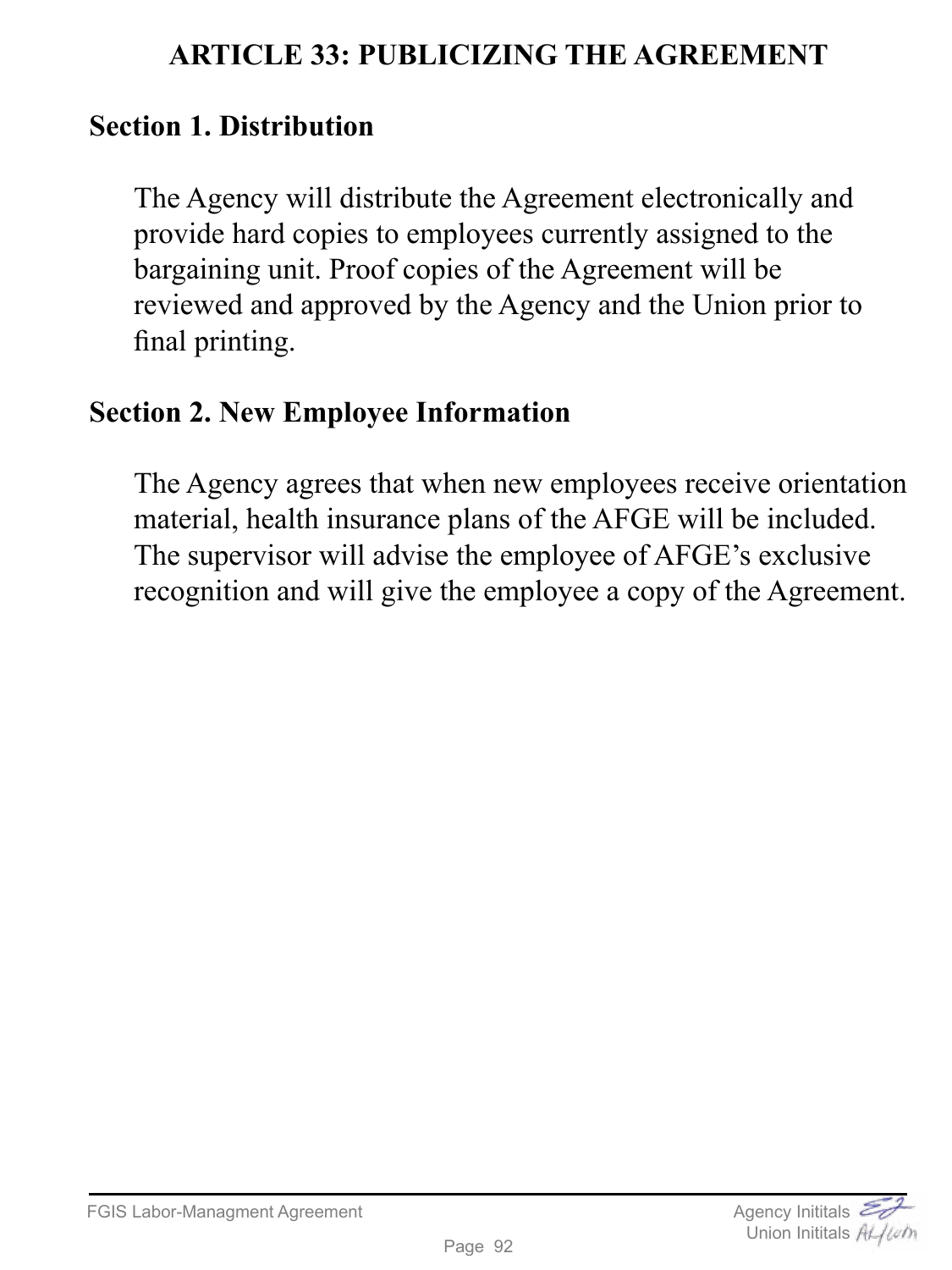## **ARTICLE 34: MID-TERM NEGOTIATIONS**

### **Section 1**

The parties will engage in mid-term bargaining in accordance with provisions of the Statute. The Agency agrees to comply with the FLRA or higher authority, if appropriate, in regard to an obligation to meet in mid-term bargaining at the request of the Union.

#### **Section 2**

The parties will conduct mid-term bargaining by mutual consent.

## **Section 3**

Mid-term negotiations will be held in accordance with the following:

- A. Official time for Union negotiations will be authorized in accordance with 5 USC 7131(a).
- B. One (1) day of preparation time for each Union negotiator authorized official time in accordance with 5 USC 7131(a). Additional time may be granted if approved by the Agency's chief negotiator.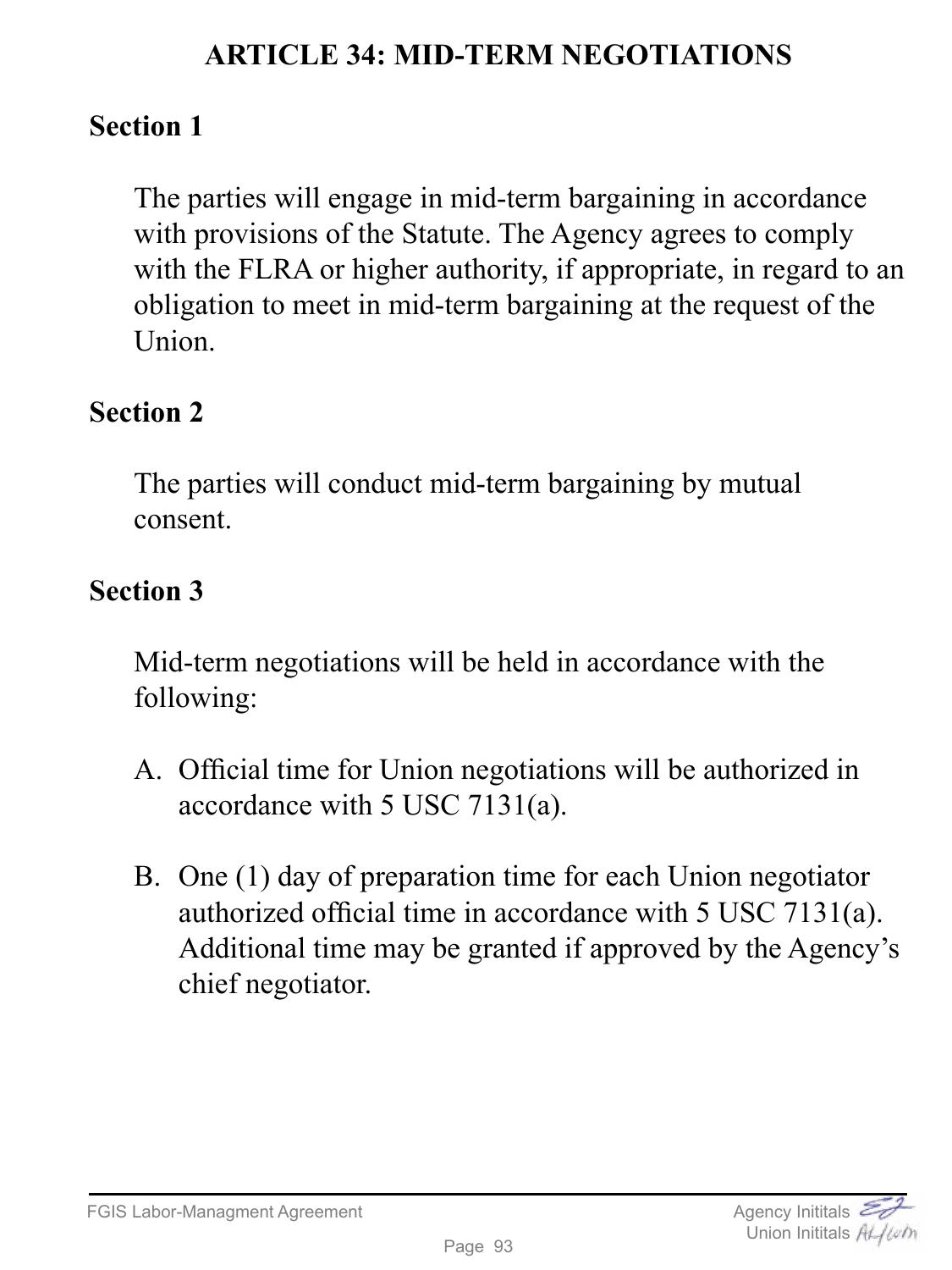### **ARTICLE 35: DURATION OF AGREEMENT**

## **Section 1. Effective Date and Term**

This Agreement shall remain in full force and effect for 3 years from the date of Agency Head approval by the USDA.

#### **Section 2. Reopening**

Either party may give written notice to the other not more than 90 days nor less than 60 days prior to the anniversary date and each subsequent expiration date of its desire to reopen, amend, or modify the agreement. Requests to reopen, amend, or modify the agreement prior to an anniversary date will be effective by mutual consent of the Parties.

#### **Section 3. Renewal**

If neither party serves notice to renegotiate this Agreement, the Agreement shall be automatically renewed for one-year periods; subject to the other provisions of this Agreement.

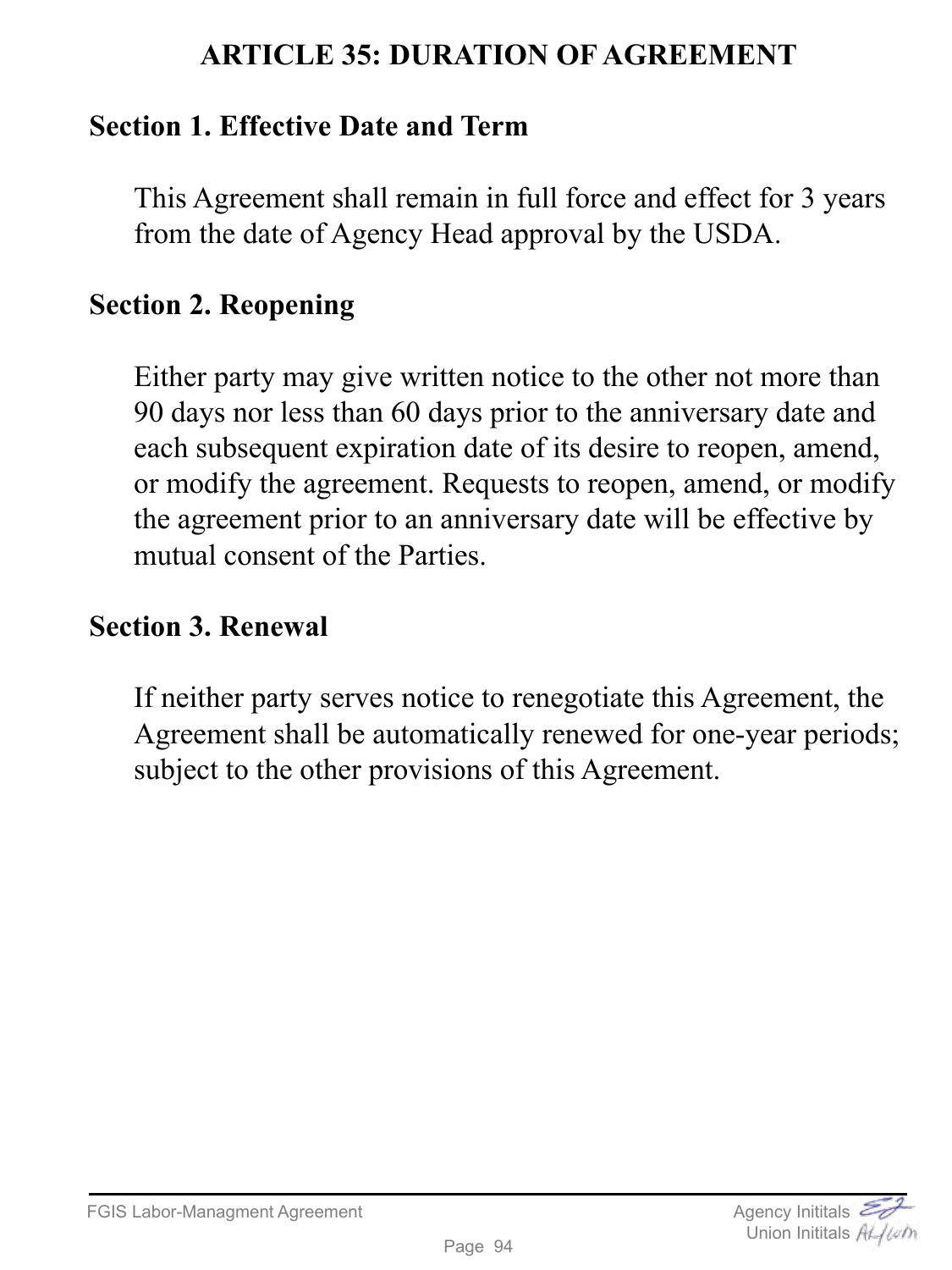## **ARTICLE 36: CONTRACTING OUT**

## **Section 1**

This Article is not intended to apply to existing Agency practices in regard to commodity samplers for the commodity program in effect under the AMA of 1946. All negotiations under this Article are intended to be in accordance with the rights of the parties as provided by 5 USC 7106.

# **Section 2**

Contracting out and determinations made with respect thereto shall be conducted in accordance with applicable law, regulation and provisions of OMB A-76. Grievances pertaining to this Article shall be adjudicated in accordance with the Statute and Article 13 of this Agreement.

## **Section 3**

The Agency will provide the Union with timely notice of any plan or decision to conduct a contracting-out study pertaining to work performed by bargaining unit positions and afford the Union an opportunity to review and comment on the study. Upon request, the Agency will provide the Union material related to contracting-out studies, which is reasonably available and necessary for negotiations on the matter.

When the Agency makes a determination with respect to contracting-out of bargaining unit work, the Agency will provide timely notification to the Union of such decision. The Agency will negotiate with the Union upon request in accordance with 5 USC 7106.

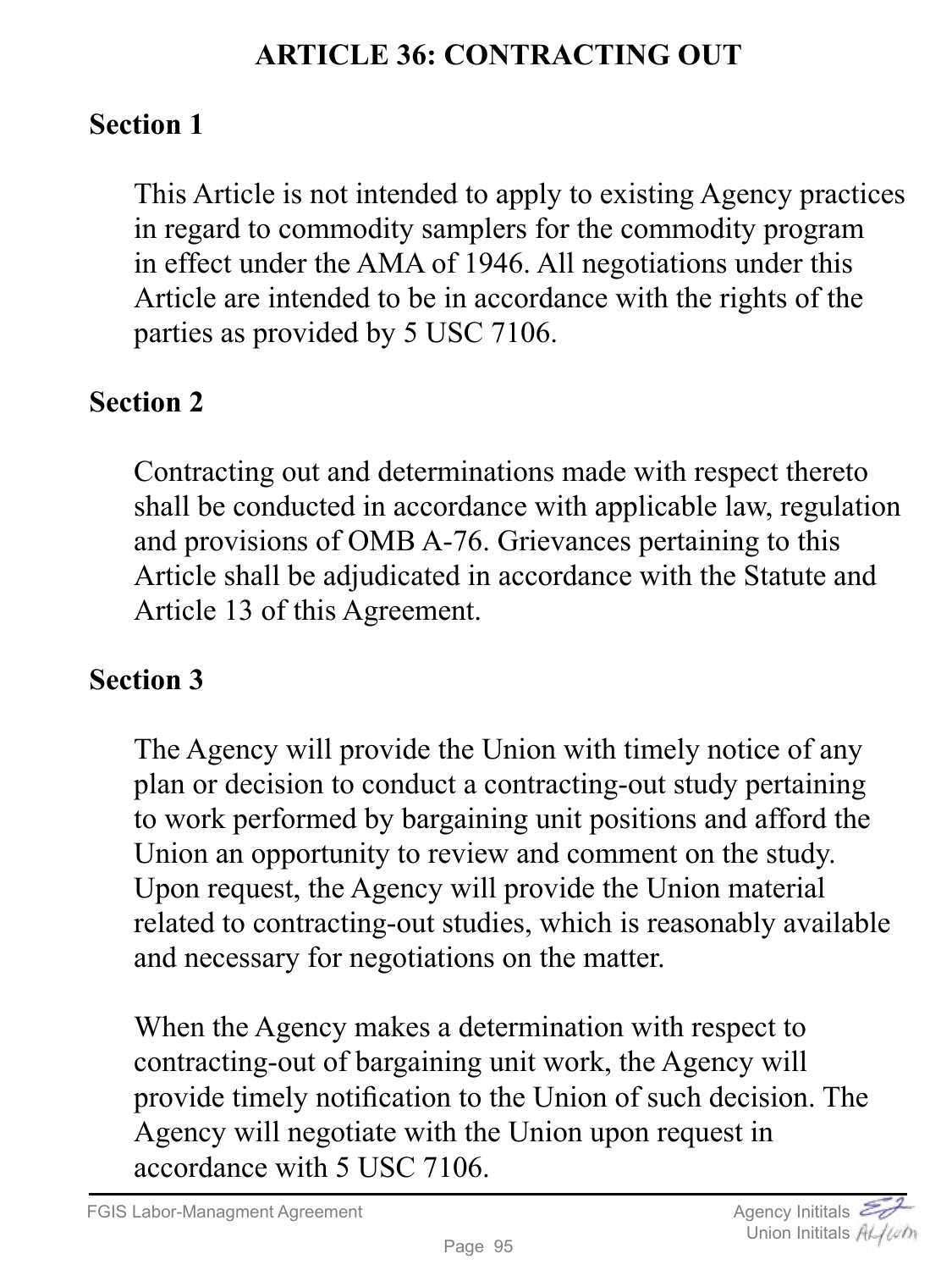When decisions to contract out by the Agency are based upon budget concerns, the Union is entitled to request budgeting data, which is reasonably available and necessary for negotiations and discussions concerning the decision to contract out in accordance with 5 USC 7106.

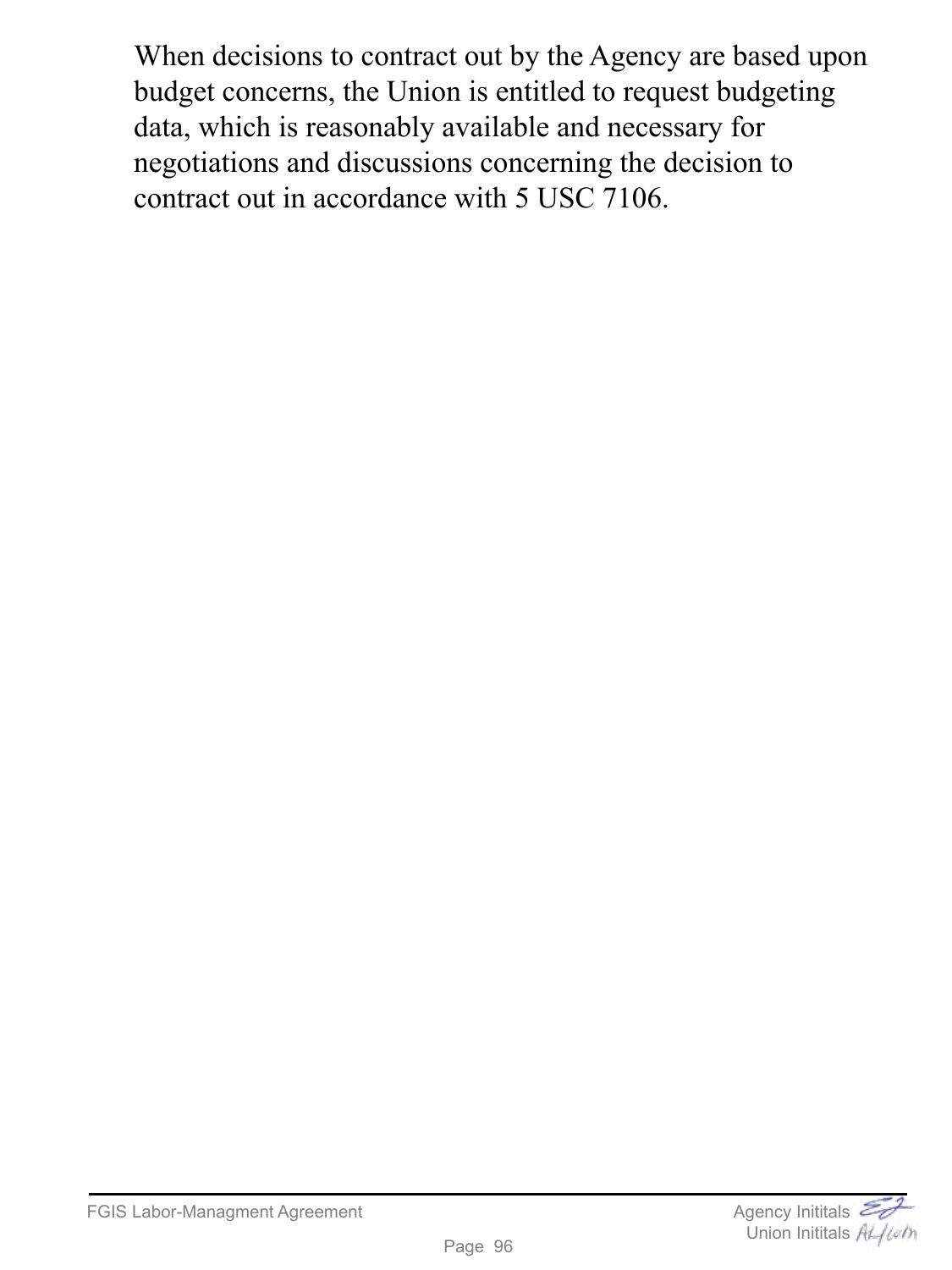## **ARTICLE 37: REORGANIZATION**

## **Section 1**

The Union recognizes the right of the Agency and appropriate governmental authorities to determine, in accordance with applicable law and regulations the organization of the Agency. The Agency will notify the Union in advance of all proposed reorganizations involving members of the bargaining unit. The Agency and the Union will negotiate upon request, in accordance with 5 USC 7106. All negotiations under this Article are intended to be in accordance with the rights of the parties as provided by 5 USC 7106.

# **Section 2**

The Union is entitled to request information concerning reorganizations, which is reasonably available and necessary and in accordance with 5 USC 7114(b)(4).

## **Section 3**

Where it is within the authority of the Agency to do so, the Agency agrees to give due consideration to suggestions of the Union in arriving at determinations with respect to reorganizations involving members of the bargaining unit. Upon request, the Agency will consider the possibility of arranging discussions between the President of the National Council and the FMDD concerning such reorganizations.

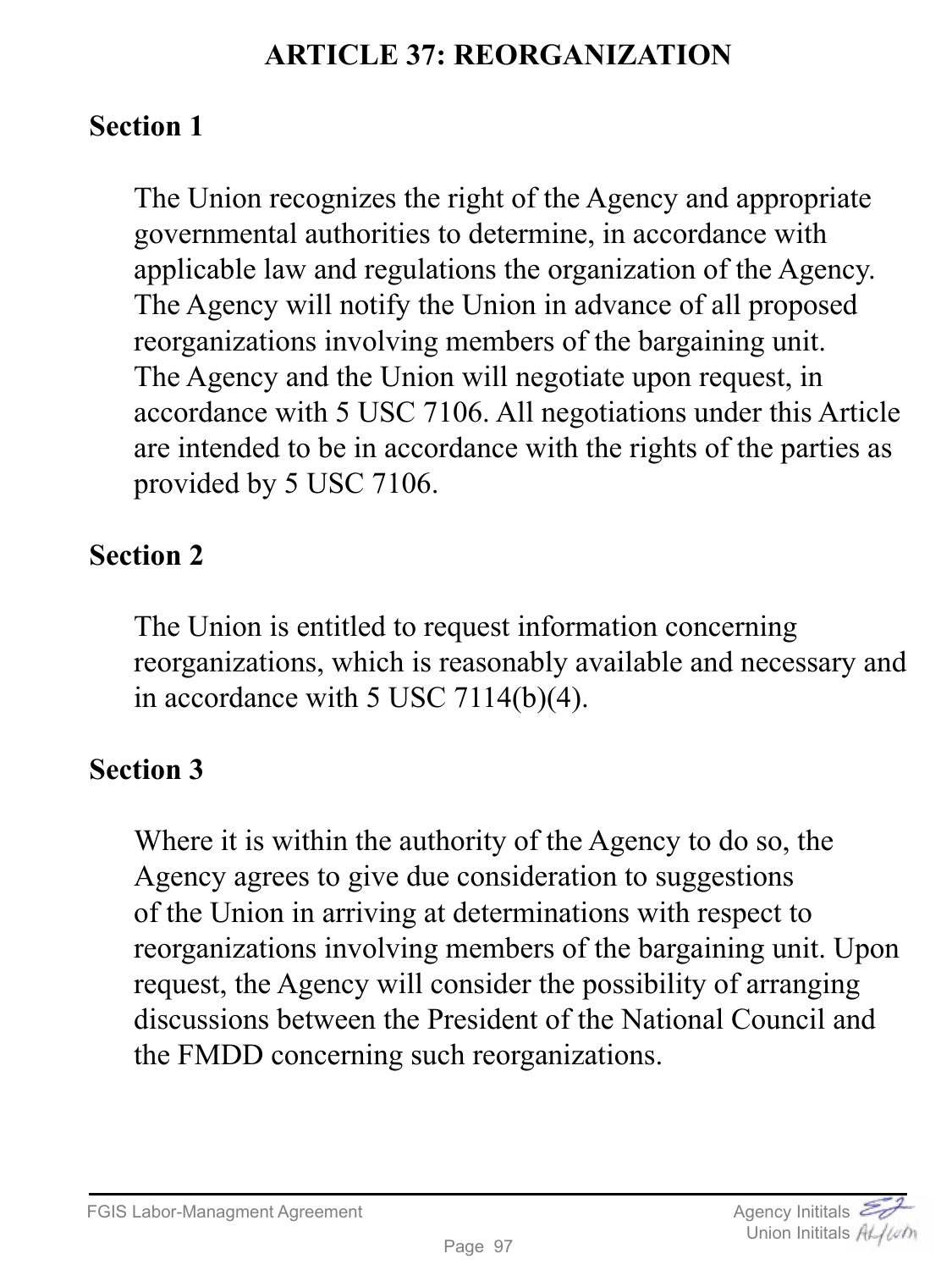## **ARTICLE 38: AGENCY BUDGET**

## **Section 1**

The Union recognizes the right of the Agency and appropriate governmental authorities to determine, in accordance with applicable law and regulation, the budget of the Agency. Additionally, the Union is entitled to request information such as budget plans, submissions, etc., through appropriate mechanisms. The parties agree that when requests for information can be granted in accordance with 5 USC 7114(b)(4), the Agency will provide the Union such data.

#### **Section 2**

When the Agency must take actions such as furloughs, reduction-in-force, or other actions necessitated due to budgetary constraints, the employer will, upon request, negotiate with the Union. All negotiations under this Article are intended to be in accordance with the rights of the parties as provided by 5 USC 7106.

#### **Section 3**

When decisions to contract out by the Agency are based upon budget concerns, the Union is entitled to request budgetary data which is reasonably available and necessary for negotiations in accordance with 5 USC 7106.

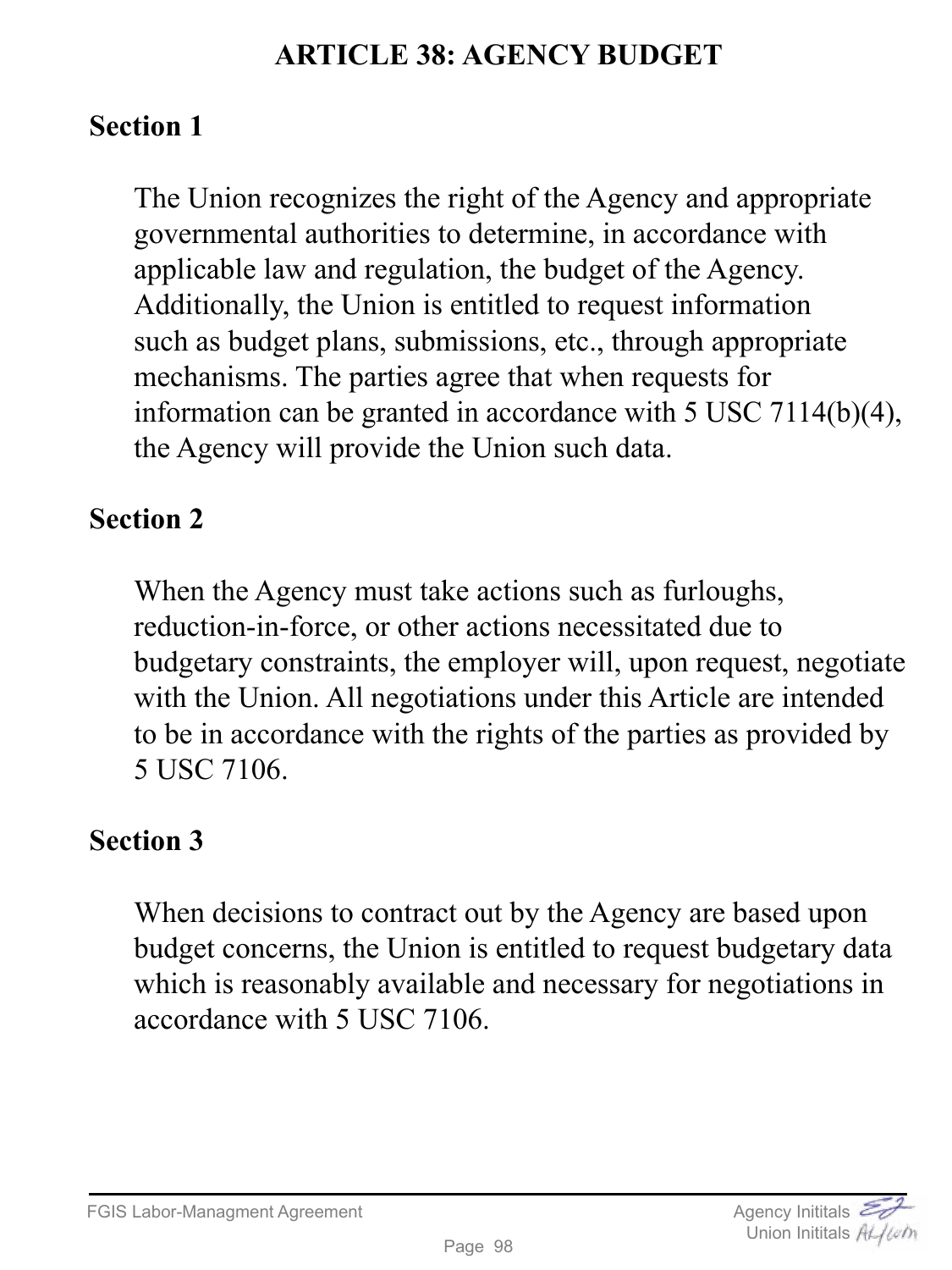## **ARTICLE 39: TESTS AND EXAMINATIONS**

## **Section 1**

All tests and employee selection procedures shall be valid and job-related in accordance with EEOC and OPM guidelines.

## **Section 2**

The employer will provide such training to unit employees as is necessary to perform work assigned by the employer. The employer will comply with its training obligations for training employees under 5 CFR 410.301.

## **Section 3**

Upon request, the FGIS agrees to schedule an employee for testing, which is required for non-competitive career advancement/promotion prior to the time the employee meets other requirements for non-competitive career advancement/ promotion.

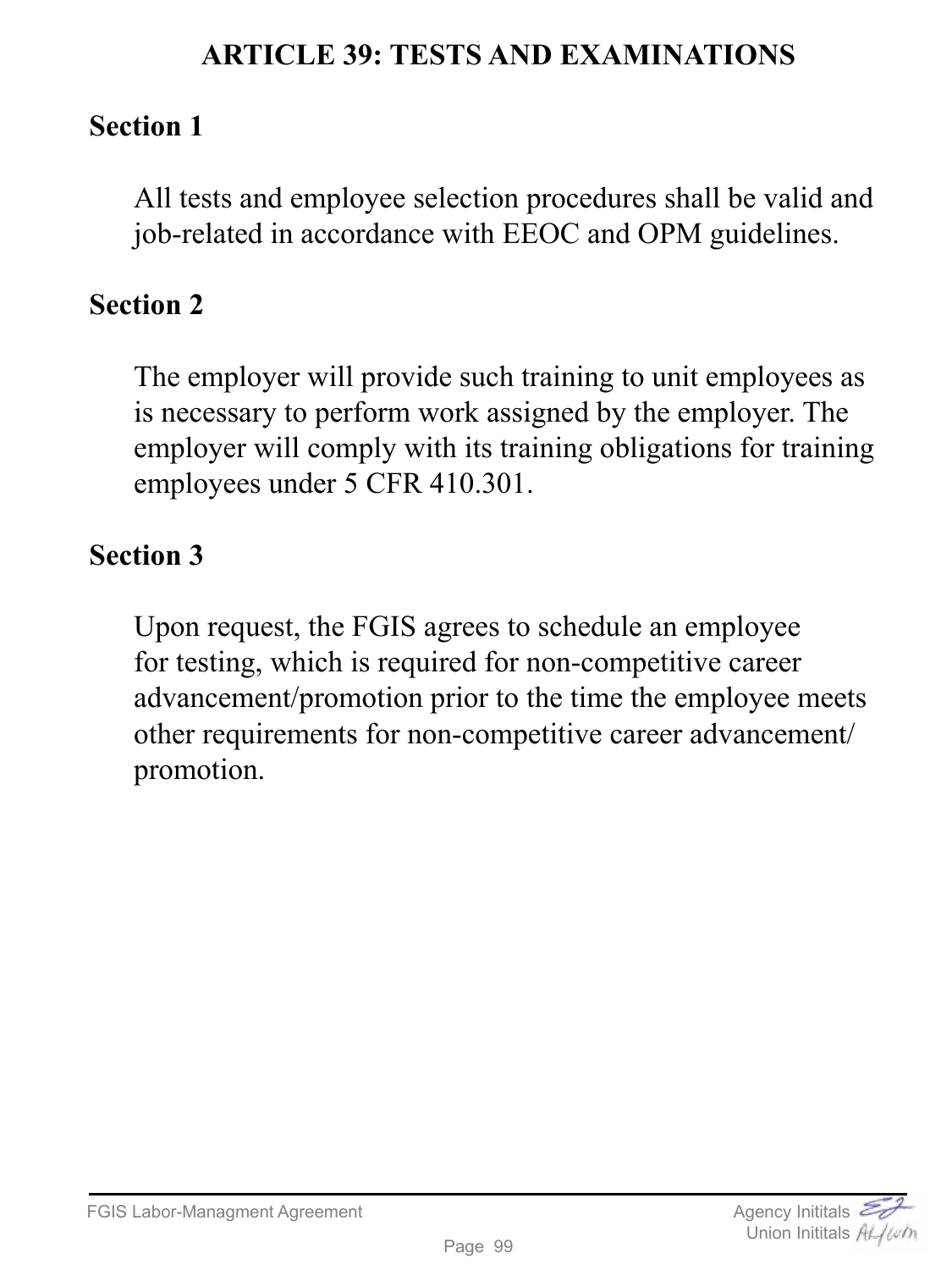## **ARTICLE 40: RESEARCH PROGRAM DEMONSTRATIONS**

## **Section 1. Definitions**

For the purposes of this Agreement, research programs shall mean the planned study of the manner in which public management policies and systems are operating, the effect of those policies and systems, the possibilities for change, and comparisons among policies and systems.

For the purposes of this Agreement, "demonstration project," means a project conducted by the OPM, or under its supervision, to determine whether a specified change in personnel management policies or procedures would result in improved Federal personnel management.

## **Section 2**

Prior to the employer's official response to an inquiry from a higher-level authority concerning a research program or demonstration project, which would affect conditions of employment in the unit, the employer will afford the Union the opportunity to timely review the program or project. The Agency's response will include any comments from the Union.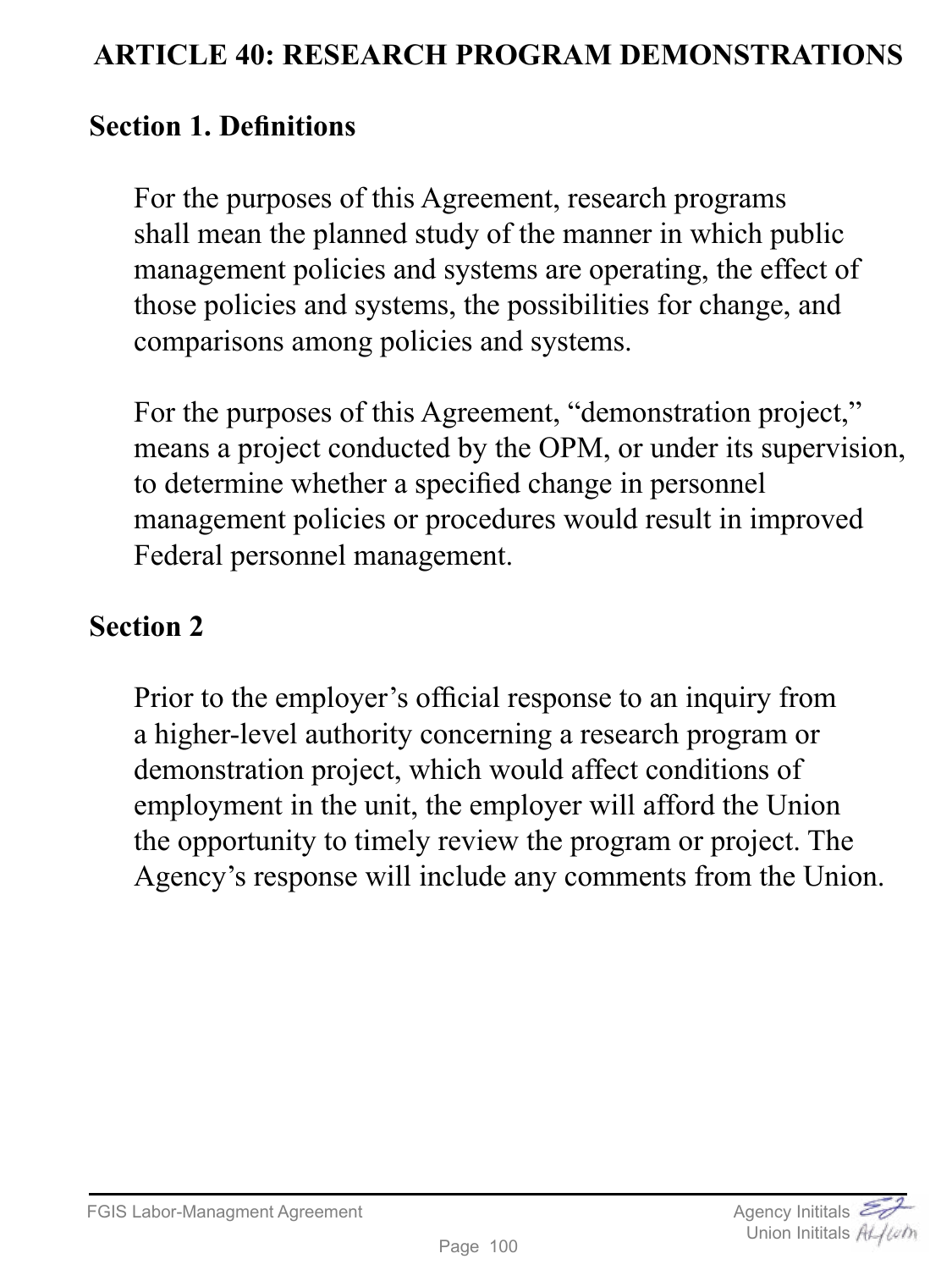# **Section 3**

Employees in the bargaining unit shall not be included within any project under this Article, as described in 5 USC 4703(a), unless there is another written agreement between the parties, which permits the inclusion. Employees in the unit shall not be included in any project which is not covered by a collective bargaining agreement until the Union has been afforded the opportunity to bargain in accordance with the Statute.

#### **Section 4**

The Union will be provided an opportunity to timely review and comment on an evaluation or report pertaining to this Article that the Agency is issuing, provided the issuance is not in conflict with an agreement with the OPM.

## **Section 5**

Recommendations or conclusions of research or demonstration projects which are in conflict with the provisions of this Agreement shall not be implemented during the specified term of this Agreement except by mutual written agreement of the parties.

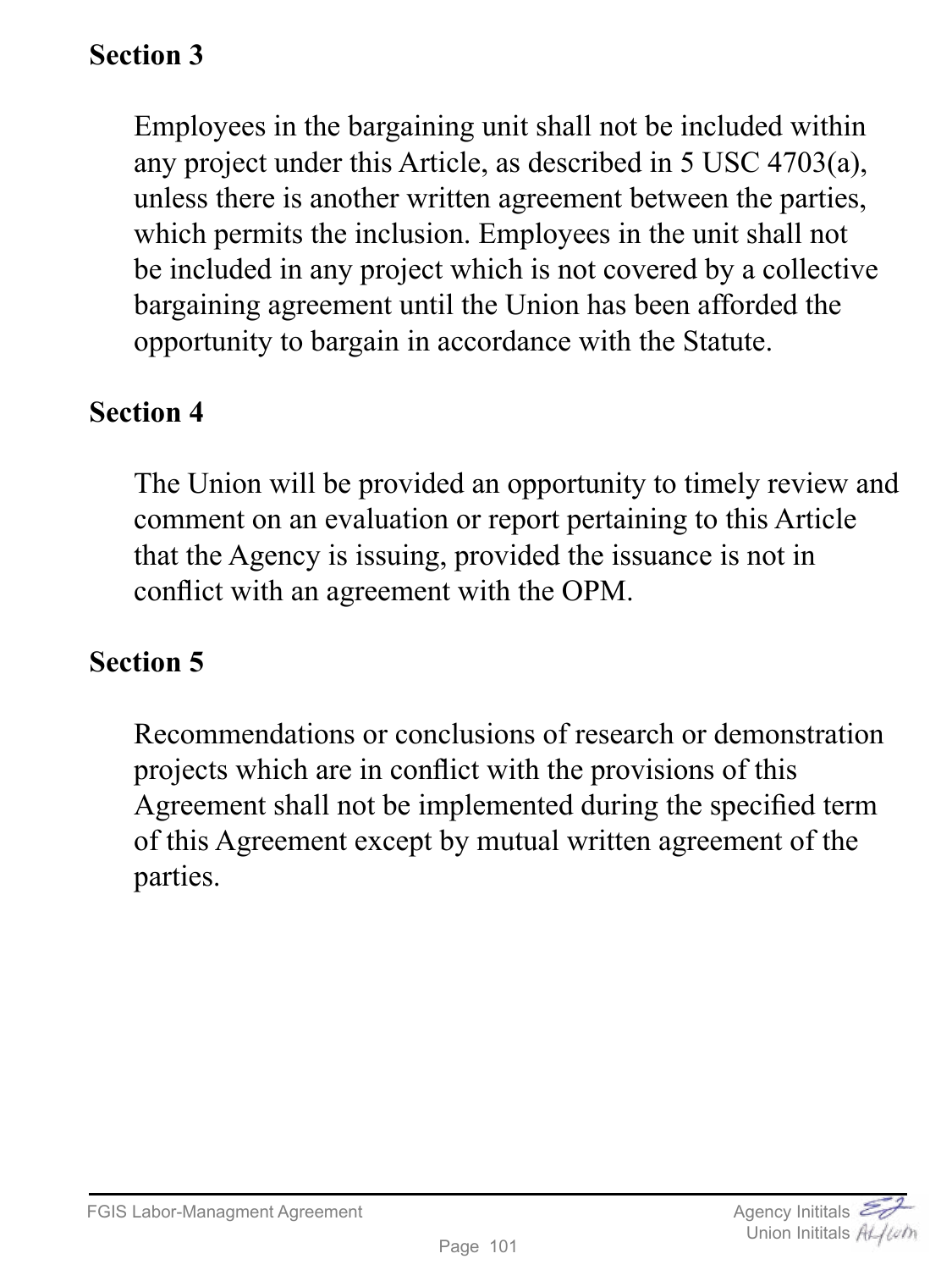## **ARTICLE 41: PROMOTIONS**

## **Section 1**

Promotions will be made in a fair and equitable manner.

# **Section 2**

Temporary promotions within the bargaining unit will be made competitively if expected to last at least 120 days. After 120 days of a noncompetitive promotion, the employer may end the temporary promotion, or may make it competitive. However, if there are no other qualified employees available within the Field office who could perform the work of the temporary promotion, the temporary promotion can be extended within the limits of applicable regulations to allow performance of the required work.